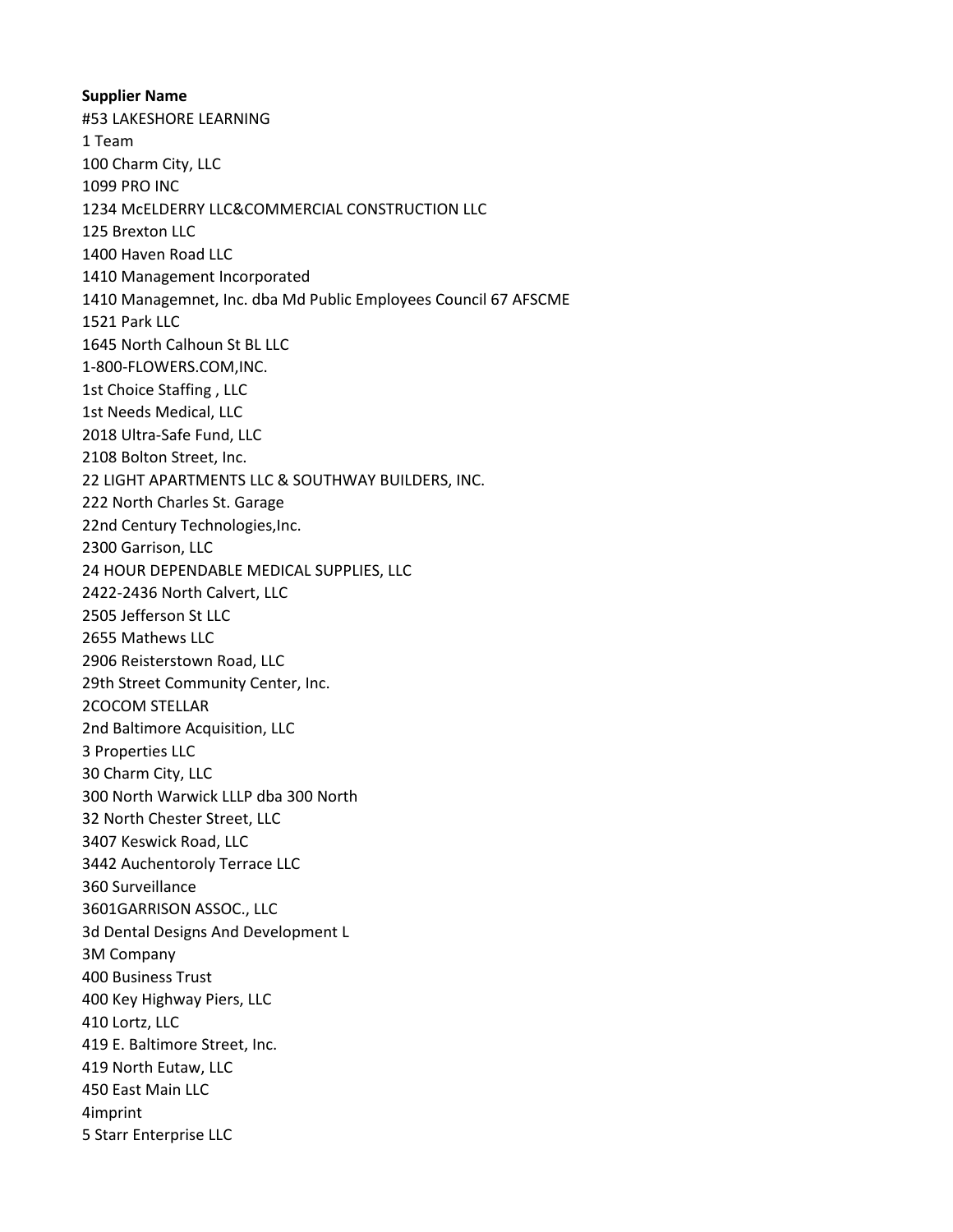5122 YELLOWWOOD, LLC 514 HOLDINGS, LLC 5512 The Alameda, LLC 573 Franklin LLC 645 N. Calhoun, LLC 7-ELEVEN 34345 84-LUMBER #0916 910 St Paul, LLC A & A Trophy House A & L Investments A & L, LLC A & R PROPERTIES, LLC A A AWARDS PROMOTIONALS A Dose of Bloom A Halcon Contractors, Inc. A J Michaels Co A M LEONARD A New Being Productions, Inc. A Personal Answering Service, Inc. A Plus Pressure Washers, Inc A R T Enterprises Llc A Taste Of Heaven Caterers LLC A&P, LLC A. Brown Property Development A. Dwight Pettit, Esq. & Latoya Francis-Williams, Esq. A.J. Boggs & Company A.P. Woodson Company d/b/a Petro Home Services A.S.B. A.S.B. Enterprises 2 INC A/C Service and Repair, Inc. A+A Services, LLC AAA National USA, Inc. AACE INC Aaliyah Kernes Aaron D. Lipski Aaron Edwards AARON GOLDBERG Aaron Leigh Miller AARON MCCRAY Aaron Ryan/Universal Title Aaron Young AAU AB ABEBOOKS.CO IO2LWK AB Trucking & Contracting LLC Abacus Corporation Abacus Diagnostics Abacus Sports Installations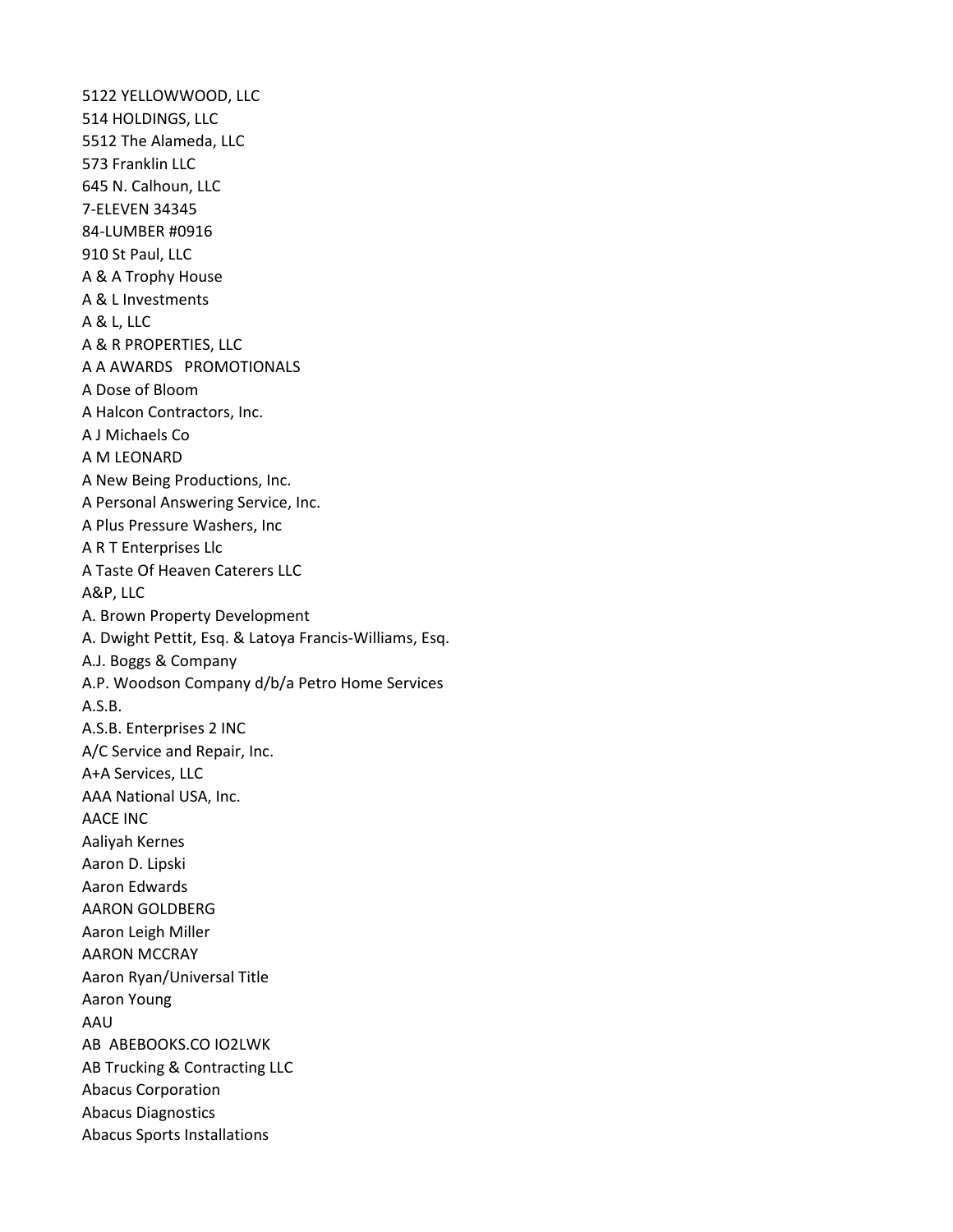ABB Inc ABBOTT INFORMATICS CORPORATION Abbott's Plumbing ABC Box Company ABC EQUIPMENT RENTAL - CA ABC Management-Baltimore LLC ABC PARTY AND TENT RENTAL ABC Radiator & Welding Corporation ABC RENTAL CENTER Abdullah, Aisha ABI Advantage LLC Abigail Gadbois/R&P Settlement Group Abigail Goldman ABIOLAH IDERAABDULLAH Able Capital LLC ABLE Elevator Services, Inc. ABM Homes LLC About Faces Entertainment LLC Abraham Elgamil Abraham Hurdle, Esq. Absolutely Perfect Catering ACB 1 LLC ACCA (ACCAWEB.ORG) Accela, Inc. Accents Grill ACCENTS GRILL - SERENGET Accenture Access Hears Inc. Acclaimed Promotional Specialties ACCO Brands USA LLC Accruent Accurate Insulation LLC Accuscribes Transcription Service AccuWeather, Inc. ACE Data Recovery ACETEX ENTERPRISES ACFE ACI Payments, inc. DBA Official Payments Corporation Ackie Tree Real Estate Holdings LLC Acme Auto Leasing, LLC ACME Supplies LLC Acom Solutions Inc acres automotive ACROBAT PRO SUBS ACROPRINT TECH INC. Acroprint Time Recorder Co ACRT, Inc.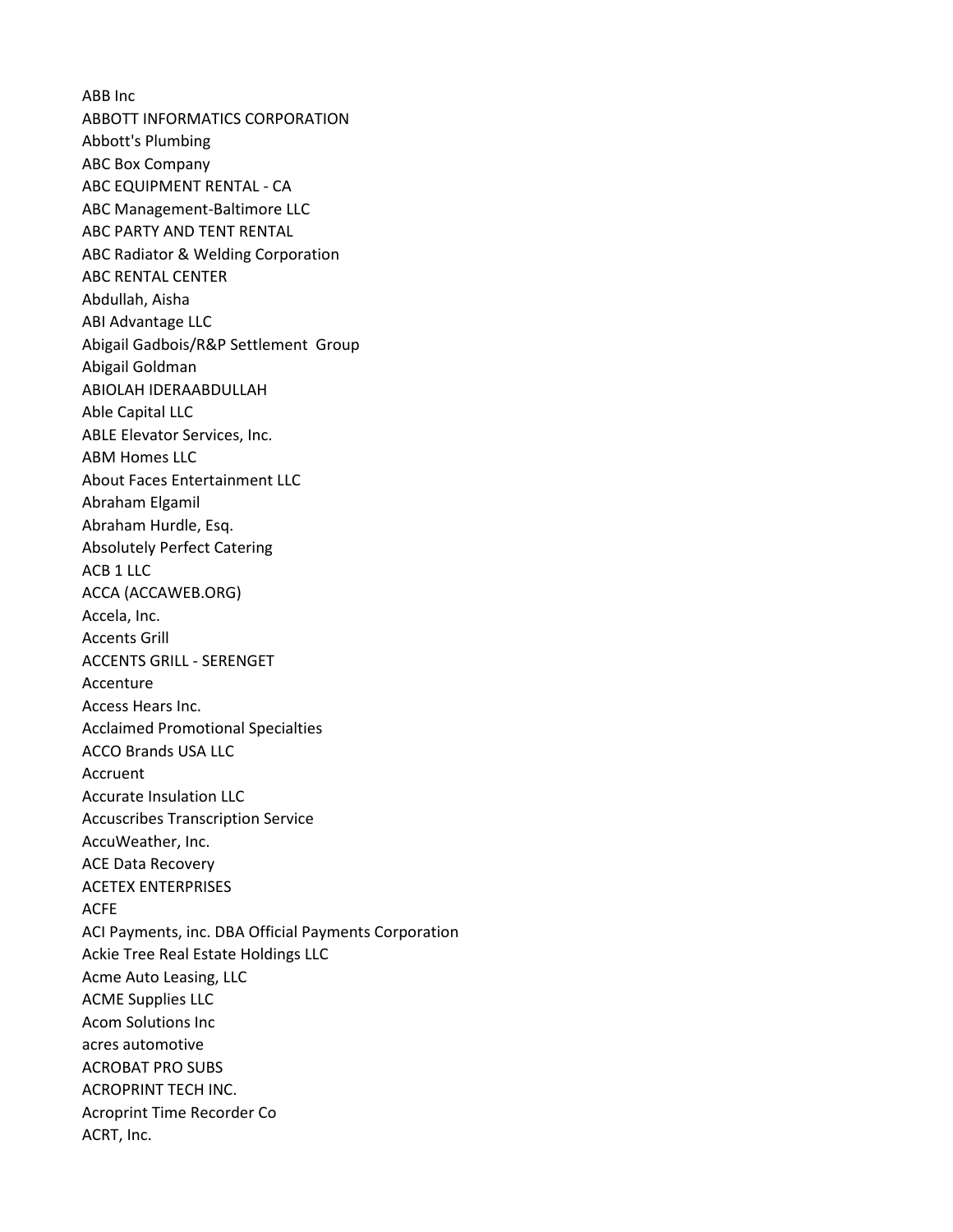Action Alarm Systems Corp., dba Action Integrated ACTION ELEVATOR CO ACTION IN MATURITY INC ACTION INTEGRATED Action Results, LLC action target, inc. Activu Corporation Ada Cassaundra Brown Ada Pinkston / Castle Title, LLC ADA.ORG Adam Boarman Adam E. Kozan Jr. Adam Gowayed dba NextGen Construction LLC Adam Moore / Passport Title LLC ADAM ORT Adam Shpritz Adapt Pharma Inc Adashi Systems, LLC Ad-Astra Adewole Shittu Adisa Enterprises, LLC Adjudication Services ADOBE PRODUCTS Adolescent Health Initiative ADP Adrea L. Crosby/Salazar Law PC Adrian Fryson Adrian Jones Adriana Durham / Homesale Settlement Services Adriana Gray/C & C Title Adriane Carraway/Passport Title Adriane Gillyard/Turnkey Title Adrienne Hammel Productions Adrienne Hunter / Stewart Title ADRIENNE PRETTYMAN Adrion M. Sanders/Homesale Settlement Services ADS LLC d/b/a Accusonic AdSpec Imprinted Products ADT Commercial LLC ADT LLC Adult Medical Day Care Homeland Inc. Advance Relocation Systems Advance Scale Of Maryland Advanced Elevator Inspections, LLC Advanced Security Safe Lock Advantage Technologies, Inc Advant-EDGE Solutions of Middle Atlantic, Inc.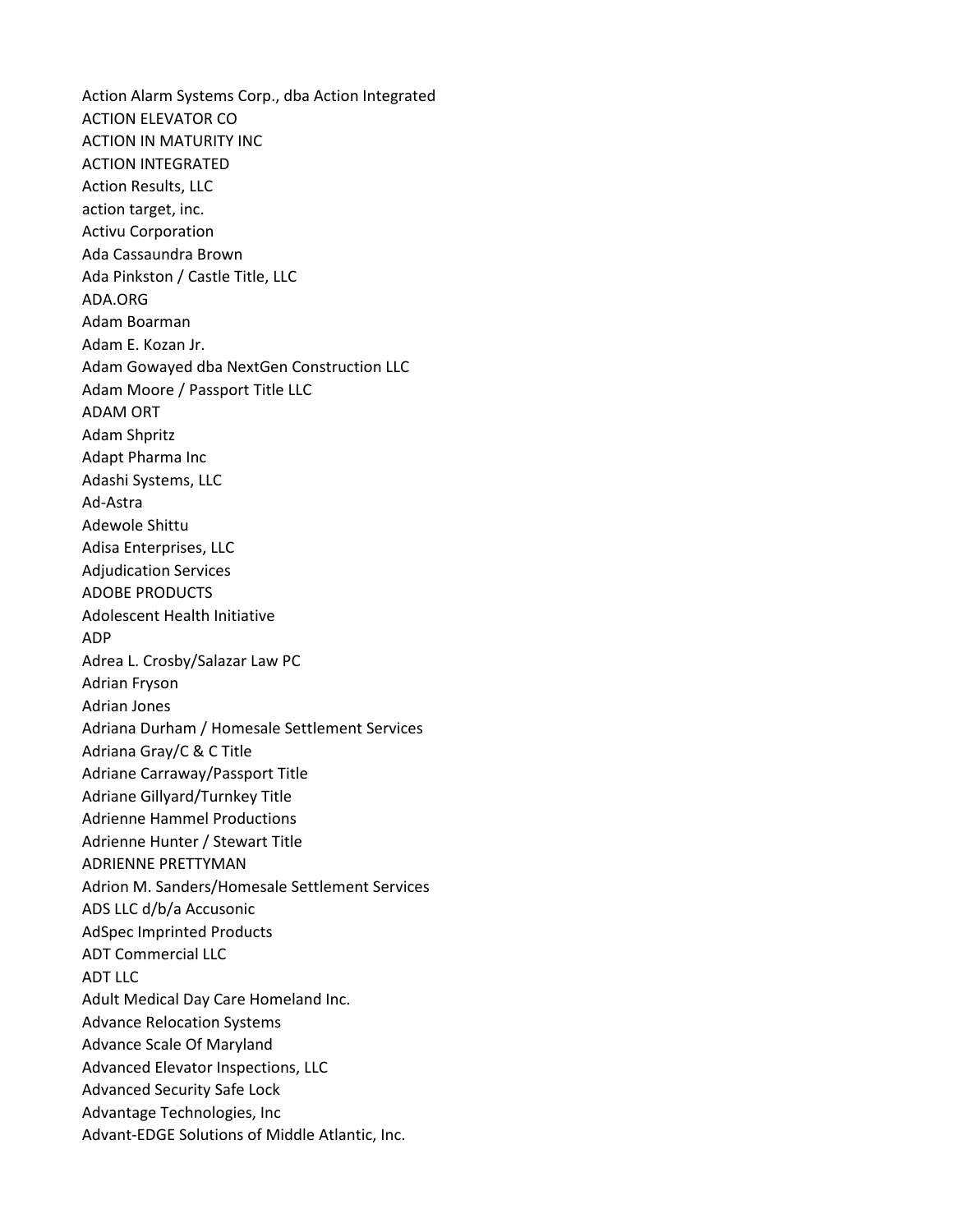AERO PERFORMANCE AEROSOL MONITORING & ANAL Aerosol Monitoring & Analysis, Inc. Aetna Life Ins & Annuity Co Aetna Life Insurance Company Affordable Housing Network LLC dba GoSection8.com African American Mayors Association Afro American Co of Baltimore City dba Afro American Newspaper AG Investments AG Investments, LLC AGA AGAS MFG Agathos Laboratories, Inc. Agathus Griffin Agency Insurance Company a/s/o Byanka Castro Ramos Agilent Technologies Agisol LLC Ahavas Yisrael Charity Fund Ahavat Israel LLC Ahmad Aminelahi Ahmed Sajjad Husain AICPA ORDER AICPA Subscriptions Aimy Avila Pena / Residential Title & Escrow Air & Power Technologies Inc / dba Baker Cranes air filter maintenance,inc Air Power, Inc. AIR SCIENCE USA LLC Airborne Contamination Identification Associates, Ltd.dba ACIA Airbus Helicopters, Inc Airgas USA, LLC Airgas-East Airs Membership Department AIRTABLE.COM/BILL AJ Billig Auctioneers, LLC AJMAL Real Estate LLC AK ATHLETIC EQUIPMENT INC Akehurst Landscape Service Akemi Levine / Black Oak Title LLC Al Betz & Associates, Inc. AL PACKER'S WHITE MARSH FORD Alaina Arthur Alajia Blue Alan Buxbaum Alan Dunklow Alan Niedermayer Alan Tye & Associates, LC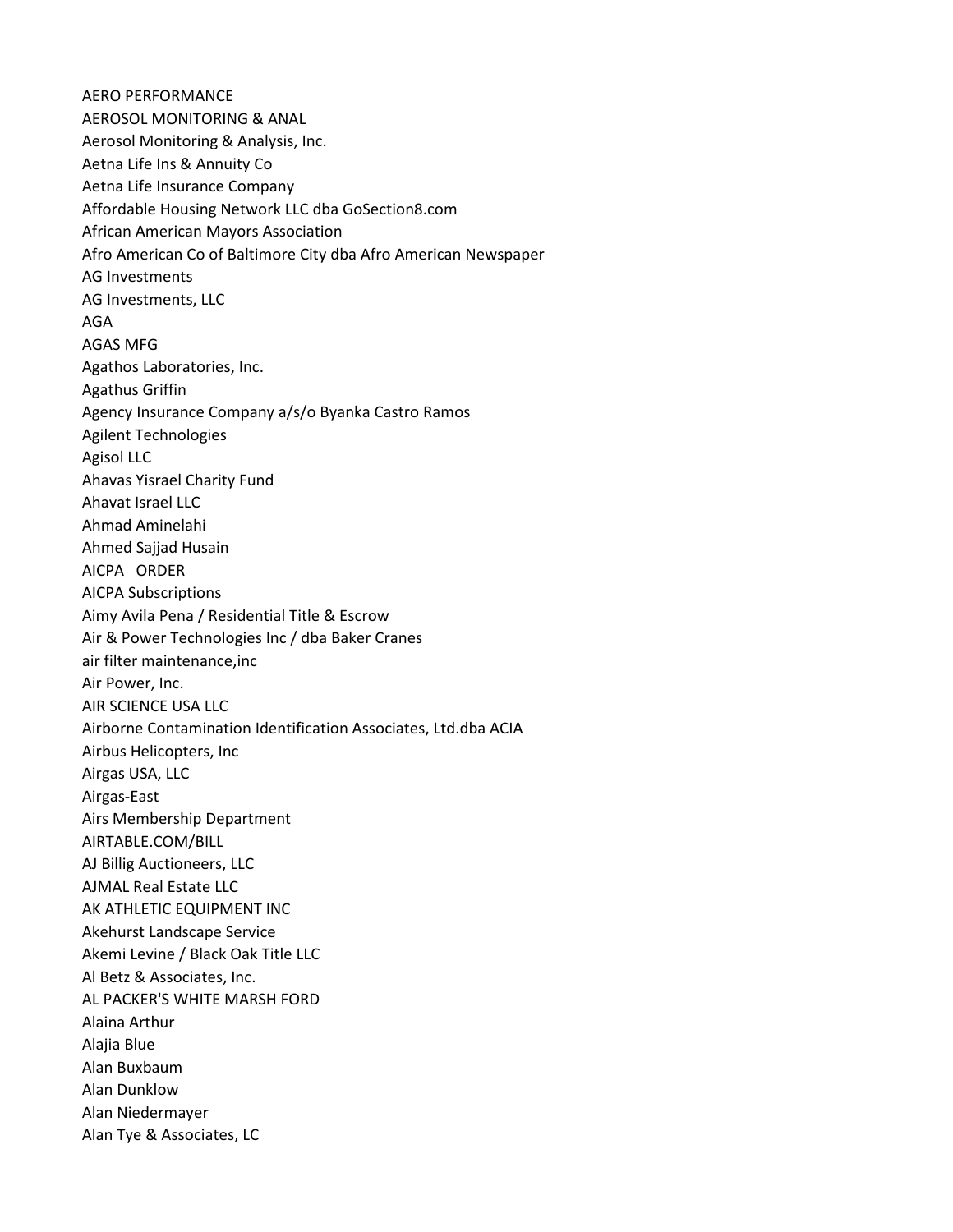Alan W. Ross and Ellyn A. Ross / Sage Title Alban Tractor Co. Inc. Albert Dickus Jr. Albertha Connor Albrite g.r. servicing LLC ALDI Inc Alecia Langford/Sage Title Group Alejandra Flores-Miller/Pinnacle Settlements Alesha Jones Alex Leikus / Cristine Mauricio Alexa Curtis ALEXA MILANYTCH ALEXANDER BLUM Alexander C. Nestruck Alexander Fulton Alexander G. Semouchkin/Terrain Title Alexander Harrington Alexander Ortiz Alexander Rabinovich Alexander Raymond Alexander Squire Alexandra Frank Alexandra Watt-Muir Alexandria Mackell/Crown Title Company Alexis Hammond / Residential Title and Escrow Company Alexis Maxwell / Stewart Title Alfa Laval Inc. Alfons McQuaige/Universal Title alfred hudson Alfred Malone Alice Pulley Alice Wiggs Alicia Dawn Stewart Alicia Gray/Pride Settlements Alicia Stokes/Granite Title Associates Alip Ghosh/American Land Title Alischa Carter Alison Armocia Alison Marsh/R&P Settlement Alkaline Bodies LLC All About Doors All Car Leasing All City Property Management Group, LLC All Hands Fire Equipment All Recreation of Virginia, Inc ALL SAFE INDUSTRIES WEB All Safe Industries. Inc.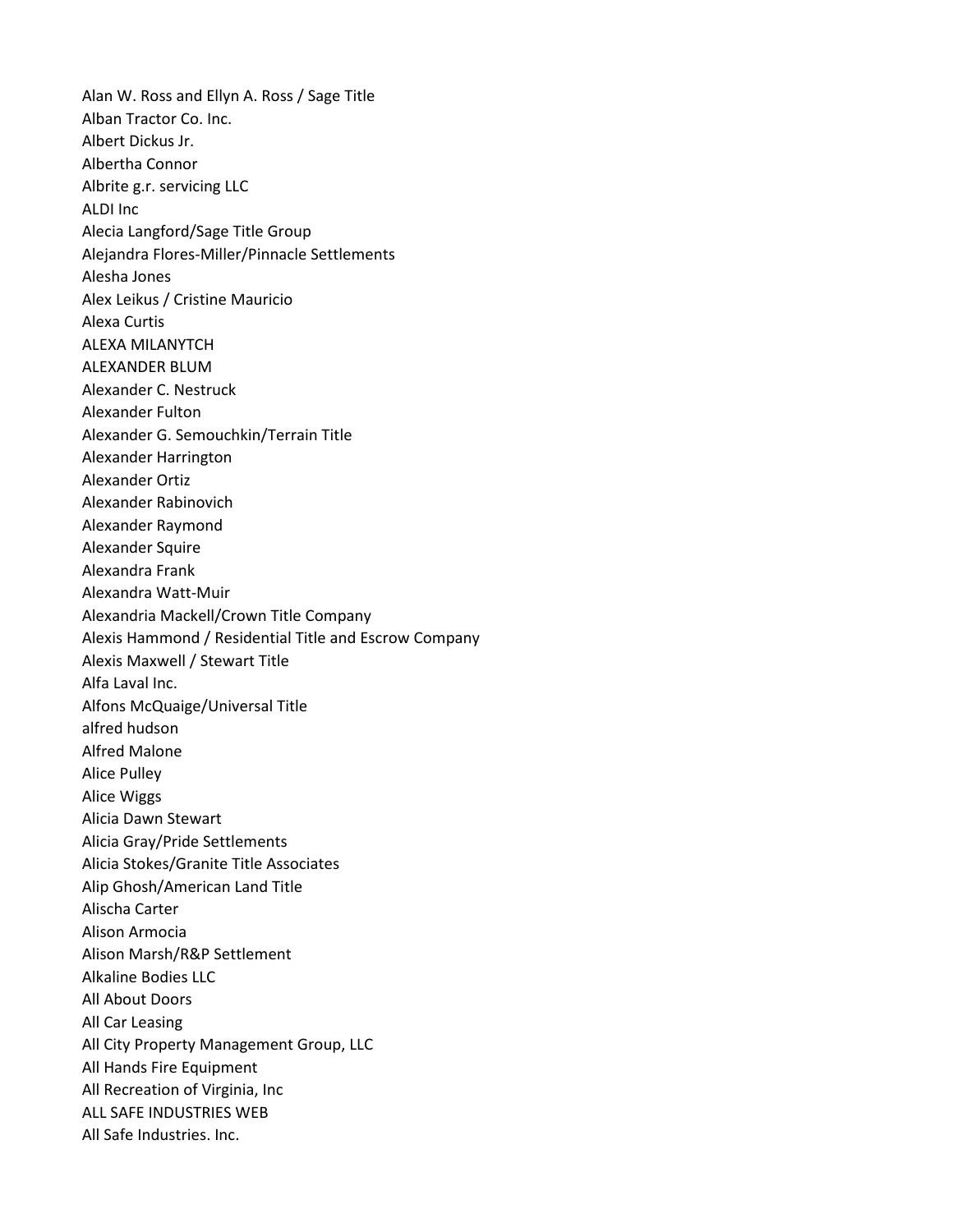All State Career Allan Hirsh Advisors, LLC Allan Myers MD, Inc Allan Rey Forio/NVR Settlement Services Allan Shaw ALLDATA LLC ALLEC, LLC ALLEN C. TOCHTERMAN, CLIENT FUNDS ACCT F/B/O 4208 BELVIEU AVE LL Allen Eghrari/ Broadview Title Allfirst Property Management, LLC ALLIANCE MATERIAL HANDLI Alliance Material Handling ALLIANCE OF INFO & REF SY Allianz Global Corporate & Specialty Allied 100, LLC ALLIED CONTRACTORS, INC. Allied Remodeling Corp Allison Gardner Allison Lane-Harris / Amrock Allison M Huey ALLOGRAM Allogram, Inc. Allsafe Elevator Inspections LLC All-State Career School, Inc Allstate Insurance Co Allstate Insurance Company 054253448 Ally Bank ALLY FINANCIAL C/O PIERRE KEON WATKINS Allyson M. Huey Alma Saldana Santana/Universal Title Almira Vanessa Smith Alontae Brown Alonzo D. Allen/Key Title Alpha & Omega Service, Inc. Alpha and Omega Solutions, LLC Alpha Graphics, Inc. Alpha Sensors, Inc. ALS Environmental ALTA PROPERTY SERVICES INC Alta Property Services Inc dba Real Property Mgmt Essentials Altec Industries Inc Altitude Technologies dba Chinook Medical Gear Alton Haynes / Community Settlement Group Altura Communication Solutions Alvin Lapidus Alvin Tarver Alyson Fagan/Definitive Title LLC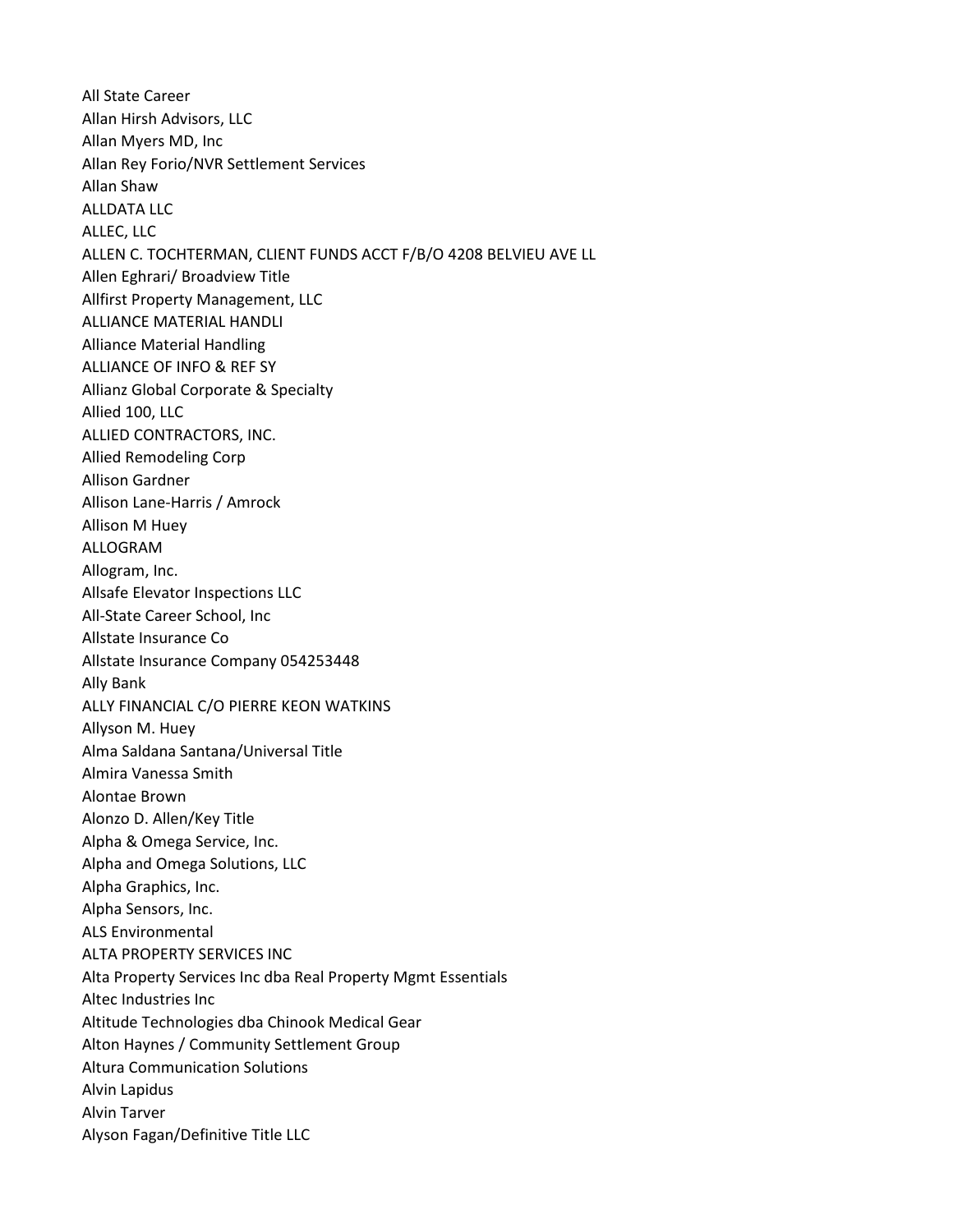Alyssa Schardt / Homesale Settlement Services AM GREETINGS MEMBRSHIP AM LEONARD AM SOCIETY AGING AMA Enterprises / DBA Servimer Amanda Eich / Sage Title Amanda Glashofer Amanda Keener / Universal Title Amanda Lynn Brown Amanda McCormick Amanda Vaughn / Crown Title Corporation Amara Hill AMATRAINING.COM Amazon Bookstore Cooperative, Inc. Amazon.com Amber Ginyard Amber Ranae Phelps / Key Title Amber Rolen-Valraie/Assurance Title, LLC Amber Wendland/Terrain Title America Works of Maryland, Inc American Academy of Pediatrics AMERICAN AIR American Air Filter Co, Inc dba AAF International AMERICAN ARBITRATION ASSN American City Business Journals dba BIZ BOOKS, LLC American Contracting & Environmental Services Inc. American Design Associates AMERICAN DIVING SUPPLY American Diving Supply, LLC American Floor Mats American Foundation for Suicide AMERICAN HEART SHOPCPR American Heritage Excavating LLC American National Standards Institute American Office AMERICAN PLANNING A American Planning Assn AMERICAN PUBLIC WORKS American Public Works Association (APWA) American Radiology Associates, PA AMERICAN RED CROSS American Red Cross Central MD Chapter American Registry for Internet Numbers American Scale & Equipment Co., Inc American Screening LLC American Society for Public Administration American Test Center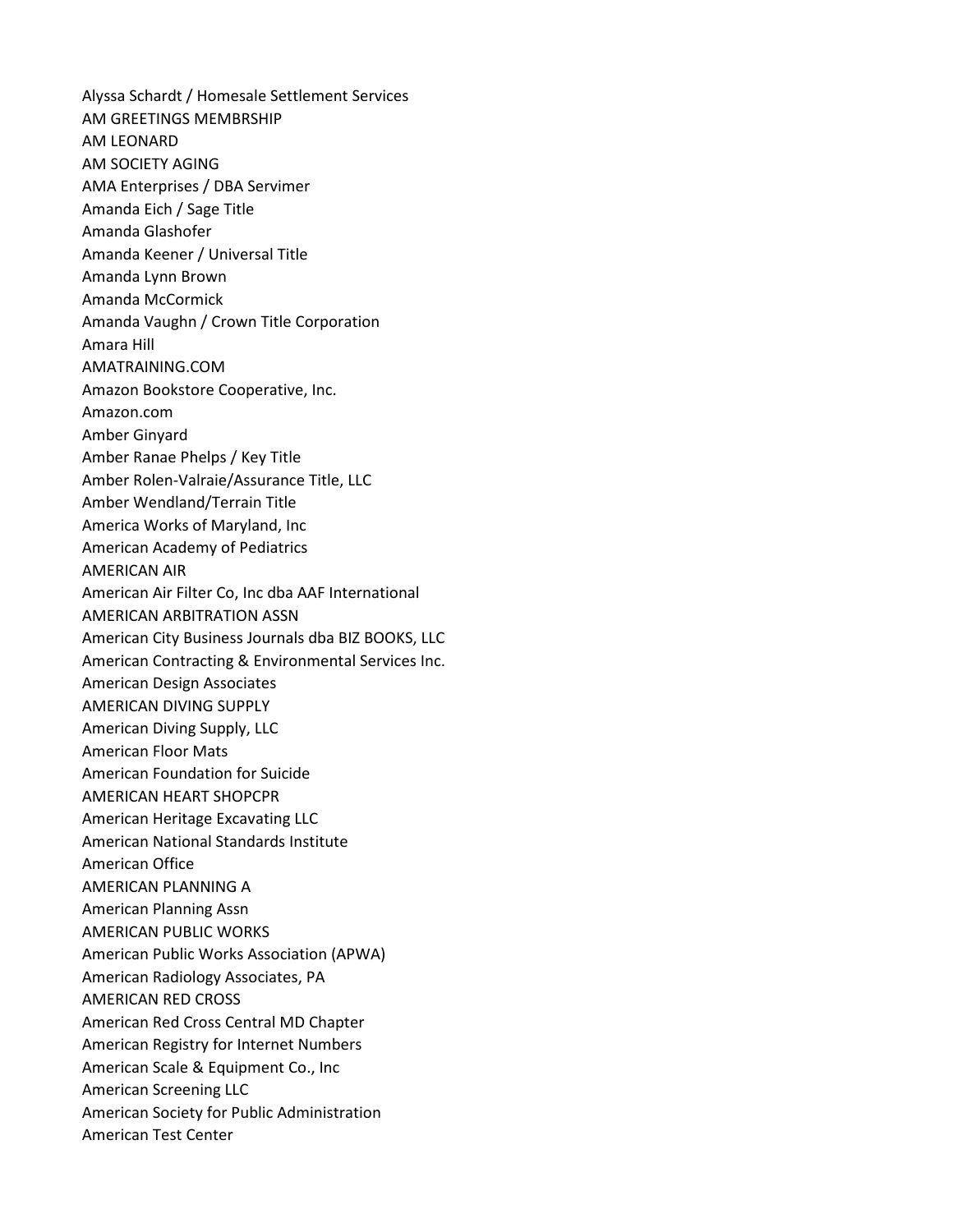American Traffic Solutions, Inc. American Visionary Art Museum American Water Works Association AmeriNational Community Services LLC AMES, Inc. AMETEK Arizona Instrument, LLC dba AMETEK Brookfield Amicus Transcription LLC Amira-Storm Price / Universal Title Am-Liner East, Inc AMS-QUAKER CITY STAMP DI Amsterdam Printing AMTRAK AGENC Amy Sue Nochumowitz, Trustee AN Ground Rents, LLC Ana Hernandez/American Land Title Ana Rodney ANA SOURCING LLC ANAB, LLC Analytical Services, Inc. Ananda Barnes Anant V. Subramaniam ANC NEWSPAPERS.COM Anchor Bay East Marina ANCHOR BAY EAST MARINA LL Anchor Construction Corporation Anchor Software, LLC Anderson Elmtree Properties LLC Anderson Rescue Solutions Anderson Tree Experts Andre Beckles/Universal Title Andre Cherry Andrea E Davidson Andrea Richardson/Lucid Title & Escrow Andrea Richardson/Universal Title Andrea Smith Andrea Smith-McLawhorn / Summit Title Company Andrea Tree Andrea Weaver Andrew & Jordan Weinberg Andrew D. Williams ANDREW DAVENPORT Andrew McKelvy / Property Title and Escrow, LLC Andrew Ross Andrew Supik Jr. Andrew Wichman / The Law Office of Kurt Mueller Andrew Yancura/Community Title Network Angel Carpenter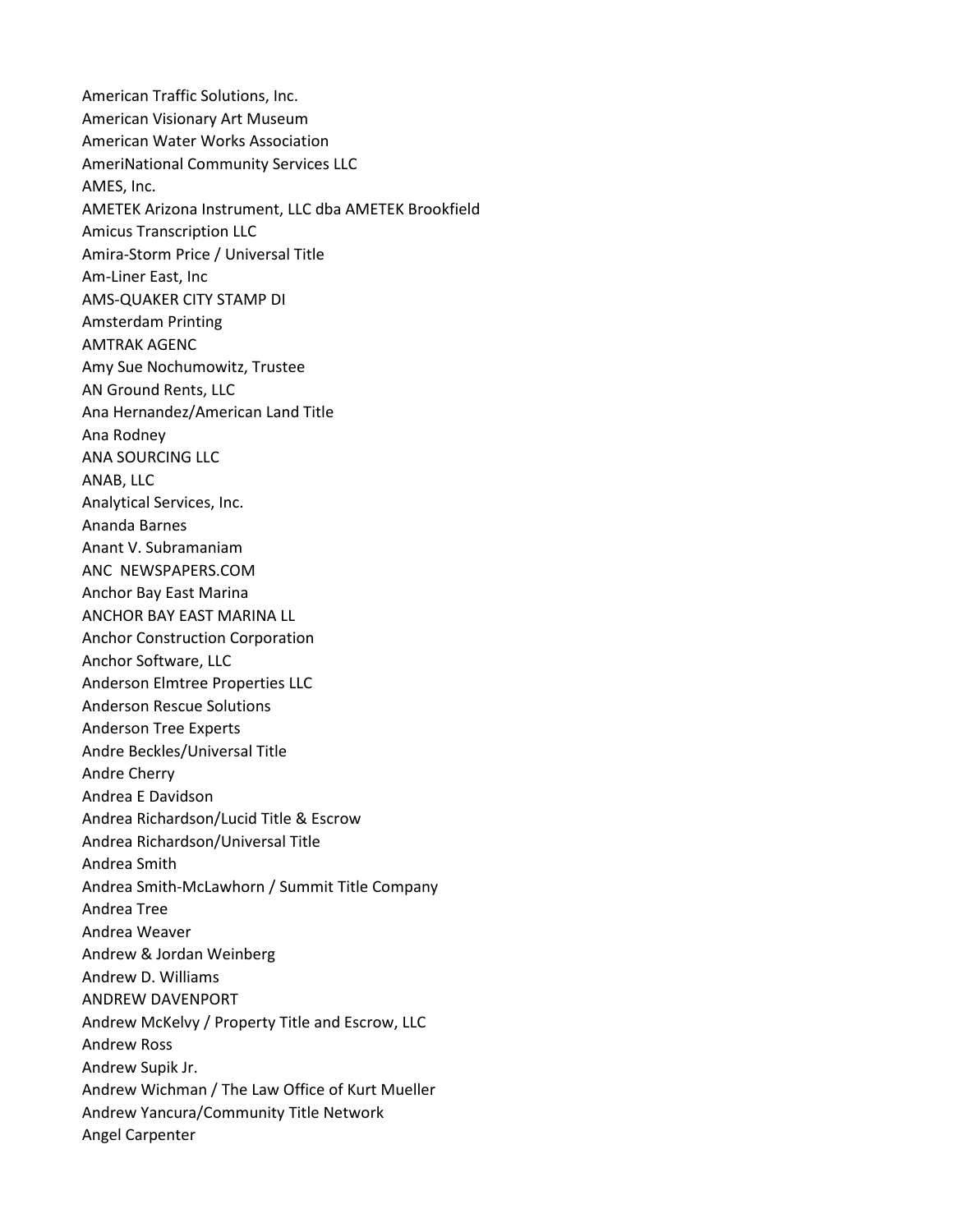Angela Agnew/Real Estate Settlements & Escrow Angela Coleman / Worldwide Settlements Inc. Angela E. Cole Angela Griffin/Lawyers Trust Title Co Angela J. Frank Angela Kilson Angela Robinson Angela Stephens Angela Thomas/Universal Title Angelaque Wicks Angelica Brooks Angelina Kaufman Angella Parke Angelo Hernandez Angelo White ANGELOZZI & McCORMICK , LLC Animal Care Equipment & Services, LLC Anissa Young/Stewart Title Anita Bryant / Definitive Title LLC Anita Linzy Anita M. Ross/ Clearview Settlement Solutions, LLC Anjohnetti D. Moore Ann B. Seglinski Ann Marie Harvey Ann Spooner Anna Elizabeth Vaeth Anna Feliza Sy/Lawyers Trust Title Annapolis Inflatables Annapolis Music Therapy Services Anne Arundel Community College Anne Arundel County Department of Public Works Anne Arundel County Mental Health Agency Anne Arundel Veterinary Hospital Anne Elizabeth Fullerton Anne L. Williams Anne Michaels Annie Fields Green Annie J. Fleming/Land Settlements, LLC ANSI-ASQ National Accreditation Board ANSWERING SERVICE Antavia Briggs Anthony Bompadre ANTHONY BOWLES Anthony Codjoe Anthony Combs/Community Title Anthony David Raspberry ANTHONY DEASE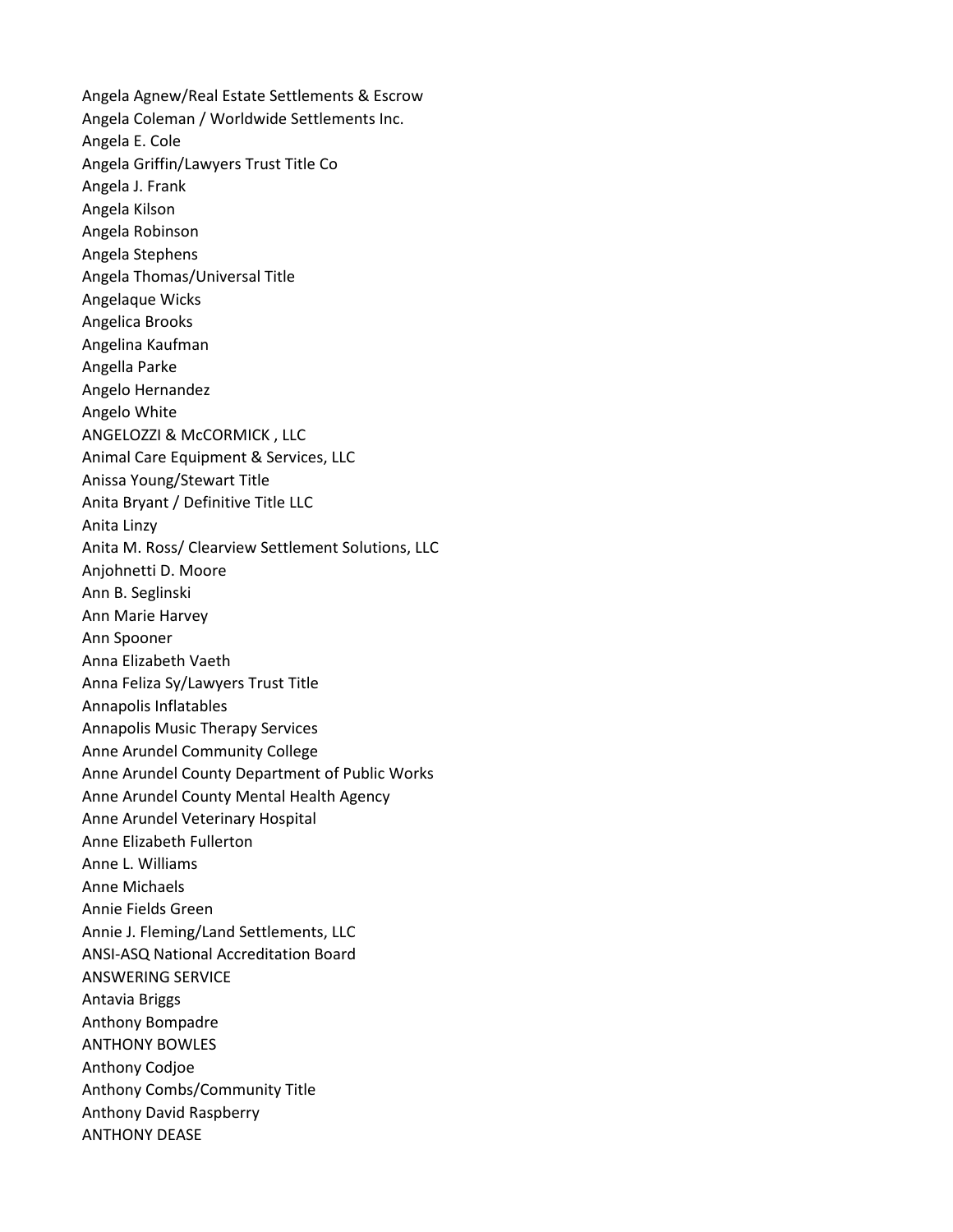Anthony Deban / New Line Title Anthony Gingles Anthony Gonzales/Sage Title Group Anthony J Rapone Anthony Lee Greenhill/Integrity Title & Escrow Anthony Parker Anthony Pulley Anthony R. Smith Anthony Savoy Anthony W. Robinson Antoine Betters & Gordon M. Levenson Antoine Hayes / In-House Title ANTOINE RODNEY DENNIS Anton Moore Antonio Anderson Antonio Branch / Land Settlements ANTONIO CLINKSCALES Antonio Davis / Adobe Settlement Group Antonio Davis / Madison Settlement Services Antonio Lambirth Antonio Oliver Antwon Shepard / Cotton Duck Title CO AON3D Aortense Lewis AP Greens at Forest Park LLC AP Reisterstown LLC APCO International Apex Home Buyers, LLC Apex Systems, Inc Apex Systems, LLC. API APISource, Inc. A-Plus Home Improvements, LLC APPLE.COM/BILL Applied Digital Solutions Applied Ingenuity Diagnostics LLC APPLIED RESEARCH CENTER Applied Technology Services, Inc. Appraisal Services Of Md, Inc April Wilson-Conaway APT WASHINGTON CHAPTER AquaLaw PLC Aquatomic Products Company ARA, LLC ARAMARK ARAMARK BALTIMORE Araminta Freedom Initiative Arborview Liriope Owner LLC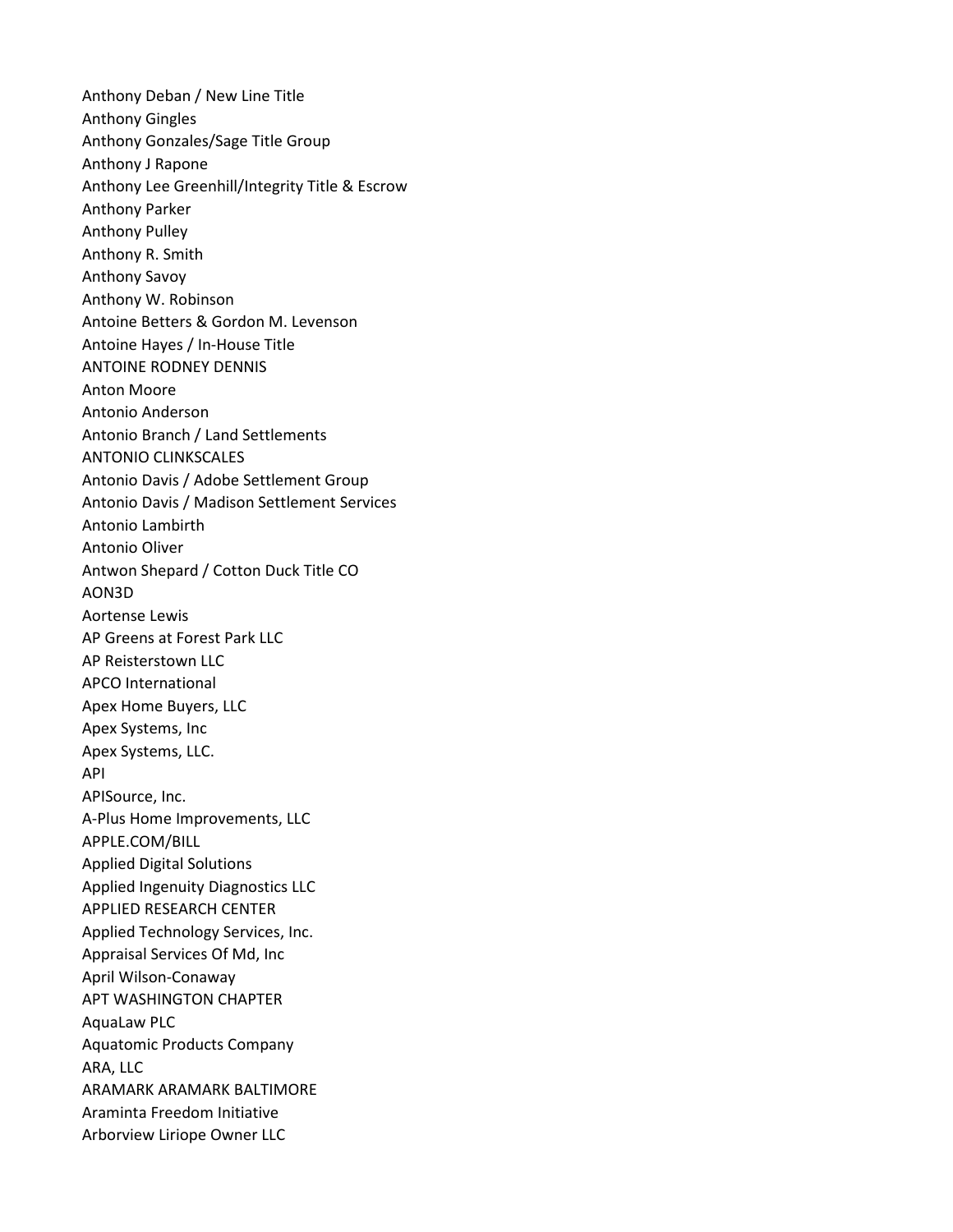Arc Environmental, Inc. Arc Water Treatment Co Of MD, Inc ARCADIAN BANK Arcadis U.S. Inc. ARCCA, Incorporated Arch Social Community Network Inc Archdiocese Of Baltimore Archer Western Contractors, LLC ARCHIBUS INC. Archie Clark Architectural Fabrication & Installation Inc. archSCAN, LLC Arena Players Inc Arena Ventures, LLC Ariana Mygatt and Samuel Cheyney/Home Settlement Service Ariel Ordonez Arita Mccoy / Lakeside Title Company ARK Systems Arlene Fisher Arlett Payne ARLINE EPPLER, PR OF THE ESTATE WINNEFRED R. ECK Armag Corporation ARMOUR SETTLEMENT SERVICES Armstead Jones, Sr. Arnelle N. Hanley/Residential Title & Escrow Company Arnold Brooks Arnold H Sampson, Jr. ARNOLD PACKAGING Arnold Sampson Array Information Technology Arrow Safety Device Company Arrowhead Forensics Arshia Sethi / Definitive Title ART OF RESOLUTION, LLC Art with a Heart Arthritis Foundation ARTHUR CUNNINGHAM Arthur J. Bovel Articulate Global, Inc. Arundel Services, Inc dba Action Elevator Company ASANA.COM Ascend Learning Holdings, LLC dba Natl Academy of Sports Medicin ASFPM MADISON WI Asgco Mfg Ashalee Young Ashburton Townhomes Ashford at Stoneridge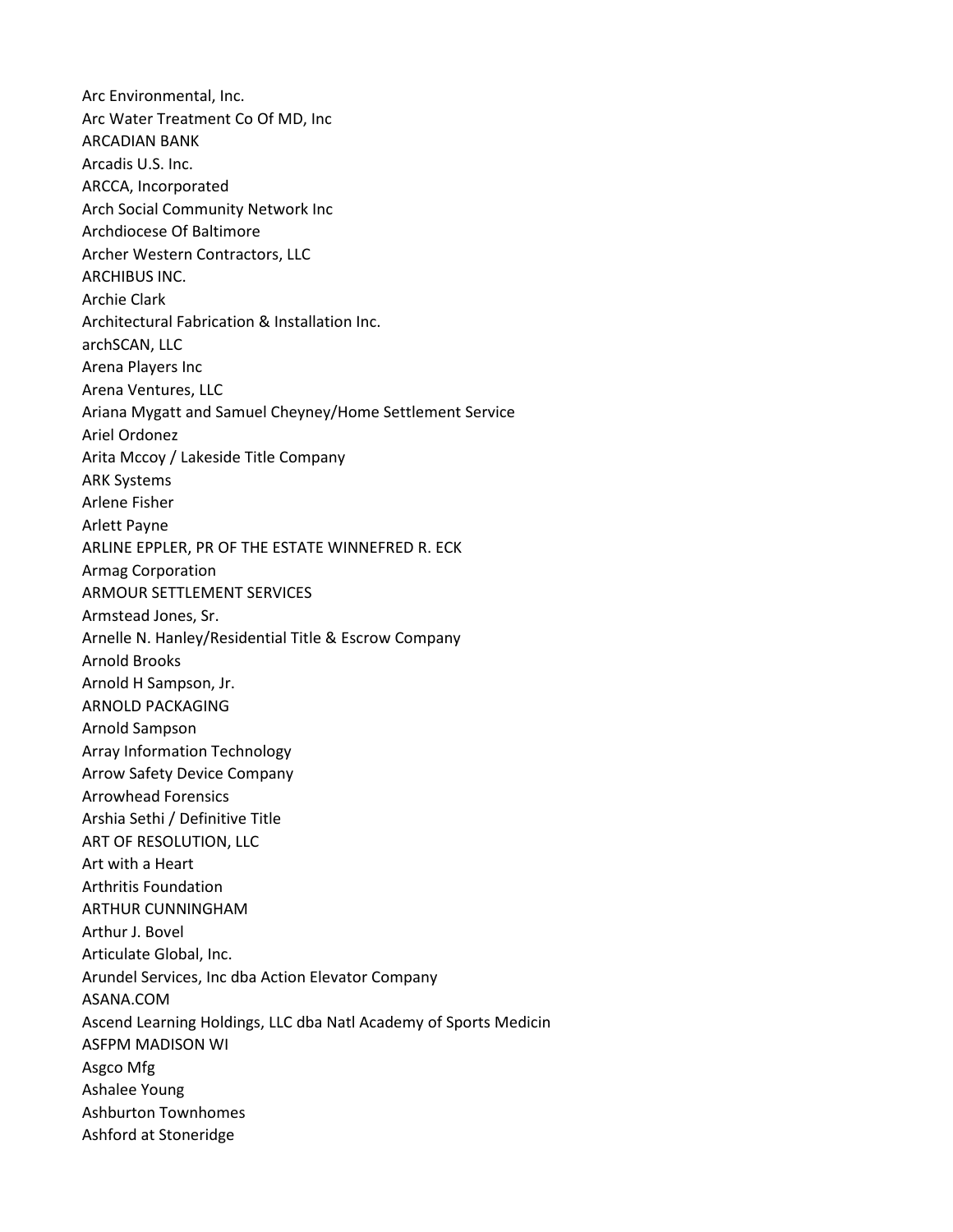Ashland Llc ASHLAND LLLP ASHLAND PARKVIEW LLP Ashland, LLC Ashland, LLLP Ashlea Howard Brown Ashley Pleiss/Masters Title Ashley Charles / Sage Title Group Ashley Day/Lawyers Express Title Ashley Fletcher Ashley Fuller / Sage Title Group Ashley M. Hill/Mid Atlantic Settlements Ashley Morgan / Abode Settlement Group, LLC Ashley N. Sewell / Universal Title Ashley Oden / Universal Title Ashley Overbey Underwood Ashley Peterson Ashley Rachelle Archer ASHLEY WIGGINS Ashraf Fawzy ASI COMPUTER TECHNOLOGIES ,INC DBA/ ASI,CORP Asia Bright / Stewart Title Company Asia Oliver aspen building products, inc Aspen Dumpsters LLC Associated Catholic Charities Inc Association for Commuter Transportation ASSOCIATION OF ENERGY ENG ASSOCIATION OF LOCAL GOV Association of Metropolitan Water Agencies Association of Prosecuting Attorneys, Inc. AT&T ATAPCO BALTIMORE I ATC Corp. A-Tech Hydraulics, Inc. Athena Consulting LLC Athens Technical Specialist, Inc. Athiya McNutt ATHLETIC STUFF Atlantic Diving Supply, Inc dba ADS, INC Atlantic Emergency Solutions, Inc. Atlantic Fire Investigation Inc ATLANTIC LIFT TRUCK Atlantic Machinery, Inc. Atlantic Pressure Washers Inc. Atlantic Realty Atlantic Signal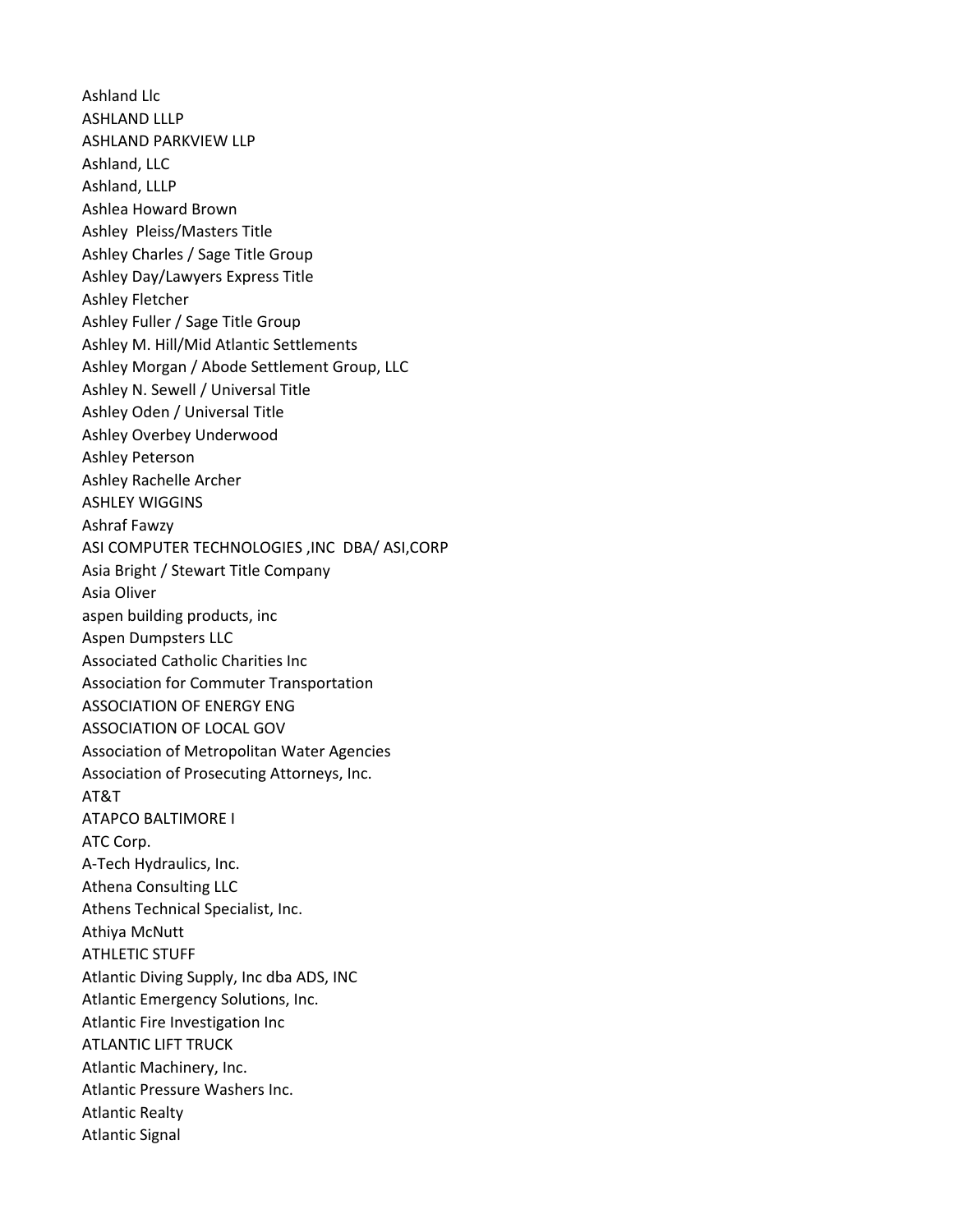Atlantic States Insurance Company ATSSA ATT BUS PHONE PMT Audacious Inquiry Audacy Operations Inc. Audible Audrey Mclaughlin Aurella Hargrove AURIGMA Auston Contracting Inc Authentic Promotions.com Auto Diagnostics & Equipment Distributors Autodesk ADY Auto-Owners Insurance a/s/o Karen Trout AUTOPAY/DISH NTWK Ava Norris/RESE Title LLC Avalon Thompson AVCO ENTERPRISES averil eugene rosenburgh Avery & Natasha Torrand / Commerce Title Aviant-Chesapeake Trucks, LLC Avital Luny / Clear Title Avital Luny / Commerce Title Avolve Software Avraham Shugarman / Salazar Law Avril Watkins AW Industries, Inc. AWWA.ORG Axel Manthei AXIOM SYSTEMS INC Axon Enterprise, Inc. Azola Building Rehab, Inc Azova Inc Aztec Software Associates, Inc Aztec Software, LLC Azteca Systems, Inc. B & H Foto & Electronics Corp. B & L Sales Inc B T Plumbing Supply, Inc. B&H PHOTO MOTO B&O Railroad Museum, Inc. B.F. Semon & Associates B.W. Wilson Paper Company, Inc. B2Gnow B-360 BA Holdings LLC Babe Ruth Museum, Inc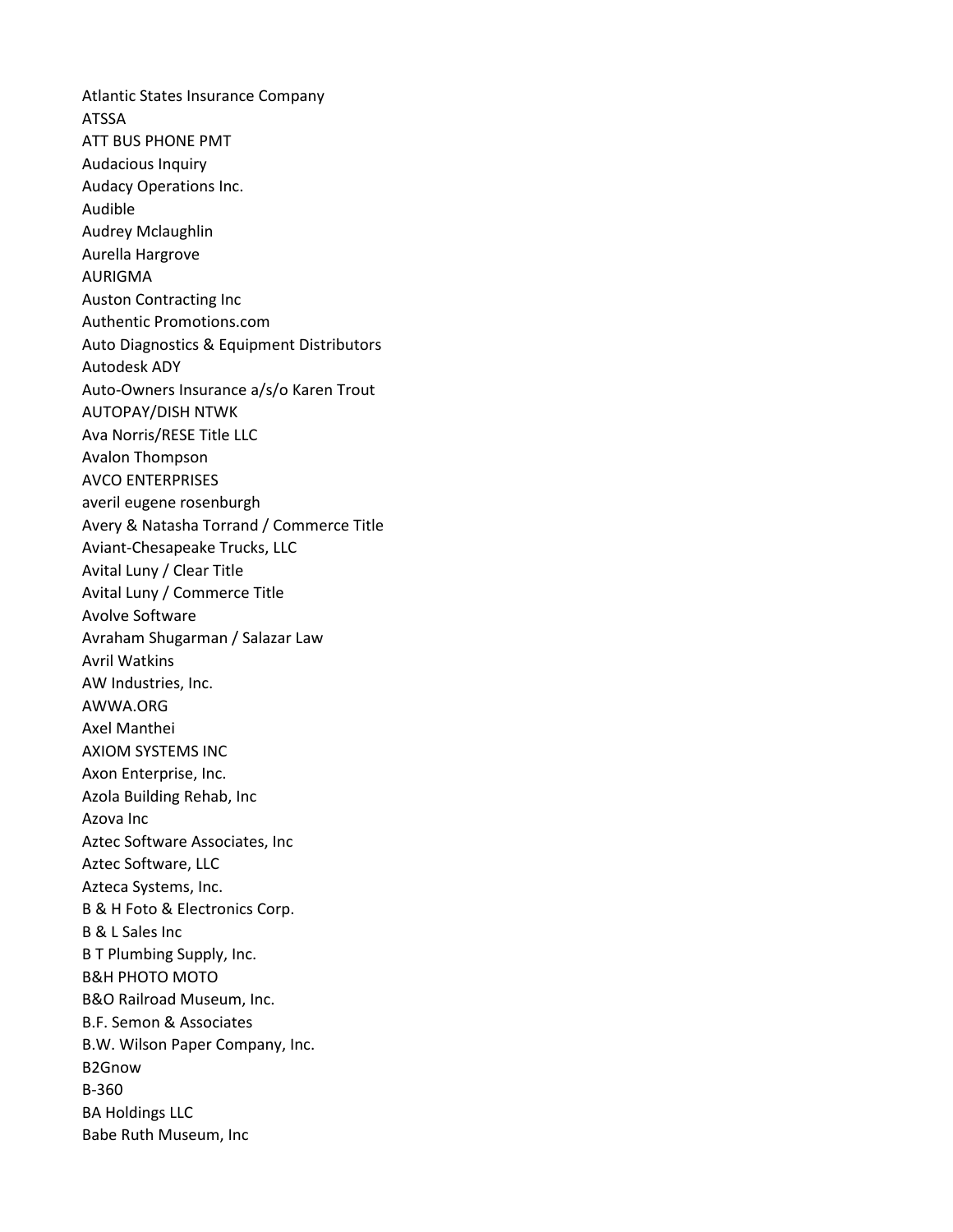BAC GC Baltimore Street LLC BACHARACH INC. BADGES BUTTONS PLUS Bagwell Marketing & Promotions BAH Catering and Personalized Servicers LLC Bahar, LLC Bahram Etesamypour Bailey, Dominic & Gresham, Sheron BAKER TILLY US, LLP Baker, Donelson, Bearman, Caldwell & Berkowitz, PC Baldeep Dhaliwal / Sage Title Group Balfour Beatty Infrastructure, Inc. Ballard Spahr LLP Baltimore Alliance for Careers in Healthcare Baltimore Area Health Education Center Baltimore Brothers Baltimore Business Journal Baltimore Chesapeake Bay Outward Bound School Baltimore Child Abuse Center Inc. Baltimore Children and Youth Fund, Inc Baltimore City Chamber of Commerce Baltimore City Community College Baltimore City Dept of Social Services Baltimore City Fire Foundation Inc Baltimore City Fire Officers Assn Baltimore City Foundation Baltimore City Health Dept. Maternal and Child Health Baltimore City Health Nurses, Local 558 Baltimore City Improvement LLC Baltimore City Public Schools BALTIMORE CIVIC FUND, INC. Baltimore Clayworks, Inc Baltimore Collegetown Network BALTIMORE COMMUNITY TOO Baltimore Condo 2-8 LLC Baltimore Corps Inc. Baltimore County Circuit Court Baltimore County Fire & Medical Training Inc. Baltimore County Government Baltimore County, Maryland dba Office of Budget & Finance Baltimore Cyber Range LLC Baltimore Cycling, Inc Baltimore Development Corp Baltimore Development Group LLC Baltimore Excel 01 LLC BALTIMORE FREIGHTLINER Baltimore Gas & Electric (BGE)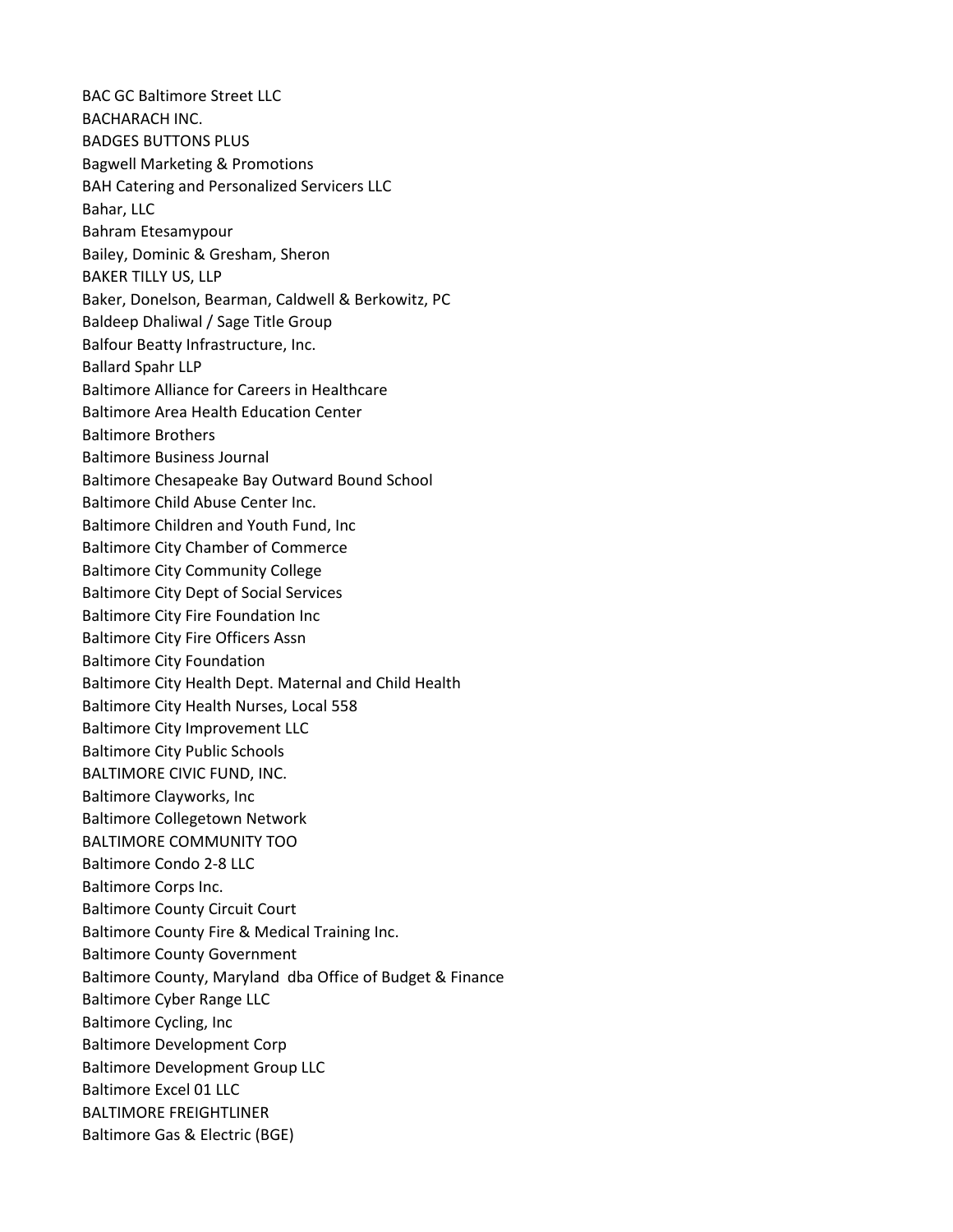Baltimore Green Map, Inc. Baltimore Green Space baltimore harley-davidson Baltimore Heritage Area Association, Inc. Baltimore Heritage, Inc. Baltimore Hydraulics, Inc Baltimore Leadership Development Organization, Inc. BALTIMORE LOCK & HARDWARE, INC. Baltimore Mack Trucks, Inc.dba Baltimore Truck Center, Inc Baltimore Management Agency Baltimore Management Team LLC Baltimore Mechanical Solutions BALTIMORE MEDIATION Baltimore Medical System, Inc Baltimore Metropolitan Council Baltimore Museum Of Art Baltimore Museum of Industry Baltimore Office of Promotion and the Arts BALTIMORE ORIOLES Baltimore Pratt Restaurant Group Baltimore Precision Door, Inc. Baltimore Precision Instruments Baltimore Project,LLC Baltimore Property Management LLC Baltimore Public Markets Corp Baltimore SFR Portfolio I LLC Baltimore Sister Cities Inc. Baltimore Sports Tourism Development Council, Inc BALTIMORE SUN MEDIA GROU BALTIMORE SYMPHONY ORCHESTRA Baltimore Times, Inc Baltimore Tree Trust Baltimore Trophy House Inc Baltimore Turn Key Properties LLC Baltimore United Viewfinders of Fusion Partnerships, Inc. Baltimore Village Property Management LLC Baltimore Youth Cycling INC Baltimore. City Community College Balto City Fire Fighters Assn Balto Symphony Orchestra Inc Balto. City Public School System Balto. Firefighters Local 734 BaltRentals Dot Com. LLC Bamidbar LLC Bank Of America Banner Neighborhoods Community Corp. Bar Assn Of Baltimore City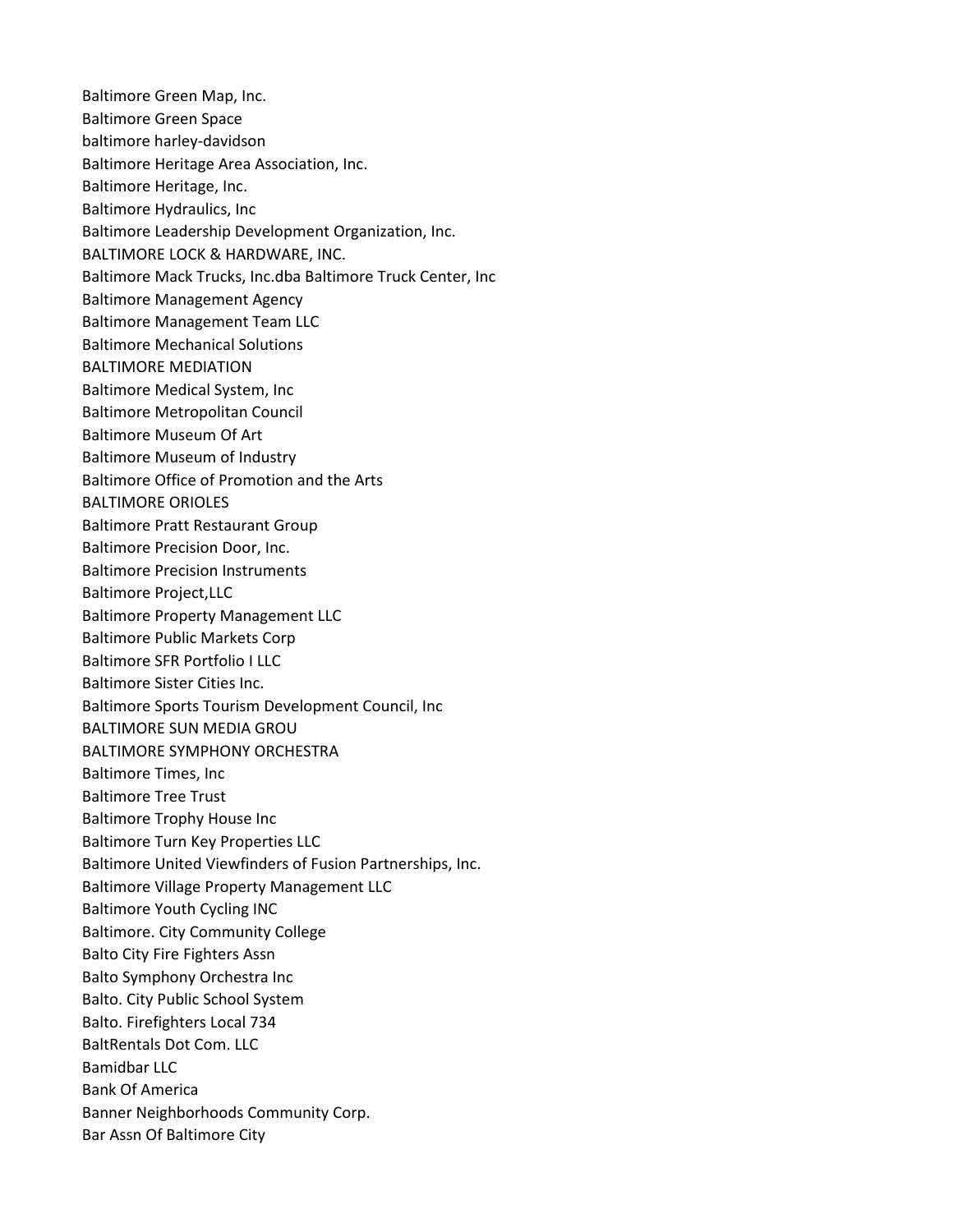BAR ASSOCIATION OF BAL Bar Association Of Baltimore City Barbara Alleyne Barbara Ann Robinson Barbara Crosby BARBARA FIELDS AND CHAUNCEY BRANDT Barbara Jones Barbara M Thompson Barbara Poppe and Associates Barbara Reid Barbara Strouse Barbara Tobin Barbara Wallach Barcoding Inc Barkley & Barkley Barkley & Barkley, Inc. Barnett Dental Equipment Services Barry J. Diamond, Esq. Barry Jordan Barry Riddle BARRY TROTTER BATH AND BODY WORKS 4601 BAUDVILLE INC. Bay Associates Environmental, Inc. BAY CITY MANAGEMENT COMPANY, LLC Bay Management Group, LLC. Bay Ridge Lawn and Landscape Inc bayshore ford truck sales Baystate Pool Supplies of Baltimore BayVanguard Bank Bayview Enterprises, Inc. BC CONSTRUCTION, INC. BC.BASECAMP 3 3398132 BCI Printers Capital LLC BDI Beal Management, LLC dba All County Chesapeake Property Managmen Bean Quieona Bearing Distributors, Inc. Beavers' Auto Body Repair Center, Inc BECKER ARENA Becker Arena Products, Inc. BECKER CPA REVIEW Becker Professional Education BED BATH & BEYOND #196 BedRock Siteworks LLC Beecher Emission Solution Technologies, LLC Behavioral Health System Baltimore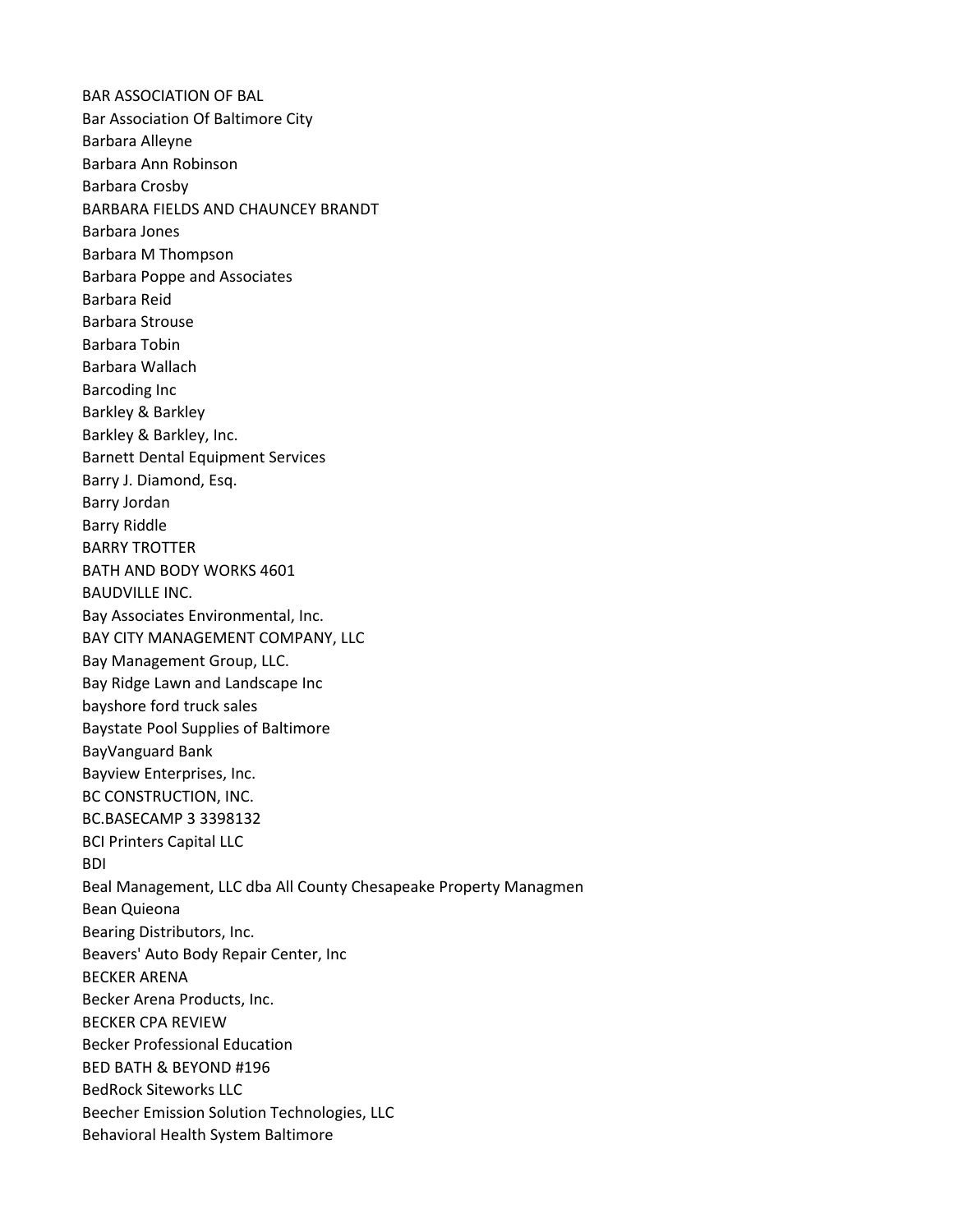Belair Road Supply Co., Inc Belair-Edison Neighborhoods Inc Belinda Jenkins Belinda Taylor Belmont Specialty Housing I, L.P. BELTWAY INTERNATIONAL Beltway International, LLC Beltway Kenwood, LLC Belvedere at Yorkewood, LLC Belvedere Real Care Providers Network BELVEDERE SQUARE Belvieu Bridge Properties Group, LLC Beneficial Designs, Inc. Benevate, Inc. Benjamin Casto/Universal Title Benjamin H. Adler Jr. Benjamin M Hoffman Benjamin Osei-Bonsu BENJAMIN RICE Benjamin Surprin Bensky Construction Co., LLC Bentley Systems, Inc Berlitz Corporation Berman Family Trust Bernadette Owens Bernard Brockmeyer Bernard Evans BERNARD GOMIS Bernard J. Sachs BERNARD NELSON Bernard Tomaszewski Bernard Wehage Bernice Brandon Bernice Kelly Bernik Industries, LLC Bertina Silver Bertram B. Womack/Title Rite Services, Inc. Bessie Bailey BEST BATTERY CO INC Best Best & Krieger BEST BUY FOR BUSINESS Best Plumbing Specialties Best Pro Enterprises Best Roofing Solutions, LLC BESTBUYDIRECT BESTSERV INC Bethany Keefer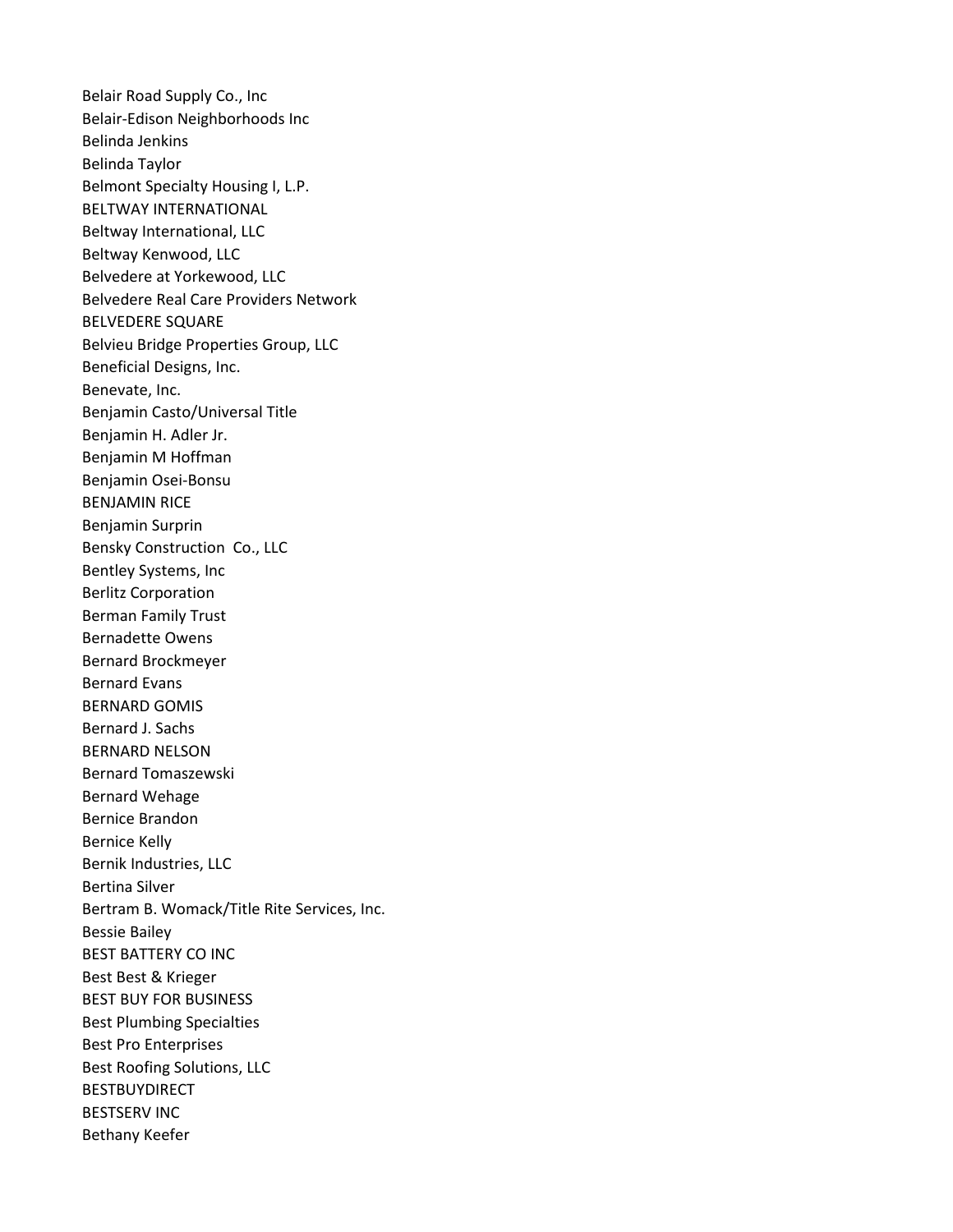Better Medical, Inc. Betty Zlotowitz Beulah A. Taylor Beulah M. McCain Bevco Inc Beverly Alleyne Beverly Gallagher Beverly L. Franklin/Fours Seasons Title BEVERLY RICHARDS BEYOND SELF STORAGE AT WO Beyond The Natural Foundation, Inc. BFPE INTERNATIONAL bfpeinternational BG Property Management Inc. BG Staffing LLC, d/b/a Vision Technology Services **BGE** BGREEN CASH AND CAR Bianca Shields / CLA Title & Escrow Bianca Simone Mitchell dba Simone Bee Bibliotheca ITG, LLC Biddle Consulting Group BIDDLE ST CATERING Big Stuff, Inc. BIGGERFISH DBA BIGPROMOTIONS.NET Bioaftermath Cleanup Service BioFire Defense, LLC bioLytical Laboratories Inc. Biomatrica BIOMEDICAL WASTE SERVICES, INC BioQuip Products Inc Bio-Rad Laboratories, Inc. Bipinbhai A. Patel BITHGROUP Technologies, Inc. BITLY.COM BIZJTIXTHE FUTURE OF BJS WHOLESALE CLUB BKDOCVERIFY BKW Homes, LLC Black Church Food Security Network Black Mental Health Alliance for Edu & Consult, Inc Black Professional Men, Inc. Black Rock Management, LLC BLACK SPECTACLES Black Veg of Maryland Black Women Build Blackston Lawn Care BLC Construction Inc DBA Cox Roofing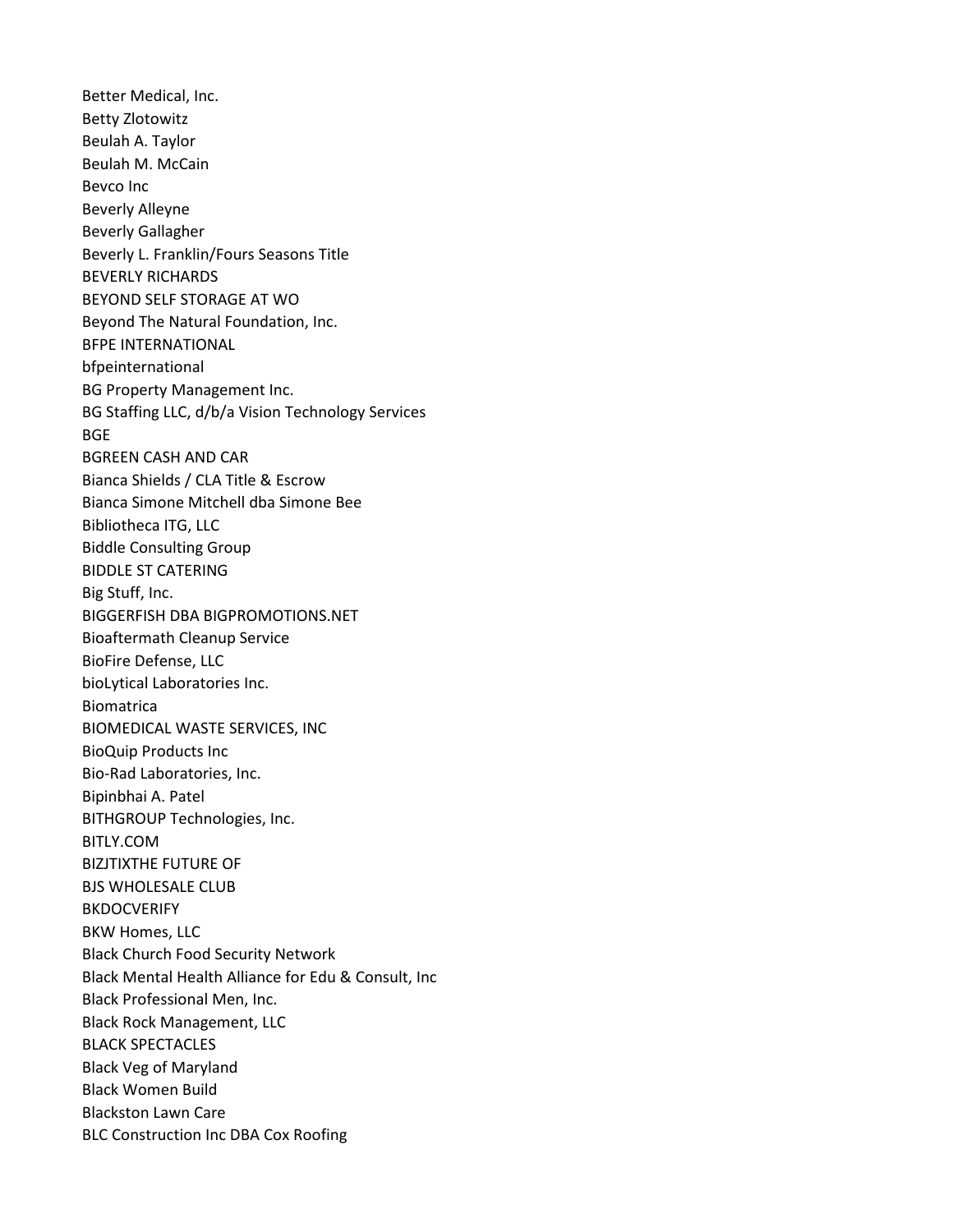Blink Marketing Inc BLISS Driving Academy LLC Blue Cheetah Sports Timing Blue Hill Data Services Blue Peak Logic, Inc. Blue Water Baltimore Blue, Carolyn Blue360 Media BlueCrest Blueridge Software Inc Bluestar Technologies Inc. Blum's Clothing BLX Group, LLC BM SAKOON INDIAN FUS BMC Services, LLC BMO Harris Equipment Finance Company Bmore Creative, Inc. Bmore Empowered Inc BMOREPROPERTIES, LLC BMW Construction Specialists, Inc. BNB EVENTS P60928399 Bny Mellon Board Of School Commissioners BOARD SOCIAL WORK EXAM Boardwalk LLC Bob Barker Company, Inc BOB BELL CHEVROLET Bobby Johnson Bobby's Portable Restrooms Boeing Distribution, Inc. Bolton MCU L P Bolton Partners Inc Bon Secours of Maryland Foundation, Inc. Bonfire Interactive LTD Bonika Peters BOPA Bopa-The Cloisters Boston Street Storage LLC Botach Inc Bottoms Up Bagels Bound Tree Medical LLC BOURBON HOUSE Bournousouzis, Anastasios Bow Wag Kennels Bowser Morner, Inc. Bowser, Toni Box 414 Association Inc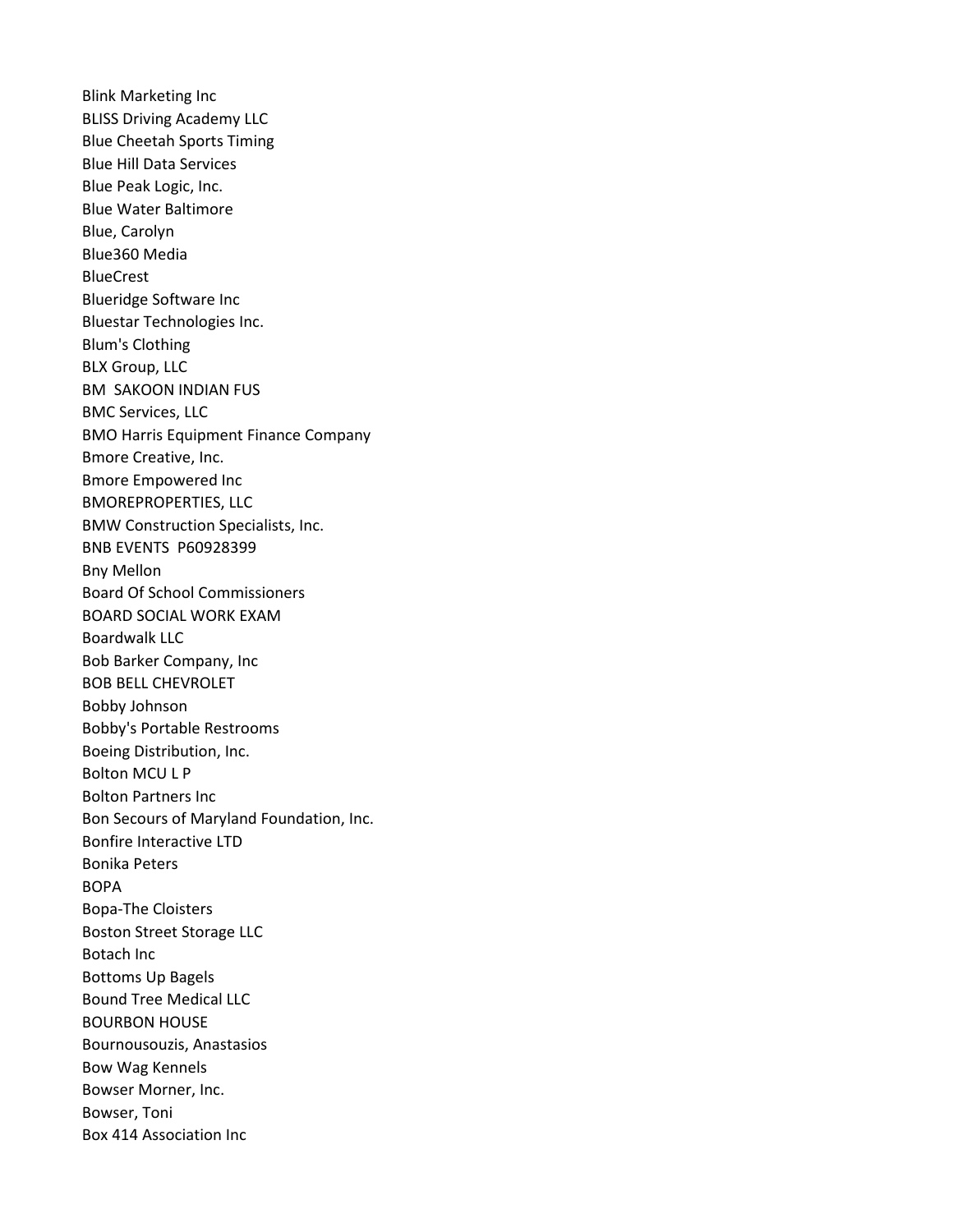Box, Inc. Boyd, Kenyatta R Boyd, Michael BRAD VAN ALLEN Brandi Hopson/Lakeside Title Company Brandi Worley / Key Title Brandon Bass / NVR Settlement Services Brandon Hawkins Brandon K Wharton Brandon T. Fisher Brandon Towns Brandy Fain/Integrity Title & Escrow Brant C Fisher BRE/DPMD LLC Brea Gladney and Alonzo Crum/Universal Title BRENDA JACOBS Brenda McCray Brenda Schroeder Brenda Scott Brennan McKenna and Lawlor Chartered Brenntag Northeast, Inc. Brent Mathews & STSW,LLC Breonna Jacobs/Clear Title Group Brethren Mutual Insurance Company Brett Thorne / Lawyers Trust Title Brewers Association of Maryland Brian Batty Brian Bessling Brian Cosby Brian J Horton Brian Lee Brian Matulonis and Schmidt Dailey & O'Neill LLC Brian Patterson Brian Righter Brian Schmidt Brian Spern BRIANA HOPKINS Brianna Harvey / Universal Title Brianna Scott BRIDGES CDC BRIDGETOWER SUBSCRIPTION Bridgette Curry / Universal Title Bridgette Morris Bridgewater Estate Holdings, LLC BRIGHT MLS, INC Brink's, Incorporated Brion N.Gill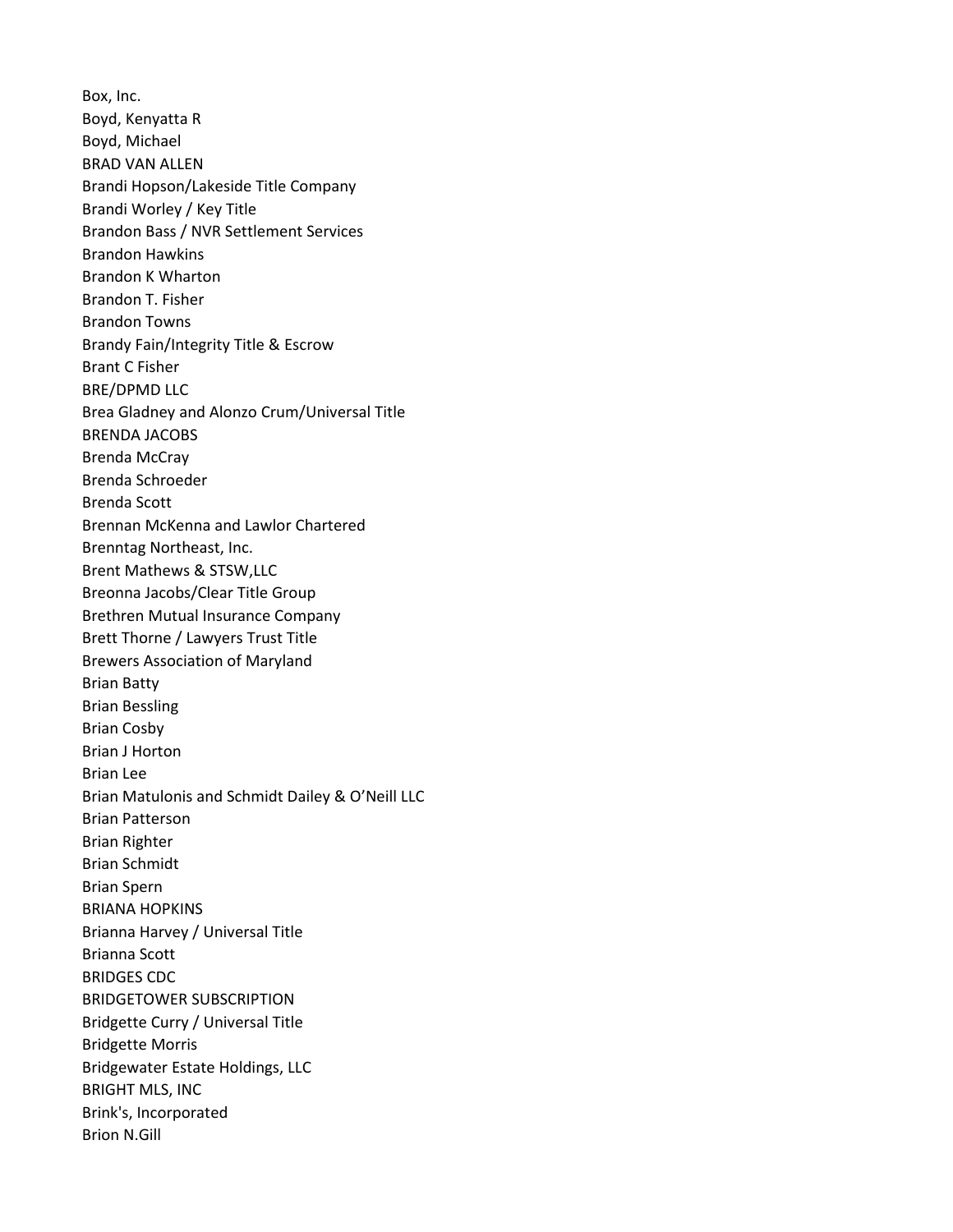Brionn Johnson/CLA Title & Escrow Brionn Johnson/Stewart Title BRITNEY HARRIS Brittannie Monique Richardson/Madison Title Brittany Alexis Washington/Abode Settlements Brittany Carter Brittany L. Johnson , Granite Title Brittany Law Brittany S. Stanback and Etienne B. Trusty Jr./Mid Atlantic Sett Brittany Walsh/Sage Title Brittney Keys Brittney Lewis / Dulaney Title & Escrow Broad Installation Group-C LLC Broadview Waste Services, Inc. Broadway Financial, LLC Broadway Services, Inc. Brody Trailer BRODY TRUCK BROOKE JARRETT Brookes Publishing Brookhill Properties, LLC Brookins Investments LLC brooklyn progressive group Brother Mobile Solutions, Inc. Broussard, Jennifer Brown Denise Brown Sharrun Brown Warren Brown, Donald L Brown, Goldstein & Levy, LLP Brownells Brown's Enterprises, Inc. Bruce Bauman Bruce Luchansky BRUCE TRESCOTT BRUNSWICK BOWLING PROD Brunswick Bowling Products LLC Bryan Diggs/Land Closings LLC Bryan Graham / Community Title Network Bryan Johns Bryan T. Donahue Bryan X. Gibbs Bryanna Greene / Homesale Title Bryanna Vellines / CLA Company Inc Bryant Michael Bryione K. Moore/Capitol Settlements BRYON LEE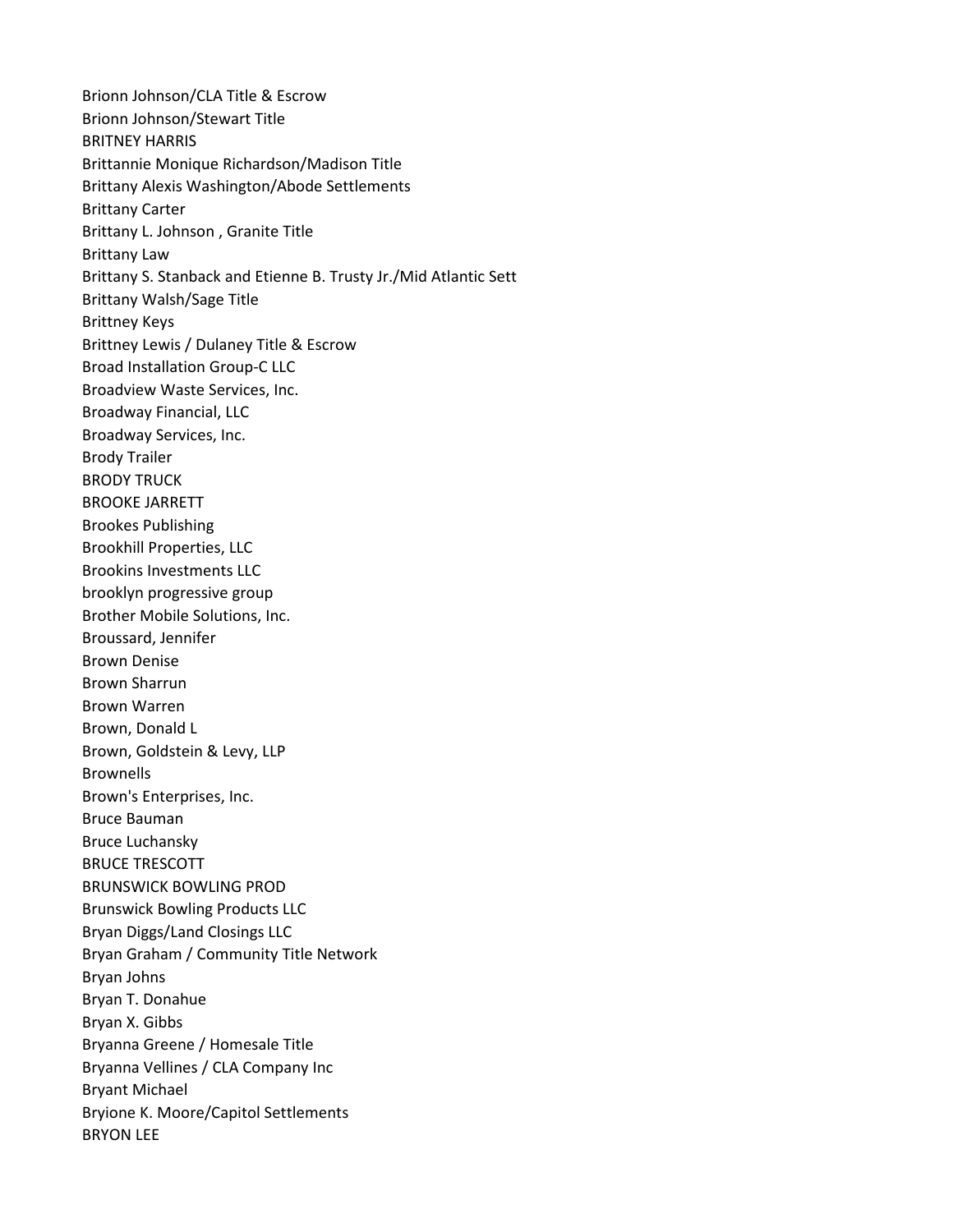bshawmcknight productions BTNX Inc. BTST Cares BUCHI Corporation Buckstaff Public Safety, Inc DBA Handcuff Warehouse BUILDING PERFORMANCE INST Building Services Associates, LLC Bull Publishing Company business aircraft consumables Business Integra Inc. BUSINESS PLAN (ANNUAL) BUSINESS SCIENC Business Services BUSINESS VOLUNTEERS MD Business Yellow Pages Butler, Corina Butler, Melfa & Taylor, P.A. and St. Paul Place Partnership, LLC Byron Smith / Certified Title Byron Warren / Stewart Title & Escrow Inc. C & N Associates, LLC C & S Towing and Transport C & W Body and Fender Shop, Inc. C I Contracting Co. C L Myles Contracting C&D Municipal Sales, Inc. C&W CONSTRUCTION COMPANY C.C. Johnson & Malhotra, P.C. C.J. Maintenance Inc. C.N.R. LIGHTING SUPPLY CO. C.R. Uncles Plaza Limited Partnership cabela's inc Caber Resource Group Cache Moore/Lakeside Title Company CADD Microsystems, Inc. Caherine Casale Caitlin Fleming Caitlyn Merwin/Terrain Title & Escrow Co Caliber Bodyworks of Maryland, Inc Caliber Public Safey Calieb Jahlijah Alfred California State University, Sacramento Callari, John Calmi Electrical Company CALWEN INC Camilie Delmotte Camille Mendez/Universal Title Camille W Nicholas / Lexicon Title Services LLC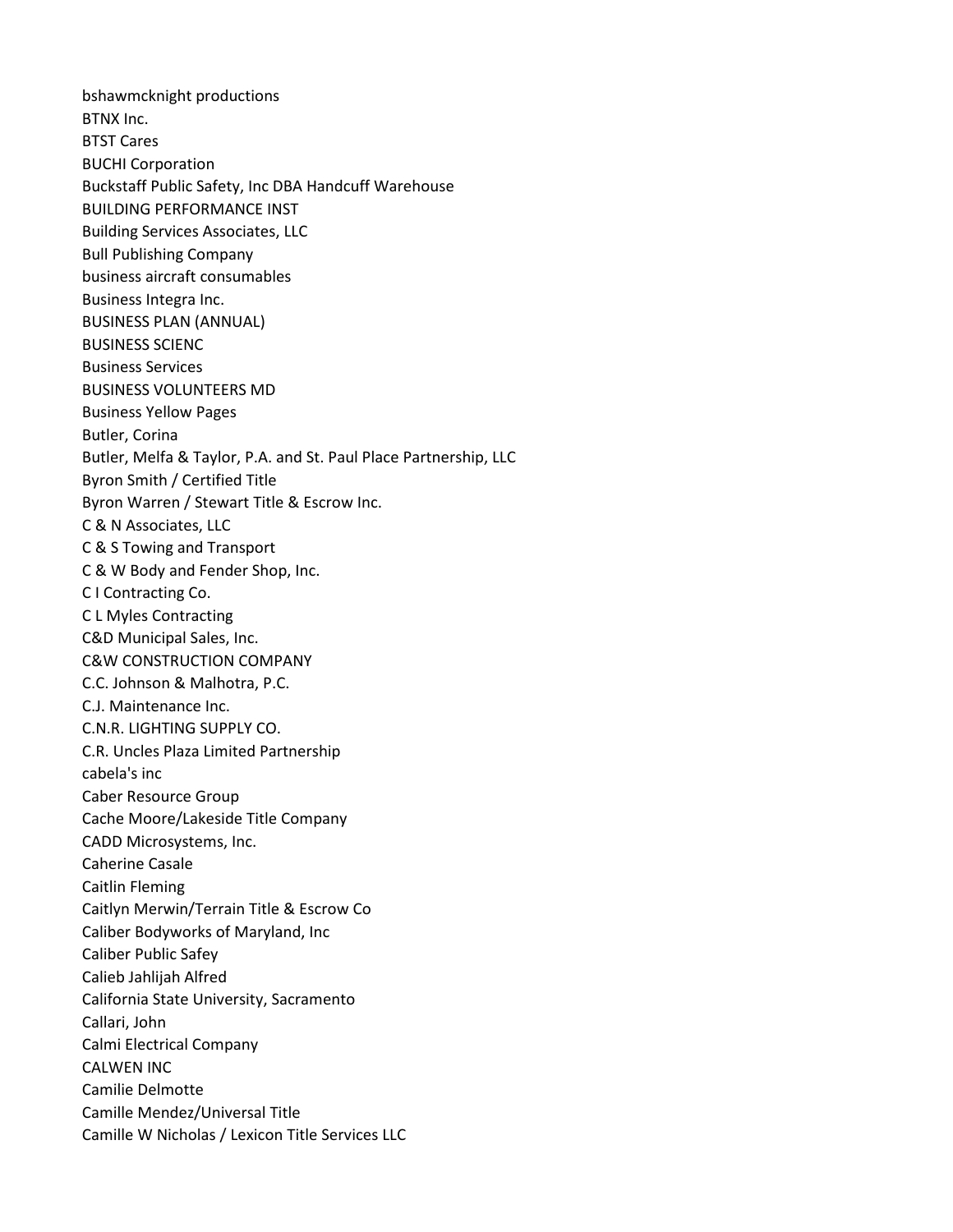CAMPAIGN COMM SOLUTIONS Campbell Killefer Candice Jackson/Universal Title Candice Watts/Clear Title Group Candice Williams Cangene Biopharma LLC Canon Solutions America, Inc. Canton Baptist Church c/o Zach Piercy Canton Group Cantwell-Cleary Co Inc CANVA Capital Beltway Environmental,LLC Capital Beltway Express Capital Compressor, Inc Capital Connoisseur Group, LLCta CAPITAL ELEC BALTIMORE CAPITAL GRILLE 0138023 Capital Lighting & Supply Capital Region Minority Supplier Development Council Capital Reporting Company Capitol Concrete & Landscape Capitol Power Group CAPITOL PRINTING CAPLAN BROS Capluck Inc. CAPTAIN JAMES LANDING CARAHSOFT TECHNOLOGY CORP Carahsoft Technology Corp CareFirst BlueCross BlueShield PPN Carefirst Select Vision Carestream Dental Carey Sales and Service Carl Ercole Carl Green Carl Logan White McCombs Carl Savage Carla Burns Carla Coleman-Jones Carla Royal Carla Tevelow Carleen Nartehkor Dadeboe Carleigh Steele/ Royston, Muller, Mclean, and Reid, LLP Carlet Auguste Carley Aguenda-Divens / Endeavor Title Carlita Latania Briggs/Residential Title & Escrow Carlos Battle/Integrity Title & Escrow Company, LLC Carlos Couret Rios and O'Connor & Verderaime, P.C.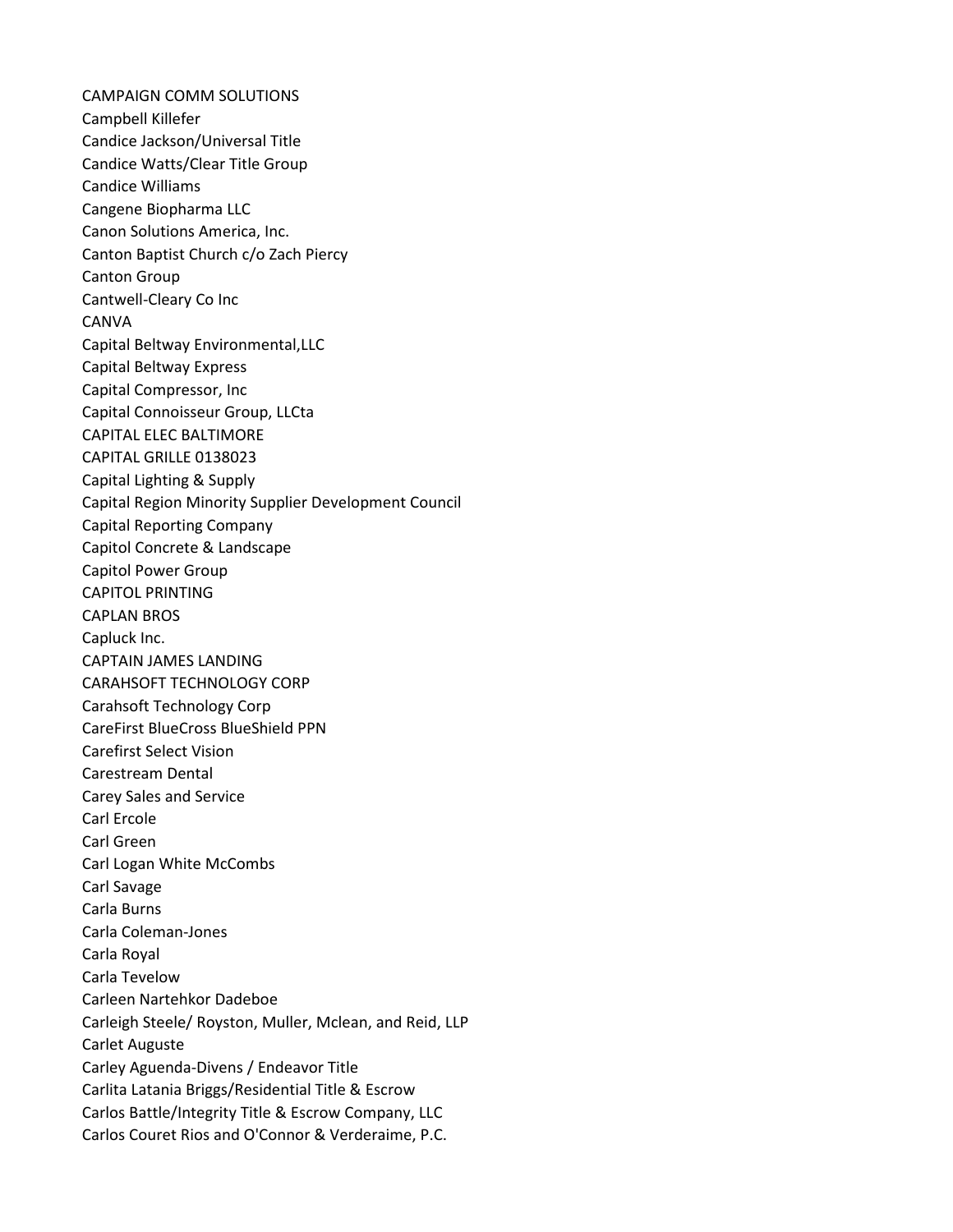Carlos Ricardo Ortiz Cruz Carlotta Young Carlton Anderson CarlyTowne/Lawyers Express Title CARMAX AUTO FINANCE C/O CURTIS ANDRE CANNON JR Carmen Lucia Martinez Carmeuse Lime, Inc. Carol E. Smith Carol K. Engelman Carol Stanback/Granite Title Carolette Baker James CAROLINE & BRIAN COFFIL Caroline Elizabeth Miklos/Mid Atlantic Settlement Services CAROLINE JACKSON Caroline Miklos/Mid Atlantic Settlement Caroline Wagner / Cole Title & Escrow Carolyn Chambers Carolyn Crowe Carolyn Denise Redd/Essential Title Carolyn Edwards Carolyn Harris / Law Office of Matthew J. Parr CAROLYN SHOEMAKER Carousel Industries Carrie Jones Carroll Concrete Construction Company Carroll independent fuel company Carsten Prasse & Jessica Joan Goddard/Mid-Atlanctic Title LLC Carter Alva Carter Machinery Company Inc Carvel T. Allen CAS Dataloggers CASA de Maryland, Inc. Casey Sonneborn/Universal Title Cashstar Inc Casimir R. Lubin Caspio, Inc. Cassandra Hargrove/Madison Settlement Services, LLC Cassandra Moore Thomas CATALYST CAREER GROUP CATERING AUBONPAIN 970 Catering By Yaffa Catherine Cullen Kranitz Catherine Flynn, Esq. / Ronnie Hall Catherine Jones Catherine Leak / Integrity Title & Escrow Catherine Orange Cathy M. Fordham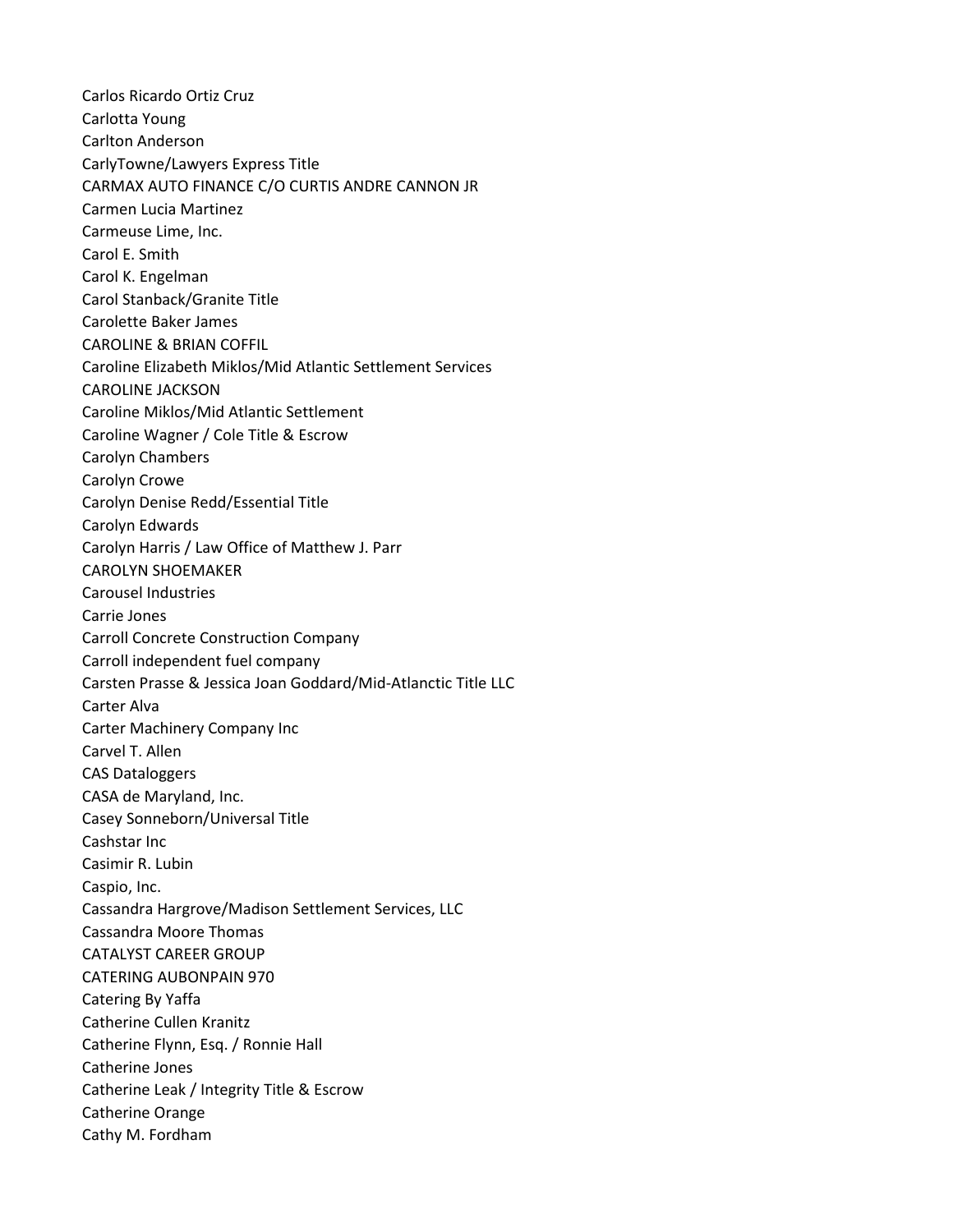Cathy Murphy Catika Phillip dba T.E.K. Equipment Repair LLC Catina Banks/Universal Title Catina Marzette Williams Catrina Brooks Cause Engagement Associates LLC CAV Commercial, LLC Cayman Chemical Co. CBS Corporation CCC Information Services Inc. CCH a WoltersKluwer Business CCP Industries CCP Industries CCS Presentation Systems CCU-STATE OF MD WEB-PAY CData Software, Inc. CDW Government LLC CDW GOVT #8998753 CE3S Cecelia Ann Hicks Cecelia Howell Cole Cecelia Port Cecelia Redd Cecil Coles and Hyatt & Goldbloom, LLC Cecilia Campos Cecilia Ortiz Cedric Walker & Silver Kolker LLP CELESTE MIDDLETON CELESTING SOLOMON ONEAL Cellebrite USA Cemen Tech Inc Centek Laboratories, LLC Center for Community Futures Center For Emergency Medicine Center for Internet Security, Inc. Center Point Terminal, LLC **Centerplate** Centerplate @ Baltimore Convention Center Central Baltimore Partnership Central National Gottesman Inc. d/b/a Lindenmeyr Munroe CENTURYLINK/SPEEDPAY Cerilliant Corporation CERTIFIED MASTER MOVERS, LLC CGH LP CHADWICK MANOR TOWNHOMES, LLC Chai Associates LLC Chaim Herman & Ahuva Herman / Clear Title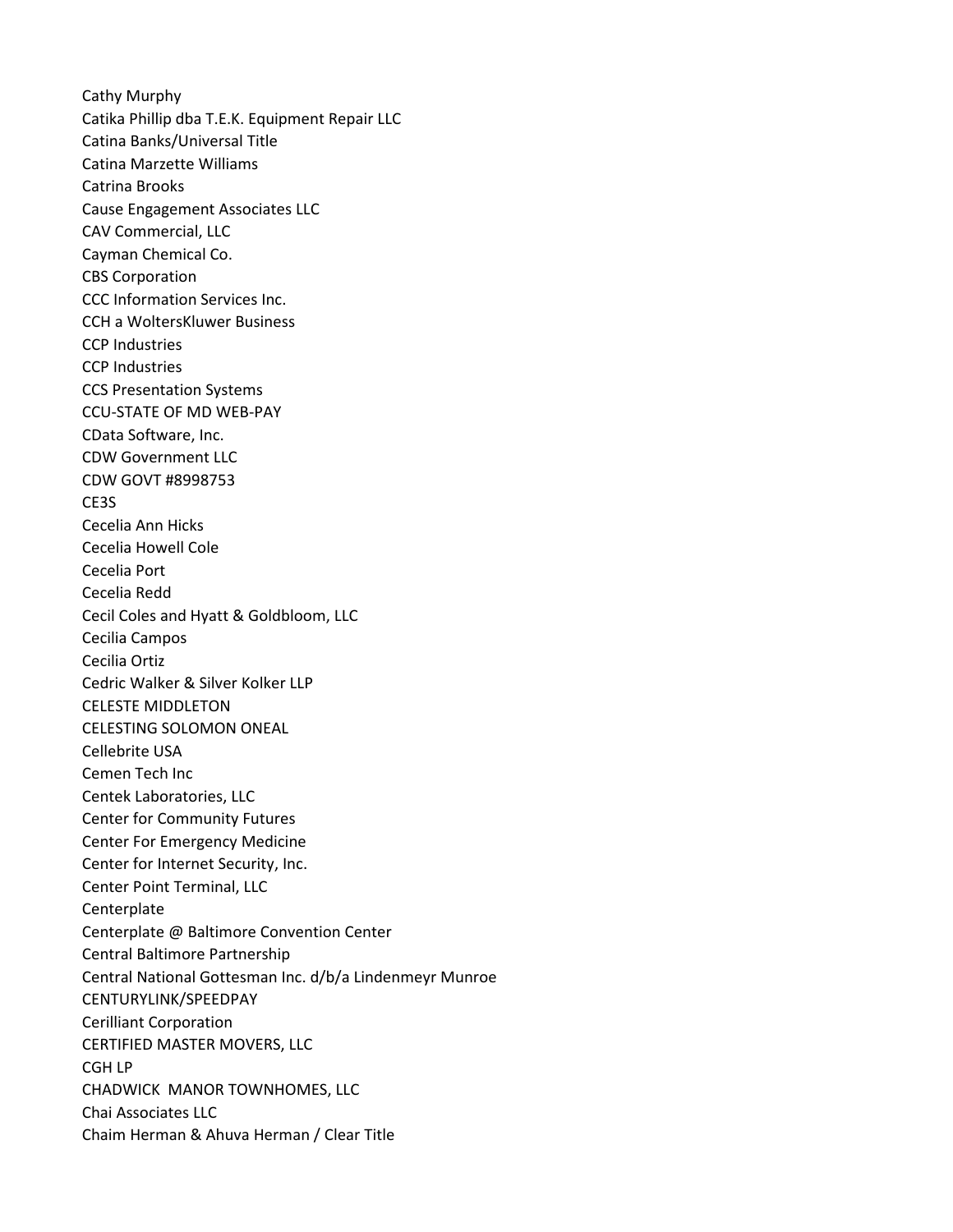Chaka Bean Challenge 2 Challenge Inc. Chanan Delivuk CHANDLER LEE Chaneal Simpson/Sage Title Group, LLC Chanel White / Real Estate Settlements and Escrow, LLC Chanelle Athena Austin/Eagle Premier Title Group, LLC Chanelle Austin / Eagle Premier Title Group, LLC CHANET WALLACE Channel Alexander Channel Me Media Chantae Anderson Chantay Bell / First Title & Escrow Chantay Holmes Chantell Green Charae Sydnor Charice Cook / Cotton Duck Charland Patrick Charlene Jackson Charlene Sharpe Charles Aloe Charles E. Gray Charles F. Madden Charles Ford Charles H. Hodges & Son, Inc. Charles Hester Charles J Becker and Bro., Inc aba Becker's School Supplies Charles L. White Charles Muskin, Trustee Charles Palmer Charles Peters Charles R. Davis Charles Richter Charles Robinson CHARLES STOKES Charles Thompson and Ganesha Martin Charles Tini & Associates LLC Charles Uttenreither Charles Village Community Foundation, Inc. Charles White Charles, Jennifer R Charlesa Plummer / Universal Title Charletta Jackson Charlie Jagdeo Charlotte Bohn Charlotte Eliopoulous Charlotte Somerville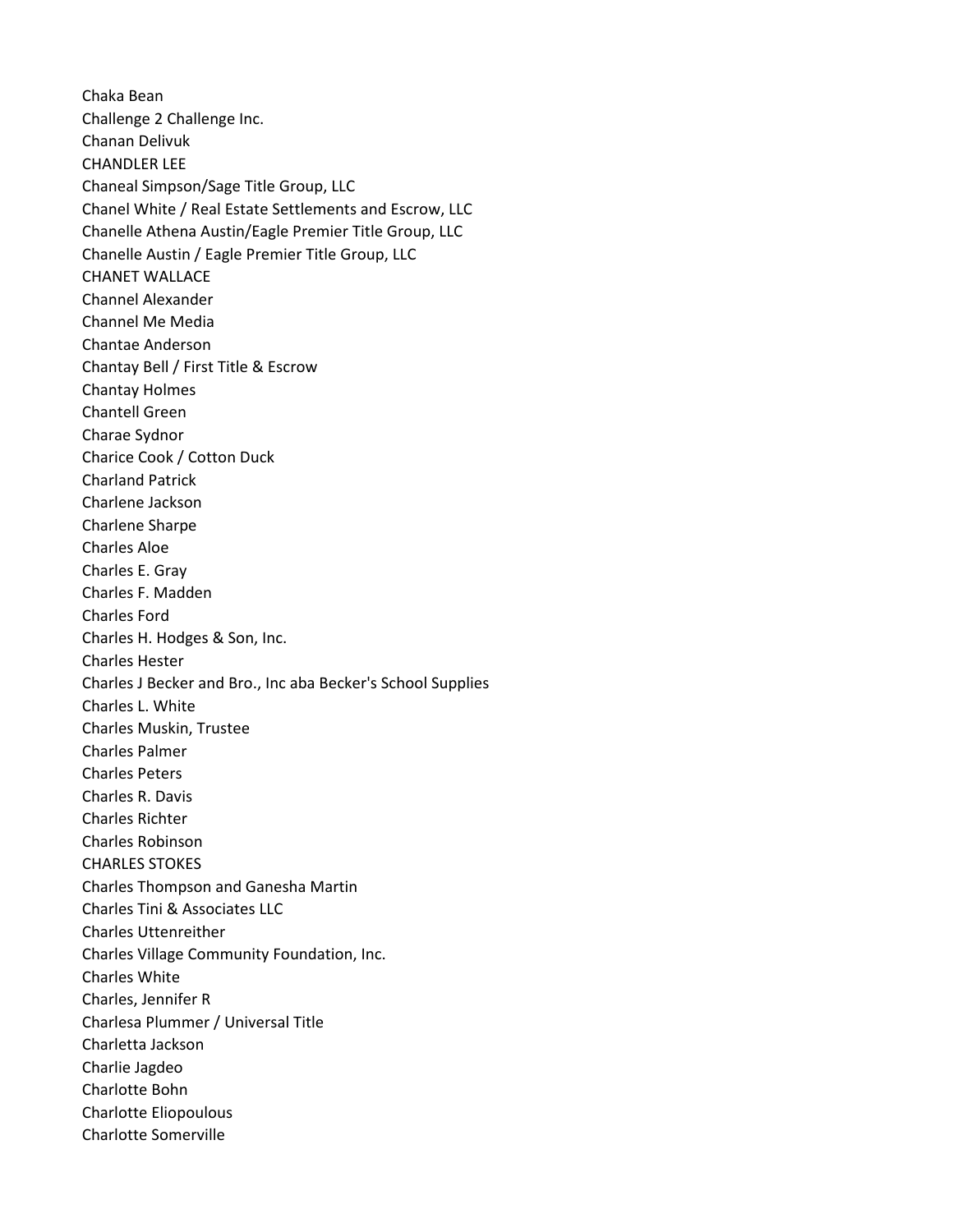Charm City Clue Room Charm City Optical, Inc. Charm City Referee Association, Inc. Charm City Rehab LLC Charm City Roofing LLC Charm City Run Events Charmain McCown/Lakeside Title Chase Bradley LLC Chase Lea Apartments Chase McAdams / Home First Title Chase Street Accessories & Engraving Chauncey D. Whitehead CHEAPER THAN DIRT Chelsea Gleason / Castle Title Chelsea Scott / Integrity Title ChemScan, Inc. chemung supply corp Chen Dun/Kensington Realty Title LLC Chen, Molly and Lee, Yikoon Cherae McWilliams/Universal Title Cherry Hill Apartments Cherry Hill Development Corporation Cherry Hill Town Center, Inc. Cheryl J Williams Cheryl A. Horton Cheryl Blue-Samuel Cheryl Jackson Cheryl O'Neill Cheryl R Sample Chesapeake Bank Of Maryland Chesapeake Bay Trust Chesapeake Charities, Inc. Chesapeake Conservation Corps Chesapeake Employers Insurance Company Chesapeake Environmental Equipment Chesapeake Fire & Rescue Eq. Inc. Chesapeake Flow Solutions, LLC Chesapeake Home Remodeling CHESAPEAKE HR ASSOCIATION Chesapeake Human Resources Chesapeake Life Insurance Co Chesapeake Management, LLC chesapeake refrigeration, Inc CHESAPEAKE REGION SAFETY Chesapeake Region Safety Council, Inc. Chesapeake Systems, Inc. Chesapeake Uniform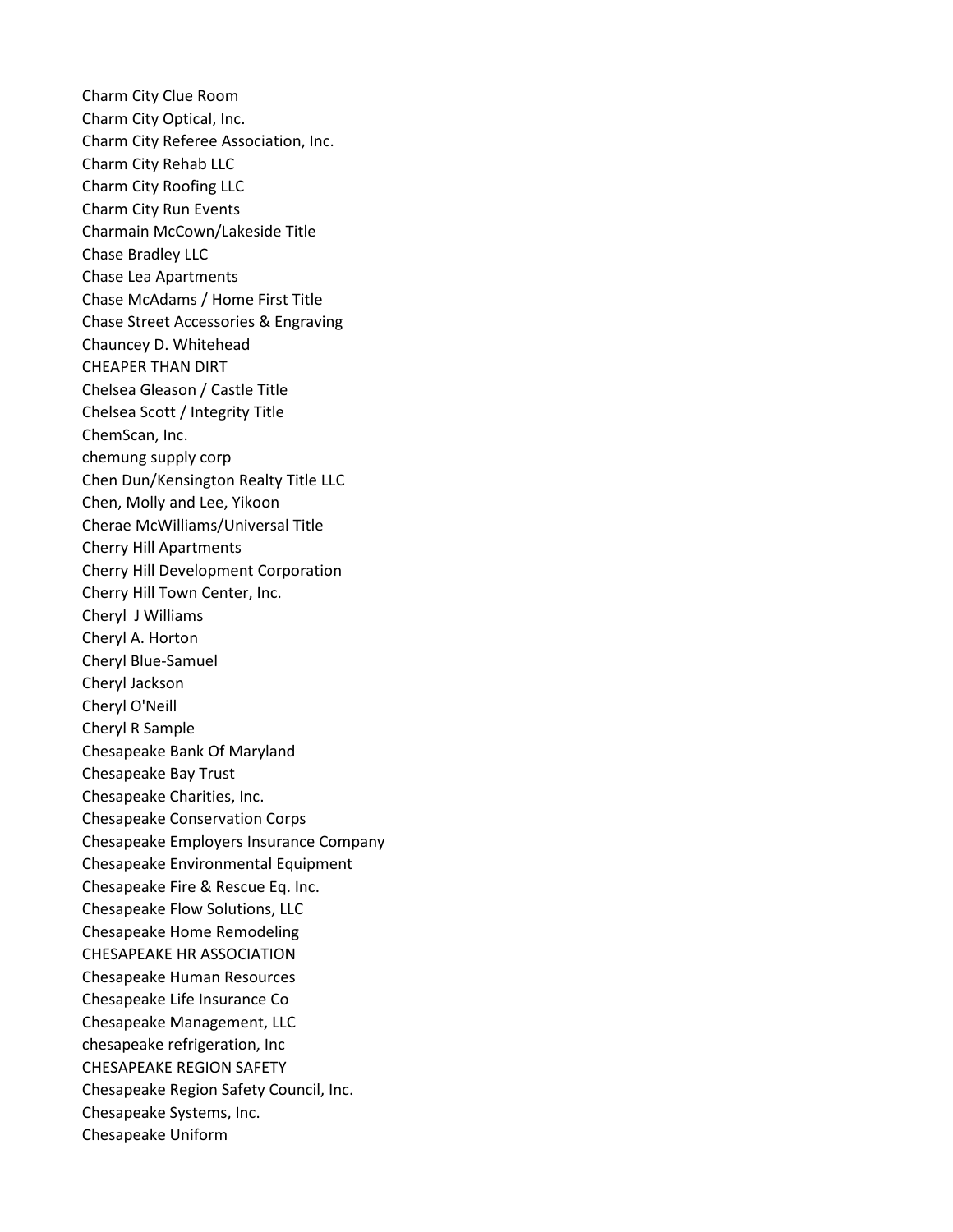CHESAPEAKE WATER ENVIRON Cheverly Gardens LLC Cheyenne Mfg. Inc. CHICK-FIL-A CHIEF OF STAFF ASSOC Chief of Staff Association Chinai Ford-Hardy / Cotton Duck Title CHOICE PLANTINGS INC. Choices youth program Chopper Spotter Inc. Chris Knight Farrier Service Christi McCarthy/Real Estate Settlements & Escrow LLC Christian C. Frieson/4 Seasons Title Christian Dambreville / Universal Title Christian Graham Sr. CHRISTIANAH ADEFUNKE OLUWALADE Christina Harris Christina Hussey Christina M. McGraw/Real Estate Settlments & Escrow Christina Morgan Christine Asif Christine Griffin/Integrity Title Christine L. Forbes/Community Title Network Christine Sauerbrunn / Key Title, Inc. Christopher B. Keller Christopher Hart/Commerce Title Co Inc Christopher Lewis CHRISTOPHER LONG Christopher M. Wilk, MD CHRISTOPHER MOREA Christos Vasiliades, Esq. / Soloman Jordan Jr. Christy Thornton / Black Oak Title LLC CI Technologies, Inc. Cianbro Corporation Ciara S. Brown/Liberty Title Cierra Lewis Cierra Marbley / Turnkey Title CIMA Cintas Corporation No. 2 Ciox Health Circuit Court for Baltimore City CIRCUIT COURT FOR BALTIMORE CITY C/O DHCD Circul-Air Corp. Intl Citigroup Global Markets, Inc. CitiRoof Corp. CitizenM Citizens Pharmacy Services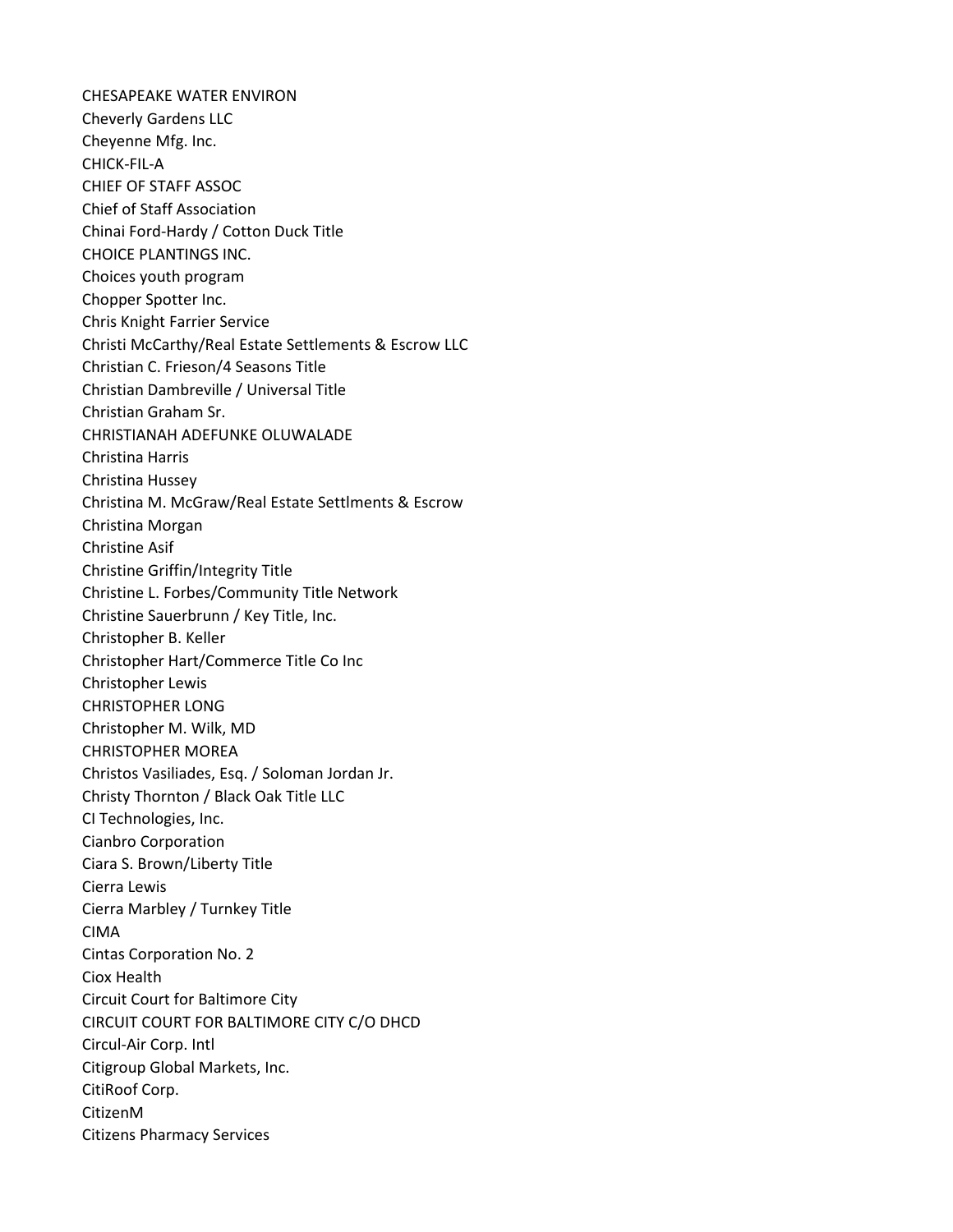Citron Hygiene US Corp City Dibs Society City Life Community Builders City Of Annapolis CITY OF BALTIMORE City of Baltimore Development Corp. City of Greenbelt City of Hagerstown Cityscape Container Corp. Citywide Youth Development Civic Works, Inc. Civil Construction Llc Claire Russell/Definitive Title Clanny Services, LLC Clarence Askins Clarence Gooch Clarence McNair Clarence Watford Clark / US - Back River, LLC Clark Bar, LLC Clark Hill PLC Clark Tom Clark, Sherry M. Clark/US - Back River, LLC Clary Business Machines Class Act Cafe and Catering, Inc. Classic Lawn & Landscape, LTD Claudia Ray/Integrity Title & Escrow Clayton Bethel Sheila Clean Cut Shredding Inc. Clean Fuels Associates Clean Harbors Environmental Services, Inc. Clean Sweep Chimney, Gutter & Slate Service Clear Channel Outdoor Clear Creeks Consulting Clear Edge Filtration Clear Impact LLC Clear Ridge Nursery, Inc Clearview Auto Glass And Repair Clemencia Maria Livia Clemon Bullock Clergy for the Transformation of Sandtown Clerk Circuit Court Baltimore City Clerk U.S. District Court Clerk, Circuit Court of Baltimore City Clerk, U.S. District Court CLIA Laboratory Program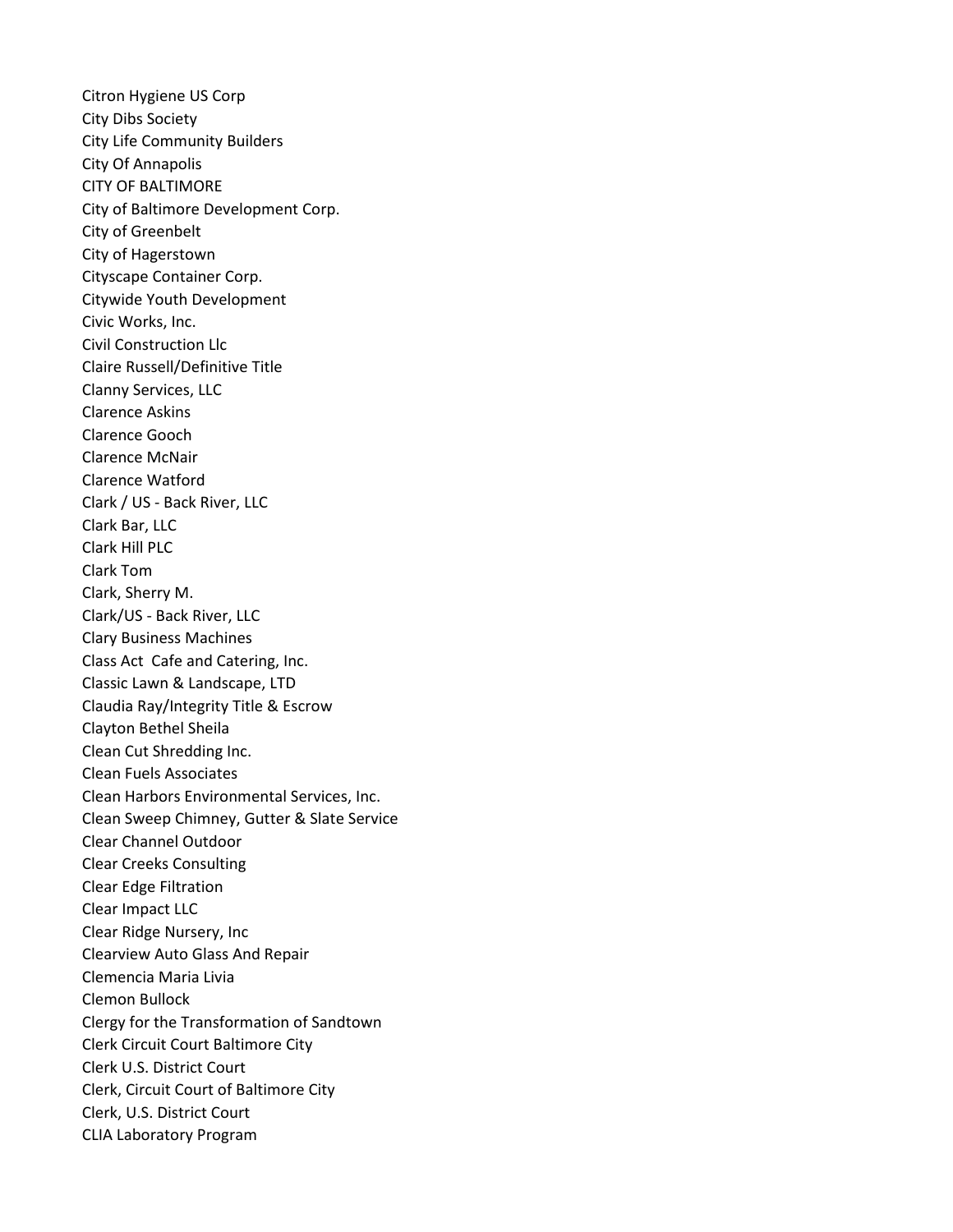Click Notices Client Protection Fund Clifford Ward / MidatlanticSettlements Clifford Williams Clint M Mitchell Clinton Street Industrial, LLC Clothworks Cloudinary CLOUDINARY LTD Cloverland Dairy Clt Property Mgmt. Inc. Cluster Construction Consulting, LLC dba Foresee Consulting Clyde Armory Inc CM Commercial Realty Inc CMC Enterprises, LLP CMC, LLC. CMRS-POC CN ROBINSON Coastal Sunbelt Produce Company Coca-Cola Consolidated COCINA LUC COCINA LUC COCOACCINOS AND SAPORI Code in the Schools Cody R. McVey Cody Young Empowerment Youth Charities COGENT COMMUNICATIONS Coggansfield LLC COGNITO LLC COHEN FORMAN, LLC COINMACH CENTER OF EXCEL Coldspring Co., Inc. Coldstream Homestead Montebello Community Corporation Cole Bishop+Resource Title LLC Cole Information Services, Inc. Colen & Associates Colin Edward Elliot Collaborative Testing Services, Inc. Colleen Allen Colleen Campbell College Bound Foundation Inc College of American Pathologists College of Southern Maryland Colliflower Inc Collinson Enterprises Colonial Equipment Company Colonial Scientific Color-Ad. Inc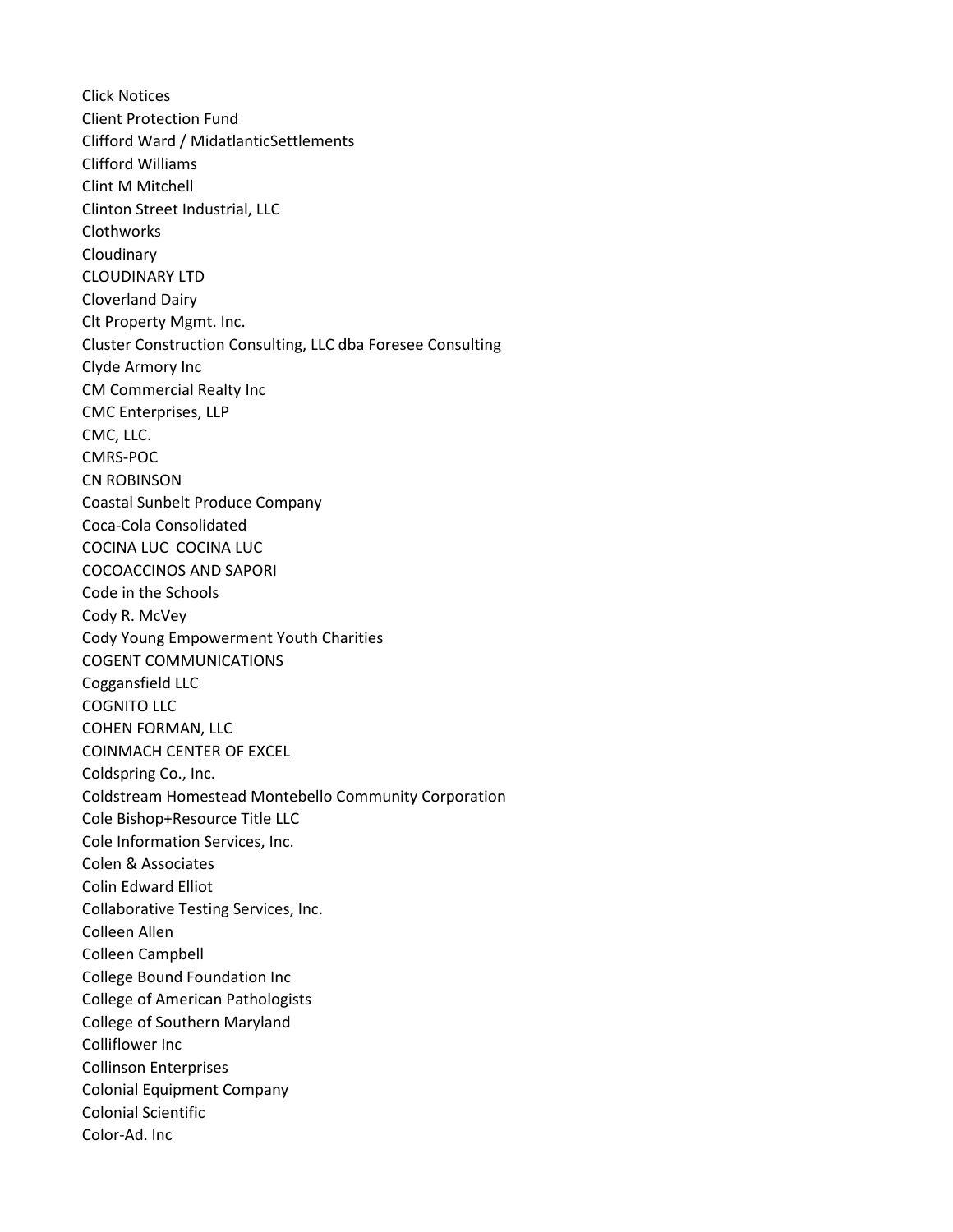Colossal Contractors colt insulation, inc Columbia Fleet Service COLUMBIA FLEET SERVICE IN Columbia Telecommunications Corporation Columbus School Limited Partnership COMBAT BRANDS/RINGSIDE/F Comcast Cable Communications, LLC Comcast Spotlight Commercial Property Management LLC Committee for Children CommoditiesUSA, Inc. Commons at Whitemarsh IIV LLC Communications Electronics Systems LLC Community College Of Baltimore County Community Development Network of MD Community Development Software LLC Community Initiatives Community Law Center Inc Community Mediation Program COMPARE FOODS Compass Group USA Completely IT - Team Sideline Compost Crew Comprehensive Housing Assistance, Inc. Compton James Comptroller Of Maryland Comptroller Of The Treasury CompuScribe Computer & Network Consultsnts, Inc. Concentra Medical Centers CONCEPT DEVELOPMENT CORP Concord Appraisal Co Inc Concord Property Management, LLC Concrete General, Inc. CONDUENT STATE & LOCAL SOLUTIONS, INC. CONFIRMATION.COM CONIDIA BIOSCIENCES Conklin & de Decker Associates, Inc. CONNECT Community Paramedics Connections Education LLC Connelly Patrick Connie Coleman Connie Hall Conscious Discipline consolidated plastics Consolidated Trailers, Inc.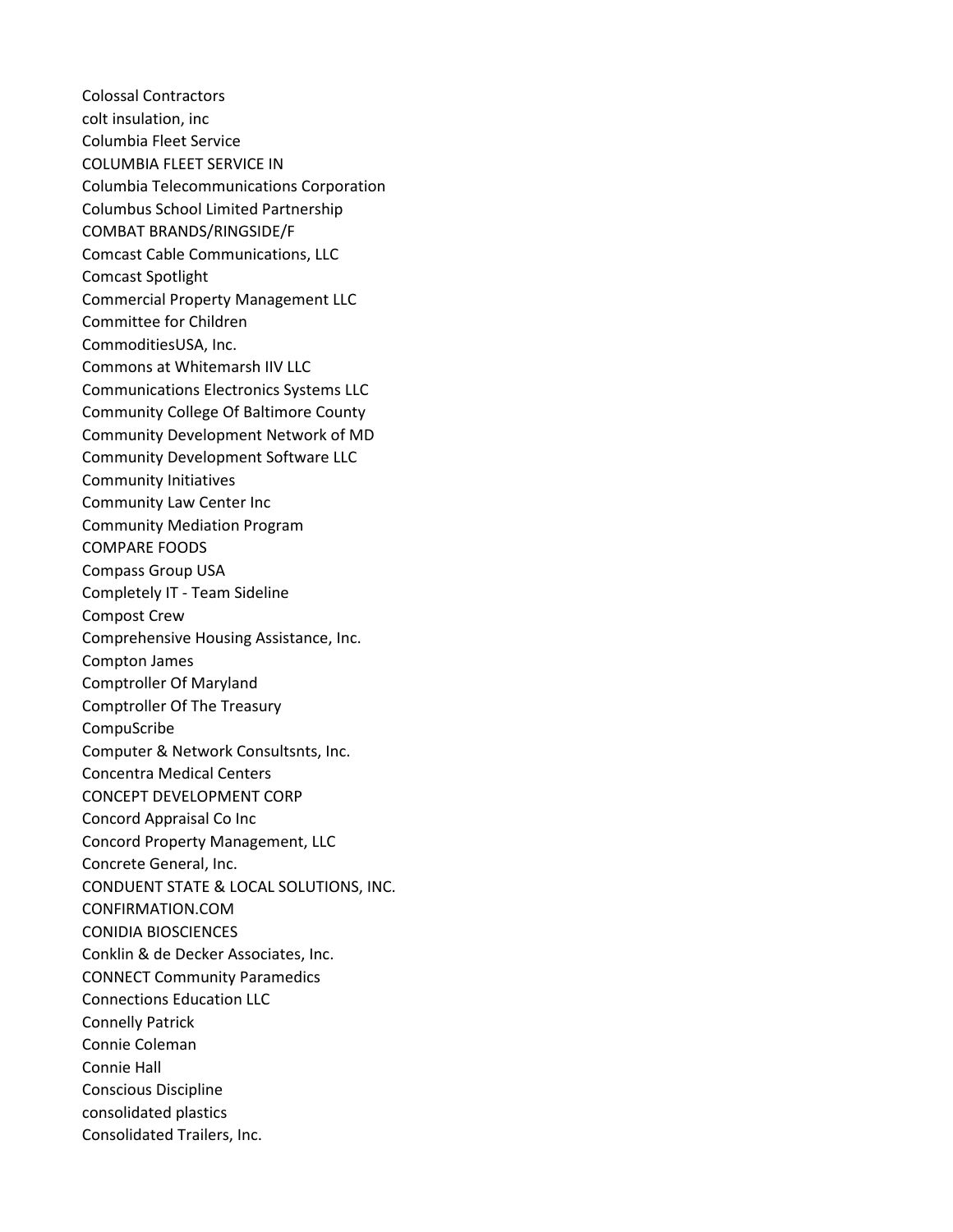CONSTANCE STANTON CONSTANCE STITH Constance Wilkerson Constant Contact, Inc. Constellation Energy Constellation New Energy - Gas Division Constitution State Services Contact Power, Inc Content Capture Services Limited Continental Blower, LLC. Continental Testing CONTRACT VIDEO SPECIALISTS Contracting Specialists Incorporated - DC Control Solutions, Inc. ConvergeOne Systems Integration, Inc. Cool & Associates LLC Cooper Williams, V.M.D. Coppin Heights Community Development Corp Coppin State University Cora L. House Corbett Technology Solutions, Inc. Cordice Santana, Liselle Cordish Power Plant Number 2 Core & Main LP Core & Main LP CoreIntegrator, LLC COREY BROWN Corey M. Harold/Passport Title Corey Robey Cornelius Jackson Cornell University Corporate Mailing Services Inc. Corporate Maintenance Group, LLC CORRELLI INCORPORATED Corrigan Sports Cortland Capital Market Services LLC Cory Andrews/Home First Title Group Cory Kirston Makell Cory Lee Kline Pollock Cory Sommerville/Advantage Costa Management LLC CoStar Group Cotton Duck Title Co Council Fire Country Inn Suites - Baltimore North COURSRA3MN7VM03D5YUMN Courthouse Copy Service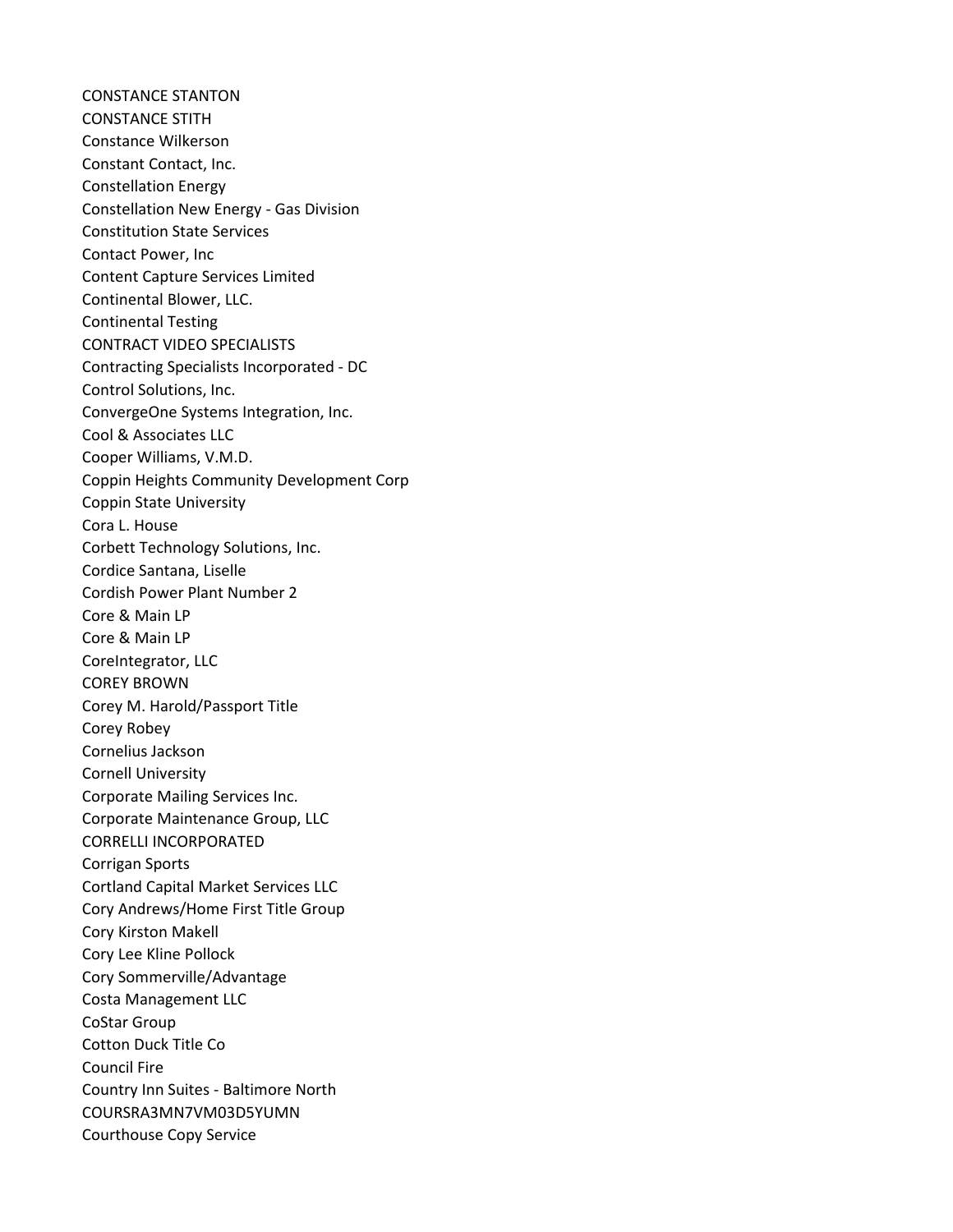Courtney McGowan/Universal Title Courtney Randall/American Land Title Corp COURTS/USDC-MD-PG CourtScribes, Inc. CourtSmart Digital Systems, Inc. COVE (Coalition Opposed to Violence & Extremism) Cove Point Apartments COVENTRY REALTY LLC Coverttrack Covington Machine & Welding, Inc. CPI, Inc CPR Savers & First Aid Supply CPR Savers and First Aid Supply LLC CR of Maryland CR of Maryland LLC Craig Cooper Craig William Tesch CRC SALOMON CRC Salomon, Inc. Create Calm Inc Creative Alliance Creative Arts CREATIVE CLOUD INDIV Creative Maintenance Solutions, LLC Creative Software Solutions LLC Crenese Parker Creolia E. Turnage Crescent Management LLC Crescerance Inc. Crest Lock Co. Inc. Creston P. Smith, Esq. / Victor Burrus Crib for Kids, Inc. dba SIDS of PA, Inc. CRIMPCO, LLC Crisis Prevention Institute, Inc Crissi Harrison, Individually CRITTER CONTROL MARIETTA Crohns & Colitis Foundation of America Cross Country LLLP Cross Technologies, Inc. Crossbrook LLC CROVATO PRODUCTS AND SERVICES, LLC Crowell & Moring, LLP Crowley Micrographics, Inc Crown Awards Crown Castle Fiber Claims Crown Security System, Inc. Crum & Forster Indemnity Co.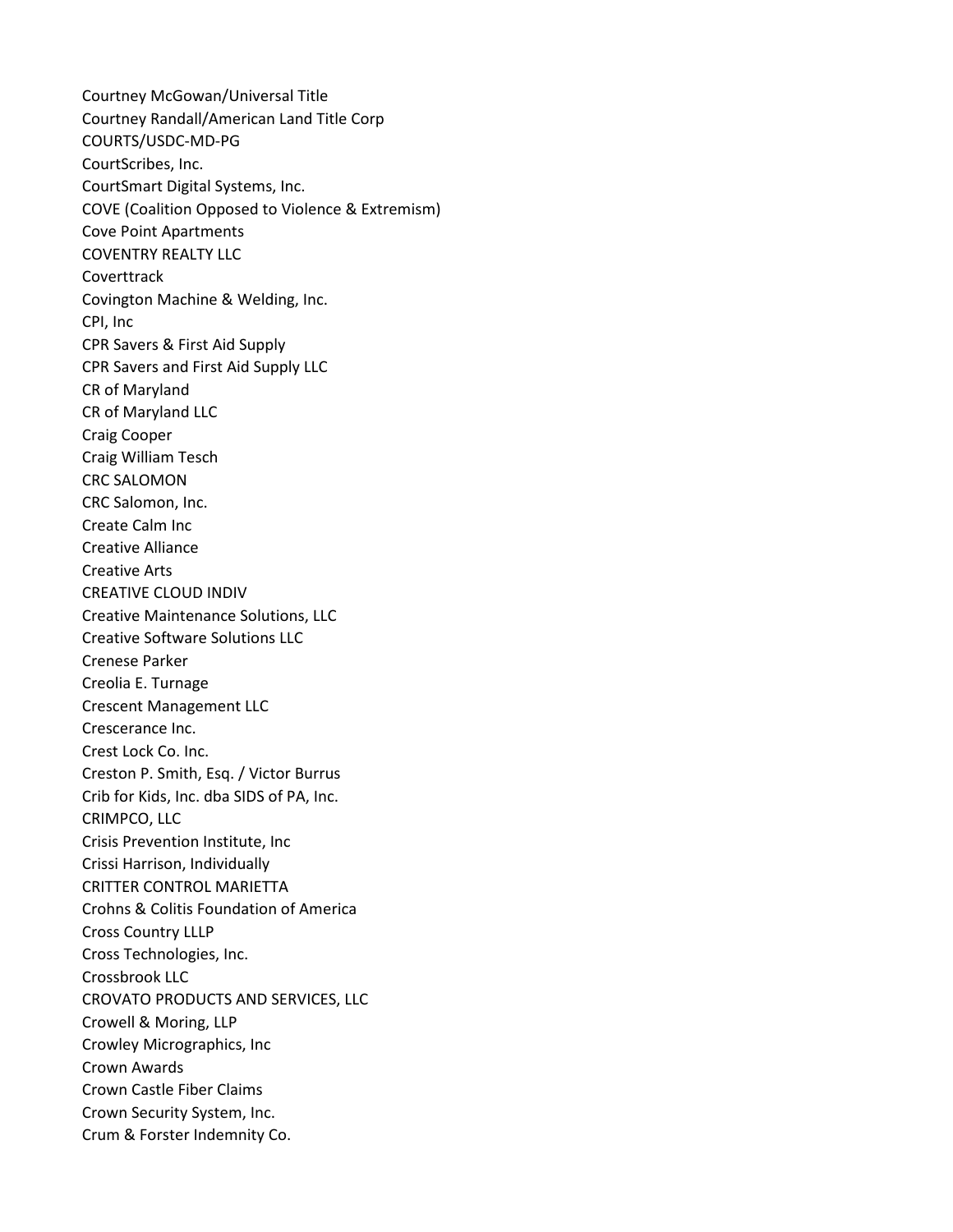Crusse Construction Cruz Juan CRW Flags Crypsis Digital Security, LLC DBA: Crypsis Group Crystal Brice Crystal Croom/Universal Title Crystal E. Wilson Crystal M. King-Smith Crystal Matthews Crystal Rodgers / Home Sale Settlement Services Crystal Session CRYSTAL SMITH CS Jackson, LLC dba CS Construction CSA Service Solutions LLC dba EMSAR CSI 123SIGNUP - ADMIN CSI International Inc. csi-dc Csx Transportation Inc CUBESMART 6257 CUBICLE KEYS CUES, Inc. Culinary Services Group, LLC. CUMMINS ALLISON CUMMINS APPLIANCE Cummins Cooling Products, Inc. dba Cummins Radiator Co Cummins Inc. Cummins Inc. CUMMINS RADIATOR CO Cummins-Allison Corp Cummins-Wagner Cunningham Communications, Inc. Cure Violence Global Curry Printing Curtis Mashone Lee/Lakeside Title Company Curtis Power Solutions, LLC Cushman & Wakefield CustomInk CUSTOMINK LLC CVS/PHARMACY Cybergenetics CYCLOMEDIA TECHNOLOGY INC., Cydney Marie Stewart/Abode Settlements Cylinder Sales and Testing, LLC Cynthia A. Swigert Cynthia Amy Cynthia Bolden Cynthia D. Gross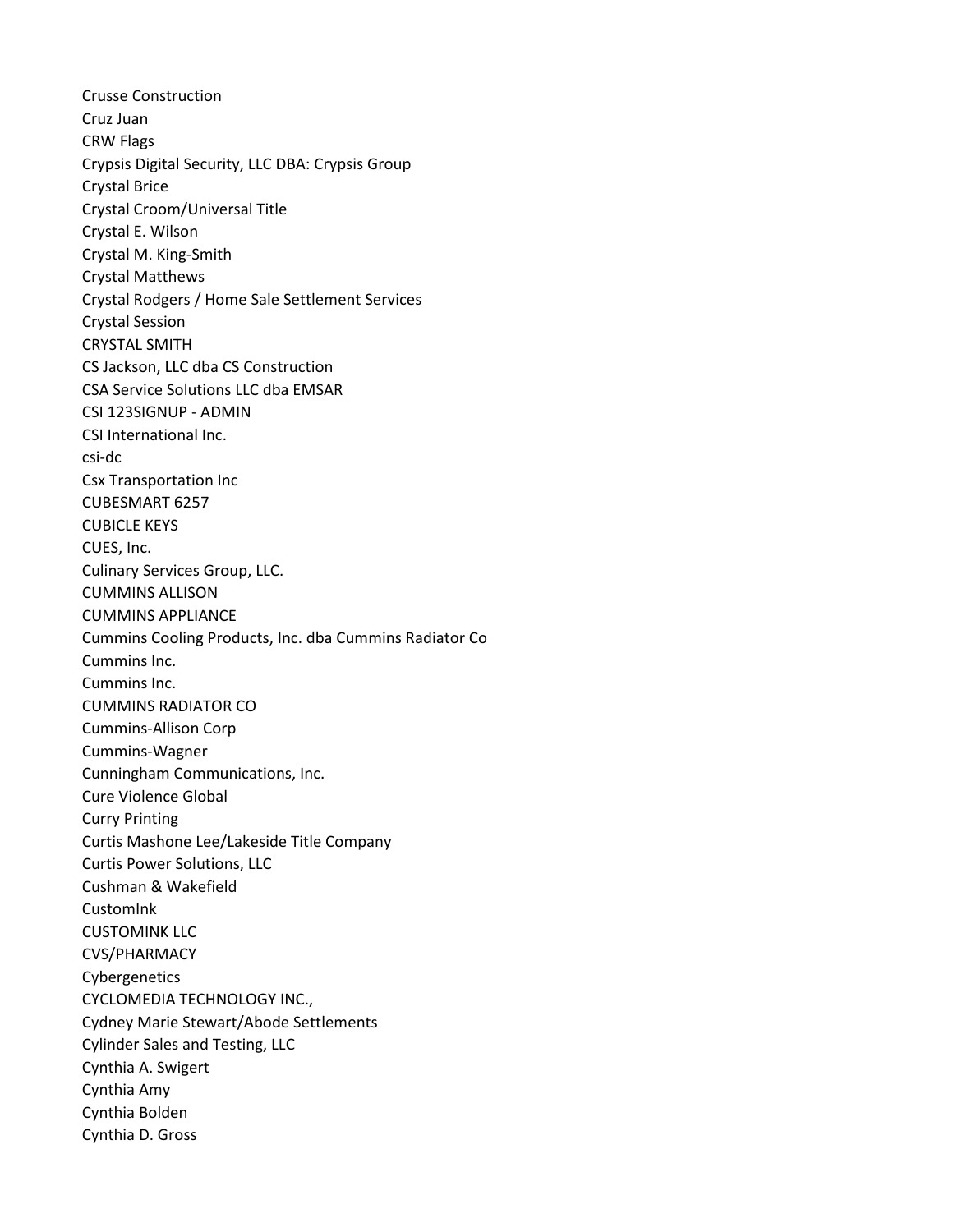Cynthia L. Ralls Cynthia M Lifson Cynthia Redd Cynthia Sanders Cynthia Wilmore Long D & B Construction, Inc D and C LLC D J BARRON'S D J DOWJONES NEWS D J WALL-ST-JOURNAL D&I Development, LLC D. P. Plant & Associates DA Property LLC Dackman Ground Rents Dads United Organization Daeran Zemaitis / Crown Title Corporation Daigle Law Group LLC DAILY RECORD CO MD SUBS Daily Record Company Daishon Butler / Summit Title DaJuan Carter Dalco Medical Products, Inc. Dale Beran/Real Estate Settlements & Escrow LLC D'Alesandro & Milman, PA Dallas Children's Advocacy Center Daly Computers, Inc. Damaris Punnett Damian Semmler Damilic Corp. Damon Lamont Waddell/Madison Title Damon Scott and Tiffany Scott/Stewart Title Company Dan Harvey - Cotton Duck Title Company Dana Mroczkowski/True Title Inc Danae Nick / Assurance Title Danetria E. Washington/Legacy Settlement Services DANETTE SIMMS Daniel Coles / Universal Title Daniel Dell Daniel Marshall Daniel Morrison / Definitive Title Daniel Robinson and Shelley Wiley/Sage Title Group Daniel Sullivan & Caroline Fitchett / Endeavor Title Daniel Sutherland Weiser Daniel Tuke / Broadview Title Daniel Wayne Graves Daniella Stanley Danielle Hill / Madison Settlement Services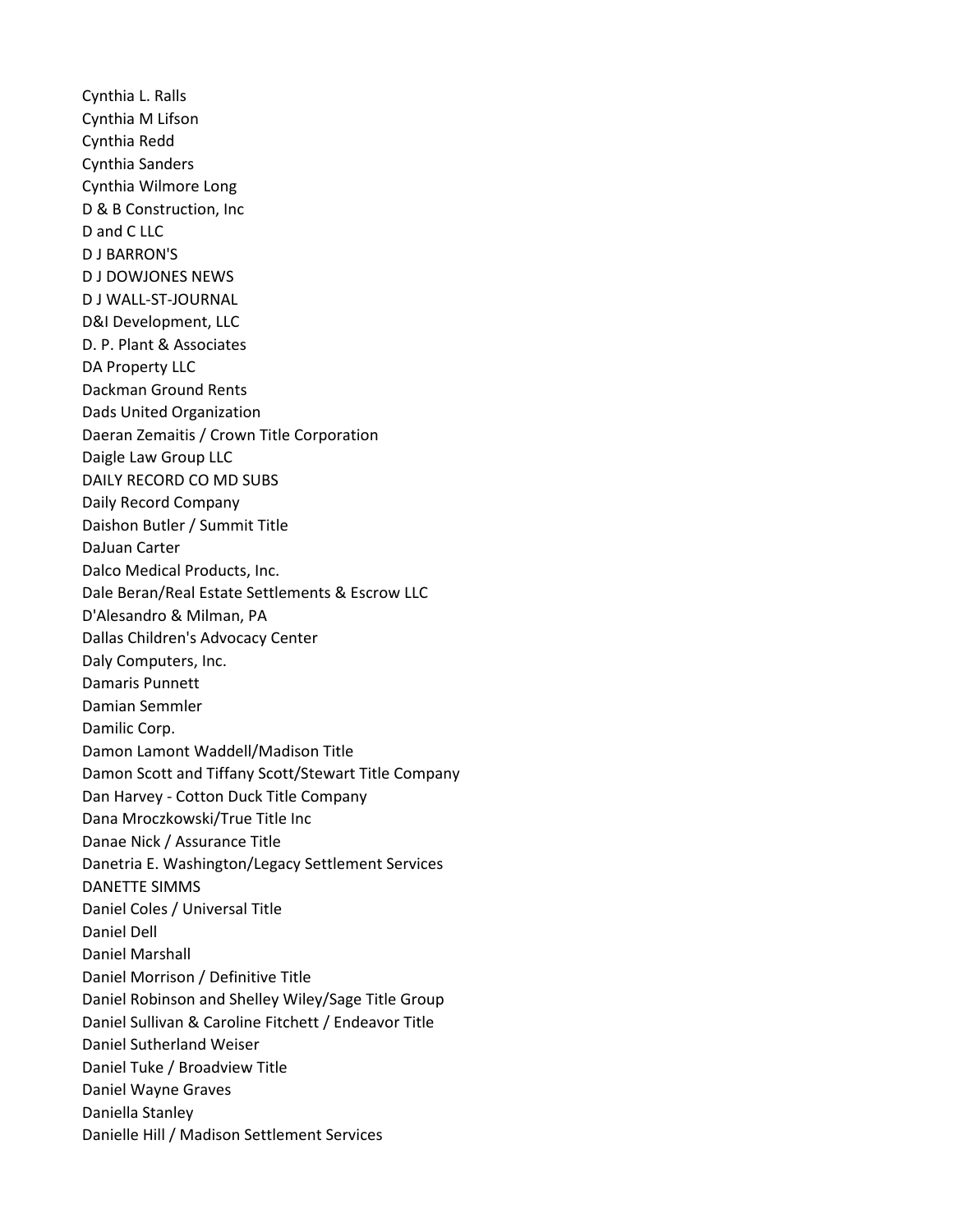Danielle Howard Stewart / Mid-Atlantic Title, LLC Danielle Whitmore / Liberty Title Daniesha Chestnut Danilo Symonette / Universal Title Danisha Batchelor / Summit Title Company Dannie Black Dannie H. Fletcher Danny A. Bloskey Sr. Danny and Stacey Shannon/Artisan Title Company Dano Enterprises, Inc. Dante Griffin Dante Taylor Daphine Ebron Daphine Montgomery/Castle Title Darien Whitaker / Christopher Purpura Darlene Abraham Darlene Black Darlene Gee / Integrity Title & Escrow Darlene Pencek Darlene Ross Darlene Tyson-Hill Darlene Williams / Integrity Title & Escrow DARNELL BROWN DARNELL BROWN AND CRYSTAL WATTS Darnell Hite Darnell Hood Darrell A. Ennis Darrell Carter Darrell P. Wheeler Darrell T. London Darrick Lee Darrin K. Holly Darrion Charles Stokes-Graham DAS Solutions, LLC Data Connect Enterprise Data Recognition Corporation Data Search,Inc- 801 Cromwell Park Dr, Suite 112 Dave Purchase Project Davenport Aviation Davey Tree David A Harris David Adams David and Dad's Inc. David Bartholow David Berman, Personal Representative of the Estate of Louis Ber David Buchholz, MD PA David C.M. Ledyard, Esquire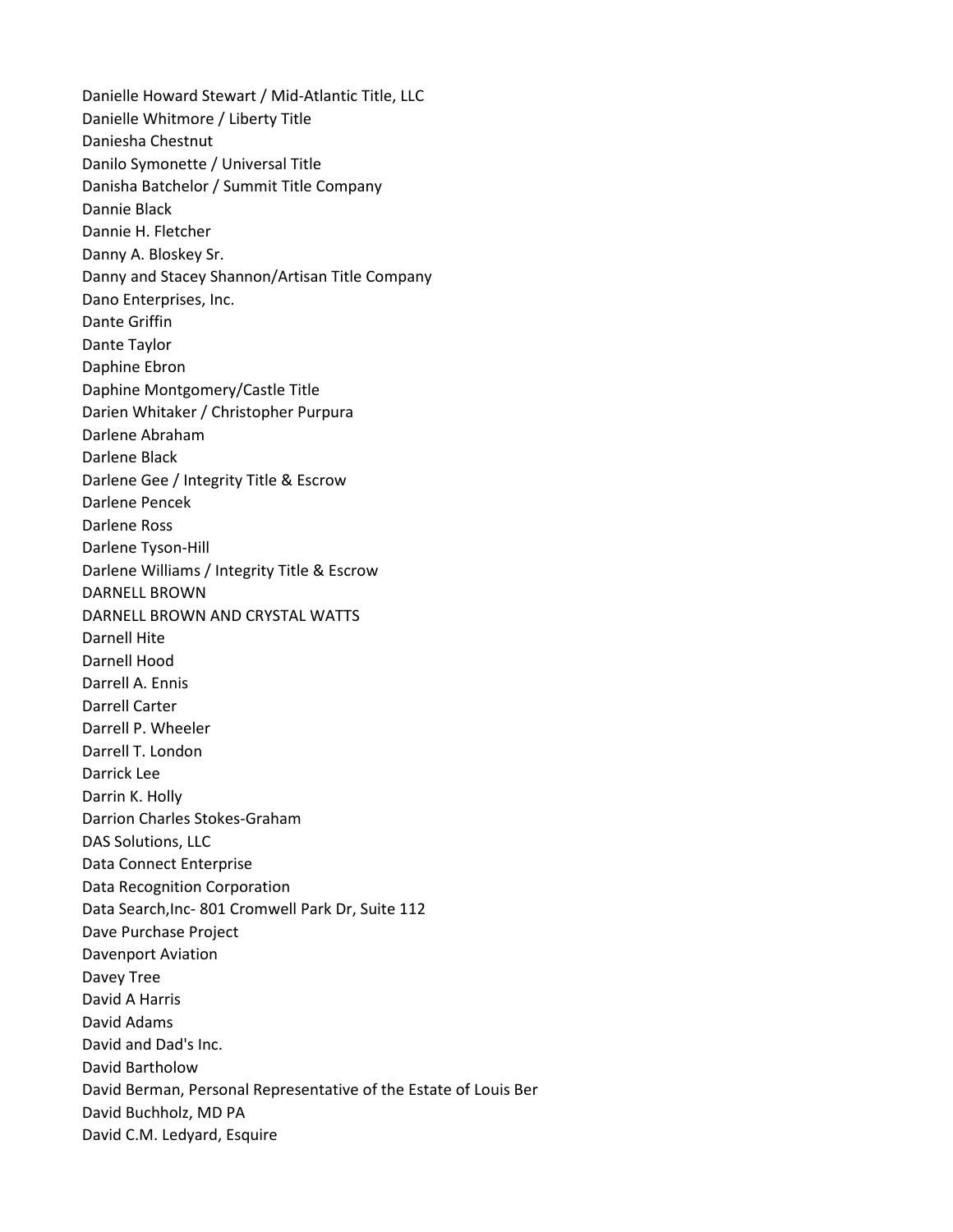David Carey Jr David Charles David Cieslak David Clauss David Cramer David Garrett David Hoke Smith Jr David J Stankitis David Jones & Adilina Malave / Cotton Duck Title David K. Cooper David Kim David Larson David McNair David Michael Smith David Michael Stevens David Nelson David Penn David R Thomas David Stephens David Temple Jr. David W. Baker David Yule/Cardinal Title Group Davida J. Potts/Salazar Law PC David's Loft Clinical Programs Davina F Ward DavisLogic, Inc. t/a All Hands Consulting Davon Perry Dawn Coleman Dawn Foote DAWN GRAY-WEEKS DAWN JOHNSON DAWN MCDONALD AND ANDRE ROSS Dawn Reikowsky/Crown Title Corporation Dawn Shaw Dawn Taylor Daycon Products Days Inn Baltimore Days Inn Perryville Dayspring Programs, Inc. Dayvon Fauntleroy DBG Property Management, LLC DBT Transportation Services LLC DC Dental DCH REALTY DCNT Property Management, LLC DD/BR #337465 DD/BR #340242 Q35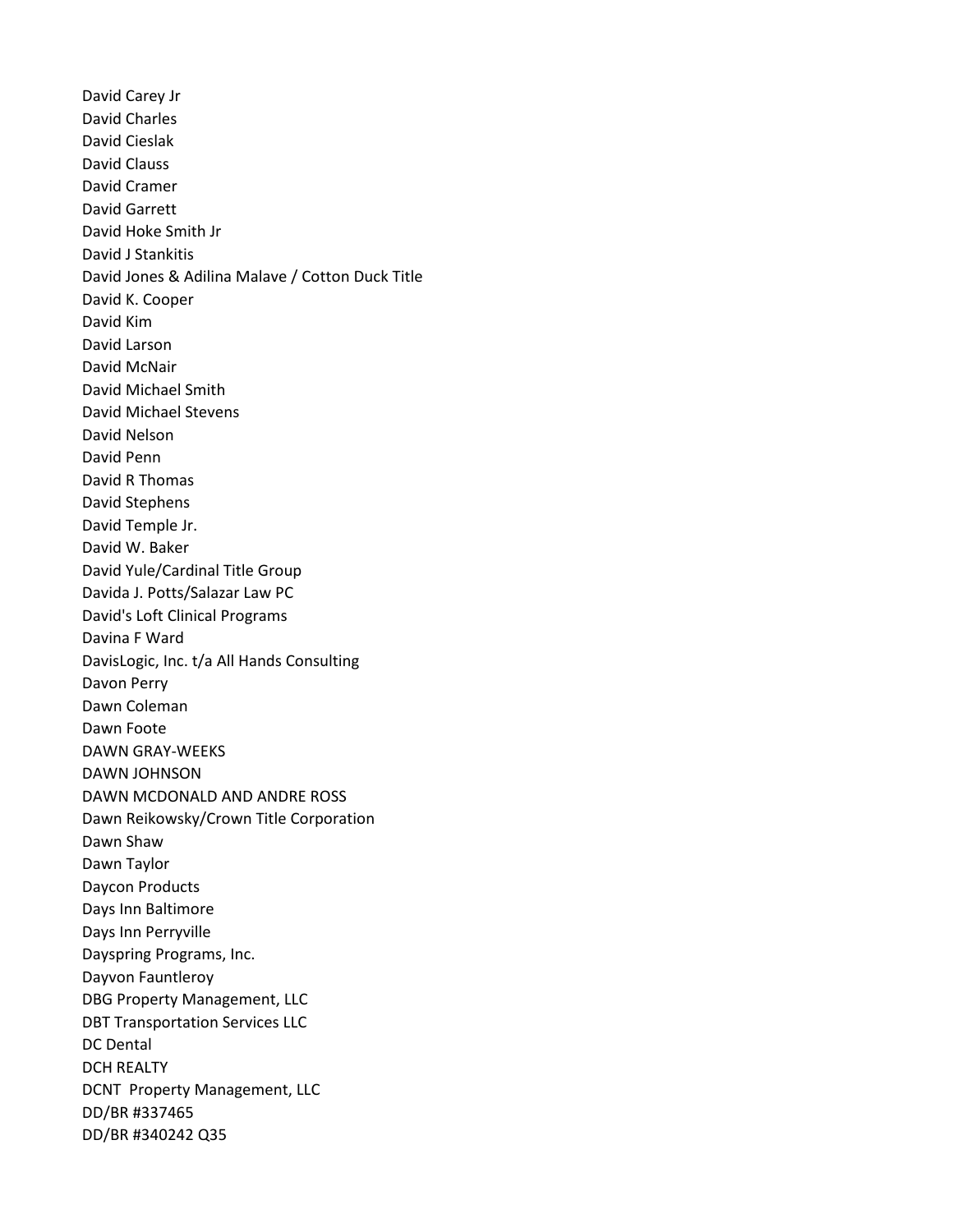De Large Landen Financial Services Inc. DBA Centric Business S De Novo Attorney Services Deaf Access Solutions Inc Dean W Fischer DEANDRE MCDOWELL De'Andre Sheppard / RESE Title Deanna D. Martino / Sage Title Group Debbie Harvin Deborah Harris Deborah Mondell Deborah Moore-Carter Deborah Novak Deborah Thomas Deborah Travers Deborah Wallace/Mid-Atlantic Title Deborah white Deborah White/Amazon Title Debra A. Thomas, PC Debra Miller DeCaro, Doran, Sicillano, Gallagher & DeBlasis, LLP Declan Madunachor and Landsman & Ronald, LLC Deedra Davenport Deen Bakir Deidre A. Weems Deirdre Kpodo Dejuan Addison Delaware Department of Transportation Delia Weems and Detrich Weems/Ratified Title Group, Inc. Delicious Made Simple Dell Marketing, L.P. DELMARVA Power Delnora L. Kelly Deloitte Deloitte and Touche LLP Delores Gregory Delores P Kerr Delores P. Kerr, David L. Kerr, and James H. Kerr, Sr., Trustees DELTA AIR Delta Foremost Chemical Corp DEMCO Inc Demetrius Hall / Sage Title Group Demitre White DemoUSA, Inc. Dempster Sales, Inc. Deneice Yarborough Denetria C. Green / Integrity Title & Escrow DeNiece Barger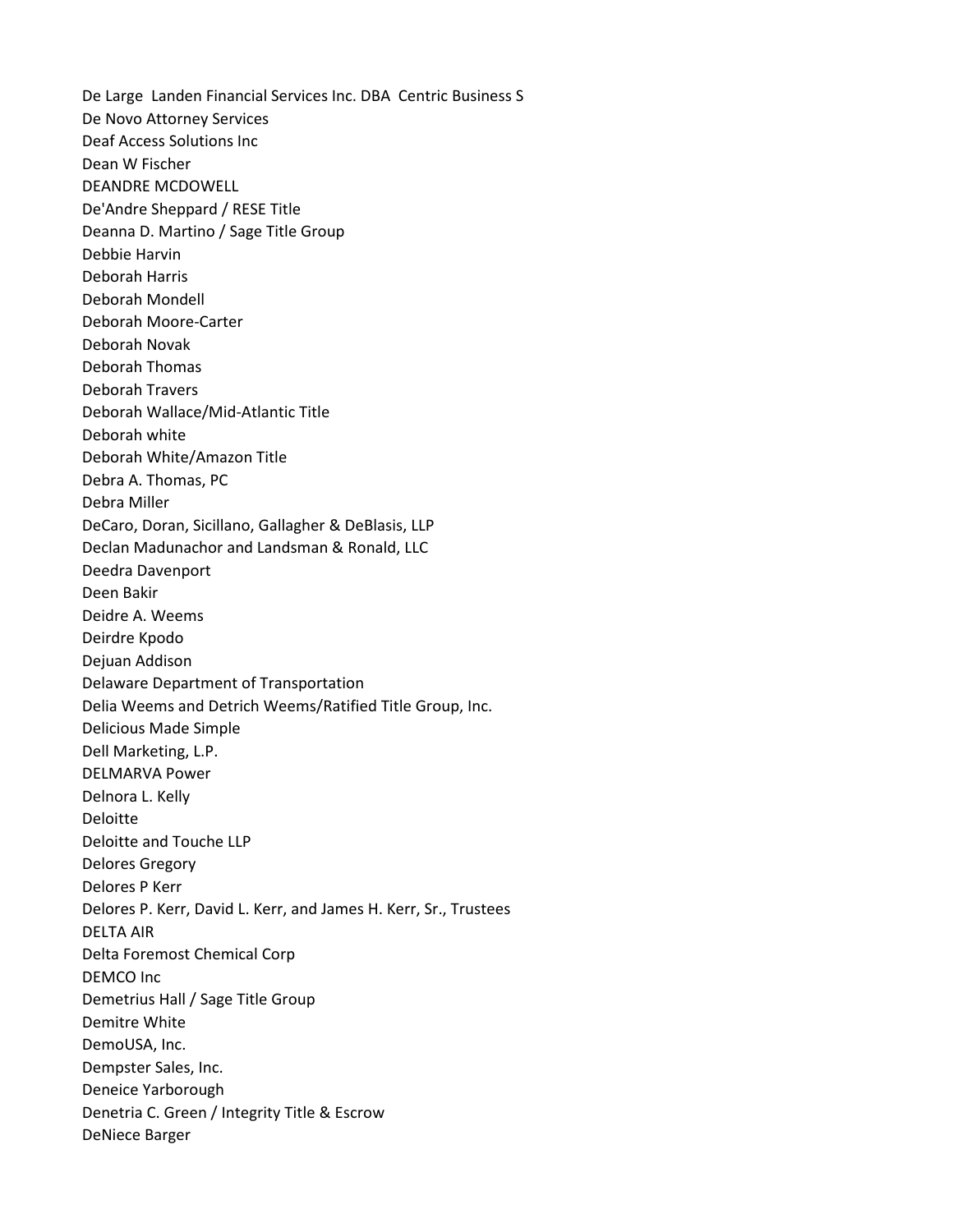Denielle Randall Denise C. McElroy Denise C. Pride Denise Cooper Denise Dantzler / 4 Seasons Title Denise Linda Martin Denise M Uhrin Denise Tisdale Denisha Barber/Certified Title Corporation Dennis Bell Dennis J. Moran & Sons, Inc. Dennis Kahler Dennis Lee Dennis Pugh DENNIS SALES & SERVICE, INC. Dent Education Dental Health Products, Inc. DentaQuest LLC Denver-Elek Denver-Elek Deonte Clowney DEP Abstracts Department of Family and Community Medicine Department of Health and Mental Hygeine Department of Homeland Security Department of Public Safety & Correctional Service Department of Public Utilities Dependable Services Group LLC Dept of Information Technology Derek Gillaspie Derek M Boucher DEREK SUGGS D'ereka Jennae Bolden/Universal Title Dero DeRond J. Ricks Derotha C. Spinner Derrell Frazier / Community Title Network Derrick Mitchell Derrick White Derwin Jones Deserve LLC. DeShawd McCoy DESHAWN MONROE Design and Integration, Inc. Desman Associates Desmond Shelton DeSpain and Associates Inc. dba DAI Source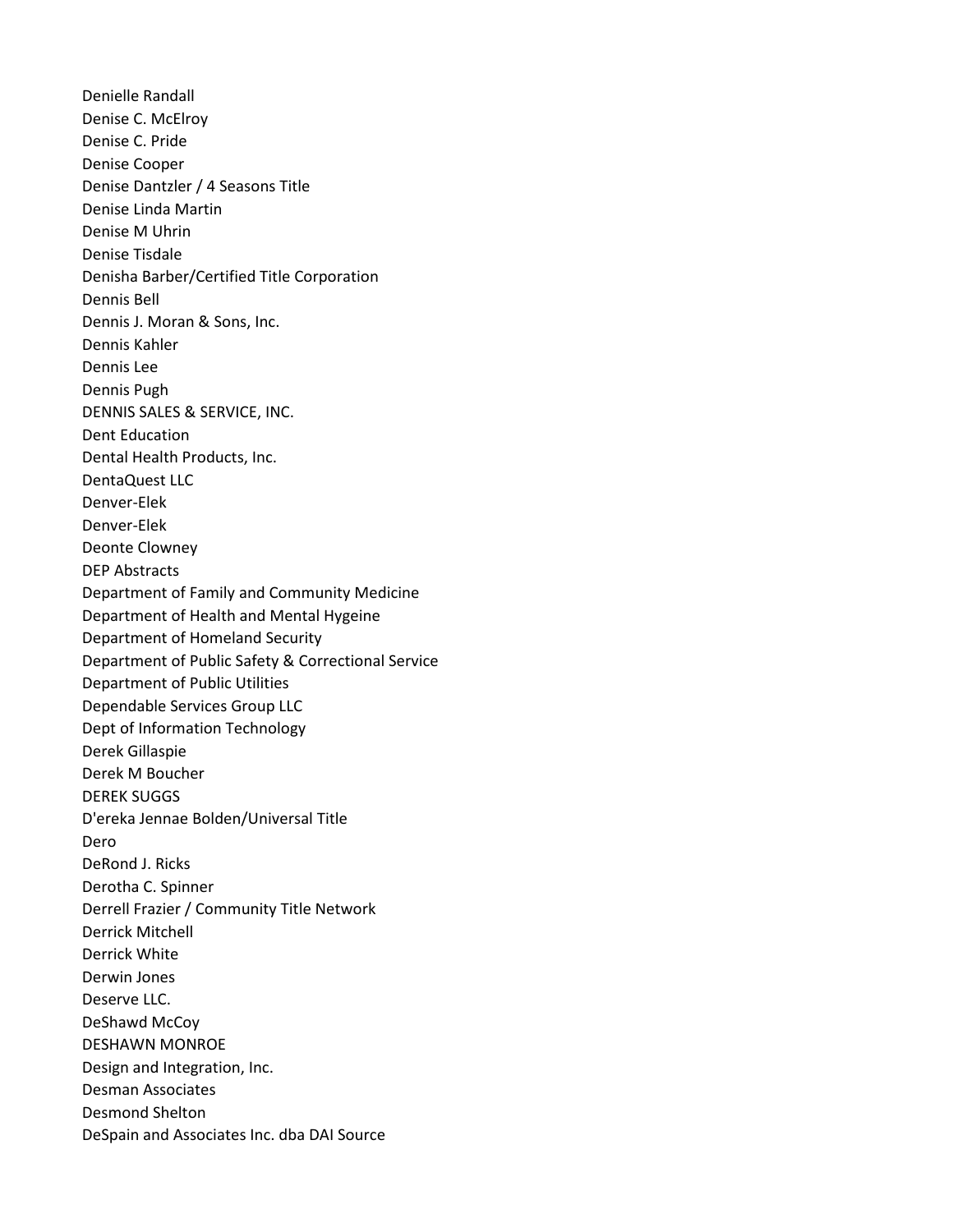Devaney & Associates, Inc. Devene Bellamy Devereaux Sterrette Devin Cole/ Terrain Title DEXTER WILLIAMS Dhillon Engineering, Inc. DHMH -- Prevention & Health Promotion Admin. DHMH-Laboratories Admin DIAMOND WASHINGTON Diamonte Savino Diana, LLC Diane A. Layne Diane Davison Diane King Diane M. Stephenson Diane Powell Diane R Walker Diane Vasquez/Residential Title & Escrow Dianna Thompson Dianne Robinson Dierah Griffin Digicon Corporation Digital Gadgets Medical LLC. Digitech Computer LLC Diligent Corporation Dina Laws Dionex Corporation d.b.a. Thermo Electron North America, LLC Dionne Pittman Dionte Roulhac Director of Finance Director Of Finance - Workers Comp Schools Director Of Finance, City of Baltimore Director Of Finance-Baltimore Director Of Finance-Workers DISASTER MNGMNT SYS DISCOUNT TWO WAY RADIO DISH NETWORK-ONE TIME Distinctive AFWS Designs, Inc. District Court of Maryland District Court Of MD For Baltimore City District Legal Group, PLLC & Jasmin District Safety Products, Inc. DISYS Solutions, Inc. Dive Rescue International Inc Diversified Laboratory Repair, Inc. Diversified Property Services Diversified Research Associates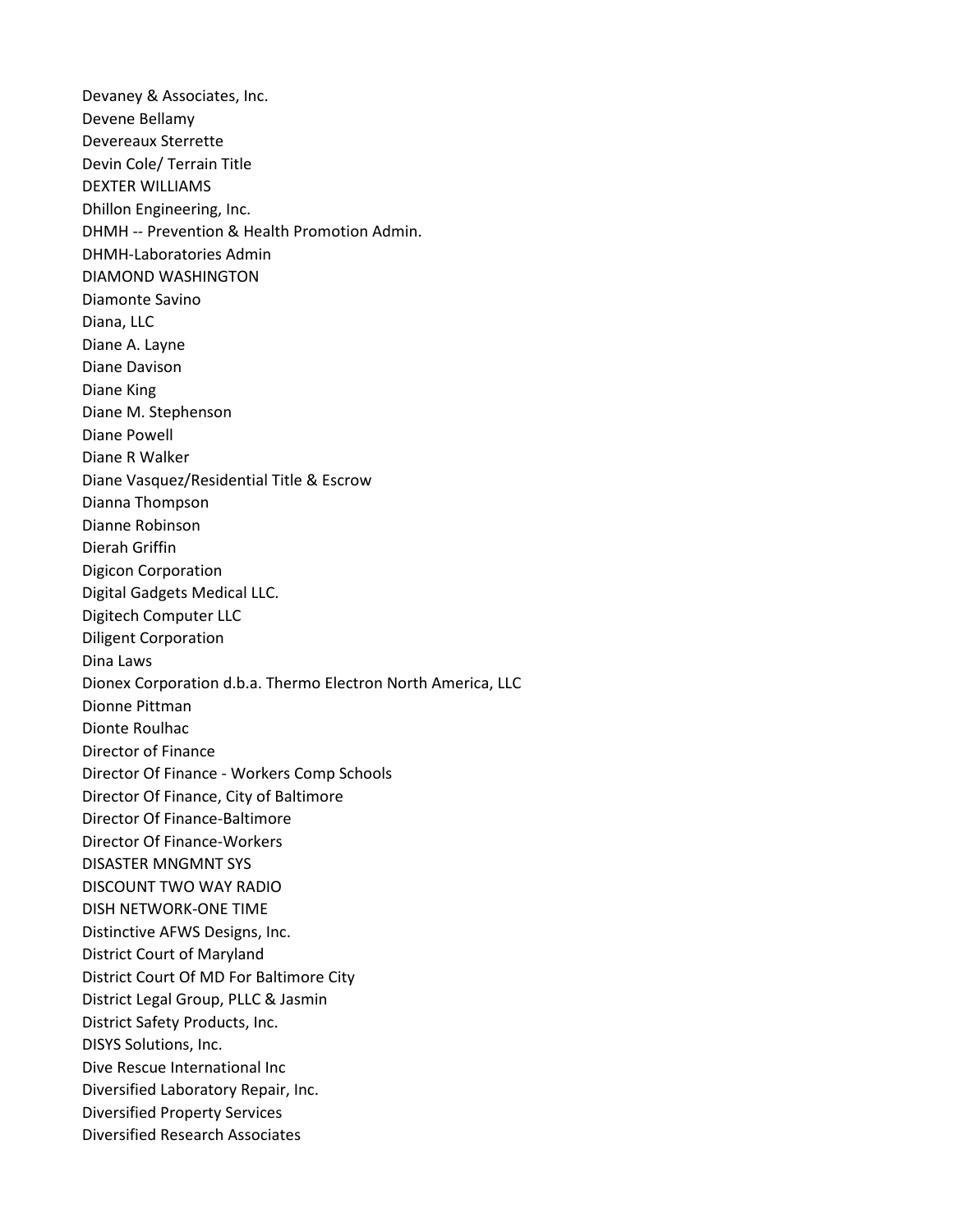Divine Fitness with Kim, LLC Division Street Landscaping, LLC Diya A. Hafiz-Slayton/American Land Title DLH Administrative and Construction Company, LLC DLI / Safety Inspection Unit DLT Solutions, LLC DLX FOR SMALLBUSINESS DMT Solutions Global Corporation d/b/a BlueCrest DNH GODADDY.COM Docebo NA Inc DoCircle, Inc. DOCUSIGN **DOCVERIFY** Dodd Robin Dogwood Towns LLC DOLLAR GENERAL #13406 DOLLARTREE Dolny Bradley Dolores Robinson Domain Listings DOMAIN LISTINGS LLC Dominic Carter / Universal Title Dominic Falcon Dominic Mack Dominion Management LLC Dominique Ghee and Shevon Jones Dominique Gladden DOMINO'S 4635 Donahoo Collision Center LLC Donald Aduba Jr. Donald B. Rice Tire Co. Donald E. West Donald Jackson Donald Jefferson Donald W. Sharpe Donald Walters Jr. Donald Wilson, Jr./Abode Settlement Group, LLC Donaniece Carroll Dondra Woods Donita Cook/Black Oak Title, LLC Donita Woodley Donna A Barnes Donna Barnes Donna Bernadzikowski Donna Brown Donna Crosland Donna M.L. King, Esquire and/or Michelle Mull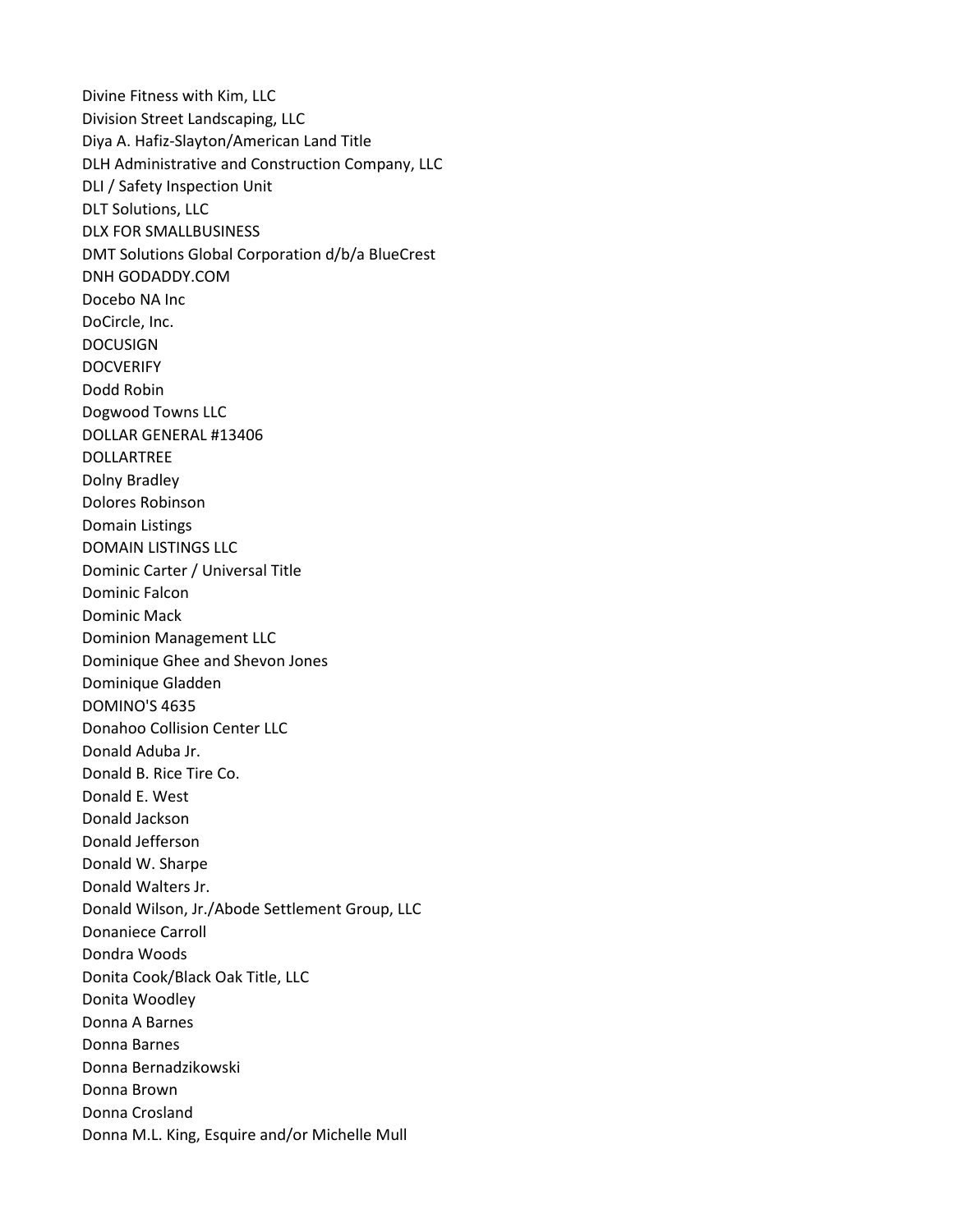Donna McCarty Donna Ziegler Donnell Sessions Donta Hilliard Dontae Tyler / Cotton Duck Title Donte Peterkin Donwil Properties LLC Doreen Snowden Dorian Tunstall Dorien Kelly/Sage Title Group Doris Hammonds DOROTHY AMOR-SMITH Dorothy Furnari Dorothy Hubatka Dorothy Johnson Dorothy Wood Dorsey McVicker Jr DOUBLETREE Douglas E. Jones Douron, Inc. Douron, Inc. Dovell & Williams Inc Dovenmuehle Downtown Management Authority for Baltimore City Downtown Partnership of Baltimore, Inc. Doyle Printing and Offset Co., Inc. DPAR llc - dba Apple Spice Baltimore DPSCS - ITCD (Q12) DPSCS - MD CORRECTIONAL PRE-RELEASE SYSTEMS DR. EUGENE H. NEWMAN Dr. Jack Leeb Dr. Lisa N Williams Educational Mentoring and Consulting Service Dr. Mildred Davis Dr. Ryan Tarpey / Endeavor Title Draeger, Inc. Drama MaMa Bookshop LLC Dream Management, Inc. dba Interlingua Services Drew Oliphant DRI CISCO WEBEX DRI CSODESSA Dri-Stick Decal Corp. dba Rydin Decal DRIVEEZMD MPC DRIVEEZMD REBILL Drivers License Guide Co DROPBOX DRU Enterprises Inc. Druid Heights Community Development Corporation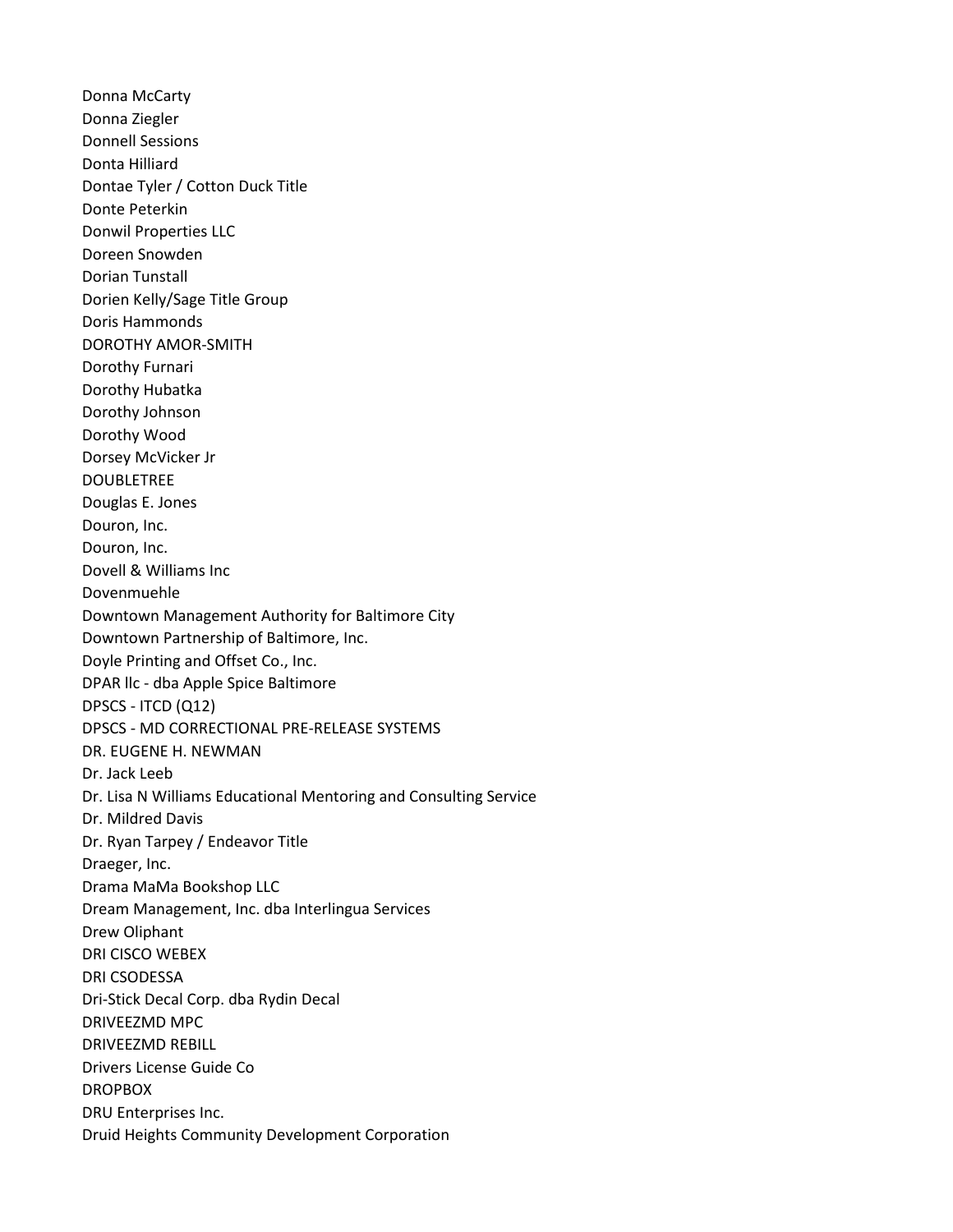Dry Ice Corp. DS Pipe & Stell Supply, LLC dba DS Steel Supply LLC DSI, Inc DSM Properties, LLC DSQ Solutions LLC DTA Property Management LLC DTN, Inc DTS Worldwide Transportation DTV DIRECTV SERVICE DUII HOLDINGS, LLC dba Data Unlimited International Duke's Root Control Dunbar Security Solutions Duncan, David W Dundalk Village Holding LLC DUNKIN #301779 Q35 Dunne Wright Services, LLC DURAFORCE CLEANING SERVICE, INC. Durex Coverings, Inc. Durrett Sheppard Steel Co Inc Dutch Village, LLC DWDAL Fiscal Unit Dwight Watkins DXC Technology Services LLC Dyesheena Brown/Universal Title Dynamic Deliverance Apostolic Church.Inc. Dynamic Workforce Solutions, LLC Dynasty Communications, LLC Dynita Washington/Community Title Network DynTek Services Inc Dyshawn Adams/Mid Atlantic Settlement Service, LLC Dyson Dwayne E. H. Newman and Associates E. Pikounis Construction Company Inc. E.B. LIGHTING & SUPP E.J. Ward, Inc. e3 Diagnostics EA Engineering, Science, and Technology, Inc. , PBC Eagle Homes USA LLC EAGLE HOMES USA LLC C/O JOHN PRESLEY Eagle Premier Title Group, LLC for JERROD BOBBITT JR. (RELOCATEE Eagle Properties LLC Eagle Utilities, LLC Eagle Wireless Communications Earl Powers Earl R Magenhofer Earl Thomas Earline G. Smith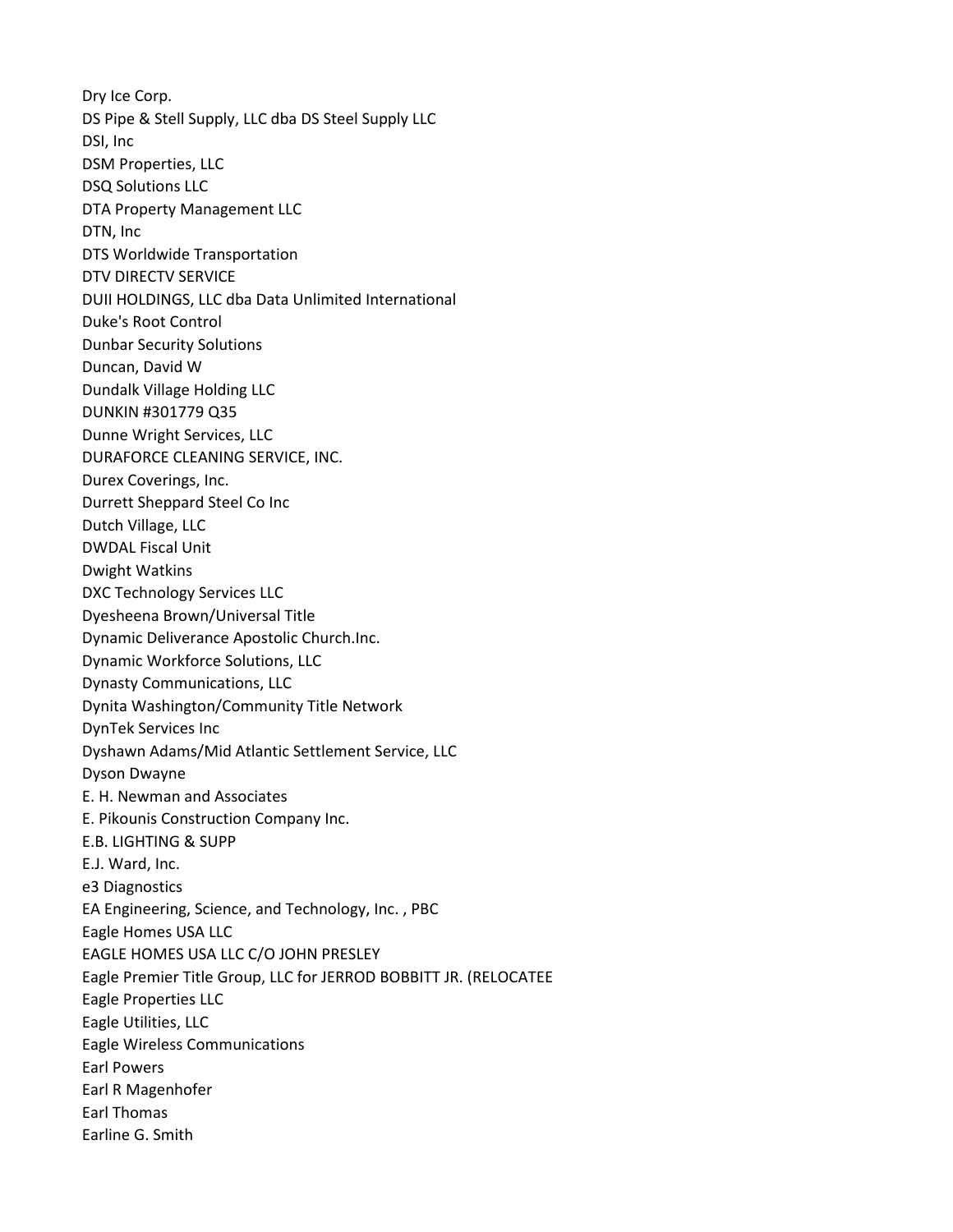Early Morning Software East Baltimore Development,Inc East Baltimore Enterprises, Inc. East Baltimore Master Tenant II, LLC EAST COAST EMERGENCY LIGHTING, INC East Coast Industrial Supply Inc. East Coast Management Company LLC East North Avenue Community Development Corporation Easter Seals Adult Day Services Eastern Animal Hospital Eastern Controls, Inc. Eastern lift Truck CO., Inc. Eastern Salt Co., Inc. EASTERS LOCK & ACCESS EASYKEYSCOM INC Eazy Does It Cleaning Service LLC Eazy Rentals EB 16TH ANNUAL MAFSM EB 2020 NATIONAL COMM EB 2021 CODE FOR AMER EB 2021 PREAKNESS STA EB BCOC 2021 SYMPOSIU EB DPOB ANNUAL MEETIN EB LEADING NOW GATEWA EB MAFSM 2021 SPRING EB MY DOG IS MY HOMES EB READY BY 21 NATION EBA Engineering, Inc. Ebbco Inc Eben A. Grover Ebony McClinton EBS Scantracker EccoVia, Inc. Eclipse tinting Service llc ECOFLO, Inc. Ecolab Inc. Economic Alliance of Greater Baltimore ECONOMIC RESEARCH INSTITUTE Eco-Shred ECT MANUFACTURING, INC Ecube Labs Co. Ed Early Printing Eden Noe Edison Commercial LLC Edith Brown Edlen Electrical Exhibition Services, Inc Edmondson Village Plaza, LLC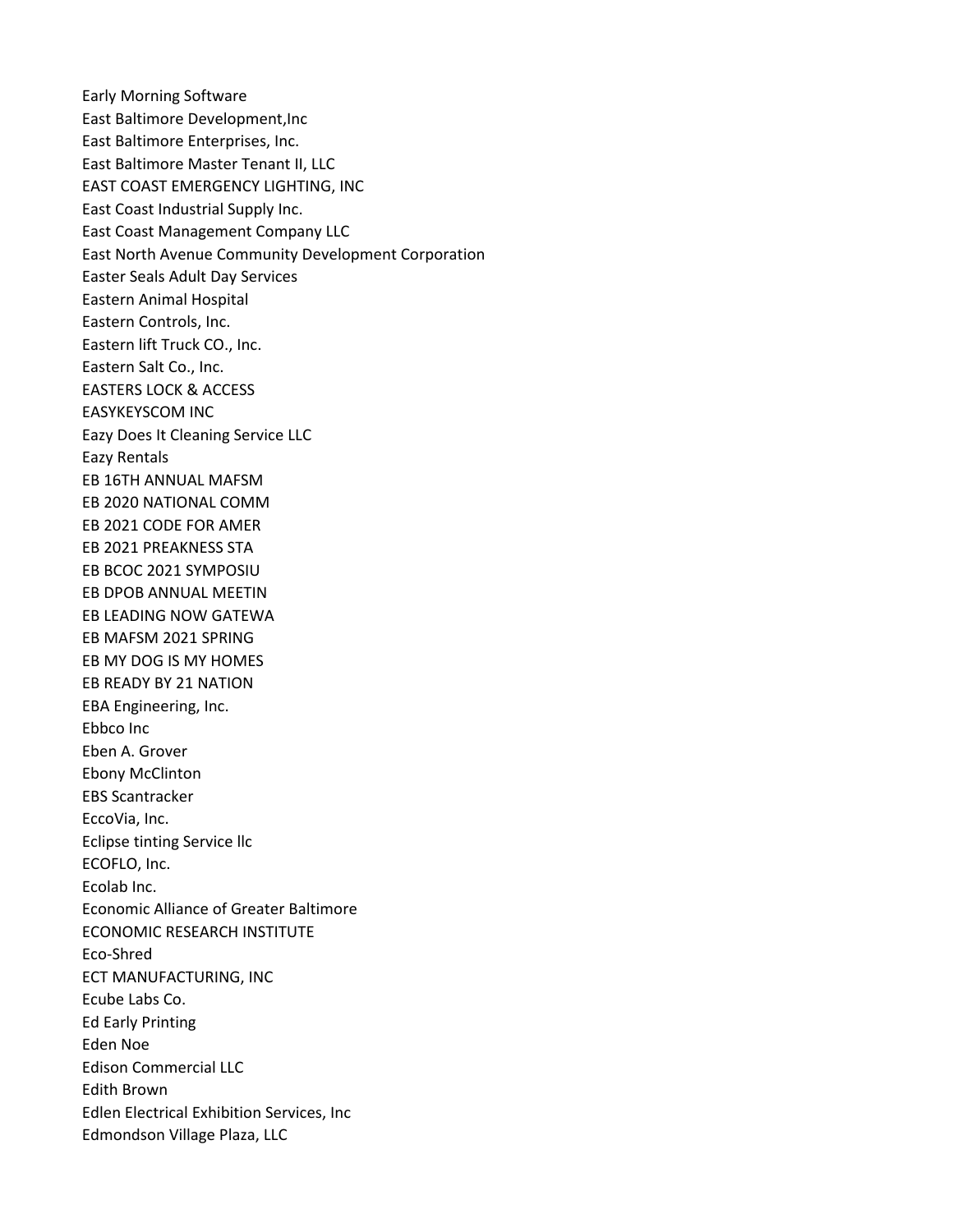Edna Maria Johnson Edna Mobley Edna Parker EDRICH LUMBER INC Edrich Lumber, Inc EDUCATE 360 EDUCATIONAL WORKSHOPS Educators Financial Group EDUMIND INC EDUPORIUM Edward Briscoe EDWARD DUNNIGAN Edward G Daniels, Hearing Examiner Edward Griffin Edward Hill Jr Edward Mattson Jr EDWARD PARKER Edward S. Jones Edward Shelley EDWEL PROGRAMS Edwin Elliot & Co Inc EEOC TRAINING INST EESCO Pump & Valve, Inc. Eeta Travis/Commerce Title Company Efe Sevin & Namalie Jayasinghe / Terrain Title & Escrow Effectv EFFICIENCY ENTERPRISES EGA Enterprises LLC EIG BLUEHOST.COM EIG CONSTANTCONTACT.COM Eileen A. Carpenter, Attorney At Law Eileen J. Owings Ekiben Elaine Harder/Petty Cash Elan Rafael, Esq. / James Harris Elana Shpritz Eleanor Hannon Eleanor Pomerat / Universal Title Elected Officials Systems Election Administration Election Systems & Software Election Works Electric Motor Repair Company Electronic Risks Consultants Elektronik Media Productions Eleonor Zavala and Colony Title Group ELGL NETWORK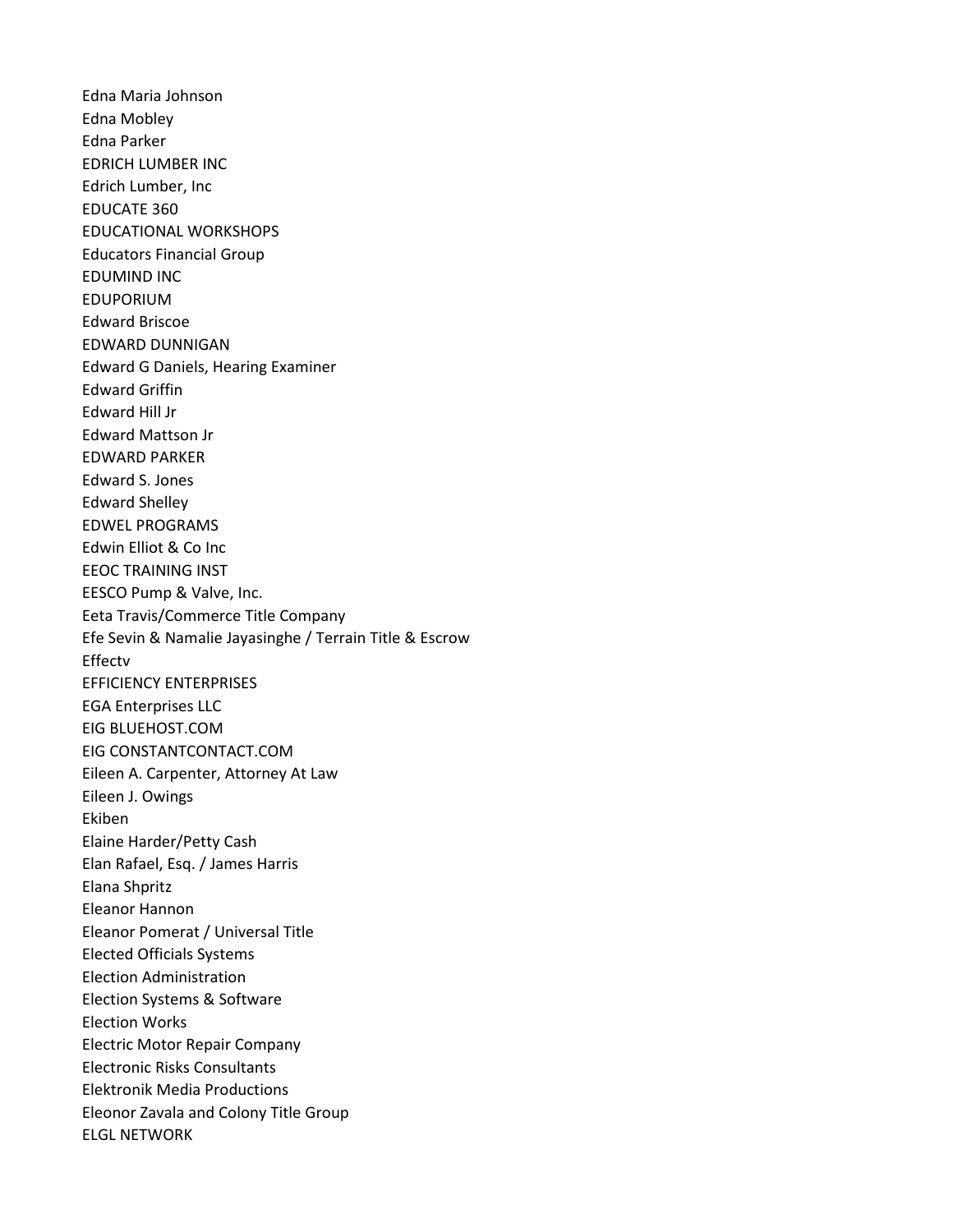Elijah Carroll Miles Elijah Wood Elisa Tyler / CLA Title & Escrow Elisha Sum & James Hulse / Castle Title Elite K9 Inc Elite Tents and Events Elixir Technologies Elizabeth Antoinette Arnold / Universal Title Elizabeth Cooney Personal Care, LLC. Elizabeth Watson Ellen G. Politzer ELLEN L. ROLLINS Ellen Politzer Ellerbe, Shawn Ellicott Dredges, LLC Elliott & Frantz Ellis Mason Ellsworth D. Brooks Jr. Ellyssa Chinnaswamy/Powerhouse Title Co. Elsevier Inc Elsie McCray Elyptol Inc EMA Investments LLC EMAINT Emanuel Levin, Attorney for Eric Jones and Eric Jones EMBASSY STES BATON ROUGE EMD Millipore Corporation Emergency Veterinary Clinic, Inc. Emergent Devices Inc. Emergent Respiratory LLC Emergent, LLC Emil Young / Certified Title Emily Lodato / Colony Title Group Ltd Emily Myers Emily North / Definitive Title Company Emma Colacicco/Lawyers Express Title Emma Gardner/Liberty Title & Escrow EMMA GREEN Emma Marie Knight/Black Oak Title Emma Marie Knight/Essential Title Emma Stryker / Terrain Title & Escrow EMMA WILKES Emmanuel M. Grogan emocha Mobile Health, Inc. EMPIRE COURIER & CIVIL PROCESS Empire Managed Solutions Empire Property Management, Inc.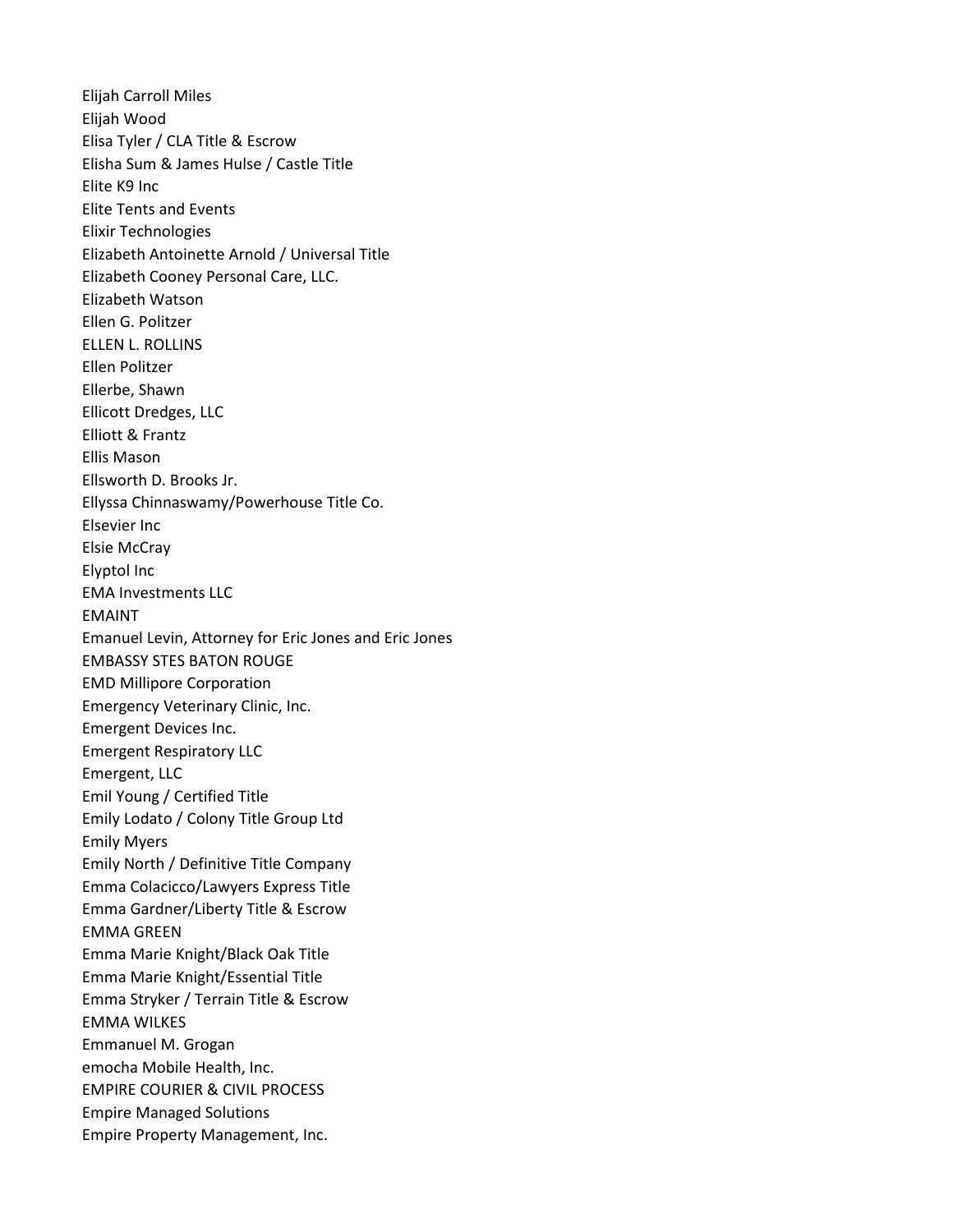Employees Retirement System Employstats EMPOWERMENT TEMPLE AME CHURCH EMS TECHNOLOGY SOLUTIONS EMSL Analytical, Inc. EnCoda Services LLC Encompass Insurance Co Endless Sales Inc DBA Octane Forklifts EndsideOut Enel X North America, Inc. Energy Systems Group, LLC Engage2Reward, LLC Engaged Public Engel Law Group, P.C. Engineering Products & Controls Inc EN-NET SERVICES, LLC Ennis-Flint, Inc. Enoch Pratt Free Library ENTERCOM OPERATIONS INC. Enterprise Community Partners, Inc. Enterprise Leasing Company of Baltimore Entrust, Inc. Entry Control Systems, Inc. Entry-Master Systems LLC ENV Services Inc ENVATO Enviro world corp Environmental Health Consultants, LLC Environmental Management Services, Inc. Environmental Quality Resources, LLC Environmental Service & Equipment Company, Inc. Environmental Systems Research Institute, Inc. Envirotest Envisage Technologies, LLC Epic Art Universe LLC Epstein Becker & Green, P.C. EQ the Environmental Quality Company dba US Ecology Equifax Information SVCS LLC Equipment Trade Service Co, Inc ERA Eraina Ridley eResourcePlanner, Inc. eRevival LLC Eric Henderson Eric M. Janik Eric M. Lachica Eric Ross/Certified Title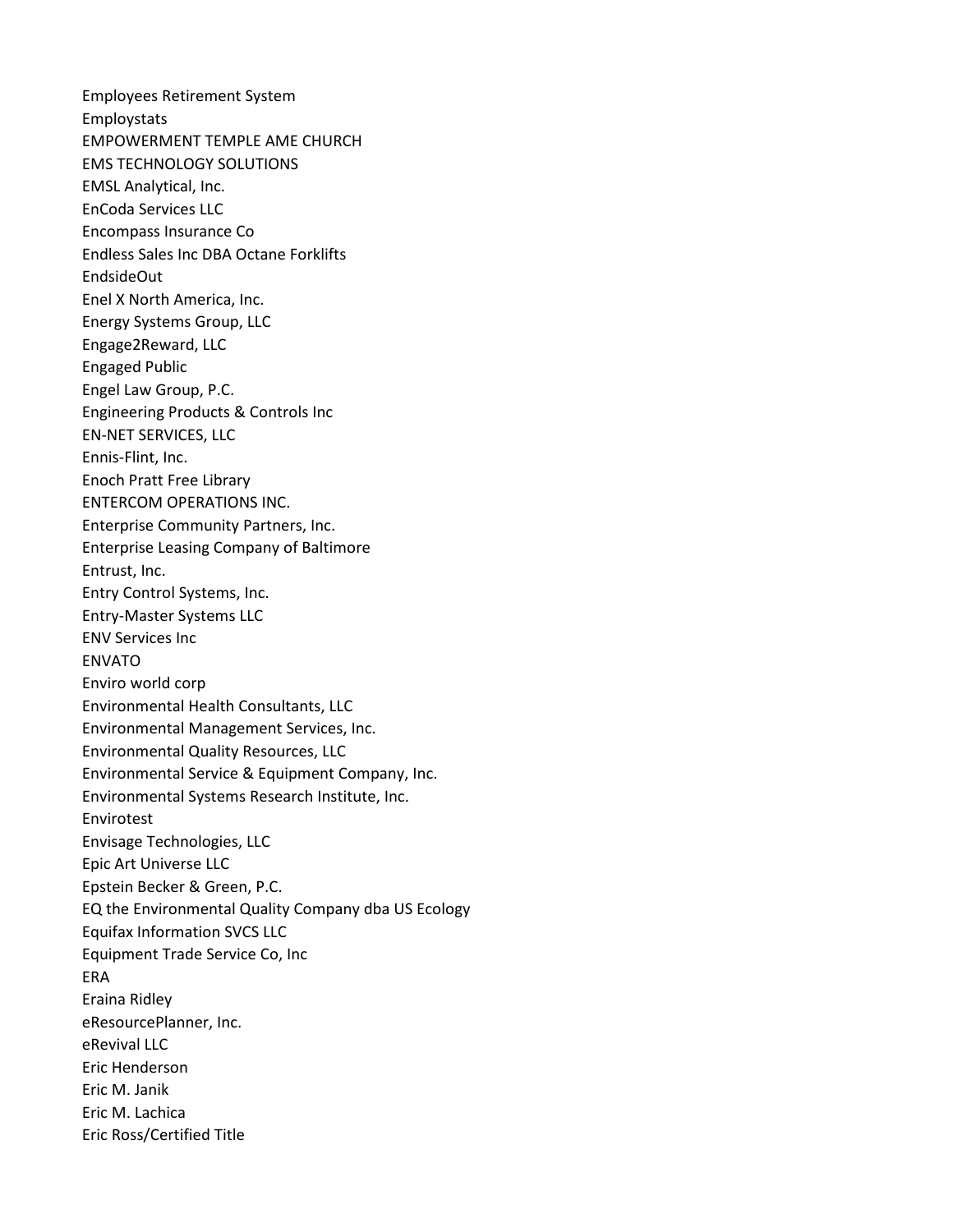Eric T. Clark Eric Wilkins/C.L.A. Title & Escrow Erica Denise Graham-Peay & Glenn Avery Peay/Heritage Title Erica Page / American Land Title Corp Erica Wilson / Essential Title Service Erica Young-Butler Erie Cotton Products Inc. ERIE INDEMNITY COMPANY Erik Jordan Roskes, MD Erika Cain Erika Summers and Jason Summers/Integrity Title & Escrow Erin Mari Shaw & Ellicott Miele Wood / Sage Title Group Ernest G. Lang Ernest Spearman ERNESTINA TANO Ernestine Sheperd ERNESTINE WESTBROOKS ERNIESHA GOMEZ Ernst & Young LLP Erosion Control & Landscape Services, Inc. Errands Plus, Inc. dba RMA Worldwide Chauffeured Transportation ESA Baltimore - BWI Airport ESA Baltimore - Extended Stay America Inc. ESA Baltimore - Glen Burnie Esa Baltimore-Timonium ESKIN LAW, LLC Esquire Deposition Solutions LLC ESRI Essco Calibration Laboratory Essex DNB LLC Estate of Benjamin N. Eisenberg, Harriette L. Robbins, Pers. Rep Estate of Charles Johnson Estate of Keturah Wyatt Estate of Louis M Amasia Estate of Robert E. Bell Estate of Tony S. Jones Esther Johnson Esther Spencer Richardson Etel Enterprises Etg Assoc 94 Lp ETHEL COBIA ETR Associates Etse Gebru/integrity Title & Escrow Co LLC Etta Metts Eugene Rice Bey Eugene Squires Eunice Anderson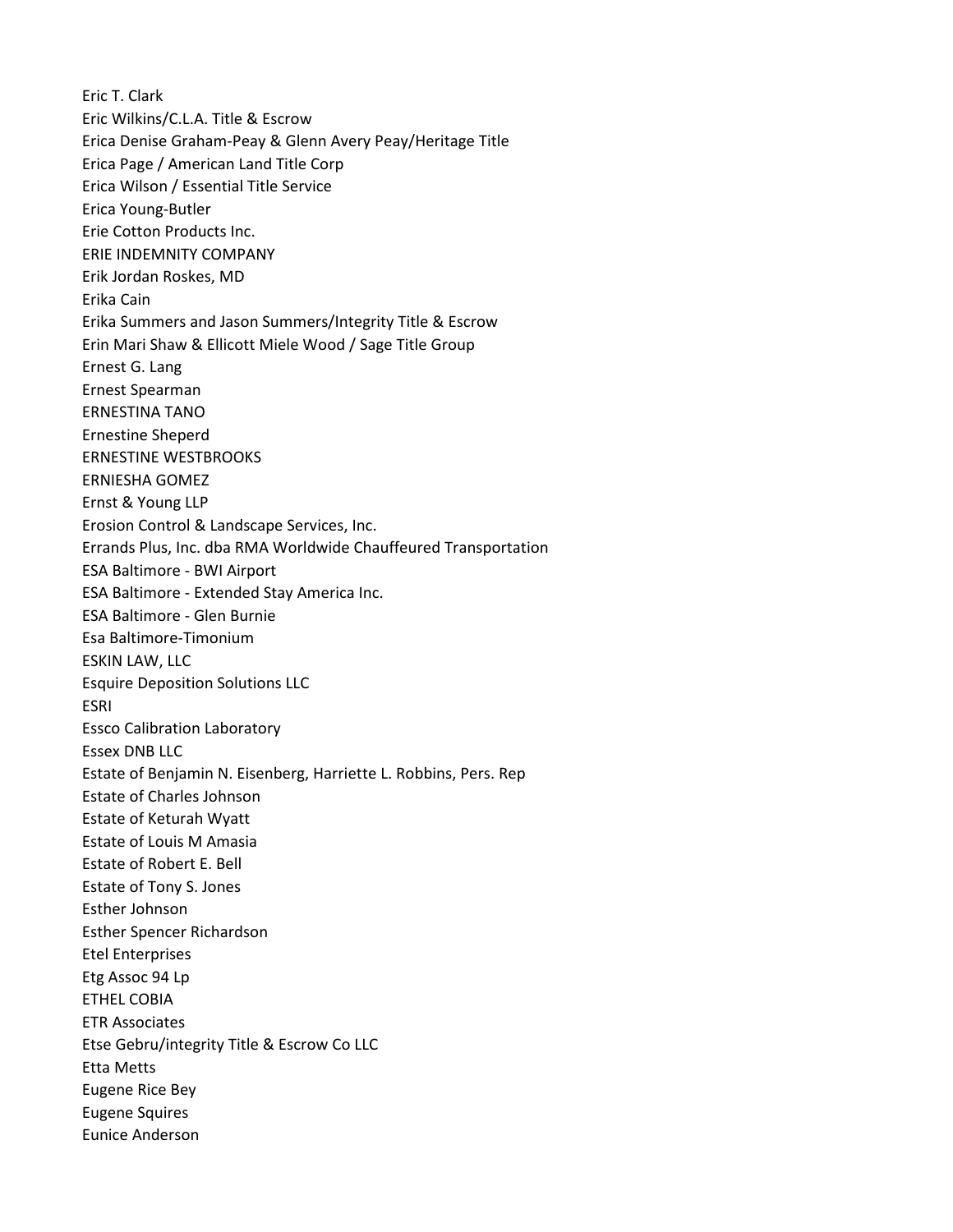Eutaw Place, LLC Eva Brown Eva Bryant Eva D. Anderson Eva Devaughn Eva Kamau/AWOTitle Evans Reporting Service Inc Evans, Crystal Evans, James E Evelyn Bradley Evelyn Sims EVENT 2021 MID-ATLANT EVENT BECC 2020 CONFE EVENT GOVERNMENT MARK EVENT THE ROOT CAUSE Ever Ready First Aid EVERBLOOM FLORAL AND GIFT Everett Benifield Advisors Everett, Benfield, LLC EVERGREEN GENES GLEN BURN Evergreen Landscape and Design Corporation Evergreen Solutions, LLC EVERLAST CLIMBING INDUSTRIES, INC. Everlaw, Inc Evertel Technologies, LLC Everton Abstracts, Inc. Everyman Theatre, Inc. Evette Matthews Evident, Inc. EVOLVE FORENSICS, LLC Evoqua Water Technologies LLC E-Writ Filings LLC Excel Painting Co., Inc. Excel Staffing and Personnel Services, Inc. Excelsior Blower Systems, Inc. Extended Family Adult Day Care, inc. Exterro, Inc EXTRA SPACE Eyanna Fulton/Heritage Title Eyesore Productions Eyvette W. Kenny/Universal Title EZ Connect Shuttle LLC E-Z Pass Maryland EZ Ventures, LLC E-ZPASS MD REBILL F & F and A.Jacobs & Sons, Inc. F.A.O'Toole Office Systems, Inc.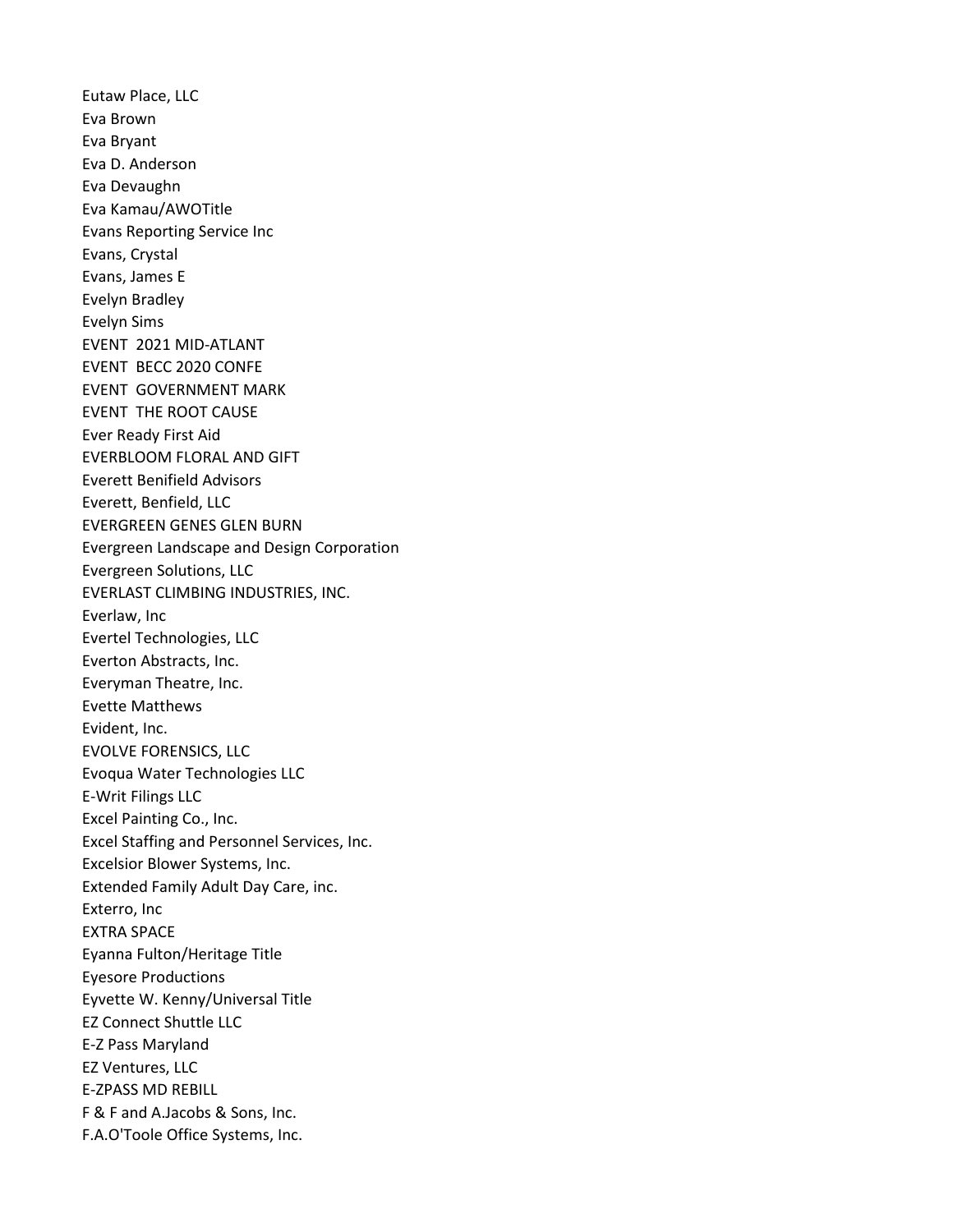F.W. HAXEL CO. Face (Freedom Advocates Celebrating Ex-Offenders Inc.) FACEBK FACETS Consulting Facility Concession Services, Inc. Facility Solutions Group, Inc FACTUALITY, LLC Faegre Drinker Biddle & Reath LLP Fagan, Lori Harris Fairfield Inn & Suites Downtown Baltimore/Inner Harbor Fairfield Investments, LLC Fairfield, LLC Fairway Woods LLC Faison, Danielle Falls Village Limited Partnership Fallstaff Manor Apartments LLC FAMILY DOLLAR Family Survivor Network FantaSEA Aquariums Fantasy World, Inc. Fareeha Qualiyum Farm Alliance of Baltimore Farmers Ins. Co. a/s/o David Friedman FARO Technologies, Inc. Farshid Motian/Mid Atlantic Settlement Services LLC Fashion Umbrella Foundation Fastenal Company Fastsigns Baltimore Fatemeh Brown FAXAGE Faye Batty Faye Grau Fayette Street Outreach Organization, Inc Fayvia Boyd/Universal Title Fazier M. Walle FBI NATIONAL ACADEMY ASSO Fearless Dance Empire LLC FED LAW ENF TRNG FEDERAL HILL ACE HARDW Federal Hill Market Place Business Association Federal Prison Industries, Inc. (UNICOR) Federated Healthcare Supply, Inc. Fedex Fei Daniel, Esq. / Qin Ding Feldesman Tucker Leifer Fidell LLP Felecia P Harris FELICIA LUCAS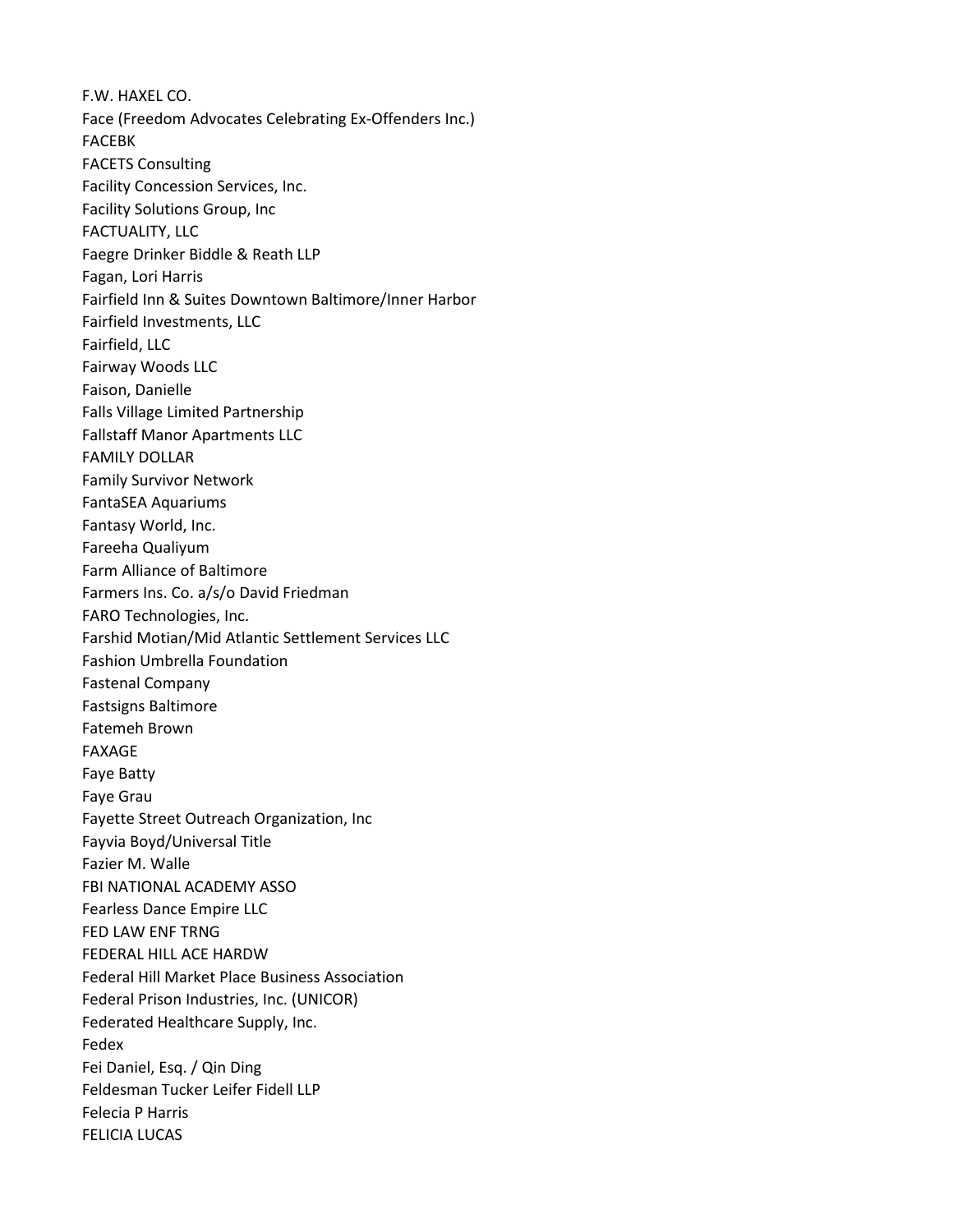Felix Cohen Fells Point Apartments LLC Fenwick Apartments JV LC FERGUSON ENT #50 Ferguson Enterprise LLC Ferguson Enterprises of Virginia, LLC Ferial LLC Fern Jackson Brown Ferno Washington, Inc. Fertel Capital FESCO Emergency Sales Fields Management Corp FIELDS MANAGEMENT CORPORATION Fields Mgt Corporation Filpro Corp Financial Casuality & Surety Finch Services, Inc. Finch Turf, Inc. Fire & Police Selection, Inc. Fire & Rescue Products Fire Officers Pac Fire Police Retirement Fire Safety Co. FireEye, Inc. Firefighters Bookstore Fireline Corporation Fire-Police FIRN First Bond Street Associates First Freedom Ventures, LLC First Potomac Environmental Corp. First Woodland Associates, LP dba Woodland Street Apartments FirstSpear LLC FirstWatch Fisher Scientific FIVE BELOW Flag House Rentals II dba Albemarle Square II Flagship Rental and Management FLAMINGO APARTMENTS LLC FLASHMAIL Flasko Management LLC Flb Construction, LLC FLEETPRIDE INC Fleetpro, Inc. FLEUR DE LIS FLORIST Fleurs D'Ave Flicklight Media LLC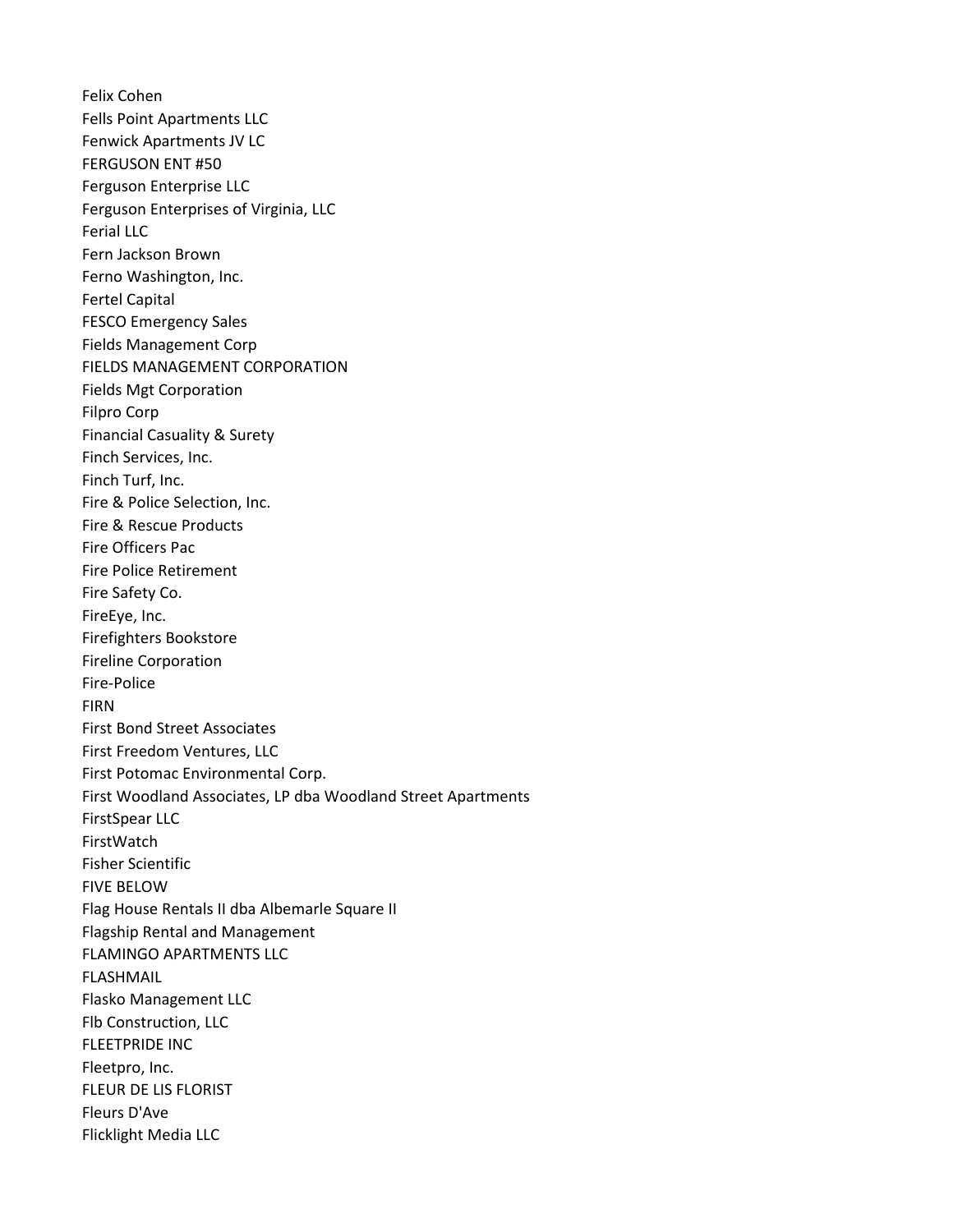FLOM, LLC Flora A. Ndendet/Sage Title Group Florine Payne FLOS, LLC Flotec, Inc. Flo-Tron Contracting, Inc Flottweg Separation Technology Inc Flow Controls, Inc Flow International Corporation FLOWERS BY FLOWERS BY FMCS ARBITRATION FMF Equestrian Focus Movers LLC Fontaine Ewell Foodservice Contracting, LLC Foray Technologies ForElse Enterprises LLC Forensic & Law Enforcement Services FORENSIC PIECES INC Forensic Science Consultants, Inc Forest Hinton FOREST PARK GOLF COU Forest Valley Tree & Turf LLC DBA New Level Tree & Lawn Forestry Suppliers, Inc. Fork paint Repair FORMAN MILLS #301 FORMSTACK, LLC FORMSWIFT.COM/CHARGE Forno Restaurant & Wine Bar Forte Payment Systems, Inc. FORTUNE MEDIA Foster & Freeman USA Foster and Company Inc. FOUNDANT TECHNOLOGIES Foundation Restoration Specialists, Inc. t/a Stopleak Fountain Craft Manufacturing Four Cousins Llc FOUR SEASONS HOTEL Four Seasons Nursery & Landscape Services Four Seasons Roofing FOUR TEN LOFTS, LLC Four Twelve Roofing Fowler Equipment Company Fox D Tech FPA, LP FRAN LYNN BAUM Frances A. and Reginald Holley/4 Seasons Title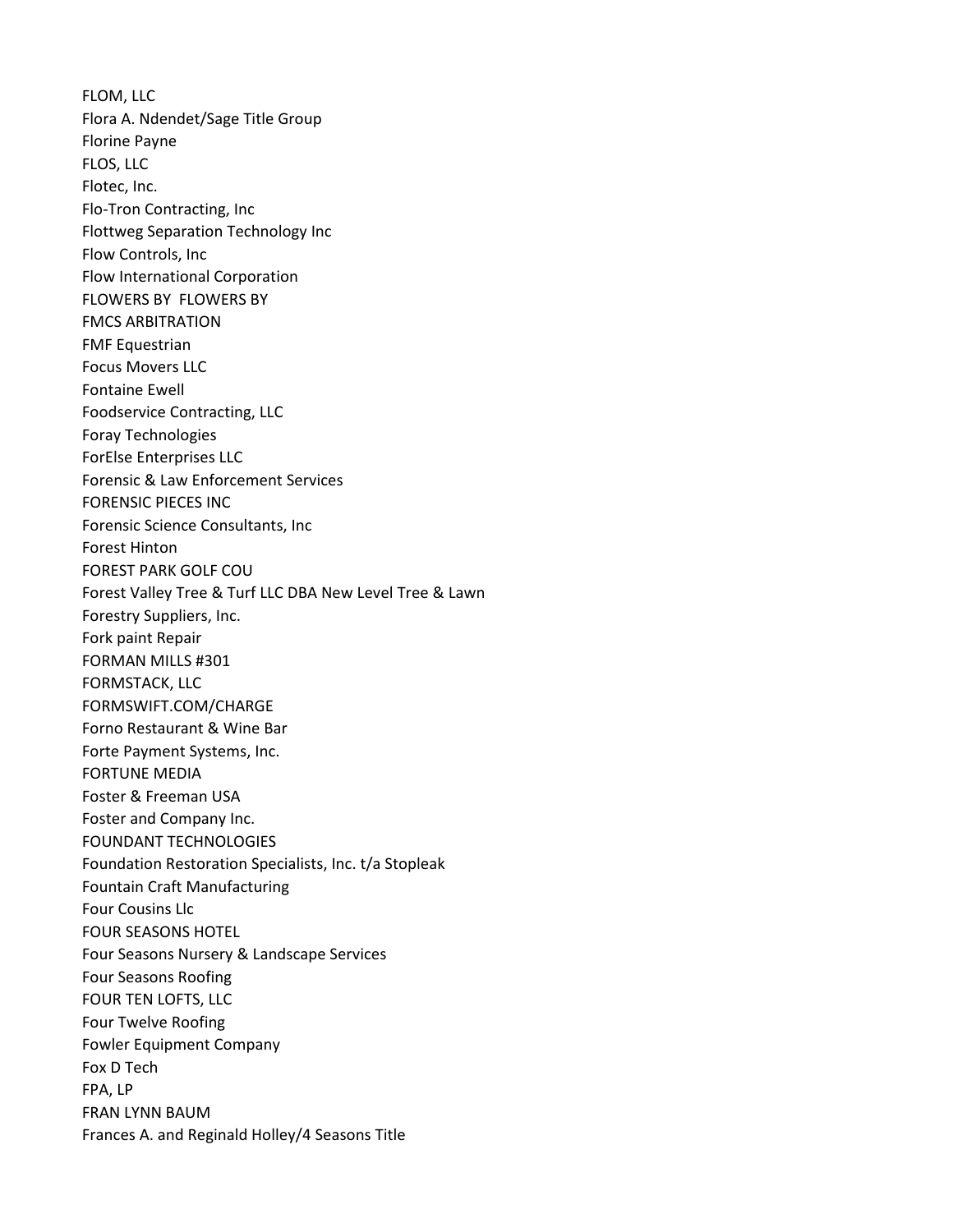Frances Borowy Frances E. Bromley Franciscan Center, Inc. Francisco Hoyos Francu Properties LLC Frank Humin Frank Long/R&P Settlement Group LLC Frank Schoberg Frankford Towing Associates, LLC Frankford Towing, LLC Franklin Covey Client Sales, Inc Franklin Flats LLC & Hamel Builders, Inc. Franklin Garcia FRANKLIN MILLER, INC. Frankos, Poulheria Franks Foods LLC Fraternal Order of Police Baltimore City Lodge#3 Fraternal Order Of Police, PAC FRED I FORMAN GEOFFREY FORMAN, HARVEY FORMAN Fred Pryor Seminars Inc Frederick C. Grant Frederick Koch Frederick L Morgenthaler,P.e. Frederick Police Department FREDRICK I. MORGENTHALER, III Fredricka Rich Free State Reporting, Inc. Freedom Scientific Freeland Hoist & Crane, Inc Freeman Brown c/o Panama Band FREEMIRE & ASSOCIATES, INC. Freestate Electrical Service Company FreeStyle Media LLC FreightWatch International USA Inc. Friends Of Patterson Park Inc Friends of President Street Station FrontLine Mobile Tech, LLC FRP SAGE CENTER II, LLC FRYER DEVELOPMENT, LLC FSP URBAN AIR WHITE MARSH FTP Centerpoint LP Full Circle Solutions, Inc. Full Circuit Studio Full Spectrum Analytics, Inc. Fullick Conservation LLC Fund for educational Excellence Furmanite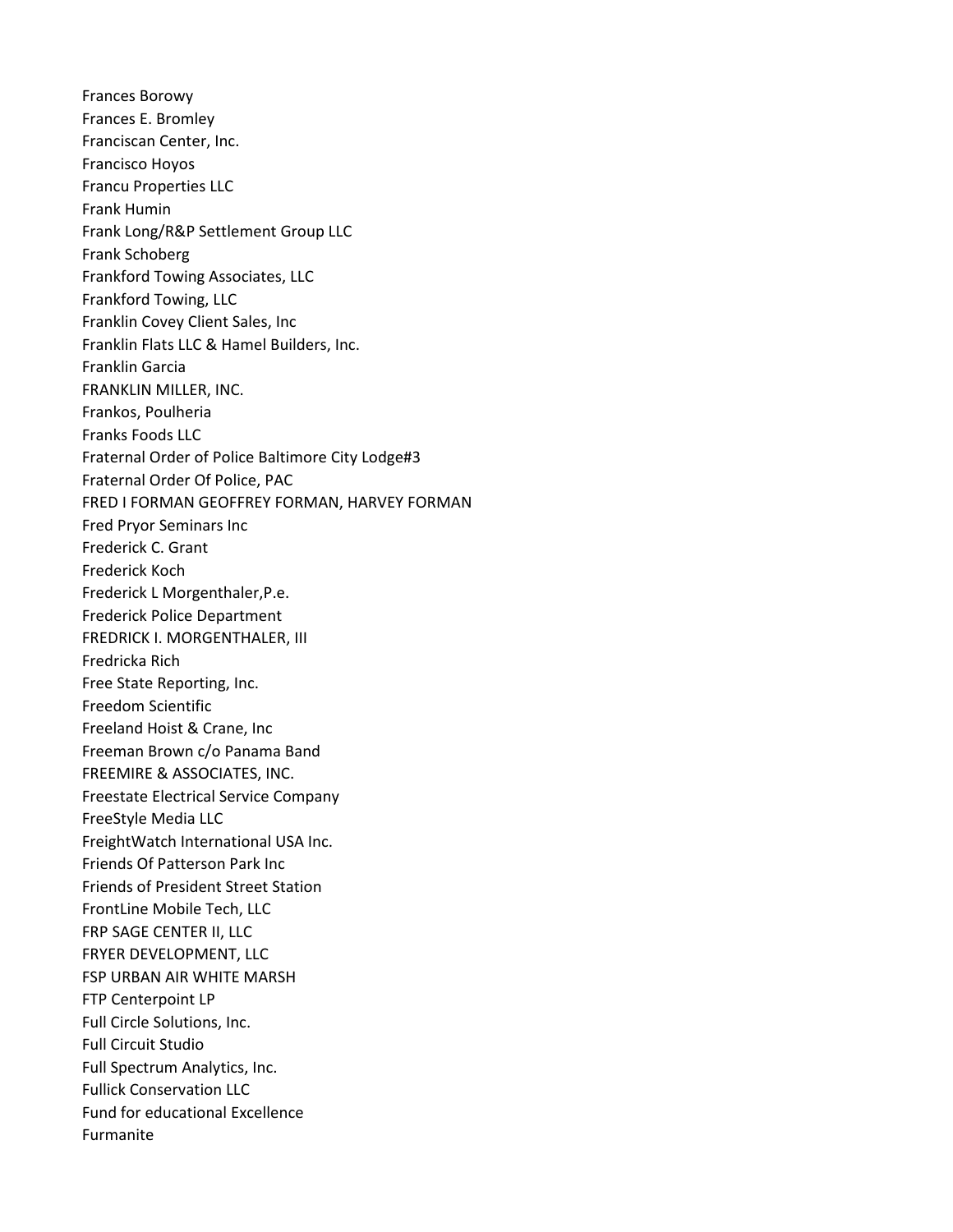Fusion Partnerships, Inc Future Care Homewood Properties, LLC FW HAXEL FLAG COMPANY G E Richards' Graphic Supply G. Forman G. Krug & Son, Inc. G.H. Goldberg LLC G2C2 Group LLC Gabriel McKinney / First Class Title Gabrielle Branche / CLA Title & Escrow Gabrielle Brown / Universal Title Gabrielle Millard/Assurance Title, LLC Gail Lee Robinson-Brown Gale McClelland Gali One LLC GALLAGHER BASSETT SVCS ATTN: ERIC DEVITT **Galls** GAMBRILLS EQUIPMENT CO.,INC. GAMEBREAKER HELMETS Garber Davidson Garden State Highway Products, Inc. Gardner Engineering Garfield Redd & The Law Office of A. Dwight Pettit, PA Garrett Metal Detectors Garrison Restorative Action Community Empowerment Corporation Gartner Garwyn Oaks Northwest Housing Resource Center, Inc. Gary A Berger P.A. Gary Alex Kogan Gary Day Gary Foster Gary Jackson Gary Letteron Gary P. Hartsock Forfeiture Consultant Specialist LLC GATEWAY ONE LENDING & FINANCE C/O RODNEY LEE DOZIER GAVER FARM Gaylord Jabari GBMC Internal Medicine GC Jones Elevator Company Inc. GDOTSSIMUNITION GE MONEY GEARHEART Geico GEICO Casualty Co. Geiger Pump & Equipment Company Gelareh Vinueza Geller Lighting Supply, Co. Inc.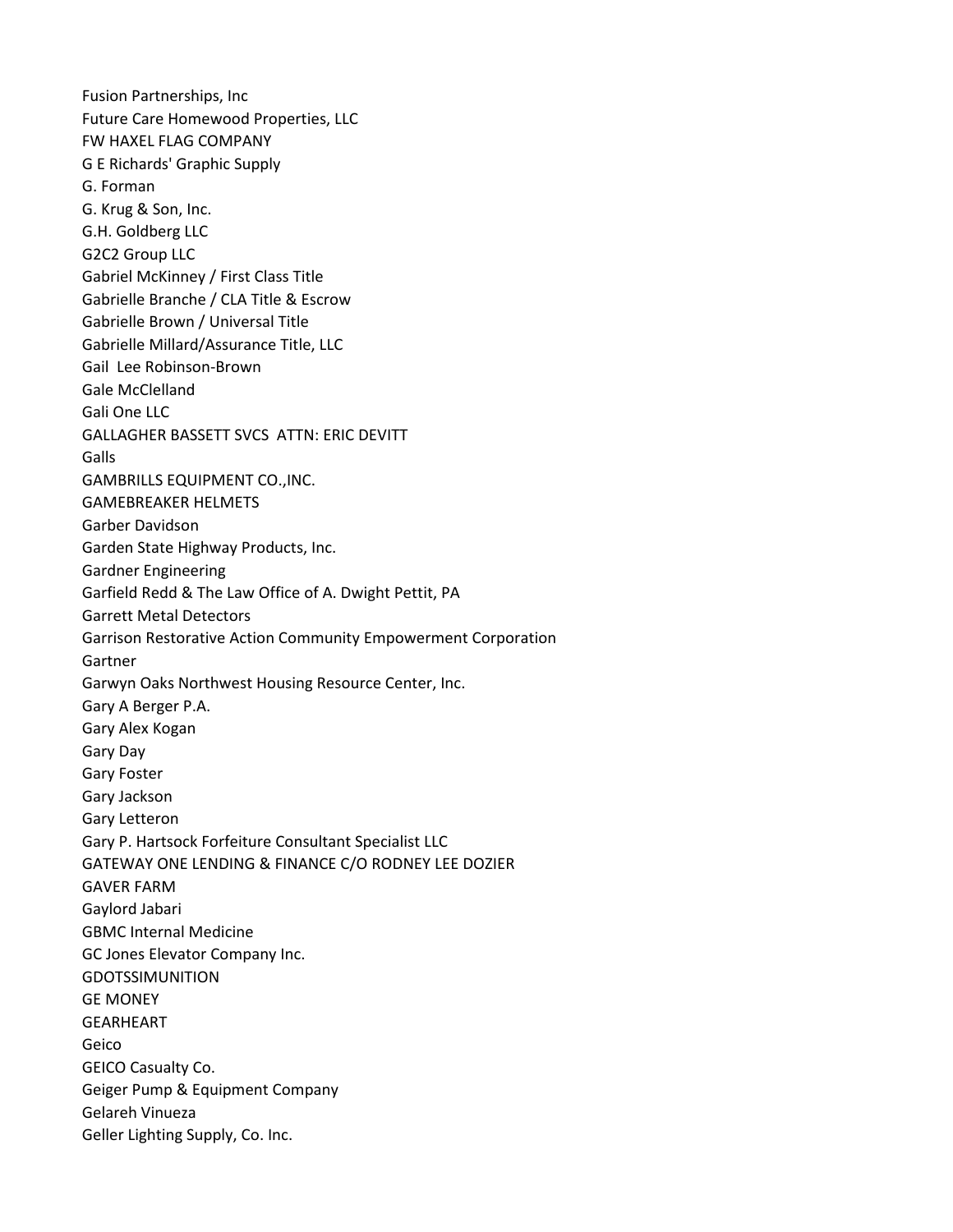GEMPLER'S Gene Cook / Terrain Title General Bank Supply Inc General Traffic Equipment Corp. Geneva Johnson/Integrity Title & Escrow Company, LLC Geniece & Darnell Leake / Rock Creek Title Gen-Probe Sales & Service GEO Environmental Services LLC George Bournonsouzis George Calloway / Residential Title and Escrow George Carter George F. Neubeck Jr George Franklin GEORGE J DUNN GRAPHIC SER George Keefe George M. Immler George S. Coyne Chemical Co., Inc. GEORGE SEVDALIS George Triantafyllopoulos Liberty Title Escrow George Trigg George Turner Jr Georgetown University Georgia McDonough Woodlawn LLC (100 South Luxury Apartments) GEQUETTA SMITH Gerald Fitzhugh Gerald Omari Geraldine Brooks Geraldine Ezigbo Geraldine Harris Geraldine Smith Geraldine Walton Gerard DeManss Gerard Edward Simpson Gerber Collision and Glass Get It Right Painting and Repairs, LLC Getinge USA, Inc. GGP-Mondawmin Mall GHM BWI Hospitality LLC Giant Foods Giavanna Culpepper Gibson Moore Appellate Services LLC GIH GLOBALINDUSTRIALEQ Gilbert Advising & Appraising LLC Gilbert Cooper / Sage Title Group Gilman & Bedigian, LLC Gina Grant Gina Horne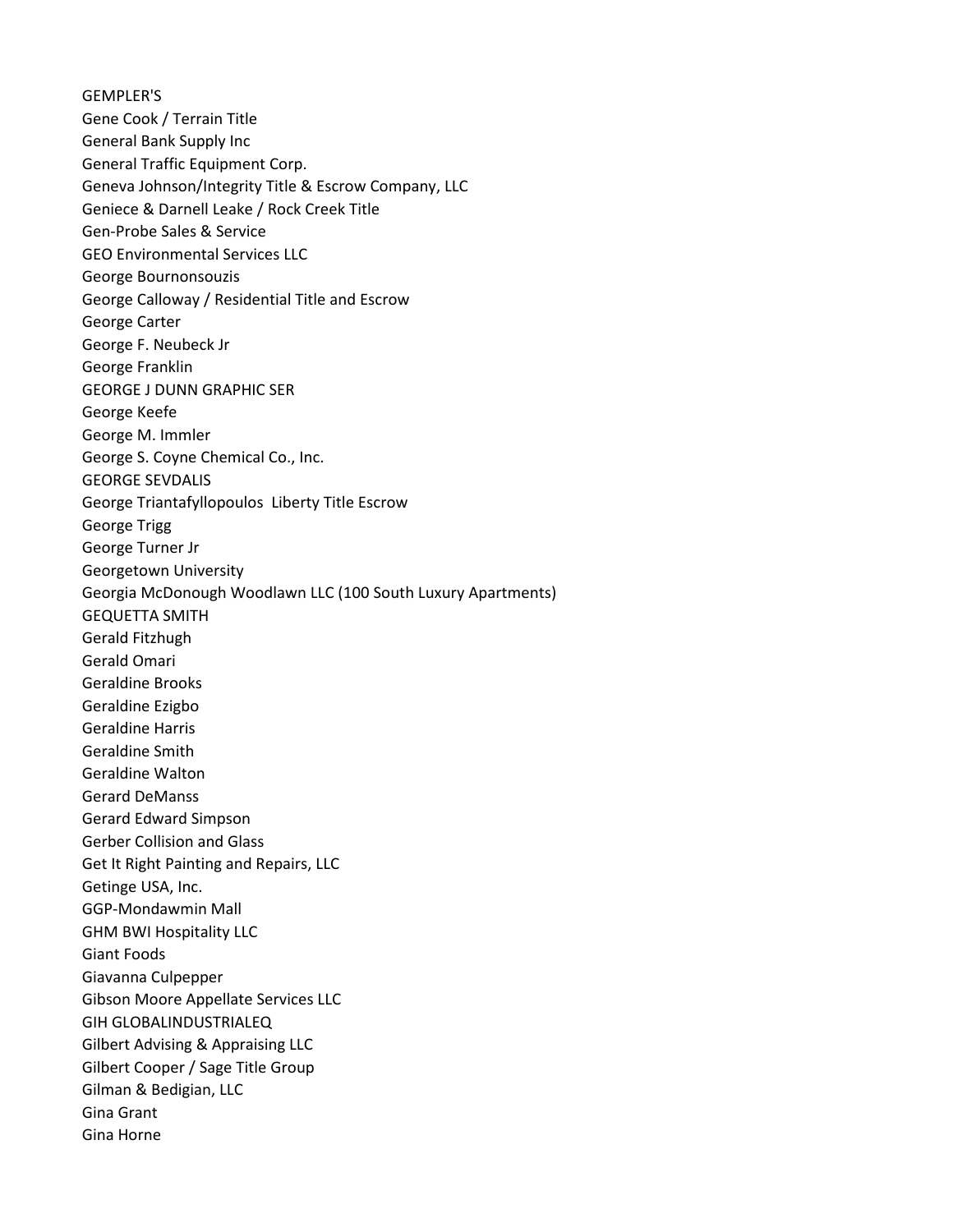Gina Truitt Ginger Monkey Media, LLC. Girard Scott / LandClosings, LLC GITHUB Giulio Agnetti/Liberty Title & Escrow Glen Muir GLENELG CONSTRUCTION SERVICES, INC Glenn E Compton Glenn Isaac Smith Glenn Smith Glenny Zachary Moore GLOBAL ASSETS INTEGRATED Global Assets Integrated LLC Global Directories dba US- Yellow Global Equipment Company Global Messenger Corporation Global Public Safety Globalstar USA Satellite GLOCK PROFESSIONAL INC Gloria Phillips Gloria Williamson GLOWFORGE INC GMEI Gnomedica LLC GODFREY MOLEN Goel Services GOLD SRD Golden Gate Service, Inc. GOLDEN OPENINGS Golden Pond Adult Day Program, Inc. Golder, Shanel Good 2 Go Auto Insurance a/s/o Lameera Johnson Good Samaritan Hospital Good Shepherd Septic Service, Inc.dba Bobby's Portable Restrooms Good, George Goode Companies, Inc Goodwill Industries of the Chesapeake GOOGLE Google Storage GOOGLE GSUITE\_cels.ba Gordon Feinblatt LLC Gordon V. Garrett/Passport Title Services, Inc. Goss Supply Company GOTHAM CITY ONLINE4154 Gottlieb & Wertz Inc. Gottschalk Glenn gotugo Govans Ecumenical Development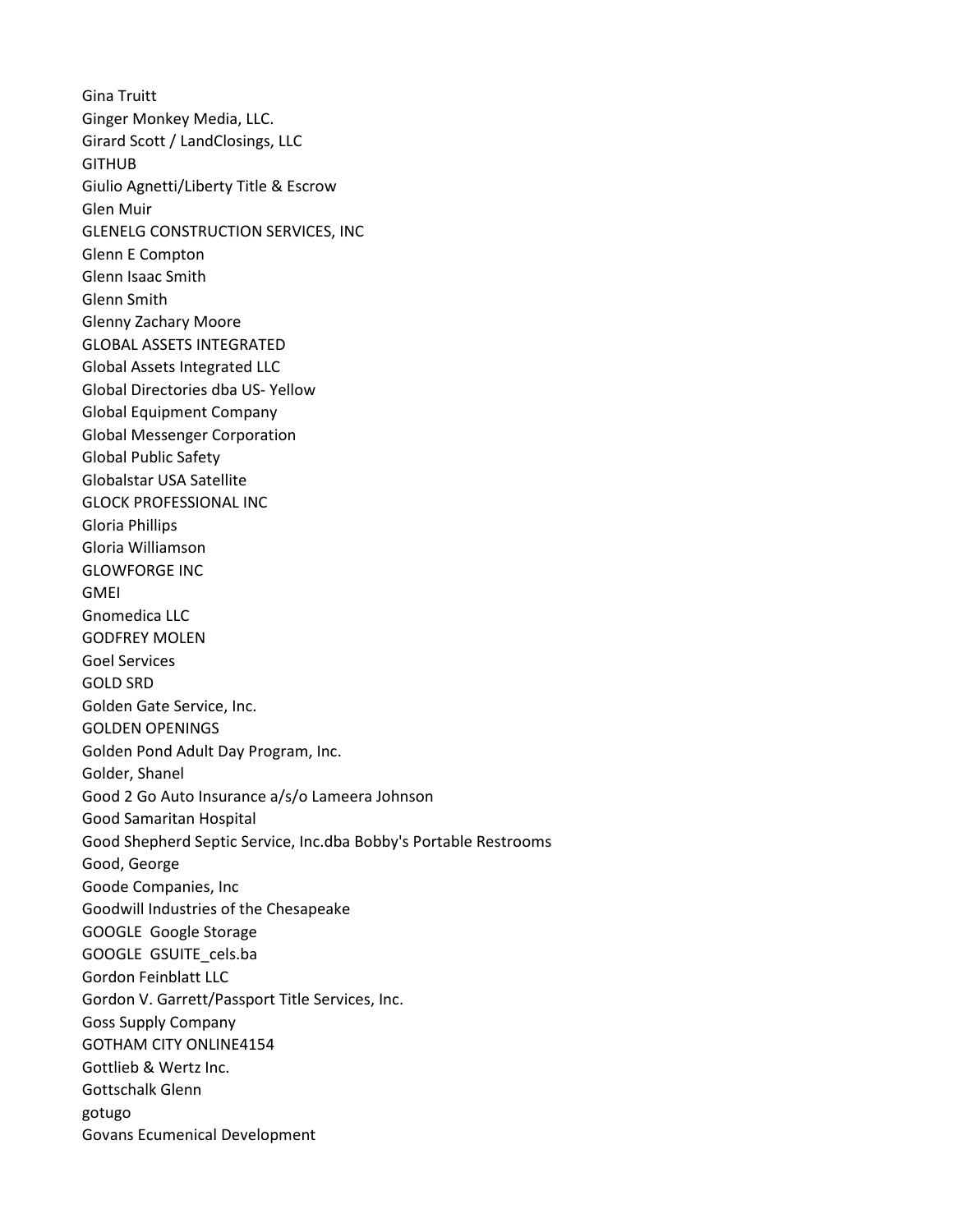Govanstowne Business Association Goverlan, Inc. GOVERNMENT FINANCE OFFICE Government Scientific Source, Inc. GovernmentJobs.Com, Inc GovInvest Inc. GR Express, Llc GR-1726 LLC Grace Ambulance Services, LLC Grace Baptist Church - Baltimore Grace M. Dolch Grace Marie Johnson White Grace Roane-Hopkins / Mid-Atlantic Settlement Services, LLC GRADUATE SCHOOL USA GRAINGER GRAMMARLY GRAND HOTEL Granicus, Inc Grant Ground Rents Grant Kitchen/In House Title Grant Street Group, Inc. GRAYBAR ELECTRIC Great Armadillo Printing Co. LLC Great Plains ADA Center GREATER BALTIMORE COMMITT Greater Baltimore Medical Center GREATER BALTIMORE PCC Greater Baltimore Urban League Greater Baybrook Alliance Greater Baybrook Alliance, Inc. Greater Chesapeake Hand Specialist Greater Grace World Outreach GREATER REMINGTON IMPROVEMENT ASSOC. Greb Service, Inc. Green & Healthy Homes Initiative, Inc. Green JobWorks Greenlyn Apartments, LLLP GREENMOUNT LIHTC, LLC Greenmount Senior Center Inc Greenmount West Community Center Foundation Greenrock II LLC Greenshades Software Inc Greenwillow Manor GREENWOOD TOWING, INC. Greer Industries, Inc. dba Greer Lime Company Gregory & Latona Hopewell / Abode Settlements Gregory & Teayna Cephas / Universal Title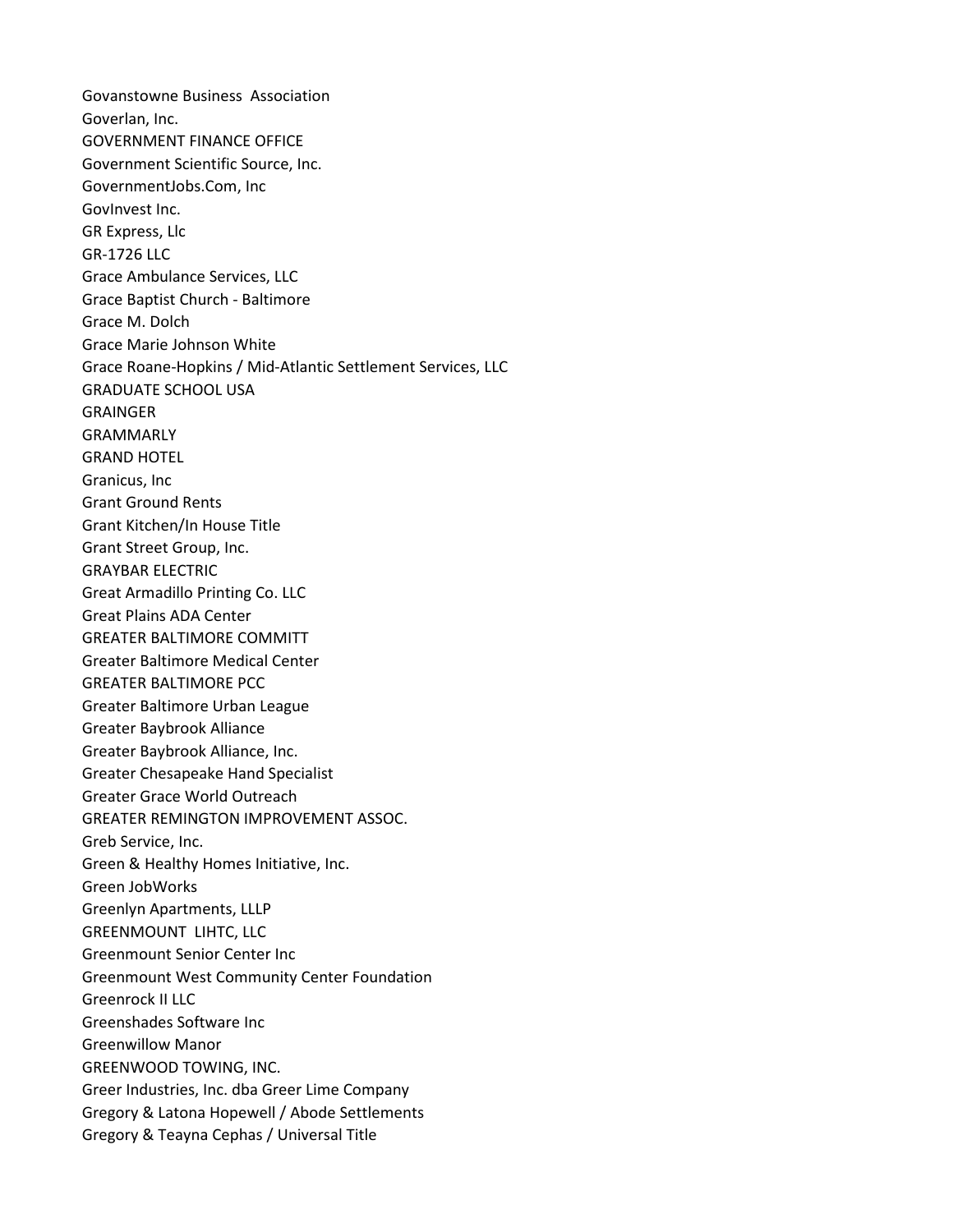Gregory B. Ward Gregory Charles and Ronnie Juanita Pratt/Universal Title GREGORY CLOYD Gregory Daniel Price Gregory Sims / LTX Companies Greibo K. Designs LLC greibo.k designs llc Gretchen Tarleton GREYHOUND LINES CNP Grieves Worrall Wright & O'Hatnick, Inc. GRIFFIN GREENHOUSE SUPPLI Griffin on the Go, LLC Griffin Ross GROKABILITY SNIPE-IT Ground Rents, LLC Grounded Solutions Network Groundlease Management, LLC Groundswell GROUPGREETING Grow Home Initiative Planning Growing Star Properties GRUBHUBALLABOUTLUNCH GRUBHUBATWATERS GRUBHUBBODHICORNER GRUBHUBBROWNRICEKOREA GRUBHUBCHICKFILA GRUBHUBCHIPOTLE GRUBHUBCHUCKSTRADINGP GRUBHUBCOLETTESCAFE GRUBHUBDELIISH GRUBHUBDIPASQUALESITA GRUBHUBDOOBYSNORTHBAL GRUBHUBGUNPOWDERCAFE GRUBHUBHOMESLYCE GRUBHUBHOPKINSDELI GRUBHUBJIMMYSFAMOUSME GRUBHUBLIMONCELLOBALT GRUBHUBLUCISATTHEORCH GRUBHUBMAIWANDKABOB GRUBHUBMISSSHIRLEYSCA GRUBHUBNALLEYFRESH GRUBHUBNALLEYFRESHTIM GRUBHUBPANERABREAD GRUBHUBRIDGELYSCHOICE GRUBHUBRUBENS GRUBHUBSWEETGREEN GRUBHUBTHBBAGELSDELIO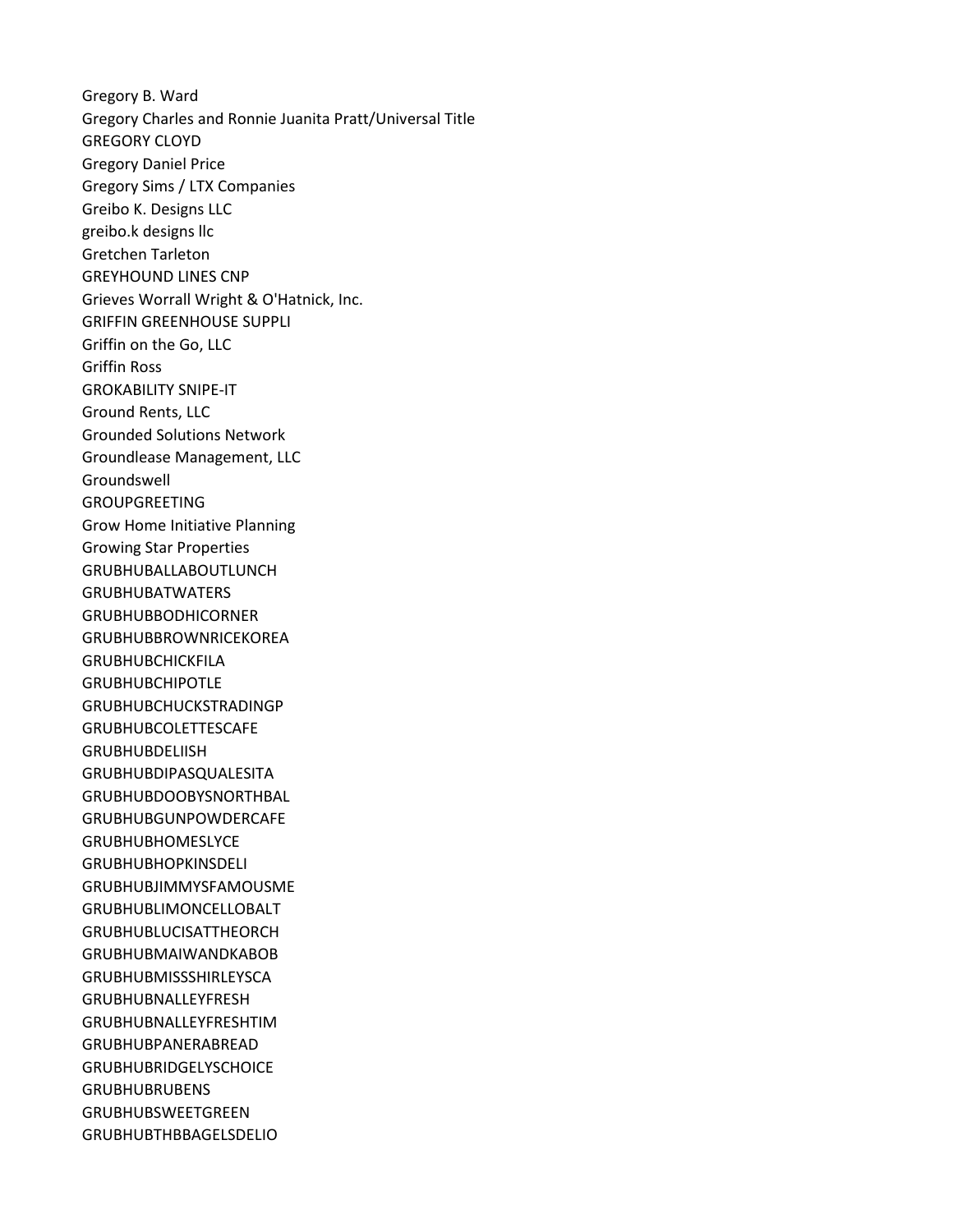GRUBHUBTHELANDOFKUSH GRUBHUBVALENTINOSREST GRUBHUBZAATARMEDITERR GS Investments GT Mid Atlantic LLC GTR HOLDING COMPANY, INC Guardrails, etc., Inc. GUCLU GUDEN Guidehouse Inc. GUITAR CENTER Guy T. Jacobs Gwen Kokes/Castle Title Gwendalyn Campbell/Certified Title Corp Gwendolyn Christopher Gwendolyn Goodman Gwynn Oaks Apartments Owner, LLC Gwynn Properties, LLC Gwynns Falls Condo, LLC H & M Signs, Inc. H&E Equipment Services H&M Systems Software, Inc. H&M WAGNER & SONS FOODSER HABC Habitat for Humanity of the Chesapeake Hach Hadi Sadeghiasl/Endeavor Title Co Hais Properties Hale, Tyrone Haley Kristen Stafen Hall Levy Newman & White Consulting LLC Hall, Render, Killian, Heath & Lyman, P.C. Hamblin, Catherine A Hamilton Business Association Hamilton Pub, LLC Hampton Inn & Suites Baltimore inner Harbor HANDCUFF/BATON WHSE/BUCK Hanes Geo Components HANSON WADE LTD. Happy Properties, LLC Haralabos Kakavitsas Harbel Community Organization Harbor Boating, Inc. Harbor Designs & Manufacturing HARBOR SALES Harford Commons Associates, LLP Harford County Government Harford Tree Experts & Landscaping, Inc.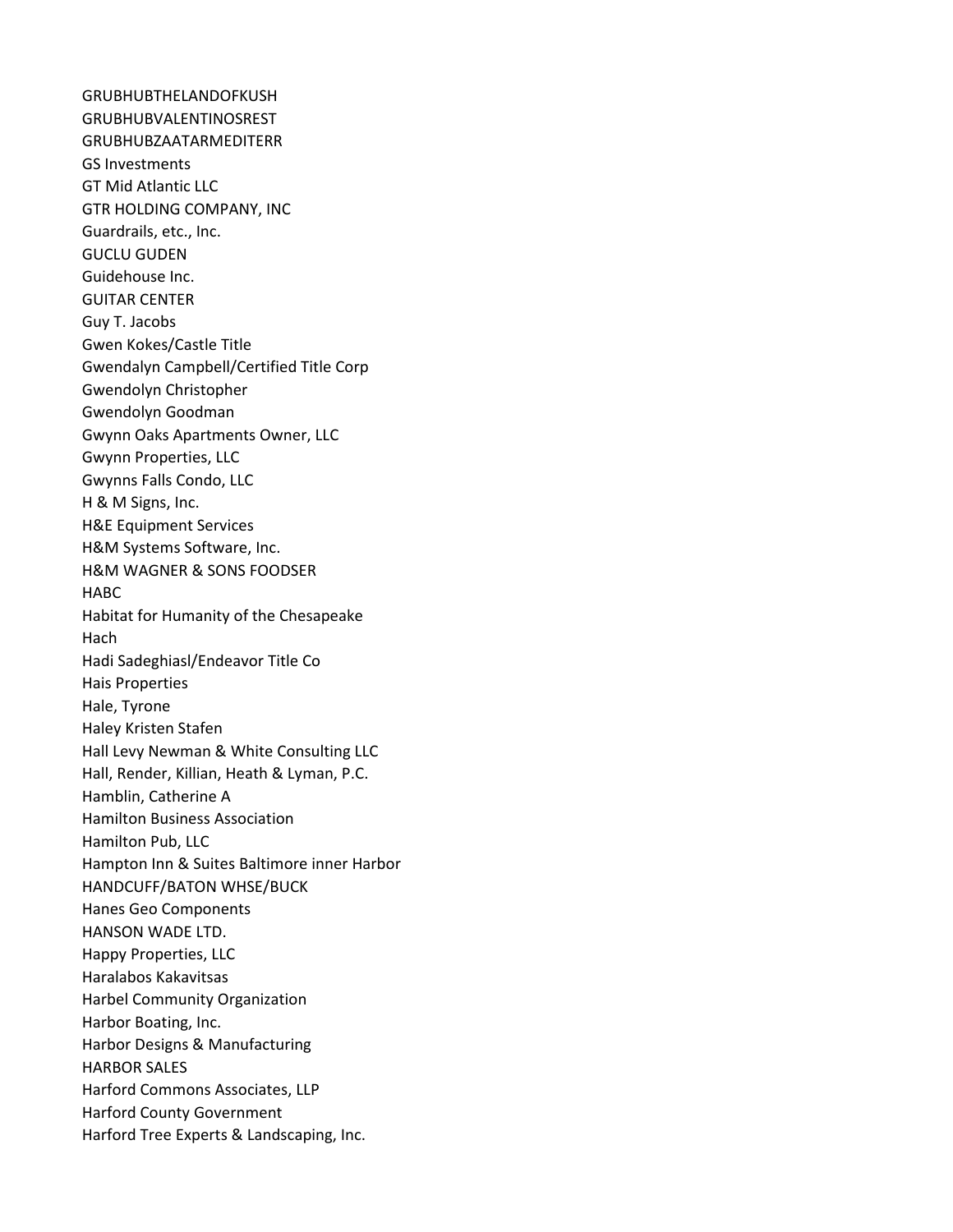Harlem Financial LLC Harold A Baskerville Sr. Harold B. Brown, Jr. / Prestige Title & Escrow Harold Gilliard Harold Lewis Jr & Quieona N. Lewis/Clearview Settlement Solution Harriet M. Symonett Harriet M. Udell HARRIET SOLLOD HARRION AYE AND NATALIE AYE HARRIS BROTHERS CONSTRUCTION CO. INC. Harris, Vanessa Harriss & Co. LLC Harry Burkhead HARRY C WALTERHOEFER AND Harry Ian McBrien Harry Merowitz Enterprises Harry R. Gudenberg Hart to Heart Ambulance Service, Inc dba Hart to Heart Trans Harting & Sons Building Supplies, Inc Harting Associates, Inc. HARVEST FARE SUPERM Harvey & Harvey Harvey & Harvey Attorneys at Law, PC Harvey Kasner Harvey Salt Company, Inc. Harvin Roofing Contractors **HASA** Hassanatu Johnson/R&P Settlement Group Hatch Havis-Shields HAVTECH LLC Hawkeye Construction, LLC Hayelin Choi HBRSUBSCRIPTION HD SUPPLY FACILITIES MAI Health Edco a division of WRS Group, LTD HealthNet Aeromedical Services, Inc. Healthy Little Cooks, LLC Healthy Neighborhoods, Inc Healthy Teen Network, Inc. Healthy Teens, Healthy Families Heart of America Foundation HeartSmiles, INC Heated 4 U, LLC HEATSPRING.COM HEBCAC Inc Hector Sierra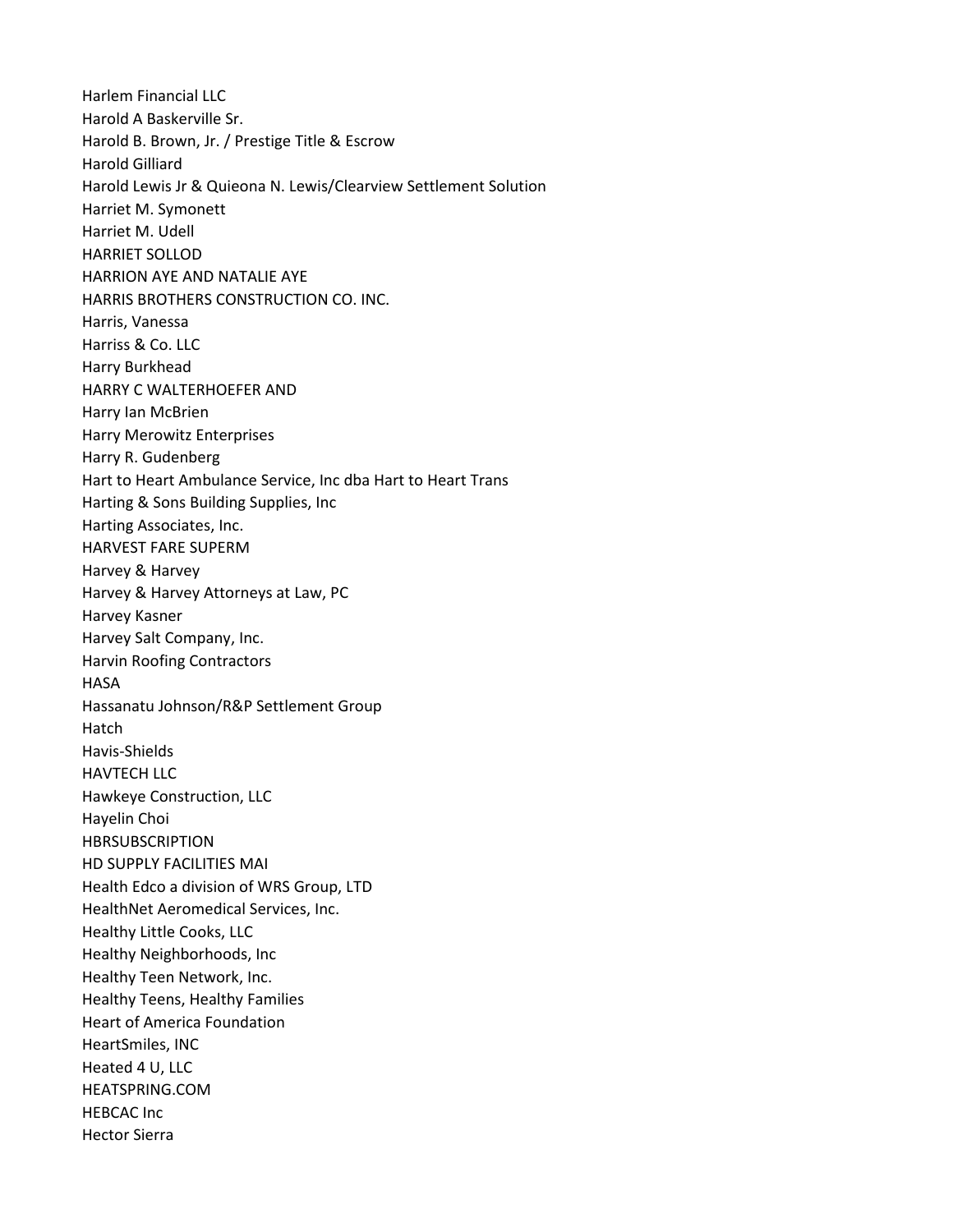Helen DeLeaver HELENA SMITH Helena Vaughn-Taylor Helixcare Medical Group, LLC Helm Inc HELP SCOUT HELPING UP MISSION and WHITING TURNER CONTRACTING CO. Hening-Speedone, Karen Henry A. Fischer, Jr. HENRY I.LOUIS HENRY ROSE Henry Schein/Matrx Medical HENRY SCOBLE Henry Wilson and The Killian Law Group, LLC Henry, Ronald HER Resiliency Center Herbert Lindsay Herbert Massie Herc Rentals Inc. Heritage Adult Medical HERITAGE CHEVROLET HERITAGE DODGE HERITAGE DODGE(Heritage of Owings Mills dba) Heritage Strategies International Herman Born & Sons, Inc. Hertrich Fleet Services Heyward Incorporated HGE Designs HGH Mechanical Inc. HH Marble Property LLC Hickory International dba Baltimore Turf Equipment High Point Buildings Higher Ground Transportation Services, Inc. Highland Village Group, LLC Highlander Contracting Company, LLC Highlandtown Business Association Hightail, Inc. Hi-Line, Inc. Hill's, Inc. HILLTOP CARRY OUT Hilti, Inc. Hilti, Inc. Hilton Baltimore Hilton Displays, LLC Himelfarb Law Office, PA Hinton Worldwide Hippodrome Foundation Inc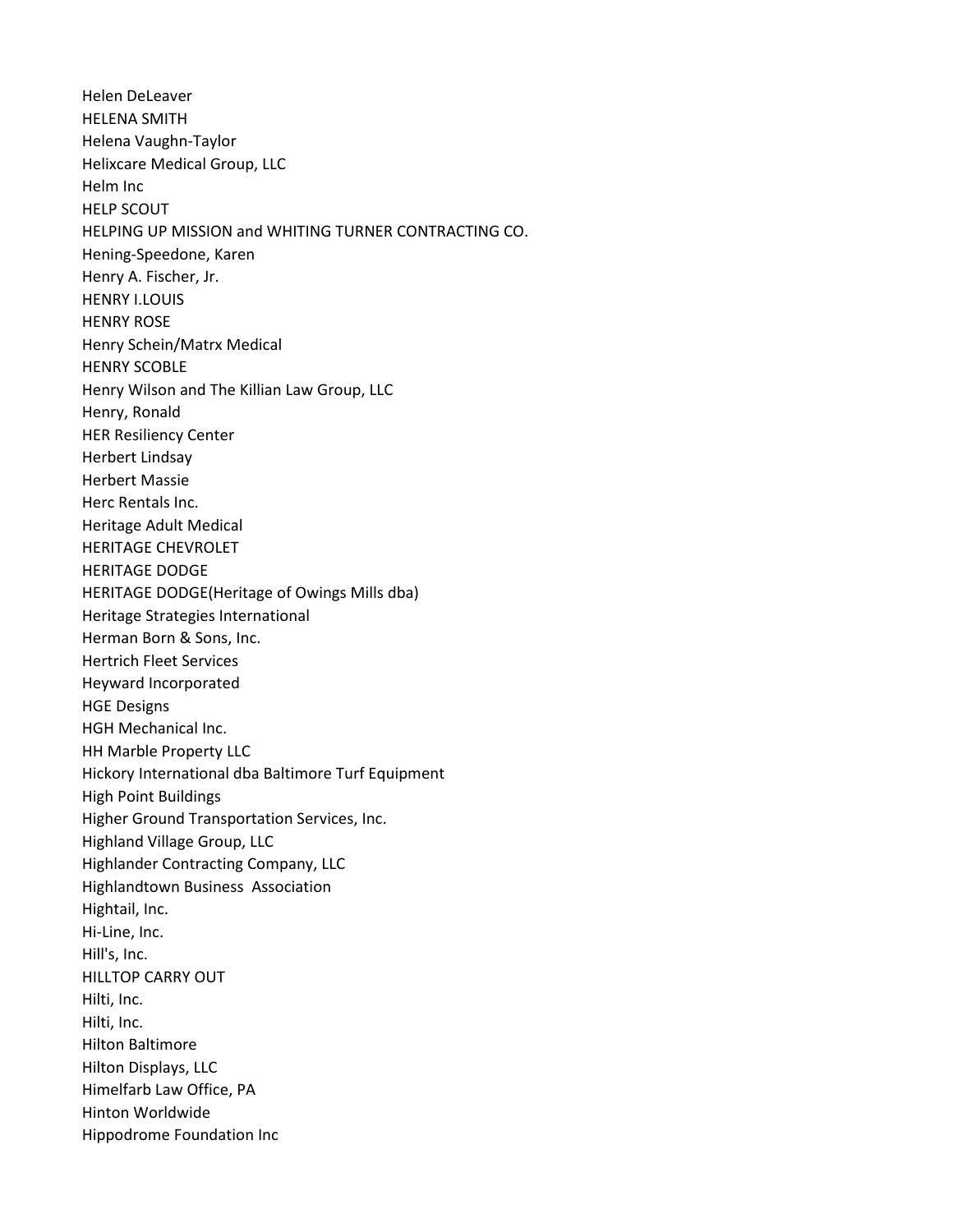Hiram Andrades Hiram LLC Hire Quest LLC Historic East Baltimore Community Action Coalition., Inc. HLADIK HMJ Management Company LLC HMN, Inc. HMP Acquisitions Holdings LLC dba NACCME LLC HOA Health LLC HOA Master Tenant LLC Hochberg, Costello & Baron **HOLA** HOLIDAY INN EXPRESS Holiday Inn Express - Gay St. Holiday Inn Express - Hunt Valley Holiday Inn Express Downtown Baltimore Holland and Knight LLP and Michael Saunders Hollie Brionna Holloway Yvette Holly Asset Group II, LLC Holly Lane Apts, LP HOLT NURSERIES, LLC Holy Nativity's St.john's Corporation Home Paramount Pest Control Home Point Financial Corporation Home Team Home Improvement & Ornamental Iron, Inc. HOME2 SUITES Home2 Suites Homeland Industrial Supply Homeland Security Group dba Easter's Lock and Access Systems, In Homelife Remodeling Inc. HomeWorks Property Management LLC HomeWorld, LLC Honest Abe Plumbing Honest investments LLC Honeywell International HOO HOOTSUITE INC Hope Health Systems, Inc. Hopkins Village, LLC Horizon Property Management LLC Horizon Services Horizon Technical Systems Inc. Horizons for the Blind HORSESHOE BALTIMORE CASINO Horton Walter Hospitality Properties Trust Hosting Intellect LLC dba Server Intellect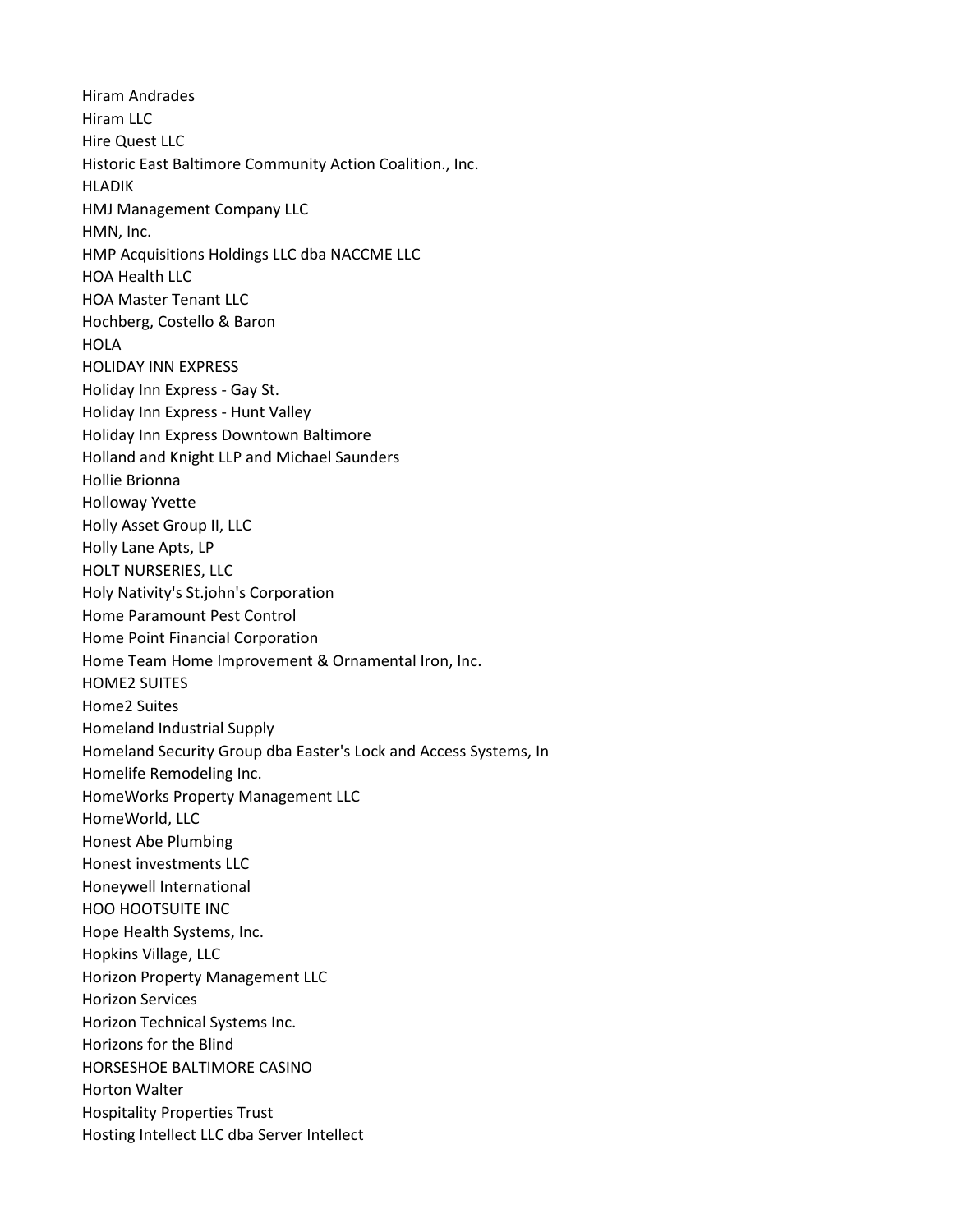Hot Sauce Artist Collective HOTEL INDIGO Hotel Indigo Baltimore Downtown Hotel RL Houghton Mifflin Harcourt Publishing Company House of Ruth Maryland, and Horton Mechanical Contracting, In House Of Ruth, Inc. House of Ruth, Maryland Inc. House to Home Realty, Inc. Housing Association of Nonprofit Developers dba HAND Housing Authority of Baltimore City Houston Erie HOUSTON'S Howard Cardin, Esq. / Lavell Green Howard Uniform Company Howard Williams HOWDEN ROOTS LLC HP DIRECT-ENTERPRISE HP ELECTRONICS HPE SERVICES HR CERTIFICATION INSTITUT HR Direct HRAL, LLC (dba) Allstate Leasing HRS PRO ENTERPRISE Hubbard Lisa Hugh M Arnold Jr. Humanim Humdinger Enterprise LLC Humphreys, McLaughlin & McAleer, LLC Hunkar Data & Barcode Systems DBA Alpha Systems Hunt Club Partners, LLC Hunt Reporting Co Hunt Reporting Company Hunter Pruette, Esq / Tyrone Dorsey Hunter Pruette, Esq. / Davon Jones Hunter Pruette, Esq. / Jamar Beckford Hunter Service Solutions Huntington T Block Insurance Agency Inc Hurt, Dana Husky Envelope Products Hwa Song Hyatt Regency Baltimore HYATTSVILLE SPEED PRGM Hyattsville Speed Program Hynes & Waller, Inc I Am Enough Foundation I GIVE QUALITY NOT QUANTITY FLOOR CLEANING SERVICE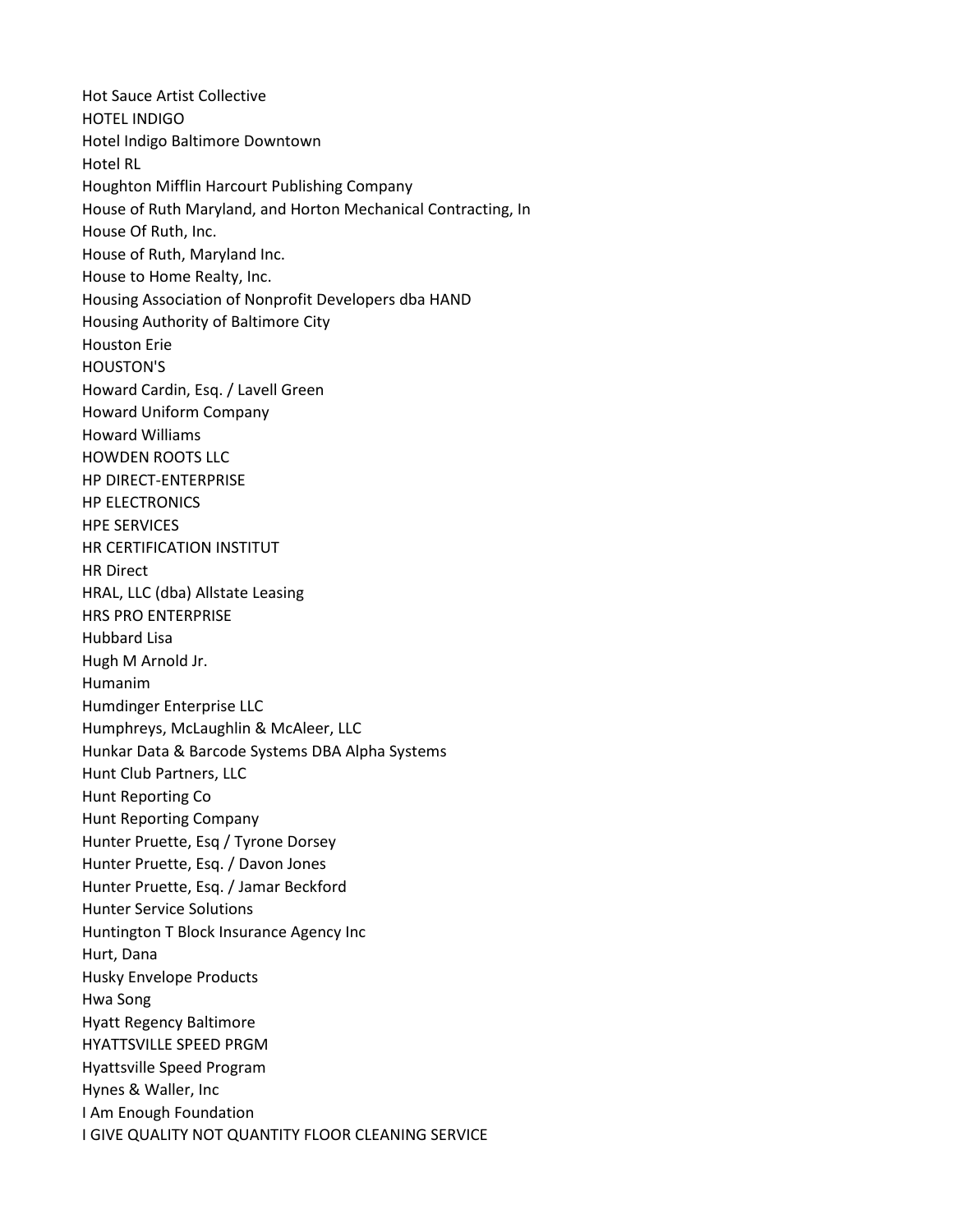I. Miller Precision Optical IAAI IACP IAFCI Ian Holland / Legacy Settlement Services Ian Julian Williams / Titan Title Group ICC ICL Calibration Laboratories, Inc. ICMA ONLINE Icon Enterprises, Inc., d/b/a CivicPlus Ideal Electrical Supply IDEALIST.ORG IDenticard Systems Worlwide Inc IDENTOGO-IDEMIA TSA TWIC Idesco Corp. IDEXX Distribuition, Inc idfive, LLC IEEE Ieisha Wilkins/Armour Title IEP Technologies IFEBP MILWAUKEE iHeartMedia IHIRE, LLC IHOP IKEA BALTIMORE iLead Strategies, LLC Ilene Dackman-Alon Ground Rents Ilene H. Powers Ilene Powers Iliff Karen Image 360 Arbutus IMAGE DESIGN GROUP LLC Image Trend, Inc. IMAGE360 BALTIMORE DOWNTO Image360 Baltimore Downtown Image360 White Marsh Middle River IMLA Imminent Services Immune Deficiency Foundation IMPACT BUSINESS SOLUTIONS, LLC Impakt Investments, LLC Impark IN AD ASTRA INC IN ALPHA CAMERAS & SECUR IN BALTIMORE COMMUNITY T IN BALTIMORE LEADERSHIP IN CREATE CALM INC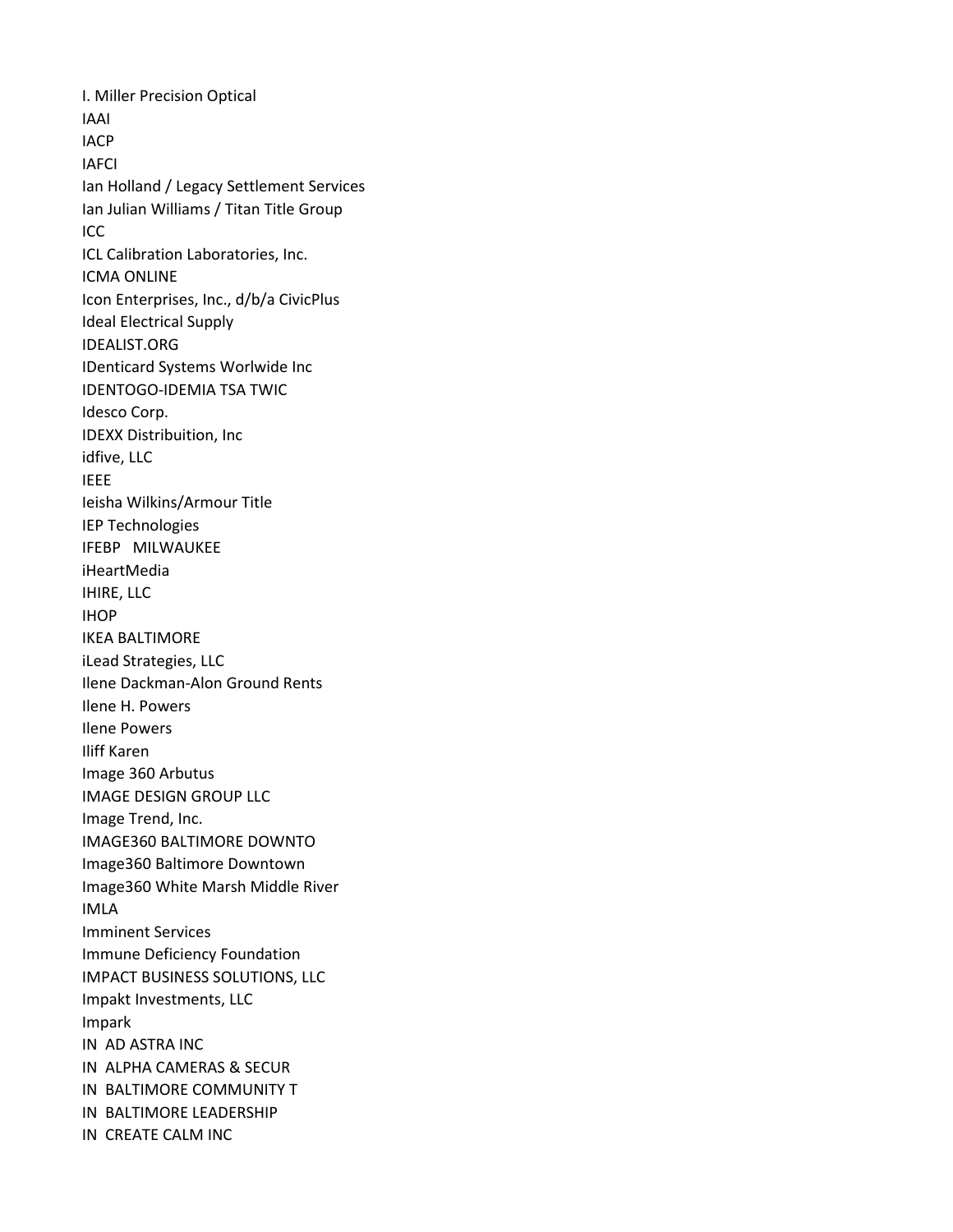IN DESIGN & INTEGRATION IN DISINFECT-IT, LLC IN DJ LIL MIC IN DON MCINTYRE SERVICE IN EASTER'S LOCK & KEY IN EPIC ART UNIVERSE IN ESSCO CALIBRATION LAB IN FAST RESCUE SOLUTIONS IN FIRE SAFETY CO IN HEALTHY LITTLE COOKS IN ICLEI - LOCAL GOVERNM IN IMPACT PBS IN INTL. ASSN. OF WOMEN IN JIMMY'S SEAFOOD INC. IN JSFIRM LLC IN MAGUIRE EQUIPMENT INC IN MAKE STUDIO IN MARYLAND ASSOCIATIONS IN MYWAY MOBILE STORAGE IN PA WOOD-MIZER IN ROW HOUSE 14 IN SURPASS VISUALS LLC IN SUSTAINABLE HOME AND IN TOTAL IDENTITY SOLUTI IN WORK PRINTING AND GRA Ina S. Merowits Axelrad Ina Sally Merowitz-Axelrad INA SALLY MEROWITZ-JACOBS Incapsulate LLC Incident Communication Solutions, LLC dba PEAKE INDEED Independent Marylanders Achieving Growth Through Empowerment, In India C. Harris India E Whitlock India Pulley/Greenspring Title Co Indian Springs Mfg Co Inc Indusco Wire Rope & Supplies INDUSTRIAL AUTOMATION CO Industrial Container Services-MD, LLC INDUSTRIAL KNIFE CO INC Industrial Monitoring And Control Systems INDUSTRIAL REFRIGERATION SERVICE, INC. Industrial/Organizational Solutions, Inc. Inez M. Hall Infor Infor (US) INC., InformationActive Inc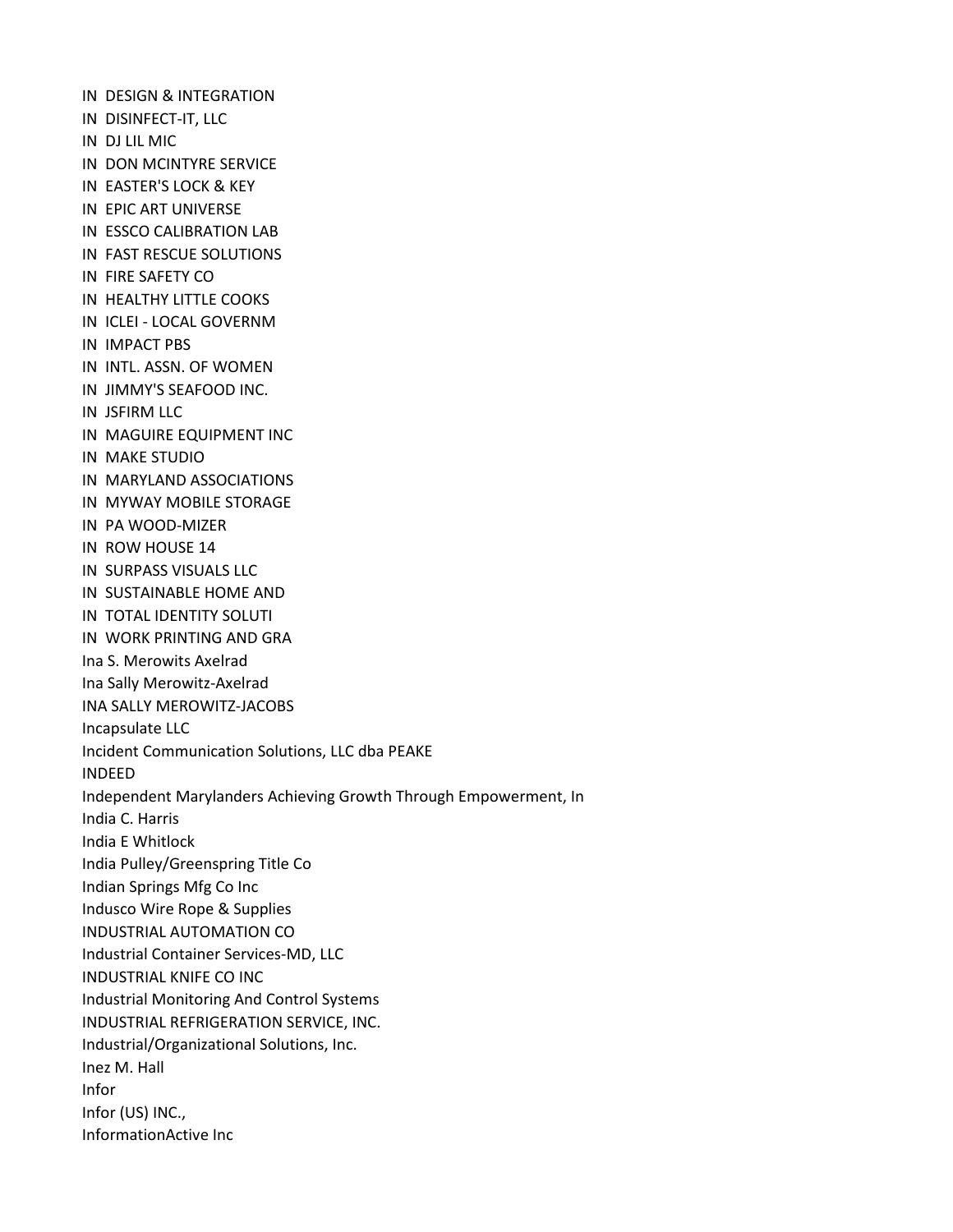INGERSOLL RAND COMPANY Initta R. Smith/Mid-Atlantic Title Innah Mansaray / Home 1st Title Inncuvate Consulting LLC Innocent Okocha / Micasa Title Innovyze, Inc. Inquiries Acquisition LLC dba Inquiries Screening Insight Public Sector Insituform Technologies, LLC INSTACART INSTIHEATLHCAREIMP Institute for Local Self Reliance, Inc INSTITUTE OF INSPECTION C INSTITUTE OF REAL ESTATE INSTITUTE OF SCRAP RECYC Institutional Bedz LLC Integrapark Llc Integrify Integrity Title & Escrow Co Inter Sign National, LLC Interactive Communication Solutions Group Inc Interboro Packaging Corporation Intercon Truck Equipment Intergraph Corporation DBA Hexagon Safety & Infrastructure Interior Maintenance Company Internap Corporation International Com-Systems, Inc INTERNATIONAL FACILITY International Rescue Committee International Sanitary Supply Association, LLC International Society of Aboriculture International Waste Transport, Inc Interpersonal Frequency LLC Intersection of Change INT'L ASSOC OF FIRE CHIE INT'L CODE COUNCIL INC Intoximeters Inc. INTUIT CHECKS / FORMS Intuitive Control Systems, LLC dba All Traffic Solutions Inventech Marine Solutions Investors Management Co Inc Ioannis Sakellaridis/New Line Title & Escrow Co IPC Technologies Ipma-Hr IPR Northeast IPS Group, Inc IPT LLC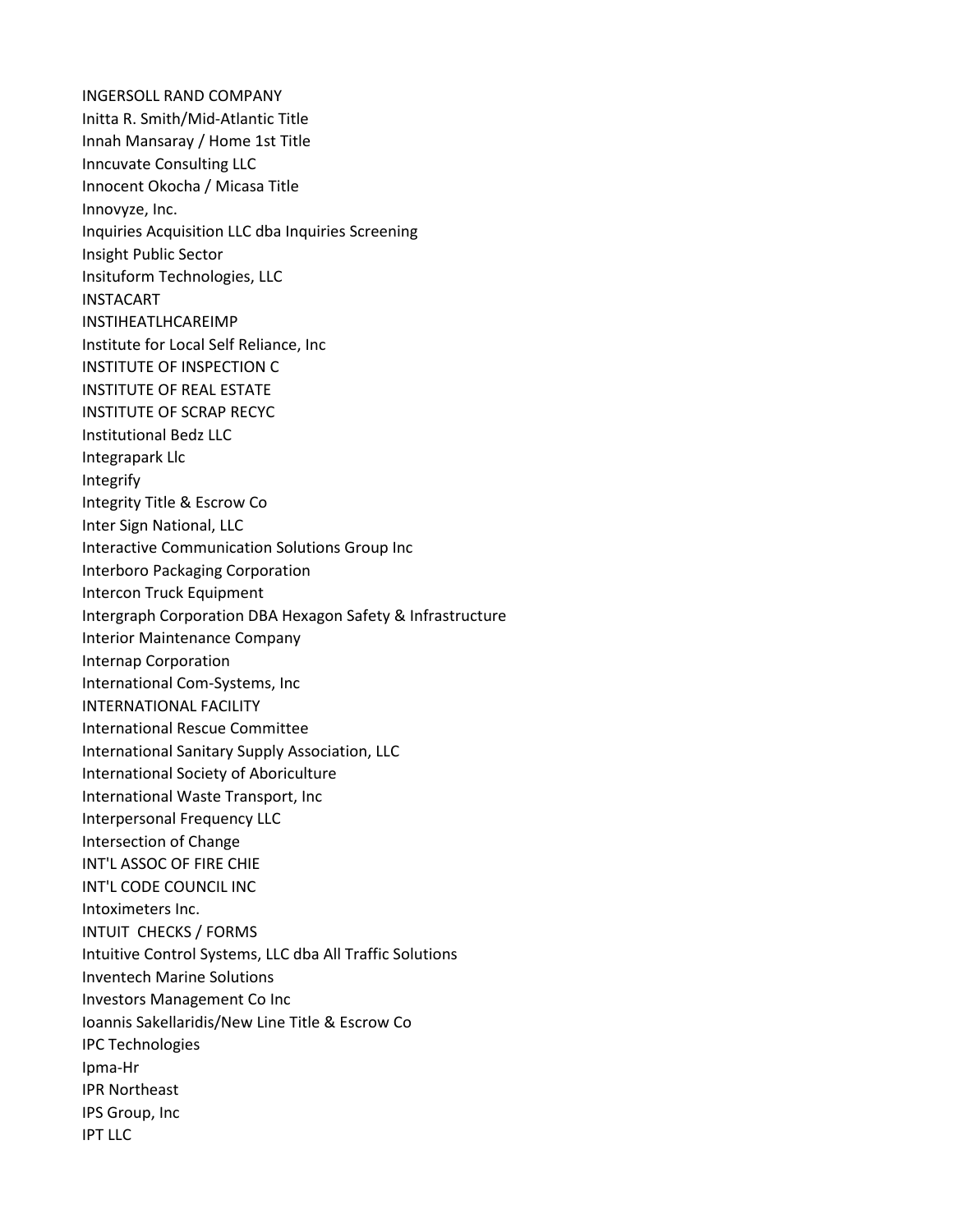IQAir North America, Inc IQGeo America Inc Irene Green Irene Hulin Iriana Mendez Iris Farabee-Lewis Iris Renee Rey/Crown Title IRIS WILSON & BARRY NORWITZ Iron Mountain Off-Site Data Protection, Inc. Iron Rooster IRVIN HAHN COMPANY Irvine Access Floors, Inc. Irvington Woods Apartments irvinia jane forrest kuehne Irwin Reporting Irwin Reporting & Video, LLC ISA Isaac Carter Isaac Klein, Attorney for James Davis ISACA Isaiah Muhammad ISKCON of Baltimore Islas General Cleaning Services Isle Inc ISO Services Inc Israel Michington & Law Office of Garland C. Hall Issac Klein c/o Dennis Conyers Italian Cultural Center INC IT-CNP, Inc. Itineris Itron, Inc. Ives Equipment Iyona Cureton Izeuma Olowolowo / Real Estate Settlements and Escrow Izeuma Olowolowo/Cotton Duck Title Company J & M Woo LLC J DAVID MULLINIX AND SONS INC J Scott Morse LLC J. Fletcher Creamer & Son J. Villa Construction, Inc. J.C. Ehrlich d/b/a Target Specialty Products J.D. Carpets Inc. J.E.ROBERTS PAINTING CO.INC. J.F. Fischer, Inc. J.S. Wagner Company, Inc. J.T. Becker & Co Inc dba Becker & Co Professional Investigators Jabari Lyles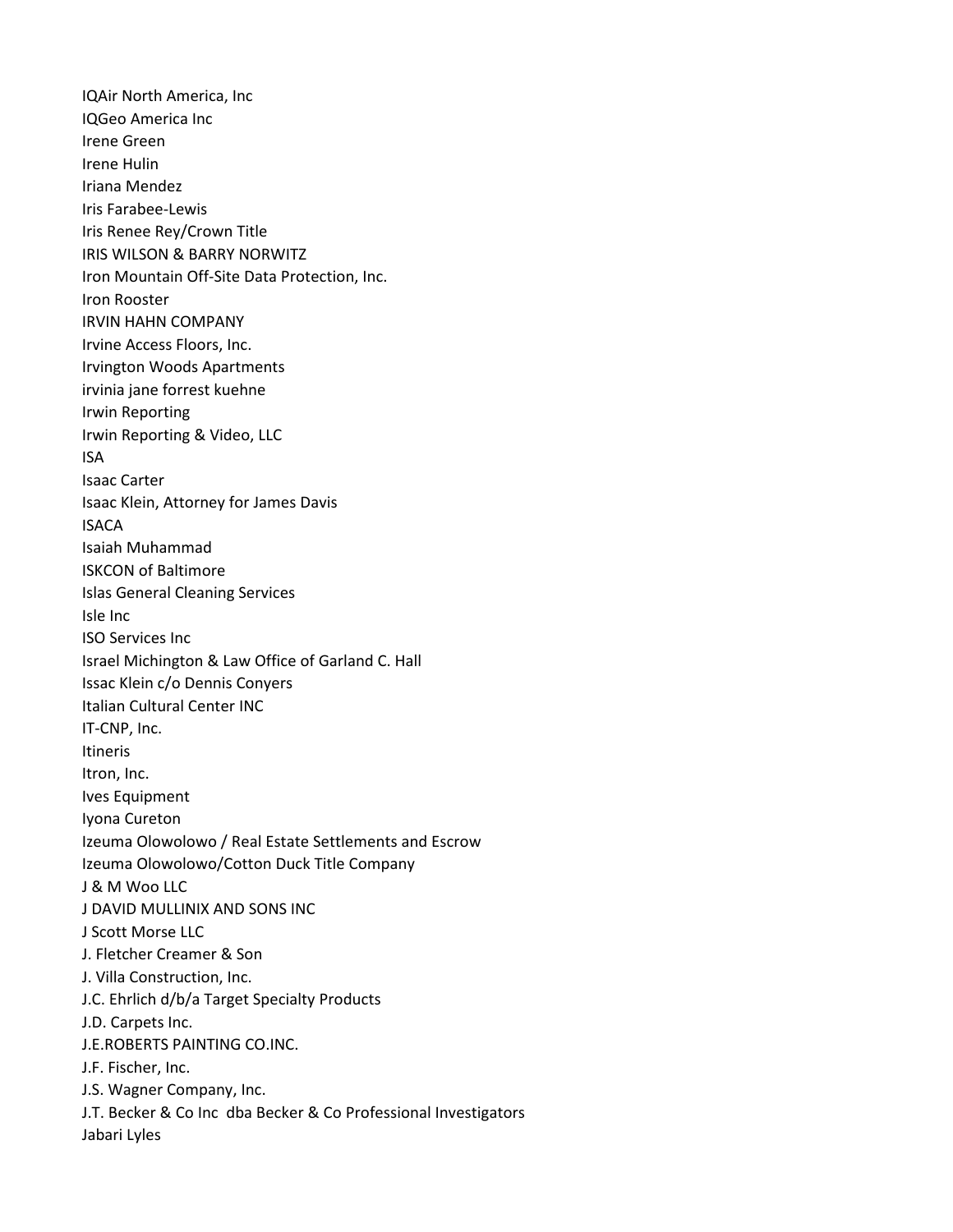Jache' Wilder Jackson Shamirah Jacksonville 202 LLC Jacob Cecil/Key Title Jacob Mayberry Jacqueline C. Butler Jacqueline Franklin Jacqueline P. Lewis Jacquelyn Baker-Johnson Jacquelyn Powers/ Midatlantic Settlement Jacquelyn Sylvia / Black Oak Title Jacquelynn Ann Leyvas / Castle Title Jacques Benter / Community Title Network Jada Marie Willis Jada Wilson Jadian, Inc. Jaime Kauffman / Key Title Jaimie Ermak/Endeavor Title Jakarta Mabrey Jamal Robinson / Universal Title Jamal S. Robinson/Universal Title Jamellia Lucas / Passport Title Jameria Sanders/Integrity Title & Escrow James A. Williams, III/Talbot Settlement & Escrow, LLC James Burton and his attorney Samuel Sperling James Corner Field Operations James F. Larkin James Felterman James Frieson, IV/Home Title & Escrow James Hamlin James Hughley James J. MLinarcik dba Checkwriter Company JAMES JOHNSON James Kumwenda James L. Rhodes and Louis Marshall James L. Rhodes and Richard Stokes James L. Rhodes and Tyrell Jeffries James M Casey James M Gritzman James M. Carlton, MD James M. Gitzman James Macfetrich JAMES MAJORS James Michael Schutz Jr James Montague James Motsay JAMES R. GRANT, JR.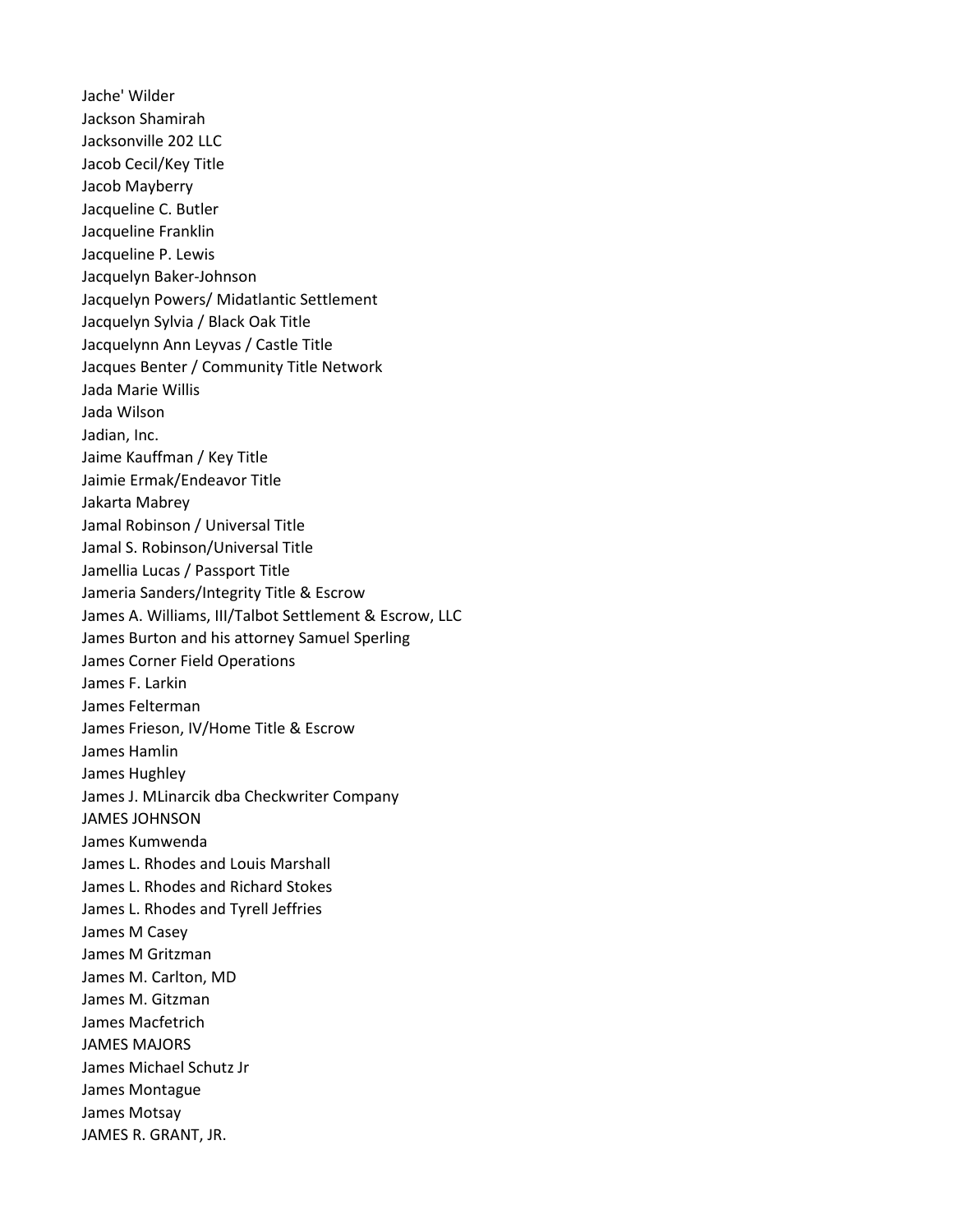JAMES REDDICK James Roscoe James Rubeling Jr James Scroggins James Squire James Teresa James Thomas James Timmons James Ward/Law Office of Lawrence S. London Jamesetta J. McAlily Jamestowne / Williston Holdings, LLC Jamille Wilson Jan Stenum Jane Addams Resource Corporation Jane Addams Resource Corporation - Baltimore Jane McManus Janee Berry Janell Harris/Armour Settlement Services, LLC Janet Edwards / Stateline Canine Janet Wright Janetta Kelley Gilmore Janice A. Meara Janice Cherry Janice R. Watkins/In-House Title Co. Janice Singleton Janice Thompson Janus Associates, Inc. dba BHS JAQUETTA TINSON Jared Lyles / Greenwood Title Jarmell N. Ross/Certified Title JARON THOMPSON & JACQUELINE ROLLINS-THOMPSON Jashe D. Trent-Carter/Universal Title Jasmine Bolden / Legacy Settlement Services JASMINE BUTLER Jasmine Gillus/NVR Settlement Services Jasmine Smith Jasmyn Hite/Sage Title Jason Collins / Titan Title LLC Jason Daniel Vail Jason Douglas Proctor Jason Dowell Jason Morris Javan, Inc. Javon Weaver, Special Agent / Robert Paniagua Javonia Harden/Land Settlements, LLC JAVONNA DICKERSON JAY BOND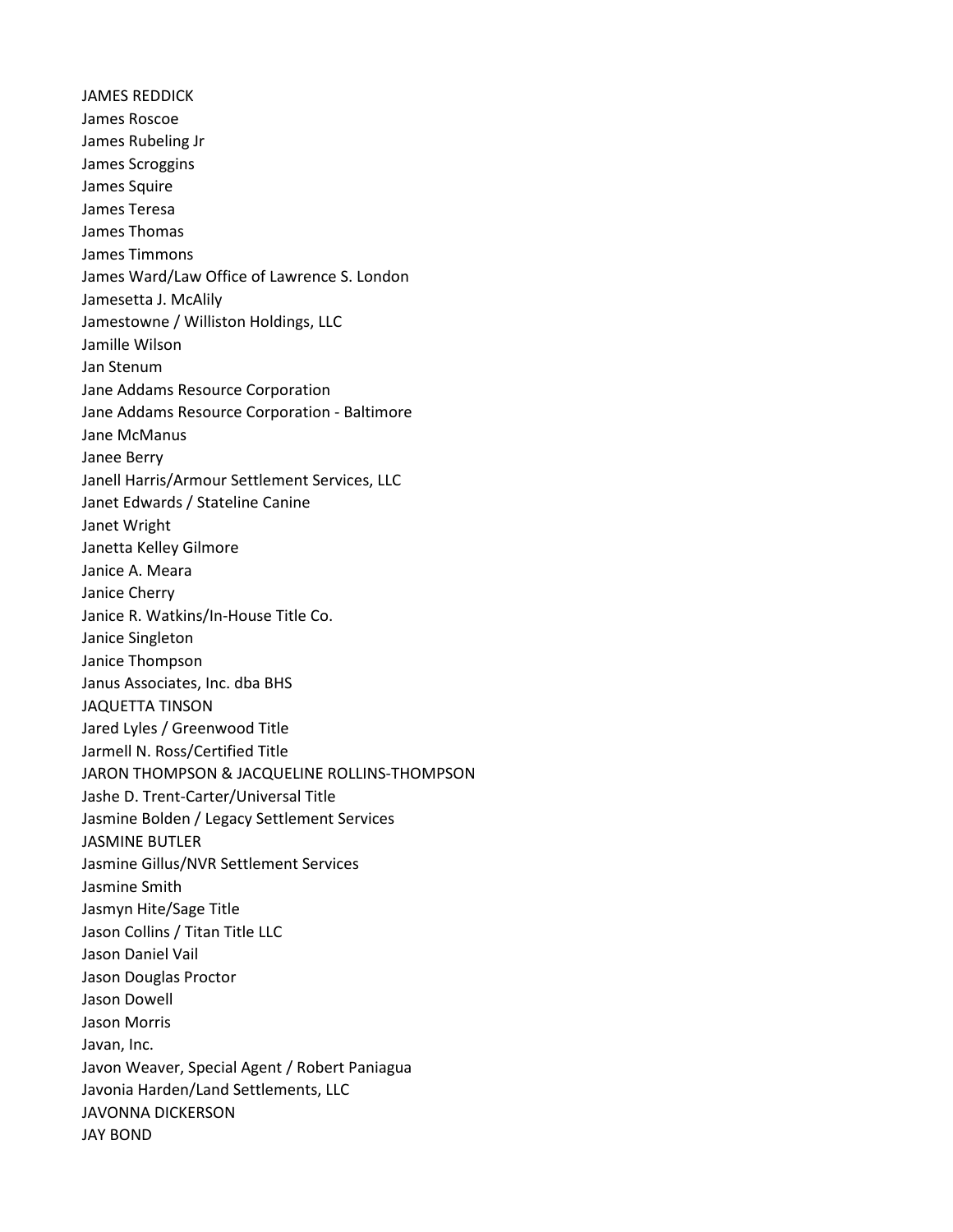Jay Irwin Block Jaynia Sutton JAY'S CATERING Jay's Catering d/b/a Biddle Street Catering Jay's Restaurant Group, Inc. JB Contracting, Inc. JBZ Management LLC JCM CONTROL SYSTEMS INC. Jeanetta A Outlaw Jeb Fries JEB STUART FRIES Jeenie Jeff Trueman Jeff Wehberg Jeffrey Freeman Jeffrey Herman Jeffrey I Silberman Jeffrey J. Noble dba Noble Consulting & Expert Witness Services Jeffrey Martin Jeffrey Meyers Jeffrey Oguamanam Jeffrey Oguamanam/Lawyers Trust Title Co Jeffrey S Janofsky Md Jeffrey Segal Jekeena Boone Jemia Richardson Jenell Batchelor Jenkins Environmental, Inc. Jennifer Burstein Jennifer Drapisch / Sage Title Group Jennifer E. Robinson Jennifer Grossman dba Everything Real Estate Jennifer Hann/Endeavor Title Jennifer Martin Jennifer Shea Jennifer Sherwood / Universal Title Jennifer Taylor/UT Baltimore, LLC Jennifer Weaver/Endeavor Title Co JEPPESEN SANDERSON Jepthah Lawrence Jeremiah Hairston, Jr Jeremie Ananfack dba PB&J Management Consulting LLC Jeremie Torres/Charter Title LLC Jericka A Robinson Jermaine O. Powell/Certified Title Corporation Jermaud Harris Jerod Fauntleroy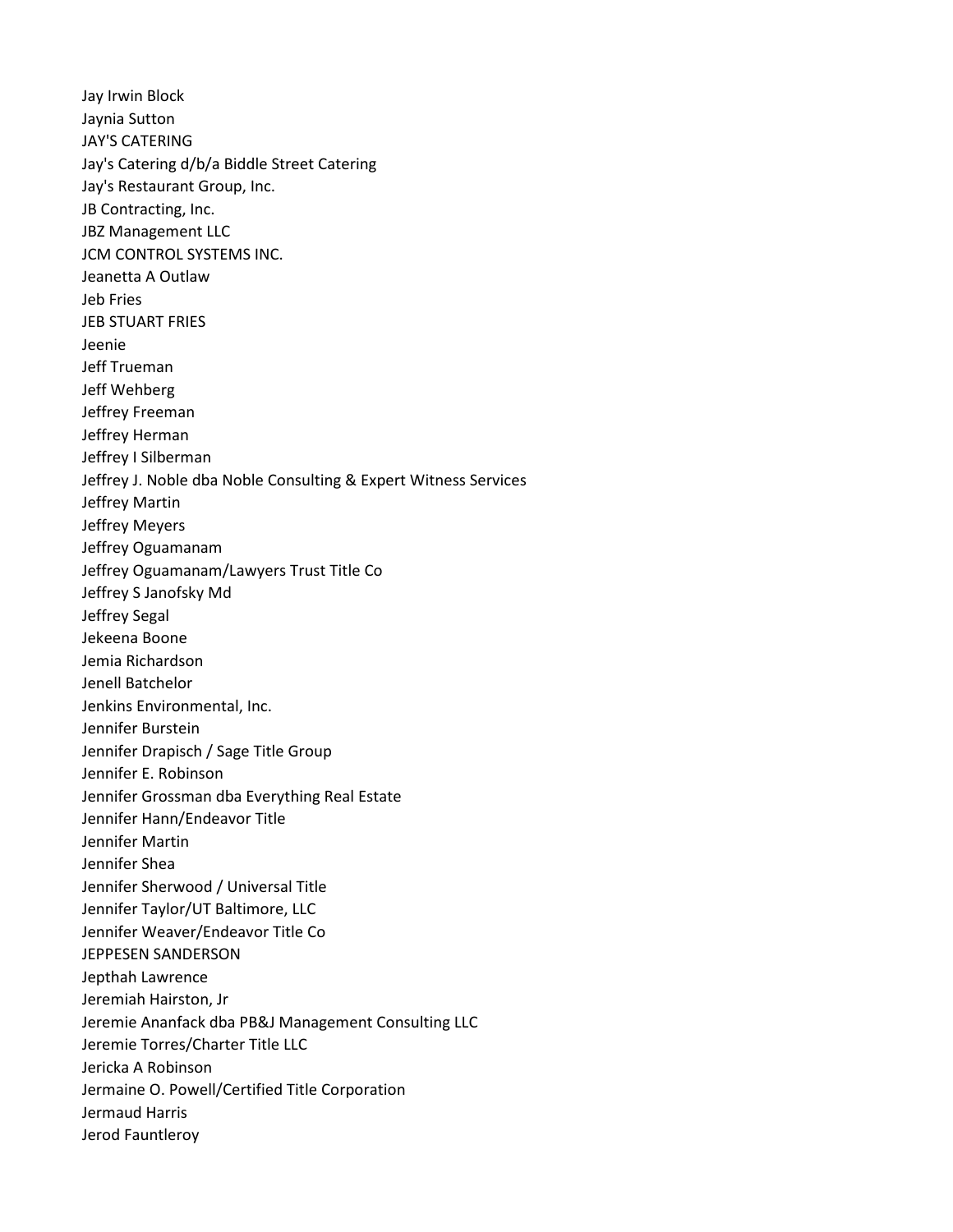Jerome Green Jerome Harrison Jerome K. Joyner, Jr. JEROME PHILLIPS JERROD BOBBITT JR. Jerrod Pinkett JERRY BOBBITT Jerry Cohn Jerry Tarud, Esq. / Breyona Griffith Jerry Tarud, Esq. / Demetrius Hunt Jerry Tarud, Esq. / Kevia Purnell Jerry Tarud, Esq. / Kobie Farmer JERRY WOAH-TEE JESCO, INC. Jesse Johnson Jessica Humphrey / American Land TItle JESSICA L CORREA Jessica Lange/Cole Title & Escrow Jessica LaPrade/CLA Title & Escrow Jessica Salmond Jessica Simermeyer/Masters Title & Escrow Jessica Smith / Integrity Title JESSIE S. WEINBERG REALTY, LLC Jesus Velasco Jett Equine, Inc. Jewish Museum of Maryland, Inc. JGB Enterprises, Inc. Jhpiego Corporation JHU - AUTHORIZE Jianan Gang/Granite Title Associates Inc Jiayuan Chen, Individually Jill Kessler / Cotton Duck Title Jill Melissa Goldberg Jillian Barbaro/MiCasa Title Co Jillian Harp / Stewart Title & Escrow, Inc. Jillian Philbert Jim Elliott's Towing Jimica Alicia Darby/Stewart Title JIMICA DARBY JIMMIE WILSON III & LASHONDA BRITT Jimmy Srun Jln Construction Services **JM TRUCKING** JNR a/s/o Hertz Rent A Car Joan Kraft Joan Stevenson Joann Offer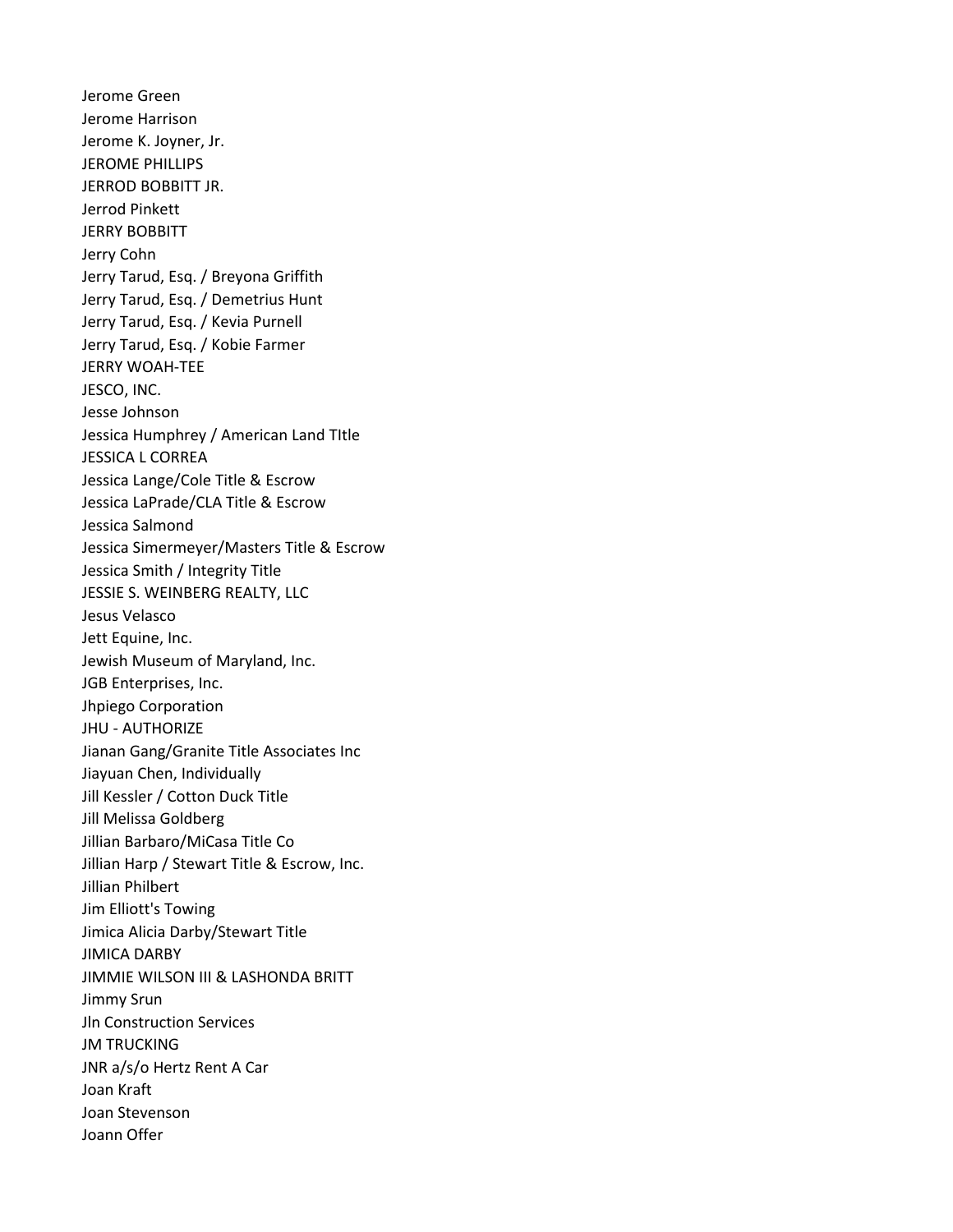JoAnn Rice Joann Voelker JoAnn Wilkes/Torres & Associates, LLC dba Land Closings, LLC Joanna Foster Joanna Lin Joanna Owens Joannalou Romanowski / Sage Title Joannalou Romanowski/Sage Title Group JOANNE TETRAULT Job Opportunities Task Force Jobe & Company, Inc. Jocelyn Broadwick / American Land Title Joe Ann Mackall JOE HARPER Joe Redmon Joe Squared, LLC Joel Conde / Perfection Title Joel Holmes Joel Xalender Brown Joelda Abilome / Choice Settlement Group Joe's Heating & A/C, Inc. John Black III John Carrington Magic Show John Christopher Woloszyn John Clayton McDonald John Connelly V / Midatlantic Title John Davis John DuVall John E. Holladay John Grasso John H. Ware, Sr.,Inc. JOHN HOUSTON John Joseph Manion III John K. Nolan John Kisser John Lorenz John M. Miller John Maguire John Mohr JOHN MURPHY John Murphy, Esq. John OBrien John Oliver john p miller John Parkerson Md Ms JOHN PRESLEY John R Lion Md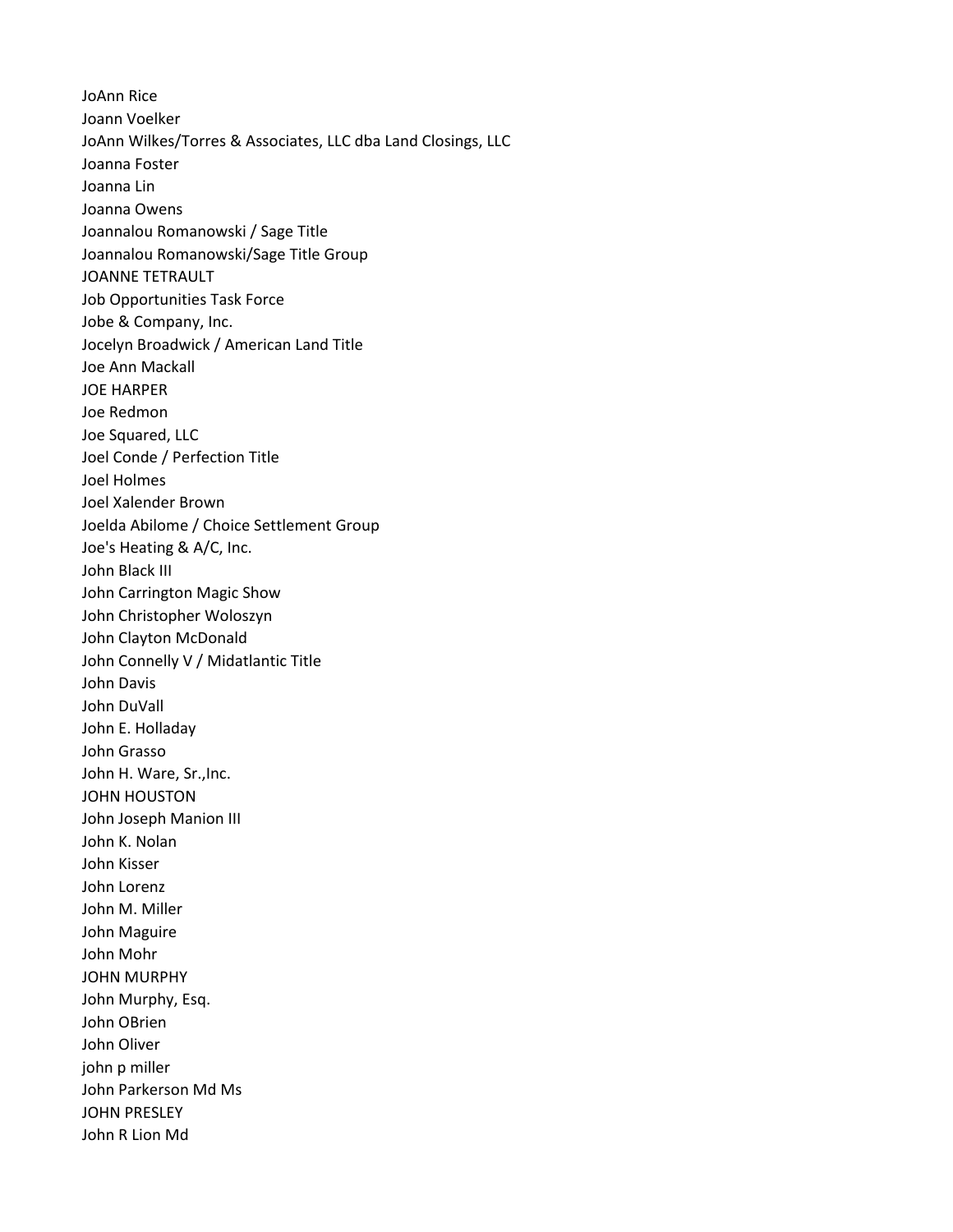John R. Lion John Richard Chase John Ruff Jr. John S. Ellwood John Sartschev John Southern/Kensington Realty Title, LLC John Sprauve John T. Chenery John Thomas/Mid Atlantic Settlement Services John W. Thomas/Real Estate Settlement & Escrows. LLC John Woods dba NS&J Advisory Group John Word John Z. Evans Johnathan Kehring Johndre Jennings Johnnie McNeil, Personal Representative of the Estate of Edith Johnnie Mobley, Jr. & Stephanie Battle / RESE Title Johnny Bishop Johns Hopkins University Johns Hopkins University - CSOS Johnson & Towers, Inc. Johnson Controls Inc. Johnson Health Tech North America, Inc Johnson Law PLC Johnson, Mirmiran & Thompson, Inc. JOLLY FARMER PRODUCTS US Jon Clayton Grover II Jon Smith Jonatham Quinones-Roque / R & P Settlement Group Jonathan A Melnick Jonathan Carroll Jonathan D. Dubin, MD Jonathan Ferber/Guaranteed Trust Title Jonathan Gourdin Jonathan Walcott Jones & Bartlett Publishers LLC JONG NAM KIM Jordan Lawson Jordan Lima Jordan M. Gaither Jordan Wachuku Jose Ayala Salmeron Jose Lopez-Huerta/Sage Title Jose Perez Joseph Alexander / Lakeside Title Joseph Alston/Title Forwad Joseph Atkinson / Lakeside Title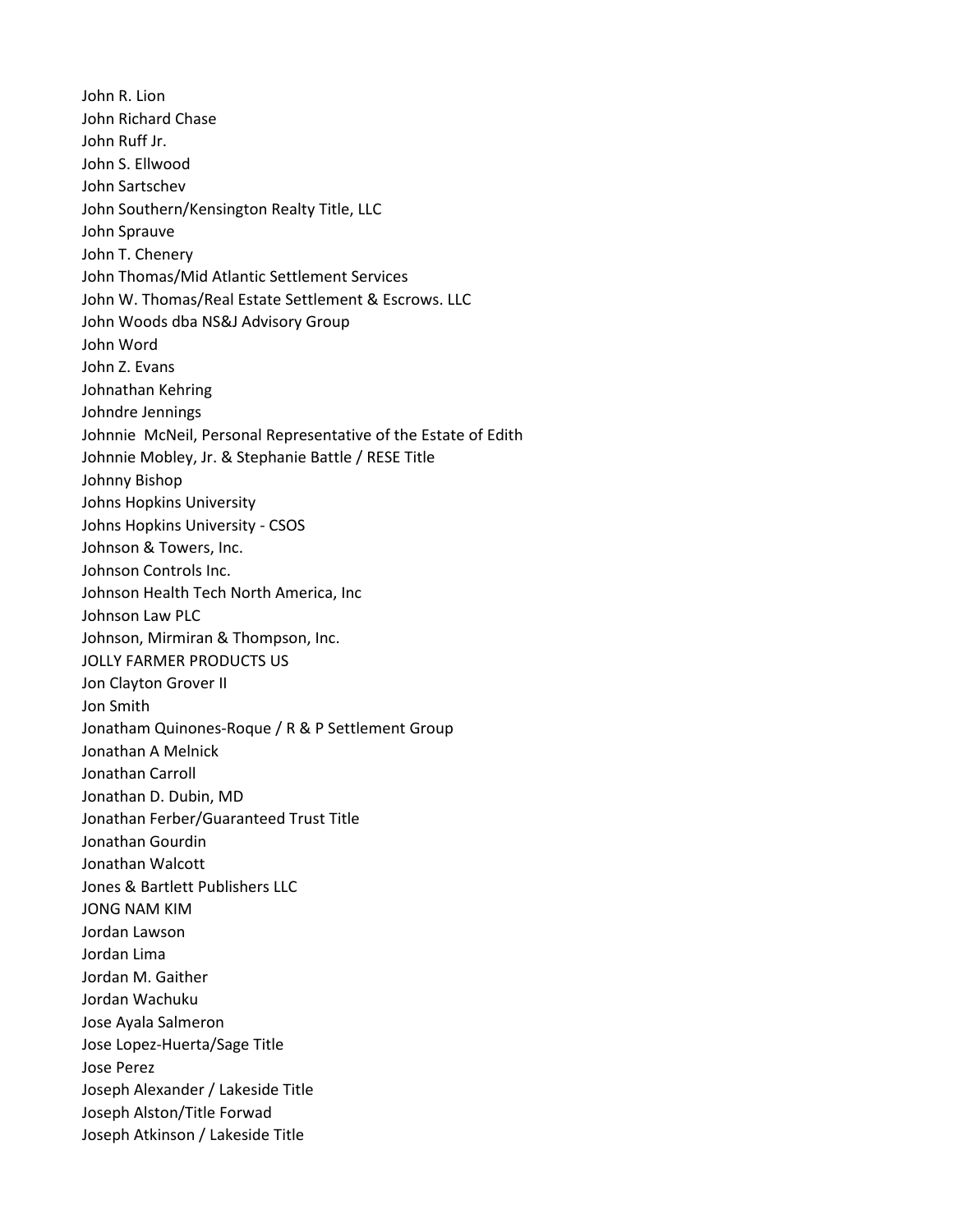Joseph Bahr Joseph Brunelli Battista Joseph Duckett Joseph Francella & Heidi Davis / Definitive Title, LLC Joseph Gillpin Joseph Giordano Joseph Goldberg Joseph Heil Company, Inc Joseph J Mullen Joseph Johnson Joseph Kelliebrew and John C. Reynolds, III Joseph LaRicci dba Joe's Home Improvements Joseph Lewis Gomez, III/Integrity Title, LLC Joseph Opender Joseph R Green Joseph S. Moore Joseph Smith JR Joseph Wright Josephine Chambers/Homesale Settlement Services JOSHUA BAKER Joshua Bonfield / Mid-Atlantic Title, LLC Joshua Earle Parish Joshua Melton/Sage Title Group Josiah Owoyemi/Masters Title & Escrow Jostens, Inc. Journeyworks Publishing Inc. Joy Baltimore Corp Joy H. McNeal-Smith d/b/a Paint 4 The People Joy Knight Lanier Joyce A Carter Joyce Ford Joyce Penthouse, Inc. Joyce Smith Joyce Young Baker JPG Plumbing and Mechanical Services, Inc. JT JT LLC Juan Pablo Koropecky Juan Soto Juan Sutton JUANITA SHORTS Juaqueta Bullock Jubilee Baltimore Inc Judd Crane/Legacy Title JUDGE AUTO GROUP & ROBERT MACMEEKIN THEIR ATTORNEY Judicial Dialog Systems Judith Ann Hooper Judith Condliffe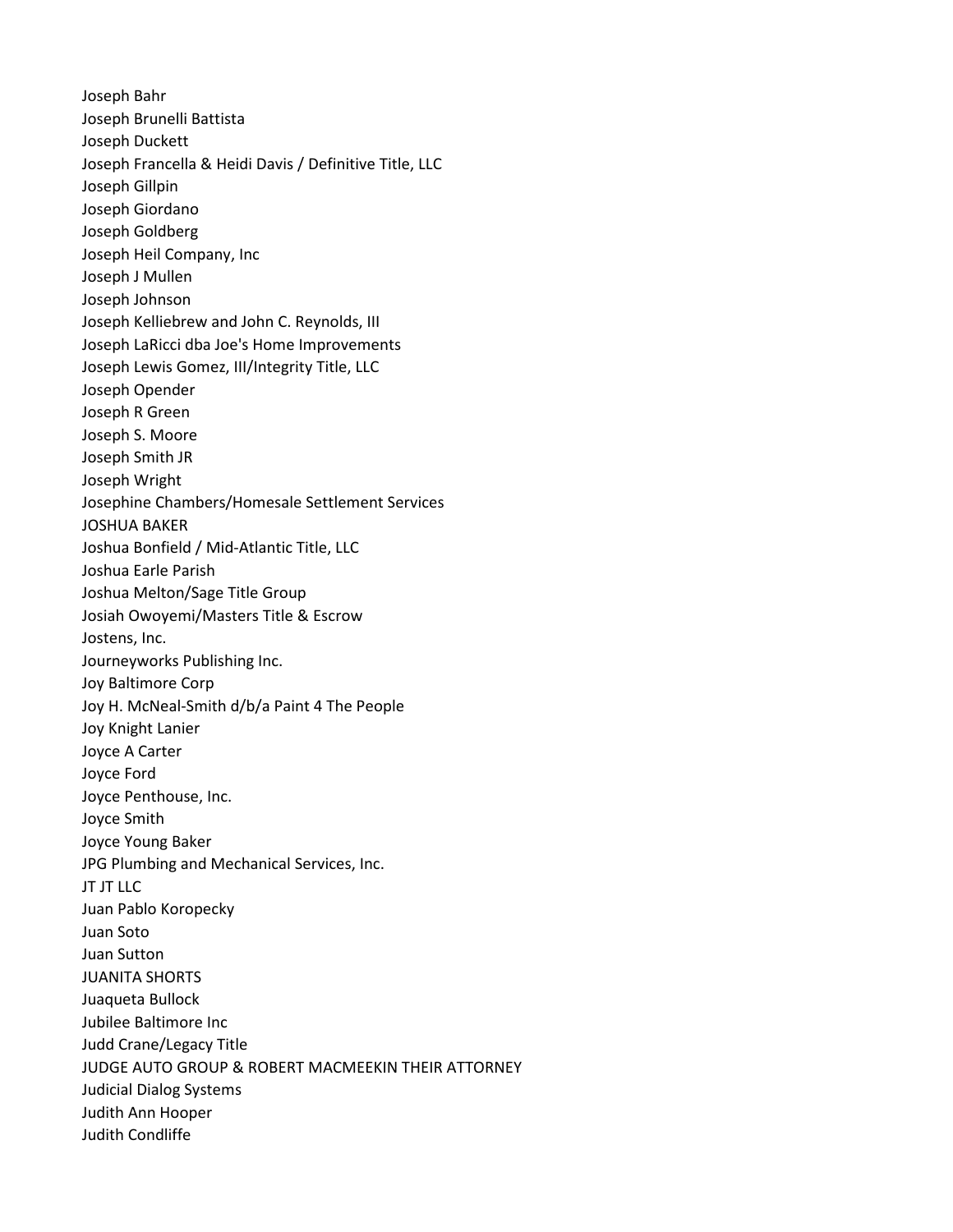Judith Homberg Judy G. Smylie, Hearing Examiner Juleen Graham/InTitle LLC Julia Campagna / R & P Settlement Julia Dighe / Definitive Title, LLC Julia Robinson Julia Welling Julie Dietzel-Glair Julie Dufresne & Eric Ross / Certified Title Julie Holbrook / Key Title Julie Johnson Julie Lokuta Juliet & Douglas Walt June P. Thomas Jusstin Hanna/Endeavor Title Co Justice & Security Strategies, Inc JusticeTrax Justin & Cynthia Ryals / Sage Title Justin Ellington Justin Fair/Assurance Title LLC Justin Fisher Justin Flake Justin Guy- The Endzone, llc Justin Hunt Justin Mayhew / Dulaney Title and Escrow JVS General Contractor LLC JW Holdings, LLC K & G Grounds Maintenance, Inc. K & W finishing, inc. K&I Realty Comopany K&K Adams K&K Industrials K.L. Lemmon & Son Hay & Straw LLC k2 Solutions, Inc. Kacie Malloy/MastersTitle & Escrow Kaiser Permanente Health Plans Kaitlin Howard / Legacy Settlement Services Kalyani Environmental Solutions, LLC Kamala Alexander Kamau Bright Kamond Chapman Kaplan Early Learning Company Kara Davis / Masters Title Kara Huggins Kara Hunersen / Law Offices of Kurt M. Mueller Kara Kinnamon/Home First Title Group Karen Benecewicz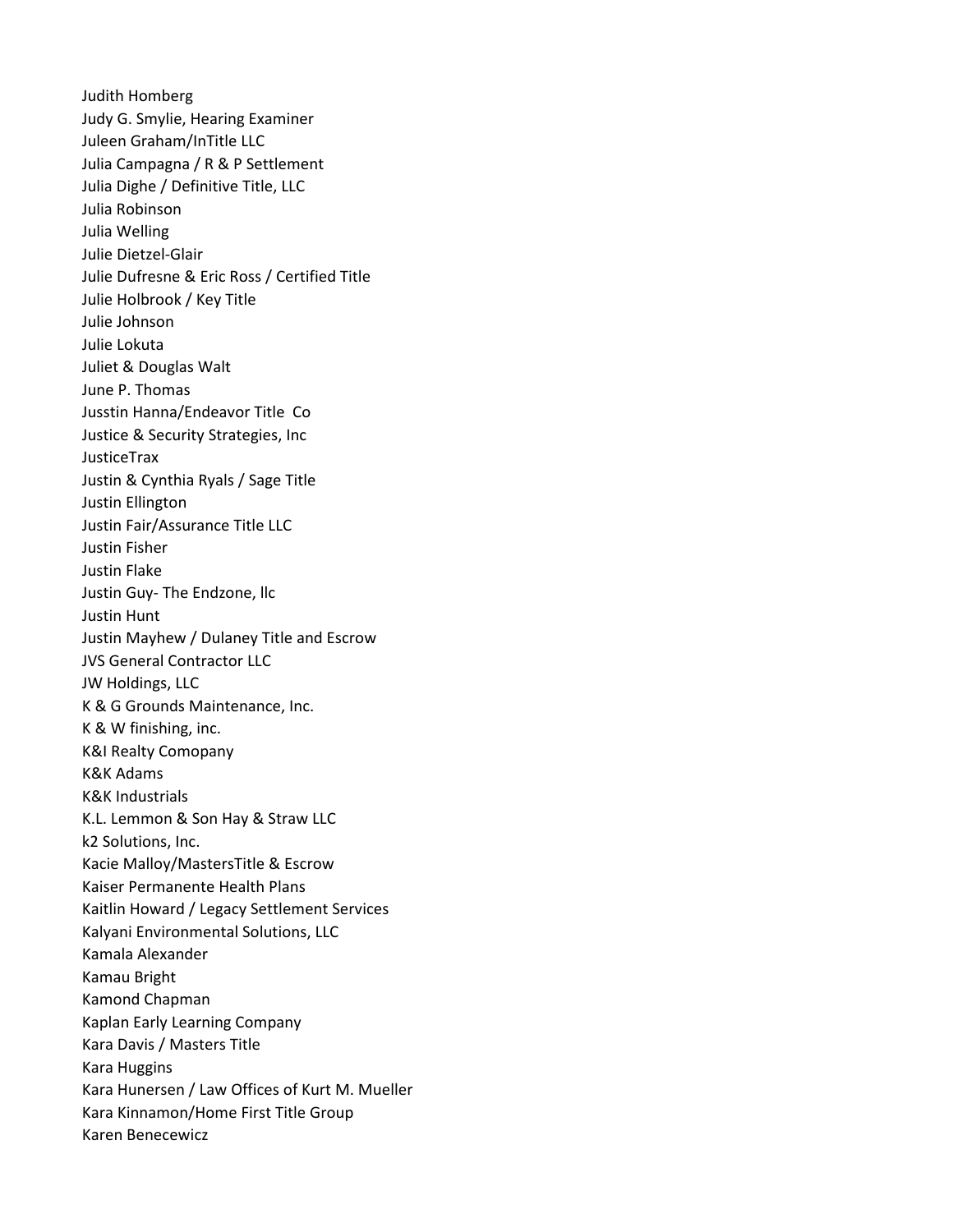Karen D. Evans Karen Davis/Clear Title Karen DSouza/Key Title Inc. Karen E. Meekins and Debra A. Moy Karen Evans Karen Friedman Karen Guntharp Karen Korona Karen Lee/Lawyers Express Title Karen Murphy Karen Russell Karen Smith Karen Vanstory Karen Wilson Karim R Amin Karima Norris/Universal Title Karine Nankam / The Title Company Karra Osler / Lakeside Title Katelyn Shelton+Liberty Title Kateri N. Weldon/Terrain Title and Escrow Kateri N. Weldon/Universal Title Katharina Janzen and John Hoffman/Residential Title Katherine D. Holquist Katherine E. Graham Katherine Hewitt/R&P Settlement Group LLC Katherine J. Hyman Katherine Janzen/Residential Title & Escrow Katherine Walz Kathleen Anglemyer Kathleen Carter Kimbro Kathleen Doyle Kathryn Dane / Definitive Title Kathy Jackson Kathy Taylor / Charter Title Katie Ensor Katie Heil/Masters Title & Escrow Katie Reinhardt Katina Allbrook Katina Louise Bethea-Gomez Katiza LaRhonda Brown/Madison Settlements katon printing corporation Katrina Latoshia Brooks Katrina Lowder Katrina Marie Bacovcin KATRINA WASHINGTON Kayani Turner / Turnkey Title KAYCO Environmental Corporation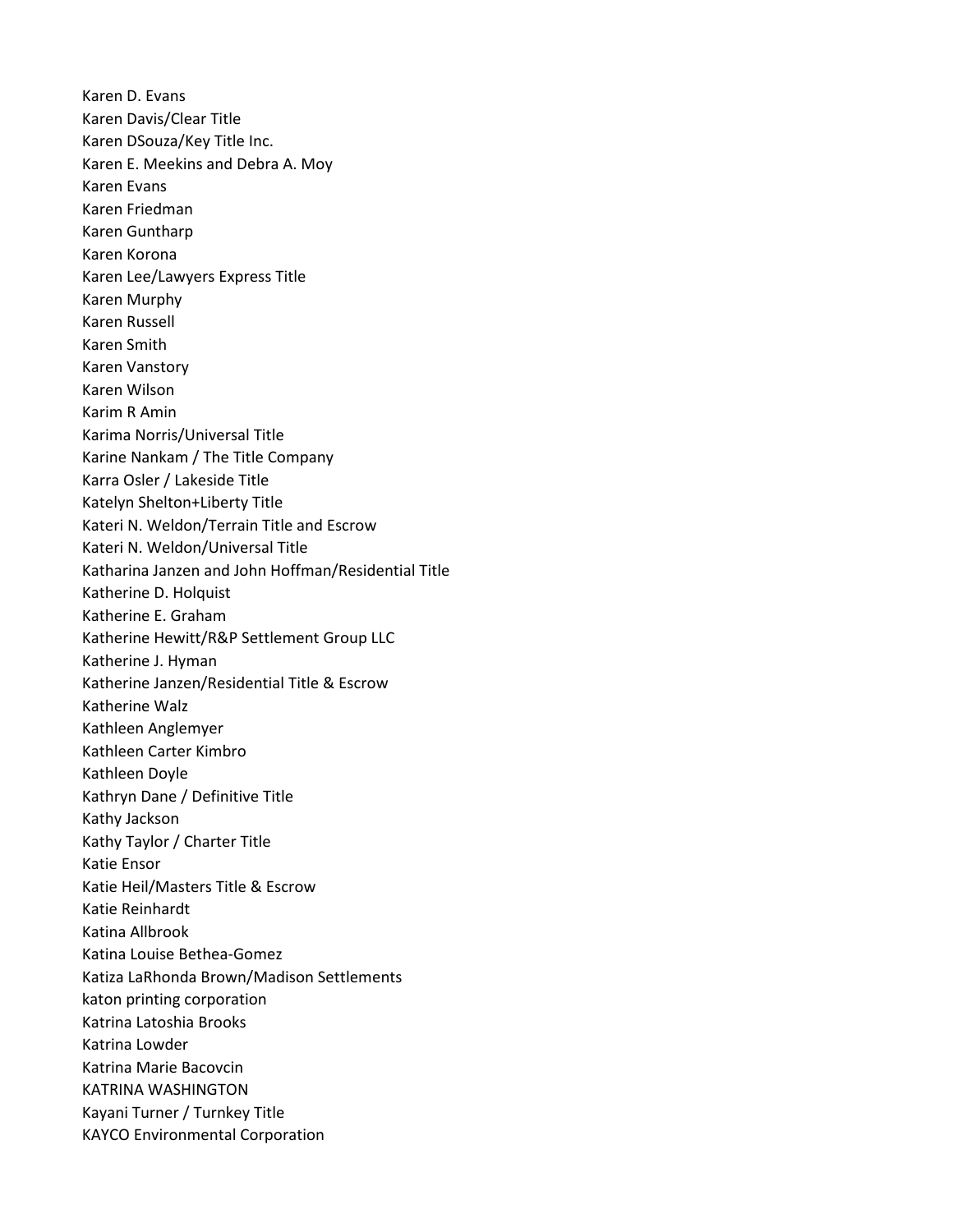Kayla Moore KCI Technologies, Inc. KDL Enterprises, LLC KEAIRA DICKERSON Kearna Jacobs/Advantage Title Kecia Munroe Keenology Corporation Keisha Elizabeth Gregory / Clear Title Group Keishia Lashawn Powell/Dulaney Title & Escrow, LLC Keith E Cowlet Keith Gray Keith Jackson Keith Joseph, SR KEITH RANTIN Keller and Heckman LLP Keller Professional Services, Inc. Kelly A. Smith Kelly Campbell Kelly Caswell Kelly DeToy / Admiral Title Group Kelly Dukes / Artisan Title Company KELLY MURRAY Kelly Oakey KELLY PETERS Kelly Petersen Kelly Rasheed Kellyn Wilcox Kelsey Davis/Black Oak Title LLC Kelsey Maas/Lakeside Title Company KEM Contracting Services Inc Kemira Water Solutions Kencor, Inc Kendra Jobes Ogunshina Kendrick C. Allen Kenn L King Kenneth Arnold Johnson/Integrity Title & Escrow Kenneth Barfield Kenneth Billy Feeler KENNETH DOUSE KENNETH MITCHELL KENNETH MORRELL BARNETT Kenneth Ravenell P.C. & DaShawn McGrier Kenneth Seidl / Assurance Title, LLC Kenneth Smith Kennis Lambert KENTECH Consulting Inc. Kentek Corporation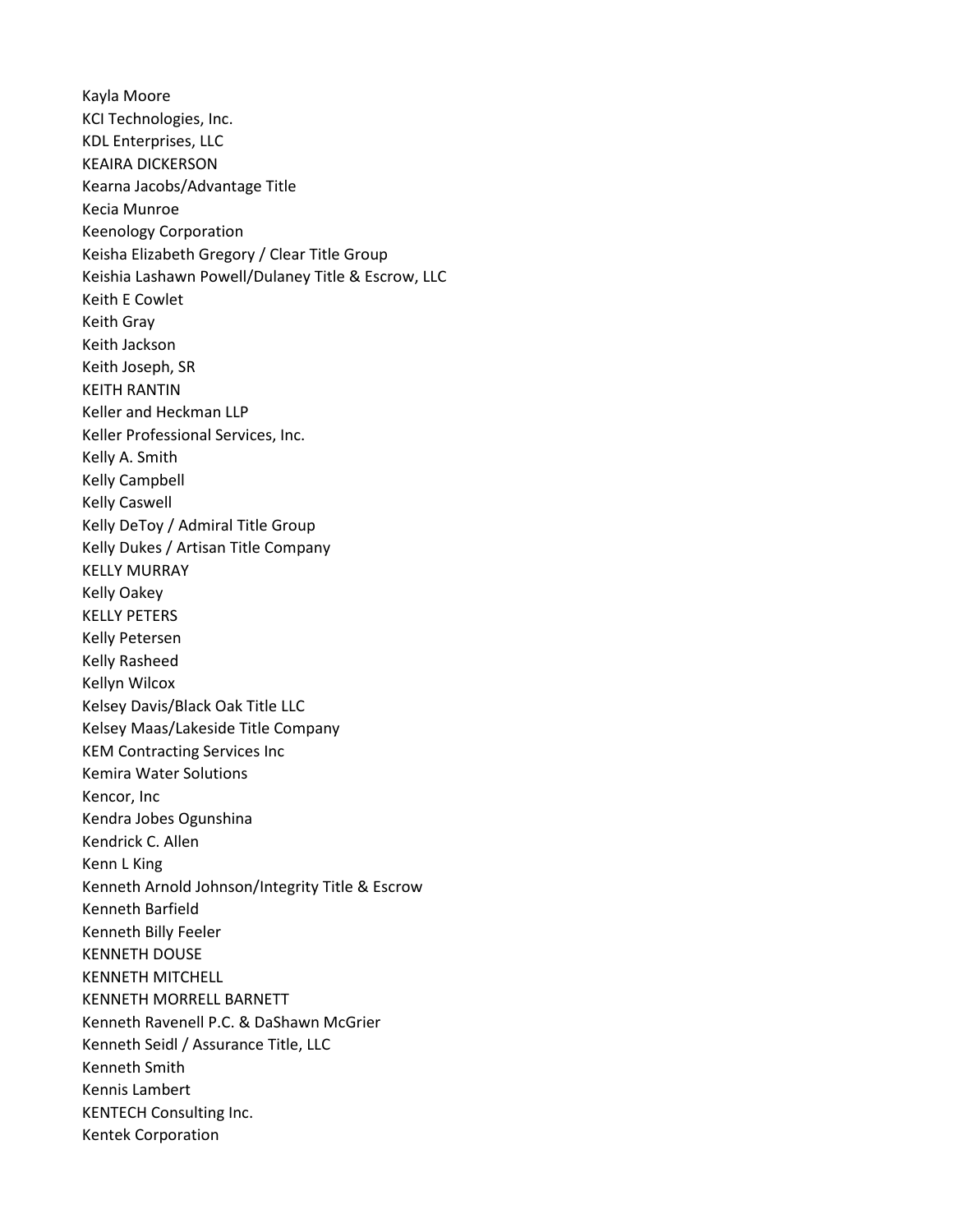Keonne Sullivan Johnson KERNAN GARDEN MANAGEMENTS, LLC Kerri Jones Kershner Environmental Technologies, LLC Kesef Management, Inc. Keston De Coteau KESWICK MULTI CARE CENTER Ketch-All Company Kevin Anthony Carr KEVIN BROWN Kevin Eric Fishkind Kevin F. Kelly Kevin Gallaher Kevin Lee Kevin M. Randall Kevin Meadowcroft Kevin Norrington Kevin O'Connor Kevin R. Hodges/Residential Title & Escrow Kevin Robinson Kevin T. Byers/Universal Title Company Kevin T. Lee Kevin Timmons Kevon Miller, in the care of the Greenberg Law Office Keynet GPS, Inc. Keyonda Alston KEYS Empowers Keystone Precision Instruments KEYSTONE UNIFORM CAP Kforce Inc. & Subsidiaries Khalia Young Khan Investment LLC KHARI MALIK KHARI MALIK PARKER Kia Burrows Kia Coady Kia Shantel Wooten/Residential Title & Escrow Kiana Cador/Masters Title & Escrow Kiara Howard / Universal Title KidSmart Software Company KidzTable Kieara Mitchell / Rese Title Kieria Owens Kiesha Terrell Wilson Kiewit Infrastructure Co. Kijana A. Savoy/Abode Settlements Kilroy Williams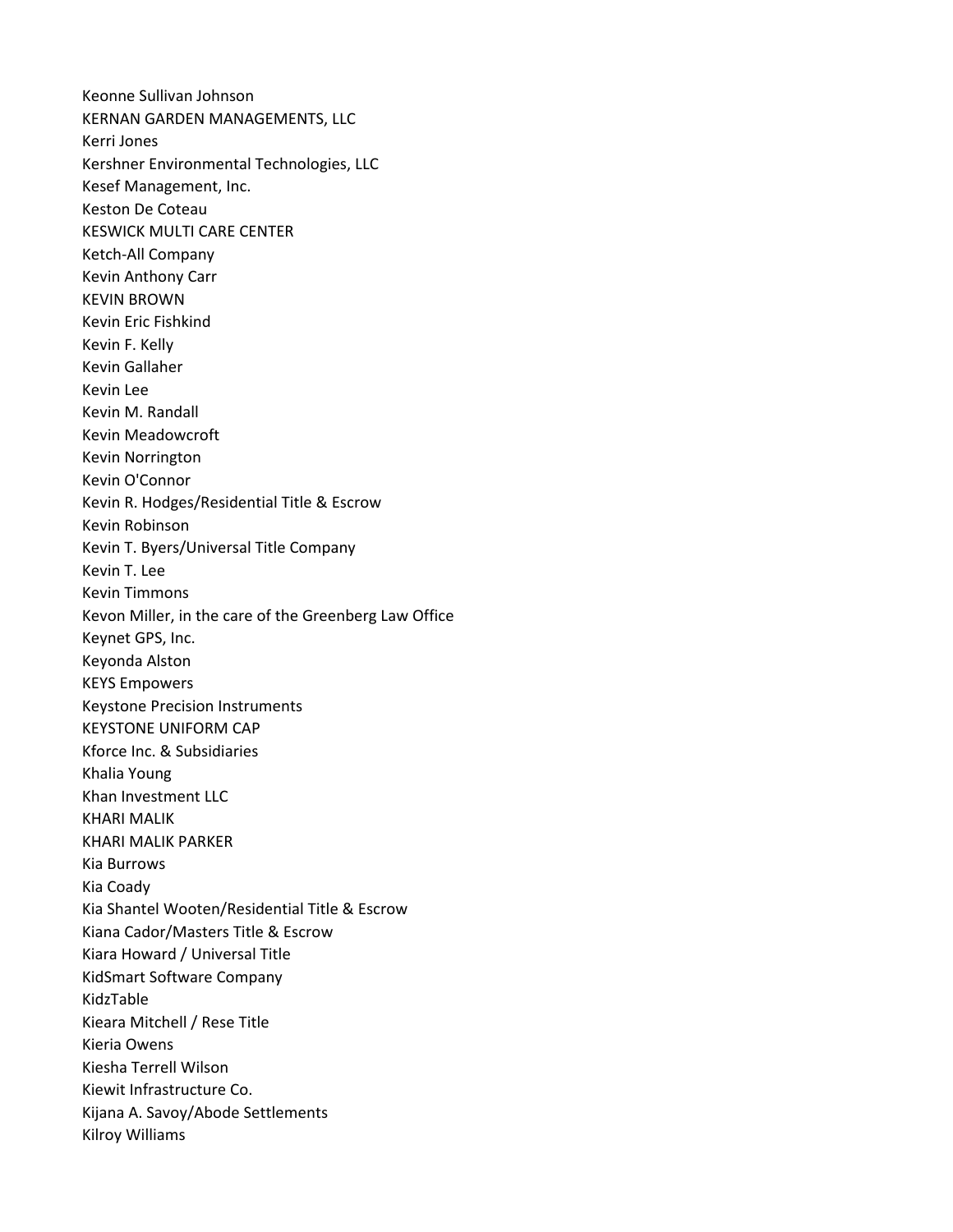KIM CROMWELL Kimberlee S. Swann KIMBERLY BRYANT Kimberly Downes Kimberly Golphin Kimberly Graham Associates Kimberly Lynette Chambers/Lucid Title & Escrow Kimberly Pennington / Stewart Title of Maryland Kinder Clarks LLC Kinder Gardens LLC King Memorial Park Kingdom Investing Group LLC Kingscote Chemicals, Inc. Kingsville Karts, LLC Kipp Visual Systems, Inc. Kirgan, Mary M. Kirk Baskerville Kirsten Davis/Universal Title Kisha Parris Jacques DBA Kids in Common Kiyana Takiyah Wills/Community Title Network Kleenrite Corporation Klein's Tower Plaza, INc KMT Contractors (Destiny Group Inc d/b/a) Knovos, LLC KNOX COMPANY Kolob Industries LLC Kols Containers Inc Komatsu America Corp KOMPAN, Inc. KOMPAN, Inc. Kondwani Fidel Russell Jr. Kone Inc. Kongsberg Mesotech Ltd. KONVEIO Korn Ferry (US) Kornegay Vanessia Korner Boyz Enterprises Kowarsky Judith KRA Corporation Kramon & Graham, Pa Kranthi Kodali / Sage Title Company Kresson, LLC Krista N. Mark/Law Office of Matthew J. Parr Kristan Ostrander Appel Kristan Rice/Real Estate Settlement & Escrow LLC Kristen Gale/Universal Title Kristen Mack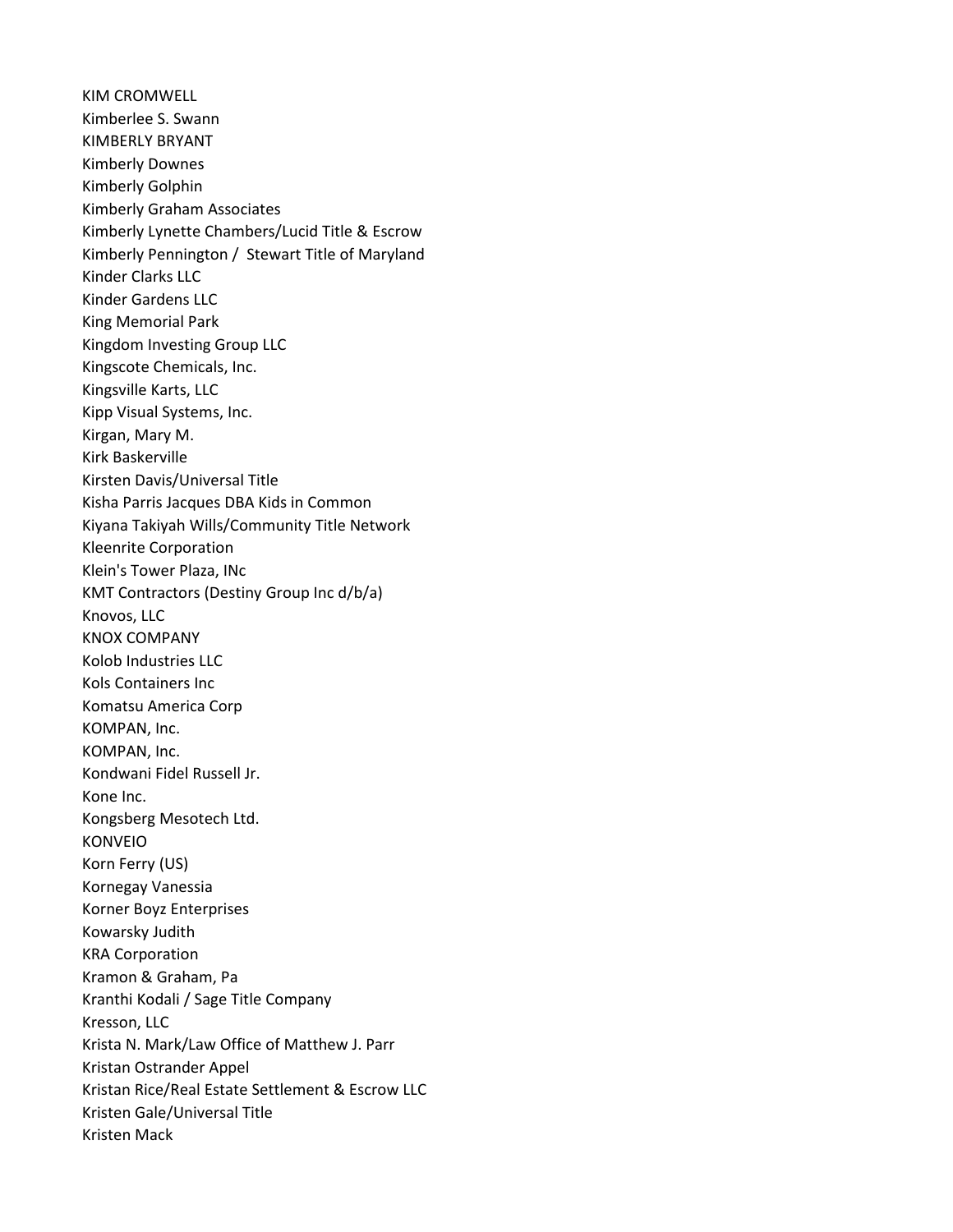Kristen Richardson/Definitive Title, LLC Kristian Osborne / Mid-Atlantic Title, LLC Kristin Corman / Xpress Title KRISTIN GILLARD Kristin Neice Kristy Dubose/CLA Title & Escrow Kroll Associates, Inc. Kroner, Carla Kronos Incorporated Kuehne Company Kulfi #300 Housing Associates, LLC Kulvicki Brown William Kwanku Nornoo/Black Oak Title Kwestsourcing Kwik Kopy Business Center Kwik Signs Kyauna Skinner Kyle Davis / Black Oak Title Kyle Main Kyle Virtue/Endeavor Title Kyle White Kyle Williams Kyria Alisha Williams/Maryland Title Group, LLC Kyrie Bock/Community Title L on LIBERTY, LP L&G Exclusive Cleaning Services, Inc. L&N LLC L&P Properties LLC L&W Supply Corporation L/B Water Service, Inc. LABOR & EMPLOYMENT RELATI Labor Law Center, Inc. LABOR LAW POSTERS Laboratory Corporation of America Holdings LABORLAWCENTER, INC Labrent Moore Lactation Education Resources Inc Ladana Donelson LaDonna Schemm Laerdal Medical Corporation LAFAYETTE INSTRUMENT COMP Laird Plastics Lakarah Allbrook Lakayla Muse/Definitive Title LAKESHA BUTLER LAKESHORE LEARNING MATER Lakeshore Learning Materials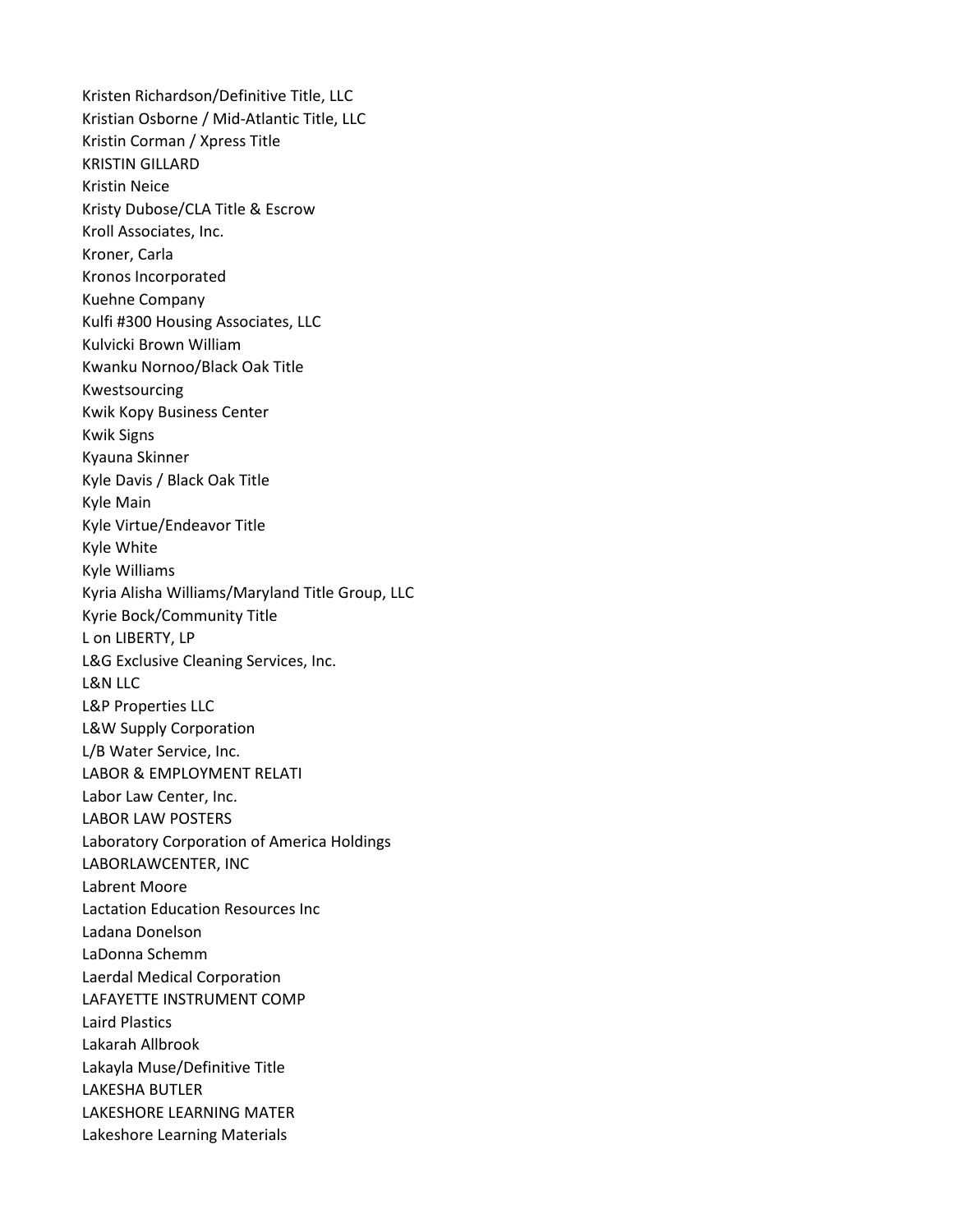Lakeya Sherrie Davis/Madison Settlement Services LAKEYSHA VAUGHN LaKiesha Williams / Advantage Title Lakisha Hicks/Dulaney Title Lamont A. Booth/Passport Title Lamont Jones/Sanctuary Title, LLC LaMotte Company Lanai Woodberry/Real Estate Settlements & Escrow, LLC Lanaya Smith Landen Mccall & Assoc Landmark Apts dba Eutaw Place Associates LP Landon Newman/Prime Title Landon Professional Process Service Landscape Contractors Ass LANGE ELECTRIC CO., INC. Language Line Services, Inc. DBA Language Line Solutions Lanier Parking LANIER PARKING 21071300 Lanier Parking Solutions Lankford Patrice Lannie V. Hall LAPIDUS SISTERS TRUST LaQuinta Inn Suites North Larry 1C. Simmons LARRY CLAYTON, INDIVIDUALLY Larry D. Williams Jr Larry Holmes Larry Hooker and Michael Berey, his attorney Larry Price Lasandra Robinson Laser Line, Inc. LaShawn Hughley dba Yternity LLC Lashell White / Residential Title Company Last Chance Ranch Latasha Erica Smith/Mid Atlantic Settlement Services, LLC Latasha Smith / Mid-Atlantic Settlements Latesha Johnson / Liberty Title & Escrow Latesha R. Johnson/Liberty Title and Escrow Lathem Time Corporation Laticia Hill Latino Economic Development Corporation Latonya Gilliam Latonya Venable/Sage Title Latoria Branch LaToya K. Walker/Passport Title Latrice Gordon / RESE Title Latrice Michelle Gaines/Black Oak Title, LLC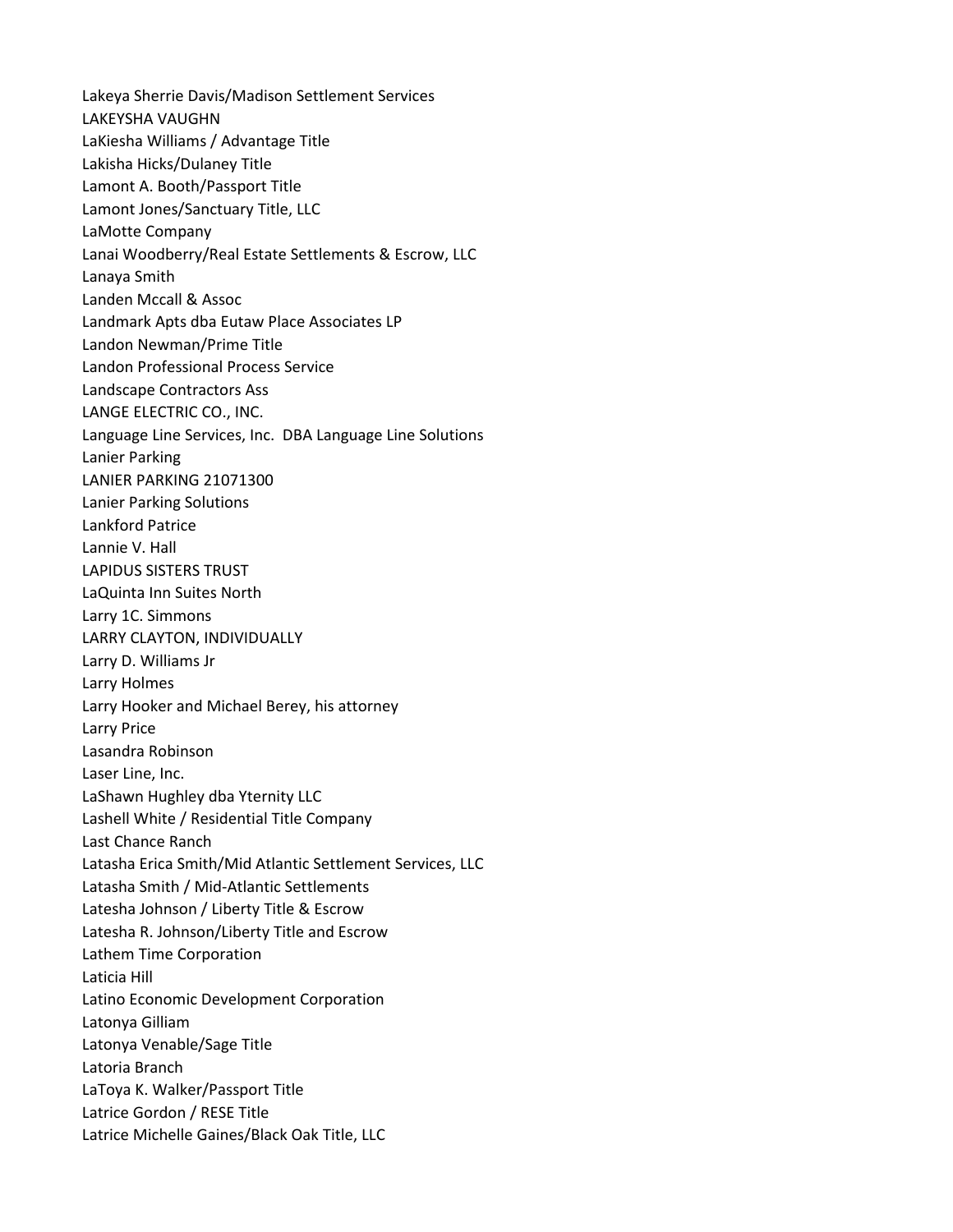Latrill Bryant Laura Ann Jacobs Laura E. Perry Laura Elizabeth Wexler Laura Kaiser Laura Latta Laura Lopreato Laurel Cratsley / Lakeside Title Laurel Peltier Lauren Benishek / Lakeside Title Company Lauren Bennett Lauren Holmes LAURUS Systems Inc. Lauryn Robinson LaVern Simmons Laverne Brown/Real Estate Settlements & Escrow, LLC Laverne E. Dickey/Essential Title Services, LLC Lavette Washington/Golden Trust Lavi Industries Lavinia Taylor Law Enforcement Systems, LLC Law Enforcement Targets Inc dba Action Target Law Firm of Candes A.W. Daniels, LLC. Law Office of Eileen A Carpenter Law Office Of Henry I Louis Law Office of James E Crawford, Jr & Associates Law Office of Koren J. Kruger Law Offices of Debra A Thomas LAW OFFICES OF HENRY I.LOUIS Law Offices of Naiman & Naiman, PA Law Offices of Plaxen & Adler, P.A. LAWMEN / MES Lawmen Supply Company of New Jersey, Inc. Lawrence and Fort, LLC Lawrence H Goldberg Estate Lawrence K. Townes Lawrence S. London Lawrencetine Gay Lawyers Title Exchange, LLC LAWYERS TITLE/MIDDLE PENINSULA-NORTHERN NECK AGENCY, INC Layne, Joseph T, Jr. Layton Technology Inc LAZ Parking LBS ENTERPRISES, INC. DBA/ LBS Corporation LChinn Properties, LLC Lead4Life, Inc Leadability LLC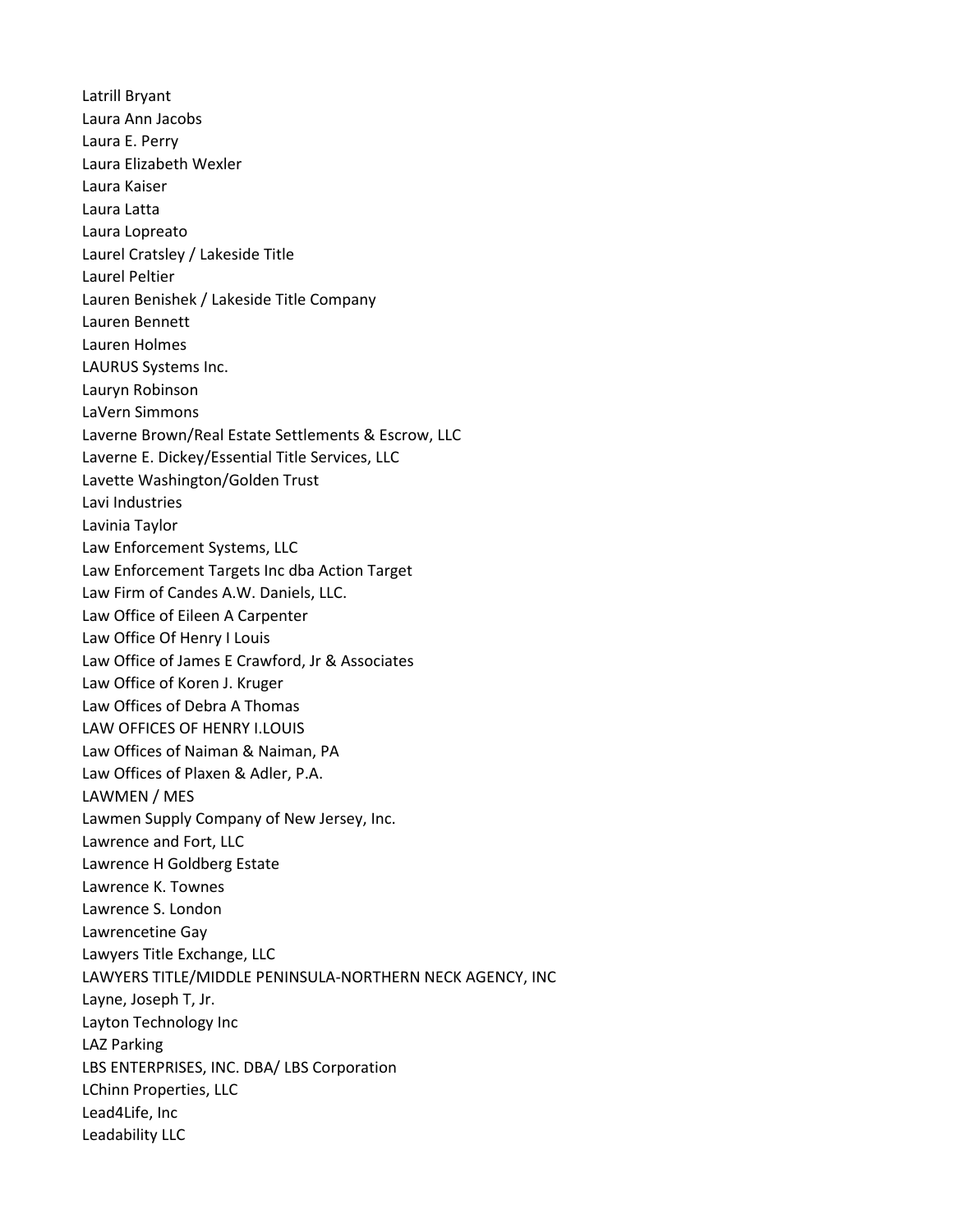Leaders of Tomorrow Youth Ctr Inc Leadership for Education Equity Foundation Leadtec Services Inc Leah Gross Leah Hamm Learning Is For Tomorrow Inc Learning Tree International USA, Inc. Lee & Joyce, Inc. LEE & SELMA, LLC Lee Alan Finlayson Lee and Joyce, Inc. Lee N Barnstein, P.c. Lee, Yikloon Lee, Yikloon and Chen, Molly Leedsstreet, LLC Lee's Pint and Shell Legacy Truck Centers, Inc. dba/ Fire and Rescue Products Legal Aid Bureau Inc Legal Images of Baltimore, LLC LEGO EDUCATION Lehar Haynes Leianna J. Miller Leica Geosystems, Inc. Leica Microsystems Leila Grothe & Jonathan Roach / Sage Title Lemek LLC Lenaye Nicole Scott/Madison Settlement Services Lenco Industries, Inc. Lenora Johnson Leo Johnson/Dulaney Title Leon Brown Leon James / Dulaney Title and Escrow, LLC Leon Powell/Four Seasons Title Leonard Bland Jr Leonard C. Spence Jr. LEONARD PAPER CO. LEONARD TILLMAN AND LASHAWN BUCHANAN Leonor Morrow LERA Leroy Henry / Homesale Settlement Services Leroy Paige Leroy Taylor Leslie Hoegg/Talbot Settlements & Escrows Leslie Porter LESLIES POOL SPLY #824 LESLIE'S POOL SPLY 942 Leslie's Poolmart, Inc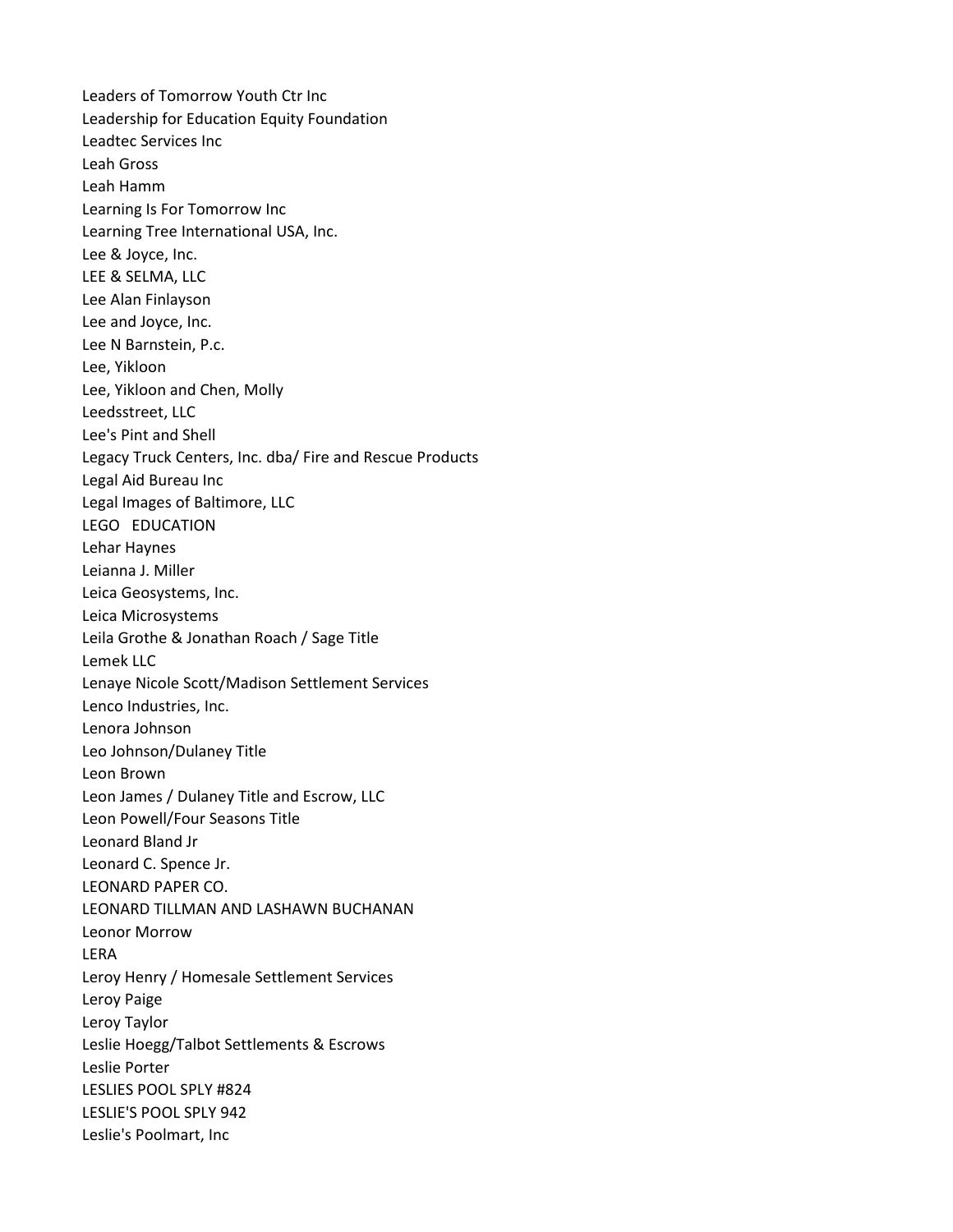Letha Davis Letke7 Let's Go Fitness, LLC Let's Thrive Level 3 Financing Inc dba Level 3 Communications LLC Levindale Adult Day Care Lewis Construction LLC Lewis G. Addison Estate Lexington Charles Limited Partnership / David E. Johnson Lexington Market Inc Lexington National Insurance Co. Lexington Terrace Senior Housing Limited Partnership LexisNexis Coplogic Solutions Inc. LexisNexis Risk Solutions FL Inc. LG Construction Inc. LGPA Liberty Emblem Company Liberty Pure Solutions Liberty Rose LLC dba Colonial Field Group Liberty Title and Escrow of Maryland LLC Liberty Window & Siding LIFE FITNESS LLC Life Technologies Corporation LifeBridge Health LIFEGUARD STORE - ONLINE Lighthouse Ground Rents, LLC Lil Laughs Corp Lilia Carey Lillian M. Papandreas Lily Hekimian / Homesale Settlement LilyPad EV Limitless Exposure Casting and Production ( Dawn Chapman dba) Lincoln National Corporation Linda Alston/Homesale Settlement Services LINDA CIFUENTES Linda Marshall Linda May Linda Newman Linda O'Keefe Linda Owens Linda R Keely Linda Schwartz Linda Taylor LINDA THOMAS AND CAROLYN ADDISON Linde LLC LIndsay Chapman dba LMC Investments LLC Lindsay Cox / Universal Title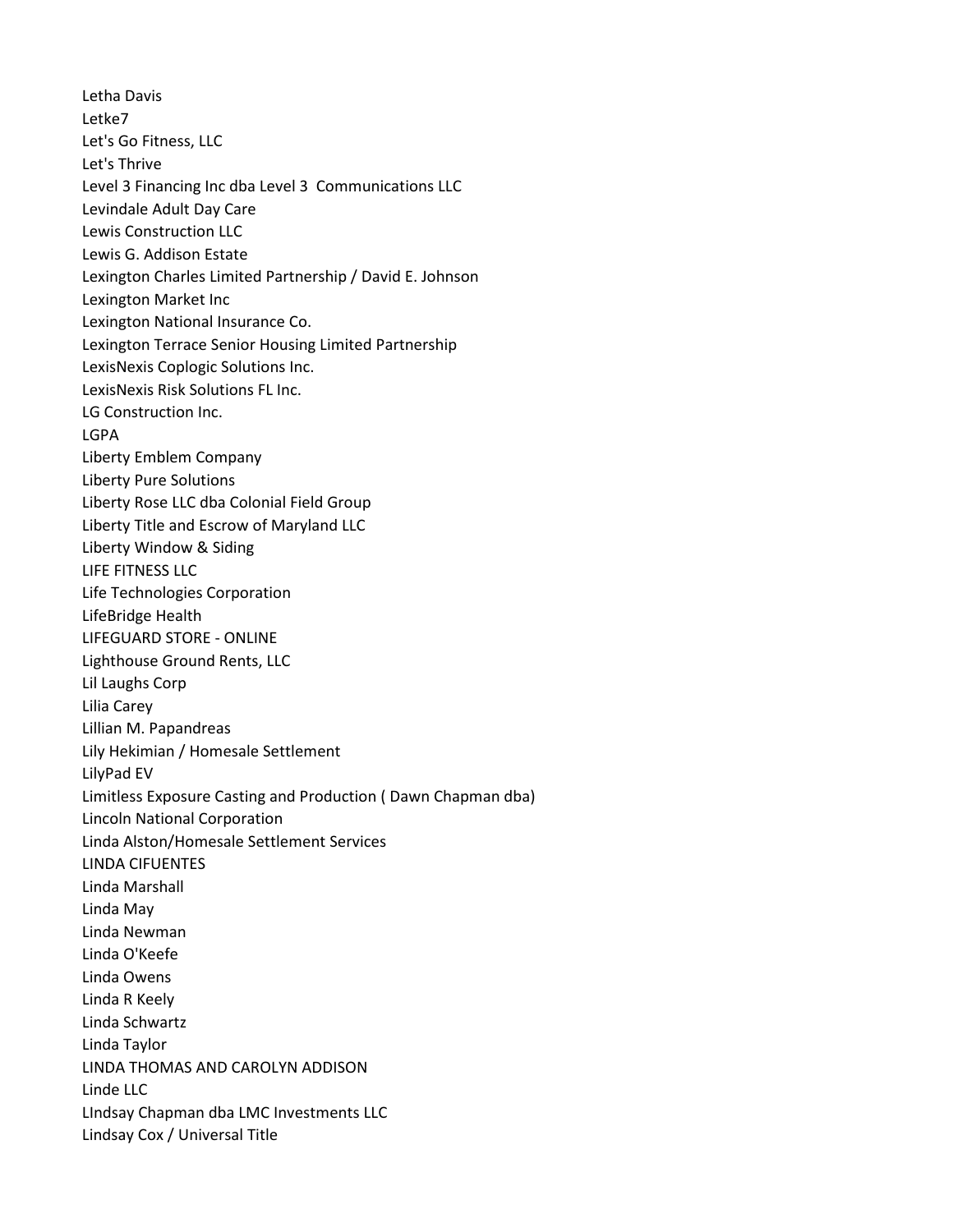Lindsay Holbein Lindsey Clark / New Line Title Linea Neal and Ernest Harris/Abode Settlement Group, LLC LINKEDIN LinkedIn Corporation Linko Technology, Inc. Linnea Whitener Linthicum Ferndale Auto Body, Inc. Linzy Jackson III Lion TotalCare Inc Lipman Frizzell & Mitchell, LLC Lipomed Inc Liquidity Services Operations, LLC dba GovDeals Lisa Ciofani LISA E. SMITH Lisa Molock Lisa Phillips Lisa Randall Lisa Santo Domingo/Masters Title & Escrow Lisa Spencer/Definitive Title LLC Lisa Stanley Lisa T. Randall LIT BEEF LLC LiteBrite LLC Lithuanian Hall Association, Incorporate Little Deeds Little M. Johnson Littlehaiti1 LLC Livable Housing, Inc. Live Baltimore Home Center LIVESTREAM.COM Living Classrooms Foundation Inc. Living Legacy Property Management LLC Living Well Beyond Cancer LIZA SUMMERVILLE LJW Inc LK Ground Rents, LLC Lloyd Caster LMW Services LLC LNA Solutions, Inc. LNR REALTY, LLC LOANE BROS INC Loane Bros., Inc Lobo, LLC Local Color Flowers Location Age, LLC Loch Raven Venture III, LLC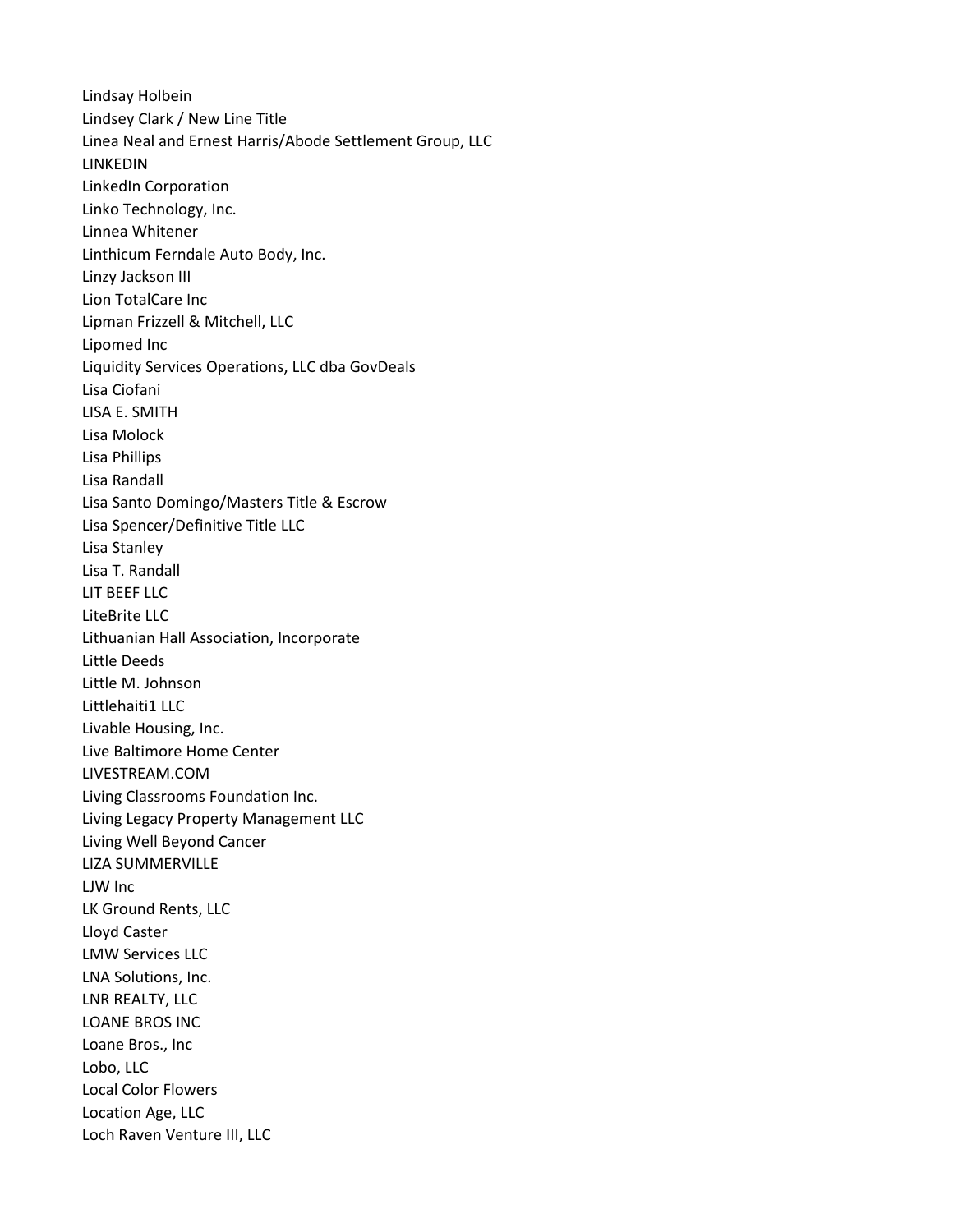Lochwood Limited Partnership Loevy & Loevy and Sabien Burgess Logik Systems LOGMEIN GoToMyPC LOGMEIN GoToWebinar LOIS B. LEVITAN Lois Braxton LOIS SOMMERS ECKMANN Lolita Slocum London Hampshire Apartments, LLC Londyn Pinkett Long Fence Company Inc. LONNIE BELLAMY Loop Closing LoopNet Lora Worsley Lord Baltimore Hotel Lords Collision Experts trading as Security Auto Body LORENZ, INC. Lorenzo Bates LORI CARTER, INDIVIDUAL Lori McCargo Lorman Education Services Lorraine L. Cox Lorraine Smith Lorraine Whitney Lorton Stone, LLC LOST DOG CAFE Louis Crocetti/Velocity Title Louis F. Linden Louis Halikman Md Louis J. Grasmick Lumber Co. Louis Juliana Louise and Freddie Hines/Real Estate Settlement & Escrow Louise Budelis Louise M. Budelis Louise McCall Loveland Investments LLC Lovely Lane United Methodist Church Lubrication Engineers, Inc. Luca Neri/Definitive Title Lucille Maud Corporation Lucille White Lucinda Schaub Lucious Harrison Luella Lawson Lugenia Harrison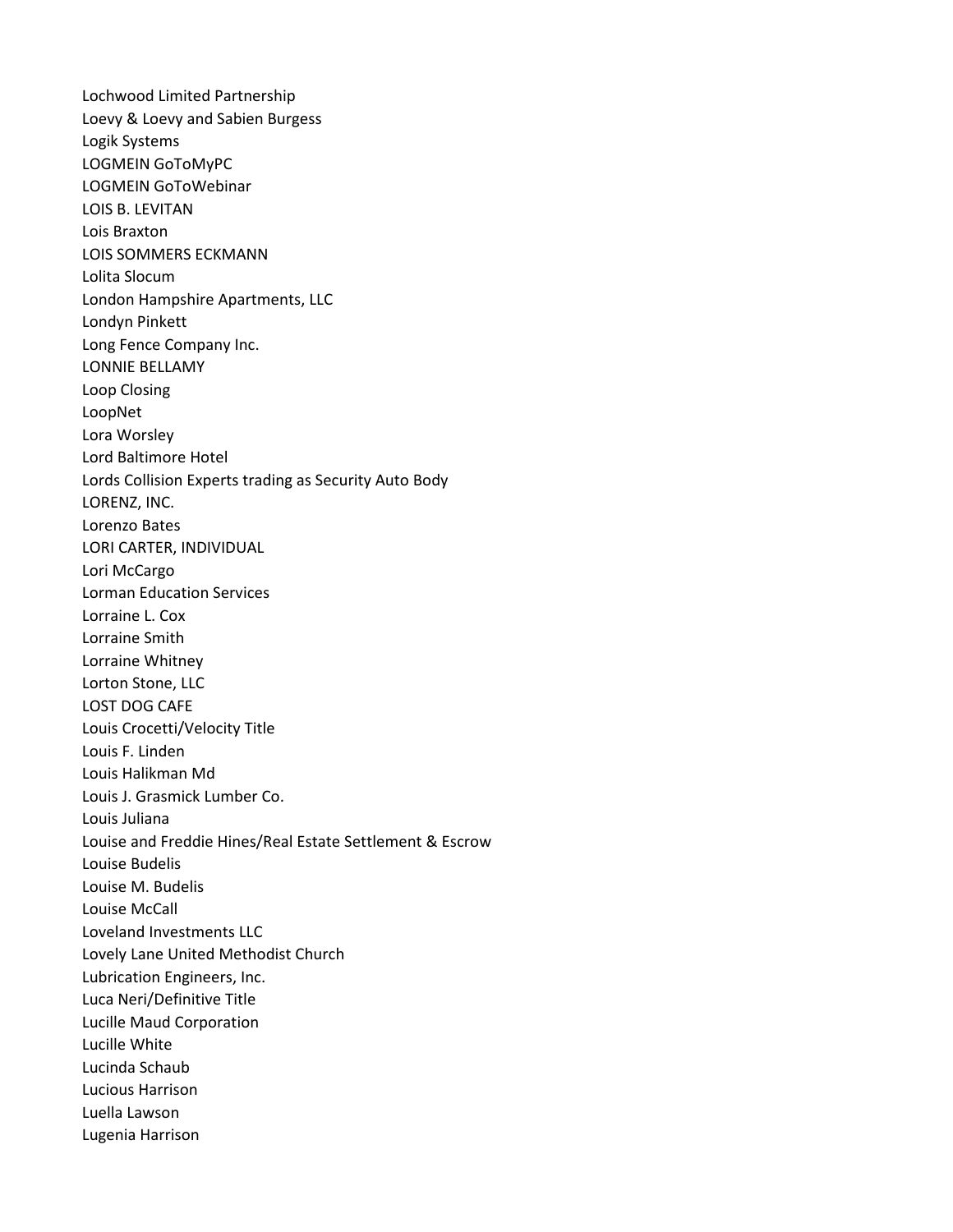Lugenia Smith Luis George Luiza Pergamentsev Luke Benson / Universal Title Lumen Property Management , LLC Luminace Solar MC, LLC Lumley, Kenneth G. Lurice K Jacobs / Simply Title, LLC Luster Troy Luther C. Brooks Lutron Services Co., Inc. Luz Camargo/Quantum Title Corporation Lydell Hills Lydia Espinosa Crafton Lydia Yodie LYFT EVENTS Lyle International Lynn Isaac Lynn Peavey Company Lynne J. Agress Lyssa Hovelson/Legacy Settlement Services LLC Lytrod Software, Inc. Lytx, Inc. M on Madison, LP M&E Investments, LLC M&M CATERING M&M Merchandisers Medical Supply & Equipment M&T Bank M. Luis Construction Co., Inc M.C. Dean, Inc. MA GROUP, Inc MAA MARTIN AIRPORT MAA Shiloh Mabeth W. Hudson Mac Russell Hardeman MACA Group LLC dba Fastsigns Baltimore Macht Medical Group Mac-Isa Mack, Shannon Mackinney Systems Inc MACPA 800-782-2036 Mac-Par Services, LLC MAC-PAR SERVICES, LLC -General Environmental Contractors MACY CHANEL SOLOMON Mad Science of Washington Madalena Henning Madeline Becker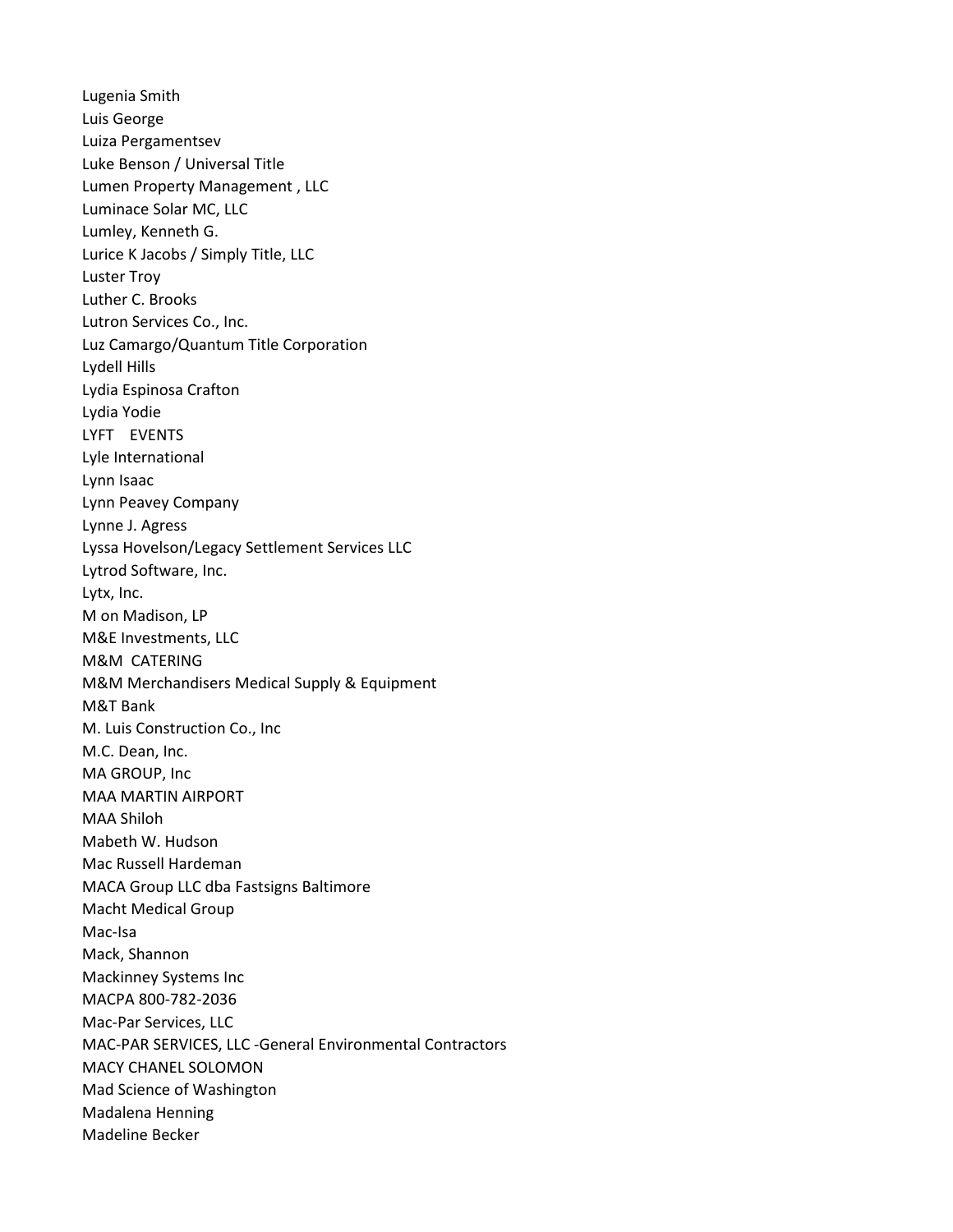Madeline Stokes/Sage Title Group Madison Mason Homes LLC MAEO, Danna Archie\_Williams, Treasurer MAEOE Magdalena Dawson MAGLOCLEN, Inc. Magna Hospitality Magnet Forensics Inc. Magothy Technology, LLC MAHC MailChimp MAILCHIMP MISC Maith Robert MAJOR CITIES CHIEFS ASSO Make Studio Art Program, Inc. dba Make Studio Make the Grade, LLC Malcolm Davis MALCOLM LEWIS Malcolm's Three Sons LLC Malik Coles Malika N. Henderson/Certified Title Corporation Malisa Opal Holland/Madison Settlement Services Malor Company Inc MAMWA Management Concepts Management LLC Managerial & Prof Soc Of Balt Mandeep Singh/MiCasa Title Group MANDY MOBLEY Mannasoto Manor Apts Mansfield Oil Company MANUEL LANDSCAPING INC Manuel Landscaping, Inc. Manuel Luis Construction Co., Inc. MANUFACTURERS EDGE, INC. MAP Communications, Inc. MAPCommunications MARC GARY MEDIN & NANCY MEDIN PROPPER Marc Grosman Marc Trotochaud / Crown Title Corporation MARCH OF DIMES Marcia G. Shaw/Certified Title Marciel Rosario-Rojas / Classic Settlements Marcon Engineering Marcus Andrew Smith Marcus Hatten MARCUS LADD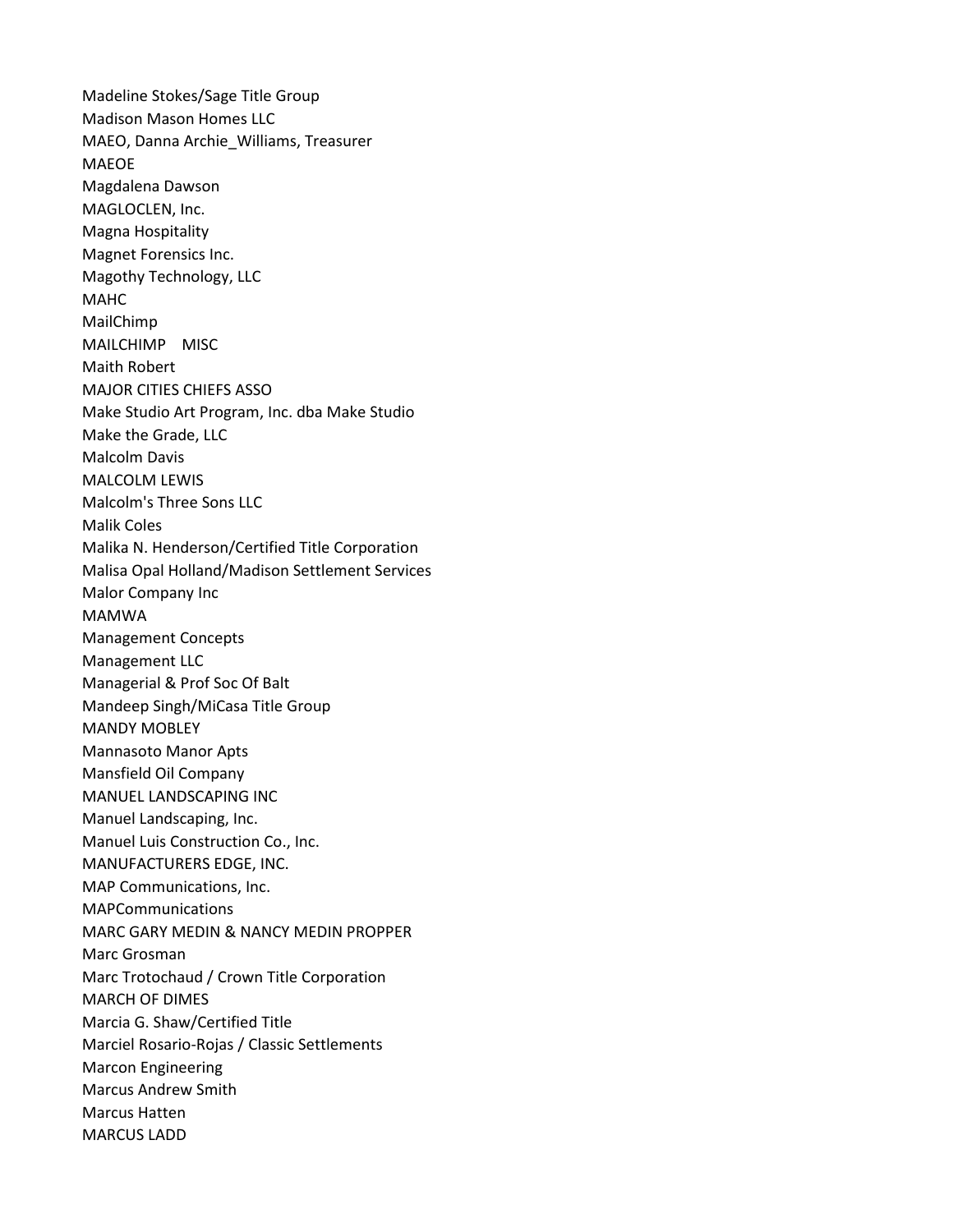Marcus Miller / Lakeside Title Marcus Nole/In Title LLC Marcus Walker Marcus Williams Margaret Jenkins/Integrity Title & Escrow Margaret L Brown Margaret Reddon Margarie Hall Margery Clifton Margo R. Wright/Residential Title Margot Giuffre Marguerite B. Woods Maria Cristina Layana Varas Maria D. Matias Maria Martins-Evora MARIA NICOLAIOIS Maria Shields Marian Crotty / Lawyers Trust Title Corp Marie Grampp Marie McSweeney Andserson Marie Smith MARILYN E. CAR MARILYN E. CARR Marilyn G. Richardson Marilyn Krinski Marina Bedran/Marcelo Nogueira/Am.Land Marina McDonald Marine Solutions Mario Antonio Ventura/Lakeside Title Mario Damico Mario Martinez/Mid-Atlantic Title, LLC Marion I.& Henry J. Knott Foundation MARISA HILTON Marisha Ingram / Passport Title Marissa Tan Marjarie Hall Marjorie Bowles Marjorie Falk Mark Andy Print Products Mark B Lapidus Mark Blackman/CLA Title Mark E. Miller Mark J. Hendricks Estate Mark Orlosky Mark Owens Markel Consulting, LLC Market Center Association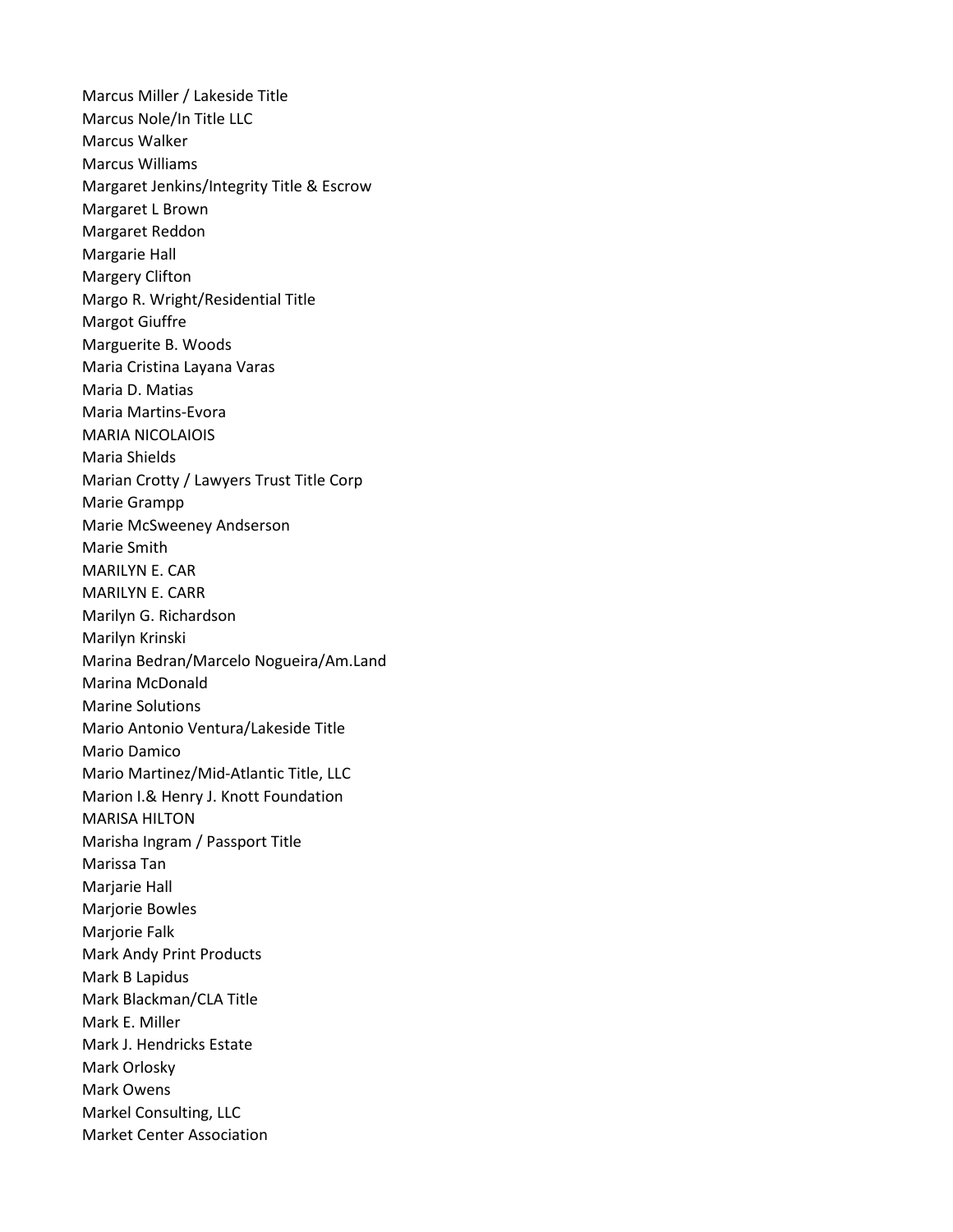Market Seafood, Inc. MarketLab Inc. Markham Danielle Marquette Associates Inc. MARQUIS ON PARK ROW Marquise Partlow / Clear Title Group Marquita Holmes DBA Social Fit Wellness, LLC MarQuita Johnson / Universal Title Marsel Shamoelian Marsh ClearSight LLC Marsh USA Inc. Marsha Coleman MARSHA GROOVER Marsha Johnson Gladden Marshall & Swift / Boeckh LLC Marta K. Khan Martam Inc dba Red Wing Shoes Martaz Johnson Marteen Majinnasola Martel Laboratories JDS, Inc. Martha Oster-Beal Martin Morris / Clear Title Martin Seltzer MARTIN SUPPLY INC. Martina Thomas Martin's Inc. Martishay Robinson/The Law Office of Kurt Mueller Marty Luster Marty Voelkel-Hanssen Marvin Credell Sr Marvin LJ Blye Marwood, LLC Mary A. Fisher Mary Anne Anagnost Mary Colleen Villamater, Custodian for Nicholas James Mary Edwards Mary Fields Mary Harvin Center Limited Partnership Mary Harvin Transformation Center CDC Mary Herbert Mary Holiday Mary J Adams/Real Estate Settlements & Escrow LLC Mary Kaye Ravenell DBA Sullivan Reporting Mary Knauer Mary M. Walmer Mary M. Zajac, RPR Mary Mc Carron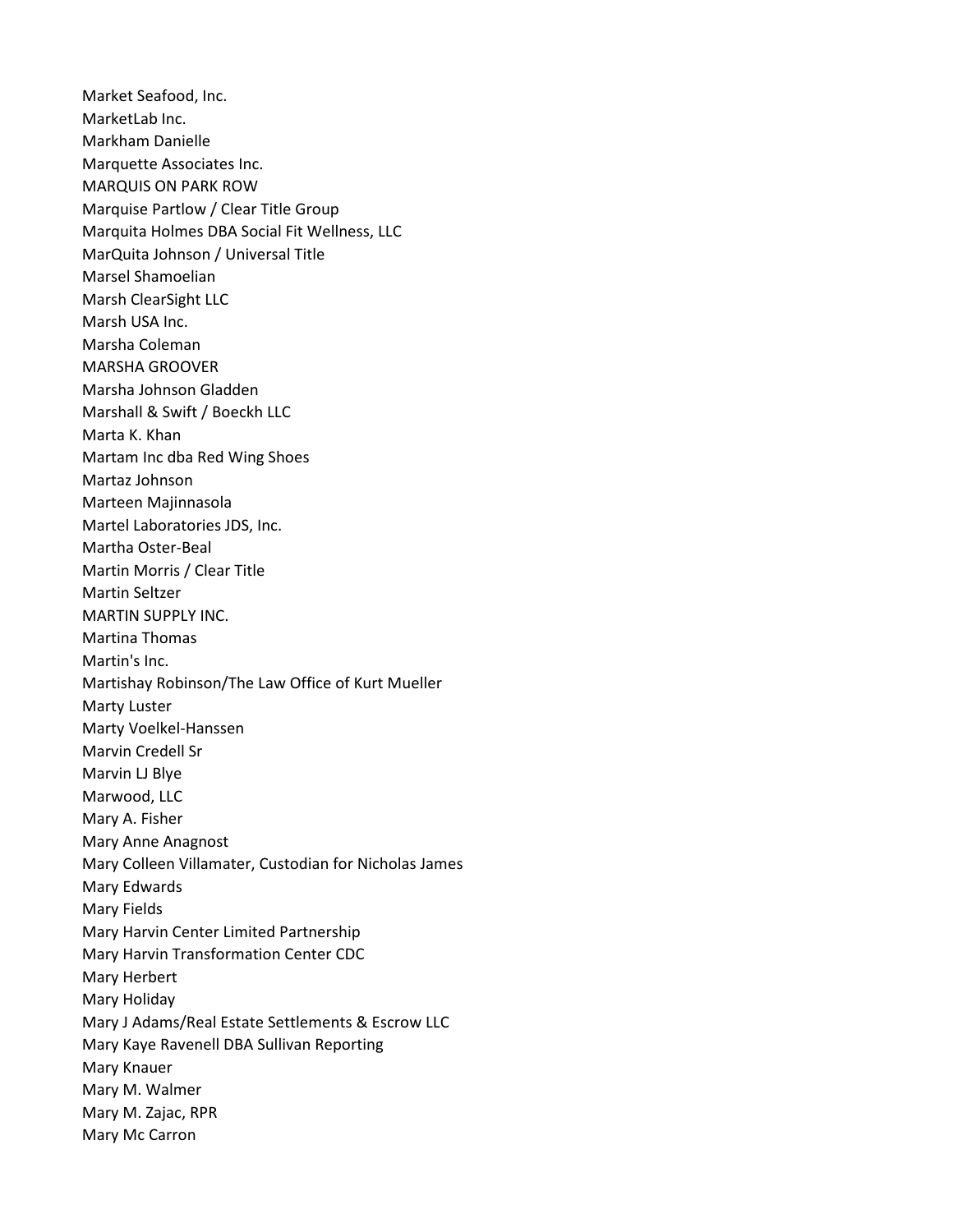Mary McGuill Mary Monk Mary Murphy Mary P. Yox Mary Patricia Yox Mary Patton, Esq. / Wesley Prout Mary Rosenfeld Maryanne Budnichuk dba/Lighthouse Ground Rents Mary-Claire Seitz Maryland African American Museum Corporation Maryland Agricultural and Resource Based Industry Development Co Maryland Assoc of Area Agencies on Aging dba M4A Maryland Association for Environmental & Outdoor E MARYLAND ASSOCIATION OF C Maryland Association of County Health Officers Maryland Association of Municipal Wastewater Agencies Maryland Aviation Administration Maryland Book Bank, Inc. Maryland Center for Adult Training, Inc. Maryland Chemical Company MARYLAND CHIEFS OF POLICE Maryland Community Action Partnership Maryland Conference of the Local Environmental Health Directors Maryland Correctional Enterprises Maryland Cremation Services Maryland Crime Victims Resource Center Inc Maryland Dental Lab, Inc. Maryland Department of Agriculture Maryland Department of Health and Mental Hygiene Maryland Department of Health, Comptroller of Maryland Maryland Department of Human Services Maryland Department of Juvenile Services Maryland Department of the Environment MARYLAND DEPT OF HOUSING Maryland Dept Of The Environment Maryland Dept. of Housing & Community Development Maryland Emergency Management Association Maryland Environmental Service MARYLAND FENCE MANUFACTUR MARYLAND FIRE EQUIPMENT Maryland Fire Equipment Corp. Maryland Fire Service Personnel Qualifications Maryland Food Bank Maryland Gerontological Association MARYLAND GFOA Maryland Head Start Association Maryland House Buyers LLC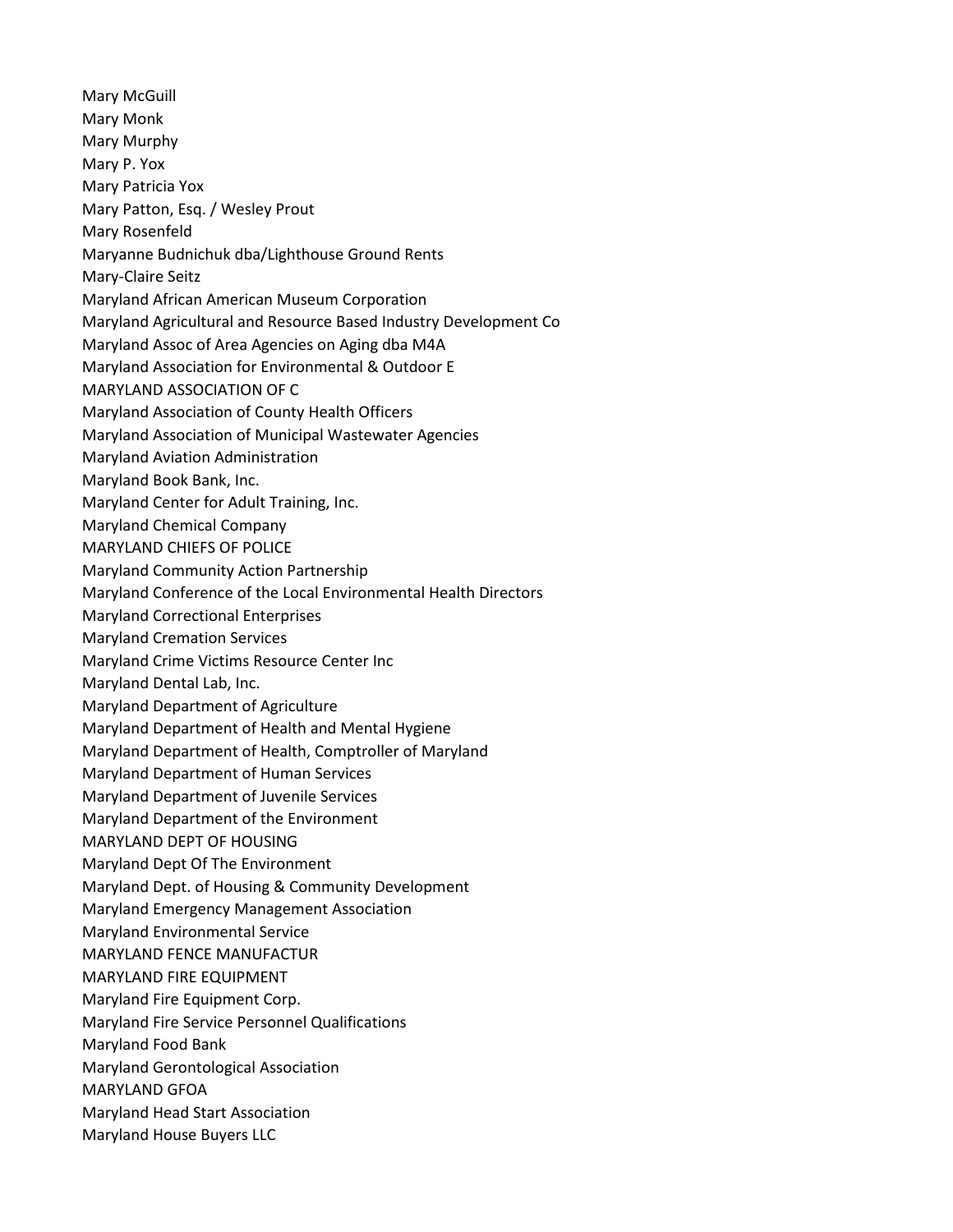Maryland Industrial Trucks Maryland Information Division of NICUSA, INC. Maryland Institute College of Art Maryland Jockey Club of Baltimore City Maryland Labor Law Poster Service Maryland Legislative Agenda for Women Maryland Municipal League Maryland New Directions, Inc. MARYLAND OFFICE SYSTEMS, INC. Maryland Philanthropy Network Maryland Planning Commissioners Association MARYLAND PLANTS & SUPPLIES, INC. Maryland Police Supply, Inc Maryland Property Group, LLC MARYLAND PROPERTY RENTALS LLC Maryland Quartermaster MARYLAND RECYCLERS COALIT Maryland Rental Services Maryland Saddlery, Inc. Maryland Scattered Sites Maryland Science Center Maryland Sheriff's' Association Maryland Small Arms Range, Inc. MARYLAND SPCA Maryland Stadium Authority Maryland State Archives Maryland State Bar Association, Inc. Maryland State Department of Information Technology MARYLAND STATE PEST CONTR Maryland State Retirement & Pension System of MD Maryland Tax 2019 LLC Maryland Transit Administration Maryland Transportation Authority MARYLAND TRIAL LAWYERS AS MARYLAND TURFGRASS COUNC Maryland Unemployment Fund Maryland Volunteer Lawyers Service Maryland Youth and The Law (MyLaw) Maryland's Absoulute Home Improvement MAS IMSA MASBHC Mashav Relocation Massive Oprea, LLC MATHEW'S PIZZA Matia Roberts & Justin Davidson / Masters Title & Escrow Matter MATTERHACKERS, INC.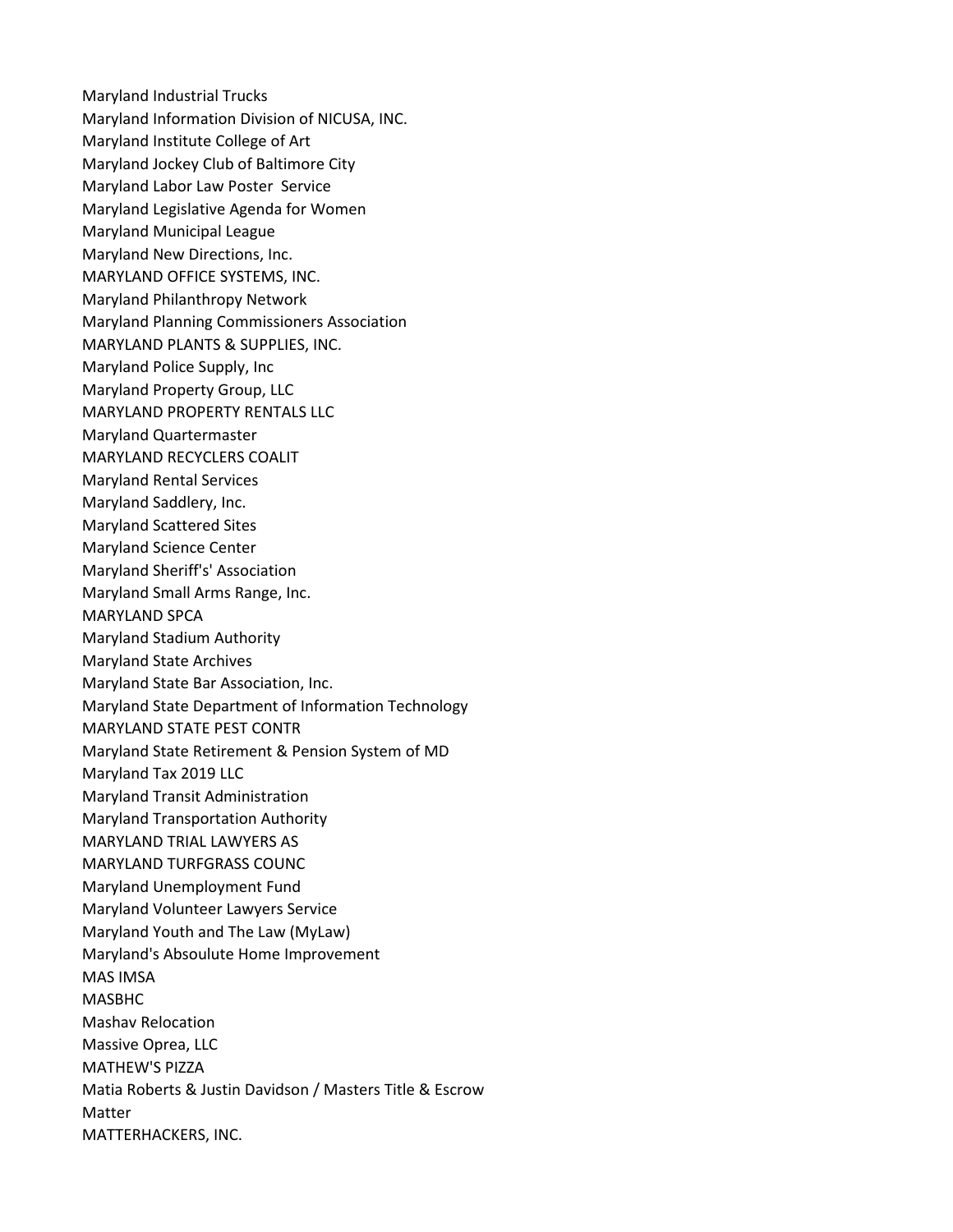MATTERHACKERS.COM Matthew Balboni Matthew Bender & Company, Inc. Matthew Charles Brennan Matthew D. Taylor/Real Estate Settlement & Escrow LLC Matthew Hodge / Universal Title Matthew L. Wood Matthew Merguerian/Liberty Title & Escrow Of MD LLC Matthew Randall Matthew Reed Matthew Sarsycki/Homesale Settlement Services Matthew Schofield / Key Title Matthew Stutzman Maureen Dougherty d/b/a Let's Go with Dr. Mo, LLC Maurice Dacosta, Sr. Maurice Ellis Maurice Wagoner Maxim Healthcare Services, Inc. Maximus Property Group, LLC Maxine Brown Maxine Chen- Shelton Maxwell Garibaldi Ziluca Maya Koohkanrizi/Legacy Settlement Services Mayflower Partners LLC Mayor & City Council of Baltimore Mayra Gonzalez/Liberty Title & Escrow Maza Ames/Clear Title Group M-B Companies, Inc. McAfee Election Services, Inc. MCB Y56 LLC McCarthy Tire Services Company,Inc McCormick Paint Works MCDEL ENTERPRISES, INC MCDONALD'S F10626 McEnroe Voice & Data Corporation McFadden, Vanesther McGard LLC Mcguirewoods Llp Mcihelle Ferguson / Clear View Settlement Solutions, LLC Mckesson McKesson Medical-Surgical Minnesota Supply Inc. McLazarus Realty LLC McLean Contracting Co. McMaster-Carr Mcmullin Sean MCNA LLC Md Anti-Poverty Union Local 2202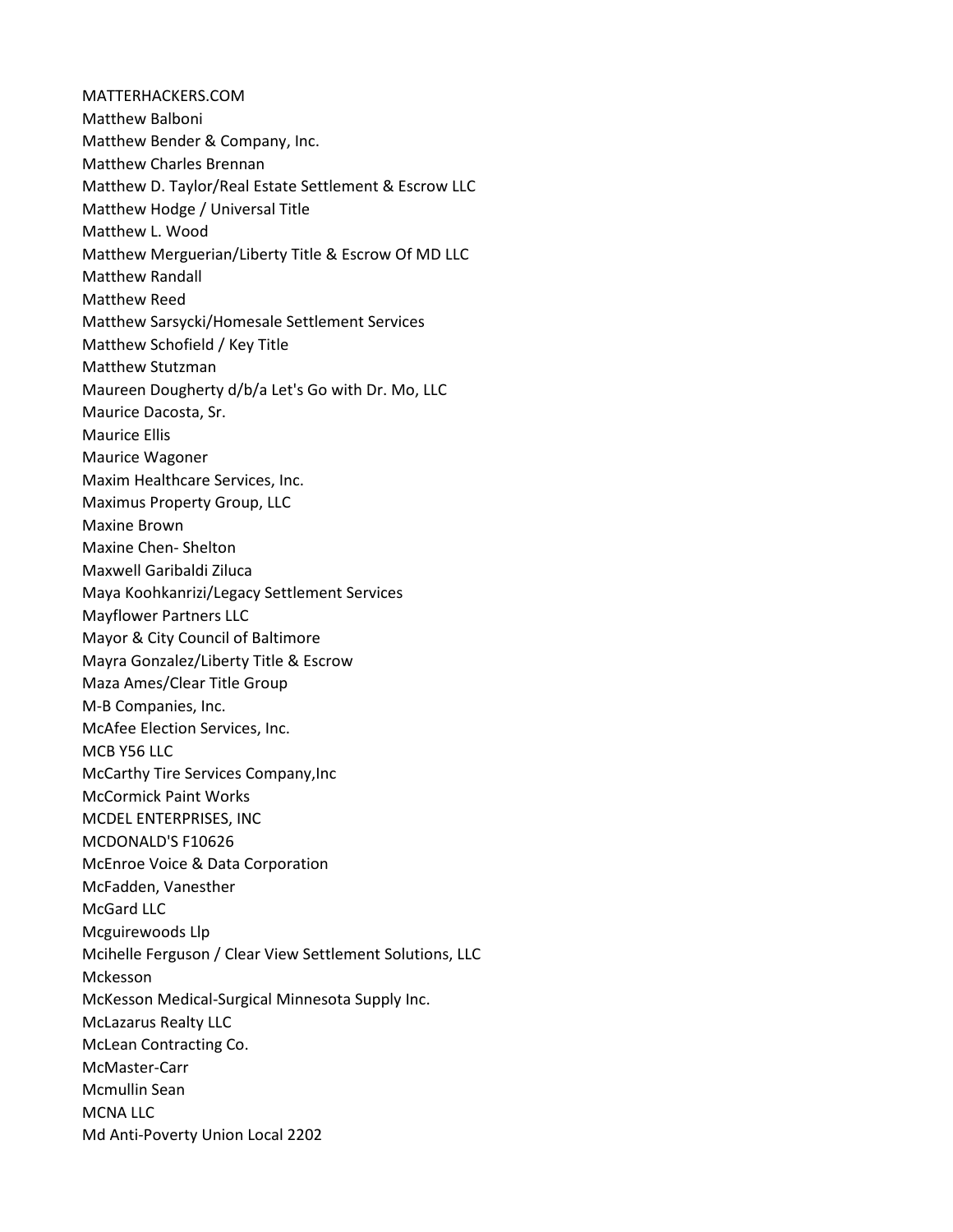Md Association Of Counties MD Corrections Pre-Release System MD DEPT AGRICULTURE Md Dept Of Juvenile Services MD DEPT OF LICENSING MD Dept. of Business Economic Development Md Dept. Of Natural Resources MD Dept. of the Environment MD Governor's Office of Crime Control Prevention Md Historical Society Inc Md Institute College Of Art MD MOTOR VEHICLE WEB Md New Directions Inc Md Police & Correctional Trng MD Police Supply, LLC Md Pub Employees, Council 67 MD REGISTER OF WILL Md School For The Blind MD SEC OF STATE Md St Retirement Agency MD State Comptroller of the Treasury MD State Archives MD State's Attorneys Association MD TRANSIT - CASHIER MD TRANSIT - RETAIL Md Transit Administration MD.GOV SERVICE FEE MDE MDEFILE 007500938-0 MDGFOA Meals on Wheels of Central Maryland, Inc. Meals On Wheels Of Central Md MEASURABLE IMPACT 2020 Measurement Specialties Mechanical Engineering & Construction Corp. Medela, Inc. Media Minds Media Rhythm Institute LLC Mediate.com Medical Device Depot MediCopy MEDIEVAL TIMES BALT TIX Medline MedStar Harbor Hospital MEETUP ORG SUB 6M Megan Armbruster/Universal Title Megan McDaniel and Chauncey Francis Rollins/Broadview Title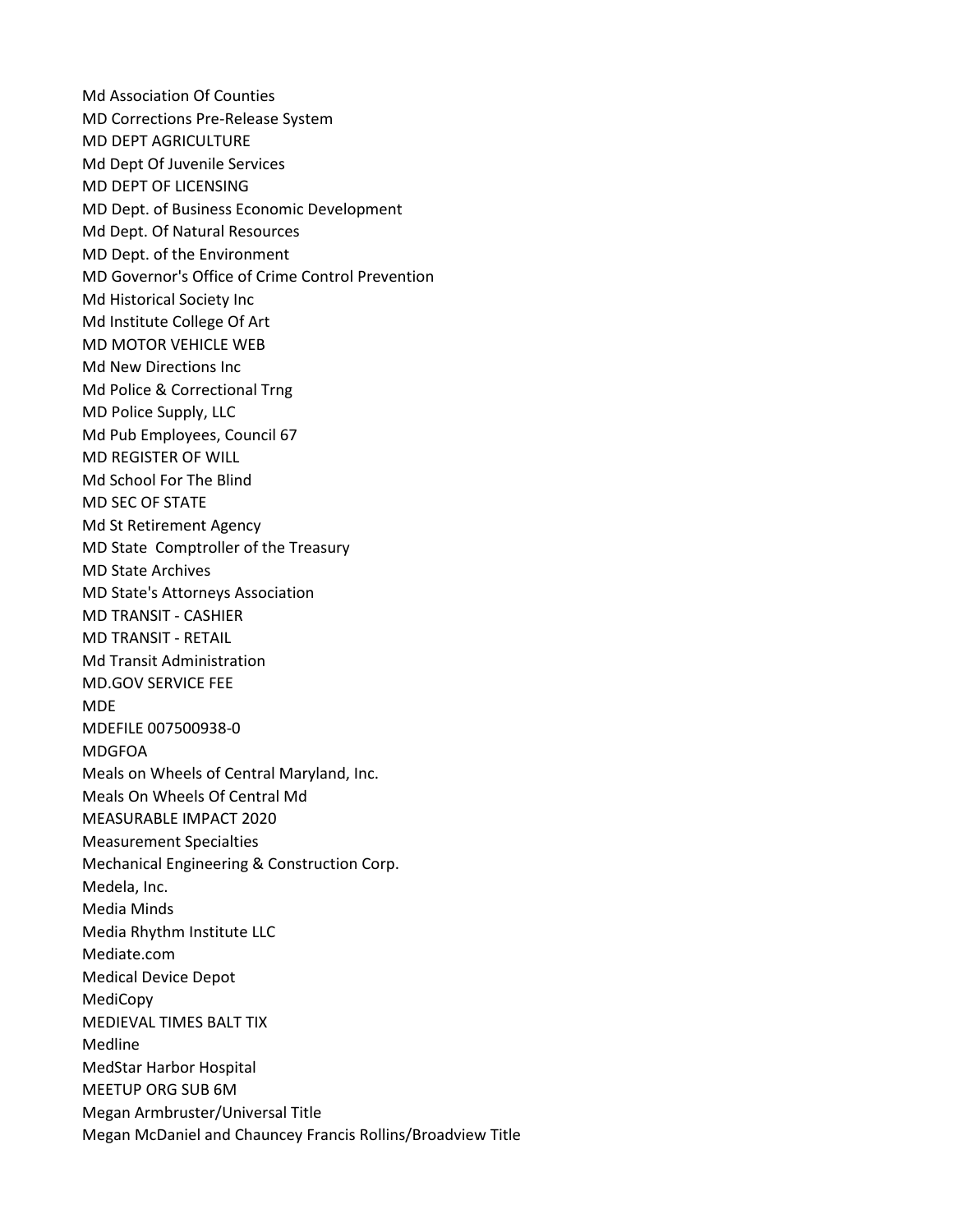Megan McDaniel+Broadview Title Meghan Ryan/Crown Title Meineke Car Care Center Meineke Car Care Petapsco Meisel & Cohen Properties Limited Partnership Melanie Barner/Community Settlements Melissa Cuesta Melissa Curtin Coaching Melissa K. Morgan Melissa Monroe, Jury Commissioner Melissa Robinson / Residential Title & Escrow Melissa S. Anderson Melody Warner/MiCasa Title Group LLC Mel's Service Center and Towing Meltwater News US, Inc. Melvana Sherard Melvin D. Robinson Sr Melvin Monroe Melvina Cook Members Title, LLD dba Broadview Title Memorial Development Partners LP Menyonde Lewis Mercury Management c/o Jacob Danyali Mercy Health foundation Mercy Medical Center Meredith Global Investments LLC Meredith Home Improvement Meredith Jan Chaiken Merkle Merrick Industries Inc Merritt Athletic Clubs Merritt Canton BP, LLC MERVE SAT MES/MARYLAND Meshae Robinson/Assurance Title Metal IT Inc. DBA Metal Supermarkets metalcraft Inc Metco, Inc. MetLife Metra Industries Metrix Technology Engineering Metro Crime Stoppers Inc. Metro Heights Limited Partnership metro rentals, inc. Metropolitan Baltimore, LLC Metropolitan Industrial Services / Brian Tongue Metropolitan Legal Team, LLC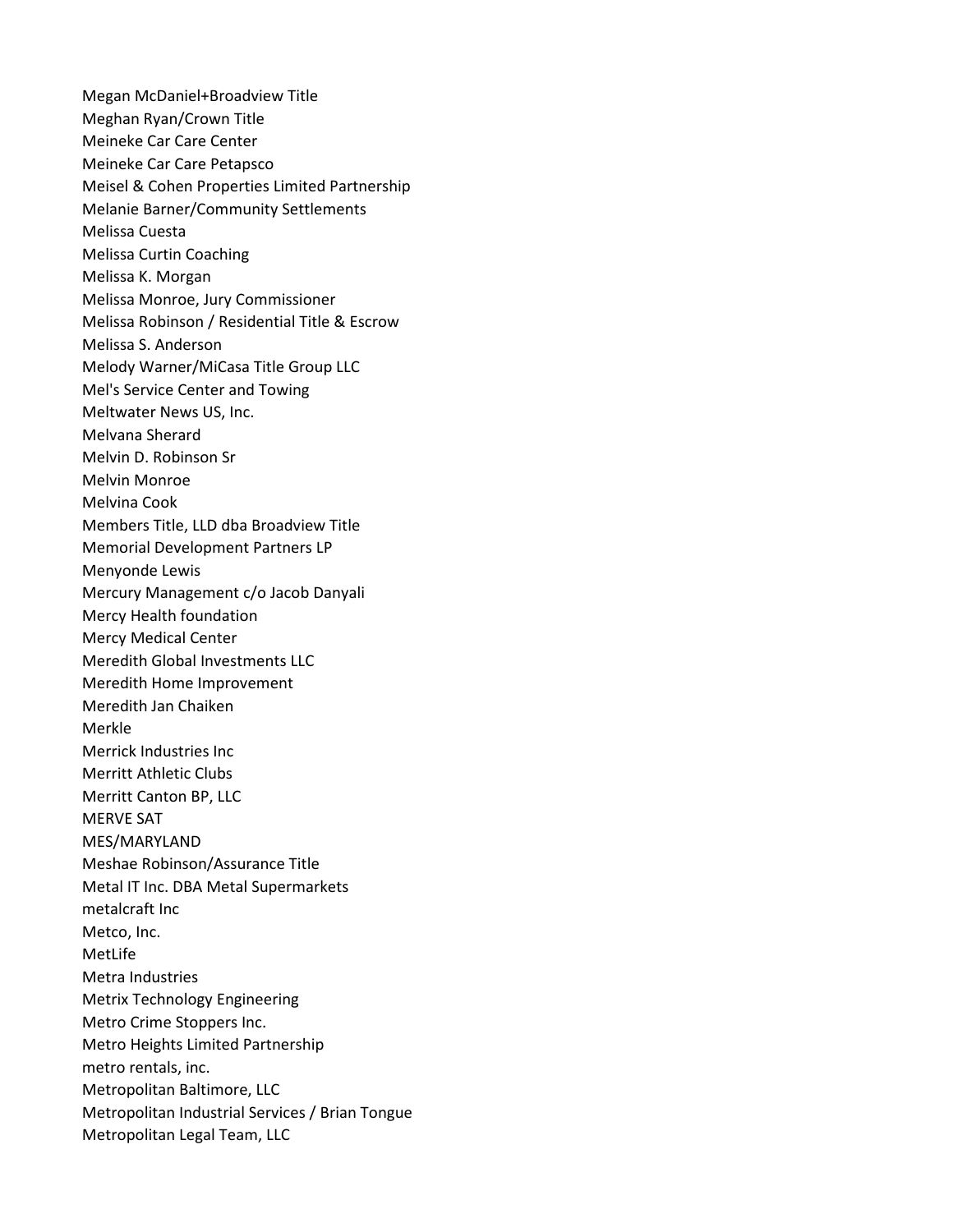Metropolitan Protective Services, Inc. Metropolitan Title Co Metropolitan Washington Council of Governments MettlerToledo MEYER SEED CO OF BALTO Meyer Seed Company of Baltimore, Inc. MFAC, LLC MGT of America Consulting, LLC MHC Woodyear LLC MHF Baltimore DT V LLC Mia Johnson/Emerald Bay Escrow Services LLC **MICA** Mica Saunders Michael A. Bell/Essential Title Michael A. Crumrine Michael A. Hawkins, Jr. / Universal Title Michael Allen Michael Andrew Rudor Michael Anthony Ward Michael Baker Jr., Inc. Michael Barbusuca Jr. MICHAEL BARNES Michael C. Hargrove/Integrity Title Michael Chiang / Mid-Atlantic Title Corp., LLC Michael Coltogirone Michael Conway Michael D. Applefeld dba Catherine Realty Co. Michael D. Elliott Michael D. Kirschner Michael David Vaughn Michael Dean Michael Dunn Michael F. Schmitz Michael Finley MICHAEL GLENN Michael Hanks Michael Hinton Michael J. Tomko, Esq. / Clayton Jones Michael J. Tomko, Esq. / Martin Harris Michael J. Weber Michael Johnson Michael Kelly dba ICL Calibration Laboratories, Inc. Michael Kolivas Michael L. Reid Michael Lear Michael Lievers Michael Lozito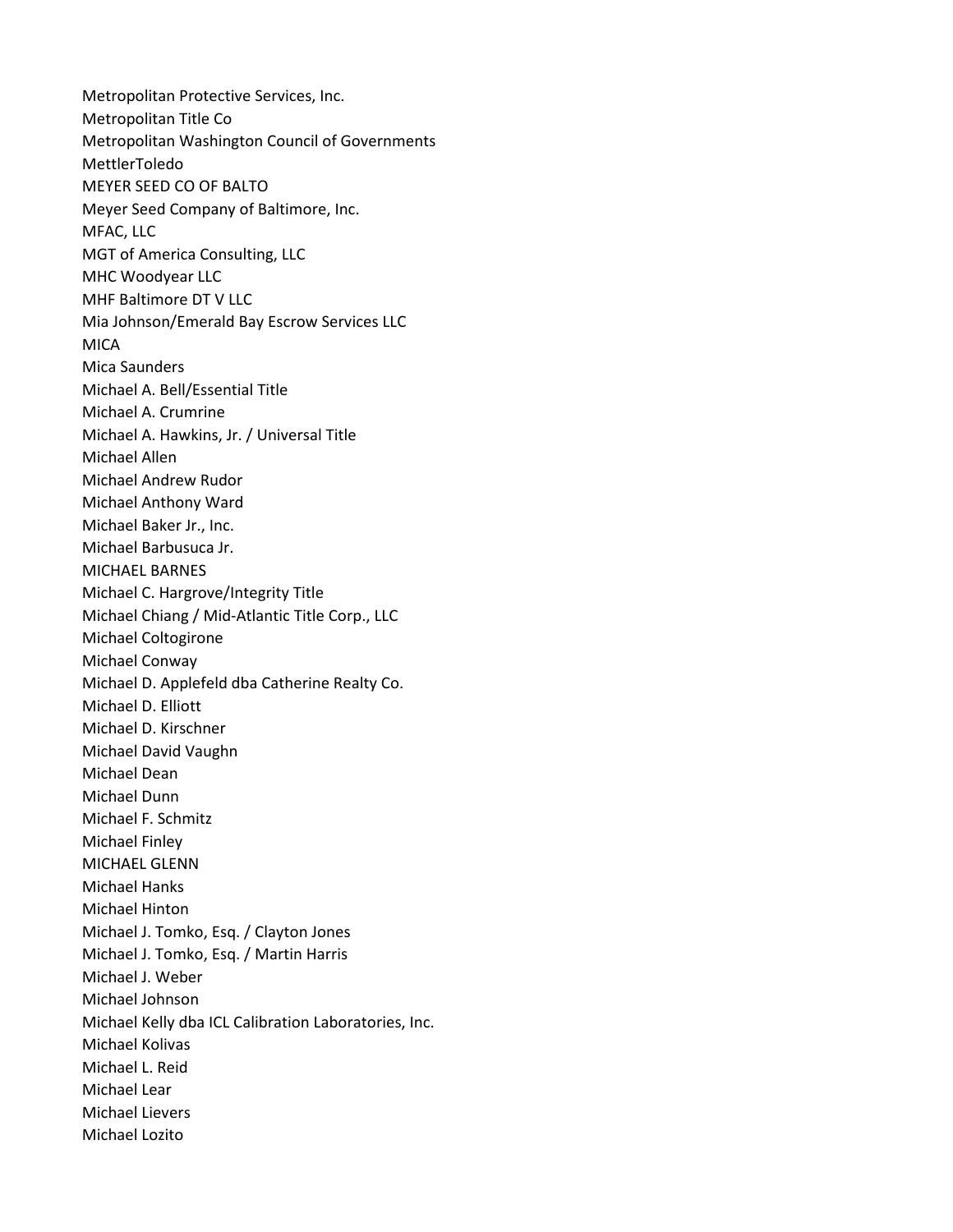Michael Marascio / Lakeside Title Michael McCoy MICHAEL MENE Michael Nicholson Michael Parsons Michael Raddick / Castle Title Michael Robert Clark Michael Scott Michael Sellman, MD PA MICHAEL SMITH Michael T. Allen Michael Taylor Michael Thompson Michael Tomko, Esq. / Aamir Benton Michael Tomko, Esq. / Kevin Stern Michael Tomko, Esq. / Sheena Lawhorn Michael Wemmer/Advantage Title Co Michael Williams Michael Williams-Creek / Titan Title, LLC Michael Wilson and Butschky & Butschky, LLC MICHAELS STORES Michele Haywood Michelle Burke / NVR Settlement Services Michelle Hansbrough Michelle Jackson Michelle Kotler / Granite Title MICHELLE L. CAPIZZI Michelle L. Price Michelle Lacato MICHELLE LECATO Michelle Lester Michelle Nacheman Michelle Nelson Michelle Phillips+Universal Title Micknai Arefaine / Cardinal Title MICRO CENTER-TOWSON EAST Microbac Laboratories, Inc. Microception, Inc. Micrographic Equipment Design, Inc (t/a MEDI) MIcrosoft Corporation Micro-Tel, Inc. Mid Atlantic Fountain Design & Mfg. Company, Inc MID ATLANTIC SPORTS TURF Midas Utilities, Inc. Mid-Atlantic Association for Financial Professionals Mid-Atlantic Communications, Inc. Mid-Atlantic Electrical Contracting, Inc.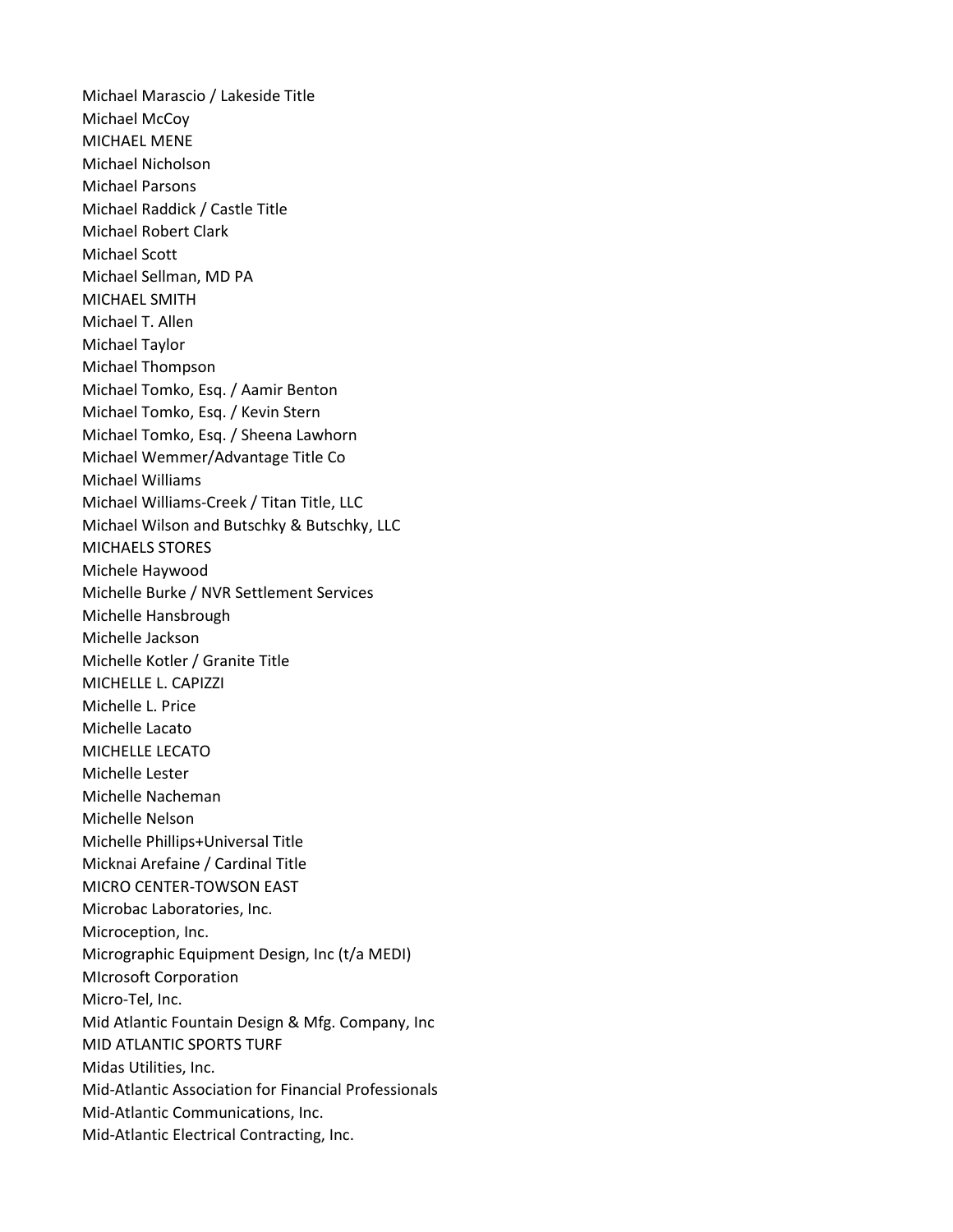Mid-Atlantic General Contractors Mid-Atlantic Interpreting Group, Inc Middleton & Meads Midg3t Productionz Midlantic Machinery, Inc Midtown Community Benefits District Midway Community Development Corporation Midwest Tape, LLC Midwest Veterinary Supply, Inc. Midwestern Software Solutions, LLC Miele, Inc. Mik MIK Holding, LLC mile high shooting accessories Miles & Stockbridge, PC MILFORD APARTMENTS I, LLC Mill Supply Co., Inc Millbrook Park LLC Millenium 2, Inc. Millennium Auto Parts and Services Miller Mendel, Inc. Miller tree Millie Shorts Milton Hunt MINDA KATZ Mindgrub Technologies, LLC Minds-Eye-View, Inc. Mindy Fishkind Minnie Cannady Minority Business Directory Mirabile Construction Miriam F. Ray/Land Closings, LLC MIRO.COM Mirtha Soto and Bryan Bishop/Homesale Settlement Services Mission BBQ Canton LLC Mission BBQ Catering MD, LLC Mission Critical Partners, LLC Mission Media Mister, Winter & Bartlett, LLC Mitchell P. Brooks Mitchell's Blind and Shade Co, inc. Mittie McPhaul MIV Enterprises inc/DBA Superior Sharpening MJ Management Services, LLC MJRE, LLC ML Housing America LLC MLS Equity, LLC and J. Scott Morse, Esq.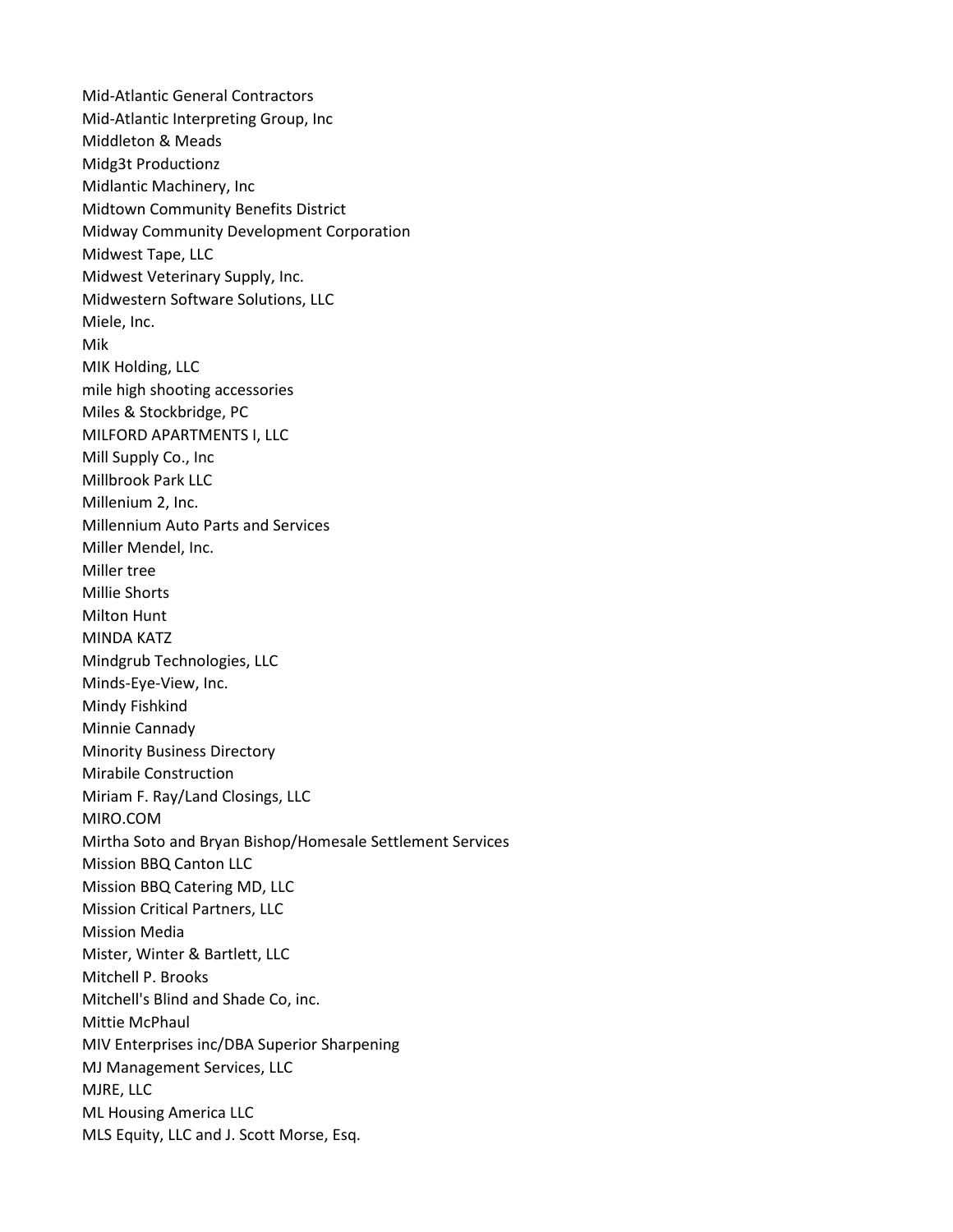MLuis Products, LLC MND Development, LLC MO199 - PARKWAY5 Mobile Air Conditioning Society, Inc. Mobile Dredging & Video Pipe, INC. Mobile Management Systems, LLC MobilePD, Inc. MoboTrex, Inc Modern Systems Integration llc Modulus LLC Mohawk Cryo LLC Mollie H. Bowers Molly Collins/Broadview Title Molly Young/Lawyers Express Title LLC MOMENTIVE INC. MONDAWMIN MALL Monica A Taylor Clowney/Real Estate Settlements & Escrow LLC Monica Anne Sienkiewicz DBA Irwin Reporting, LLC Monica Campbell Monica Guy / CLA Title & Escrow Monica Navarro Leonard Monnit Corporation Monroe Home Services Monroe Infrared Technology Inc. Monteverde Apartments Montgomery County Monument City, LLC Monument Street. Business Association Monumental Paving Co Inc Monumental Process Servers, Inc. MOODY'S ANALYTICS, INC. Moody's Investors Service Inc Moonrise Management Moore and Moore Management Morents, LLC Morgan Chanazz Evans Morgan Cheung/KeyTitle Inc Morgan L. Scardina/R & P Settlement Group, LLC Morgan Myles / Essential Title Service Morgan Pinkney / Abode Settlement Group Morgan State University Morgan State University Foundation Inc. Morin Distribution Inc Morrell Financial, LLC Morrison Consulting Inc Moses & Aiken LLC Moses Fadiran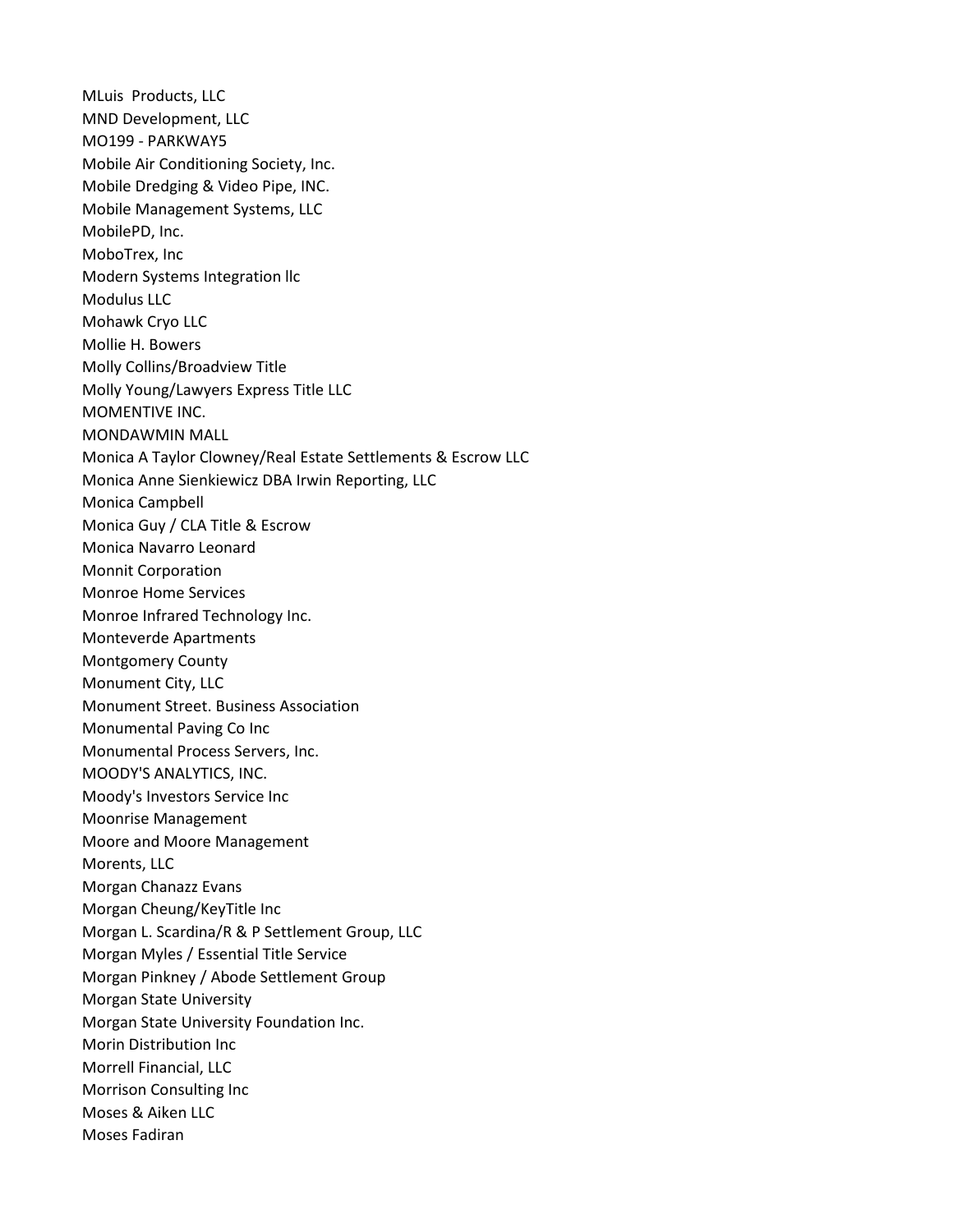Motion Industries, Inc Motor Vehicle Administration Motorola Solutions, Inc. Motta & Motta Real Estate, LLC Mount Pleasant Church and Ministries Mount Royal Soaps LLC Mount Vernon Place Conservancy, Inc. Moveable Feast Inc MPM Ventures Associates, LLC MRA Digital, LLC MRI Software LLC MRIS MRO MRPA, Inc MSBA MSC Industrial Supply Company MS-HC, LLC dba Multi-Specialty Healthcare, LLC MTA Transit Store MTM Foundation, Inc Mueller Systems, LLC Muhammad Fatima Muhammad Synthia Multicorp Fire Protection Services MULTICORP, Inc. Multi-Health Systems, Inc. Munazza Abraham / Residential Title Municap, Inc. MUNICIPAL LIEN FUND, LLC MUNICIPAL PARKING SERVICE MUSCO SPORTS LIGHTING Musco Sports Lighting LLC Muskin-Lowenthal Trustees Muslim Social Services Agency MVA GLEN BURNIE MVP MEDIA NETWORK MVS inc MWI Animal Health MWMCA MXTOOLBOX MY GROUND RENTS, LLC Myco Incorporated Myers Tire Supply Myesha Curtis MYONLINETR MYONLINETR Myrna Gordon Myron Earley Myrtle St. Rose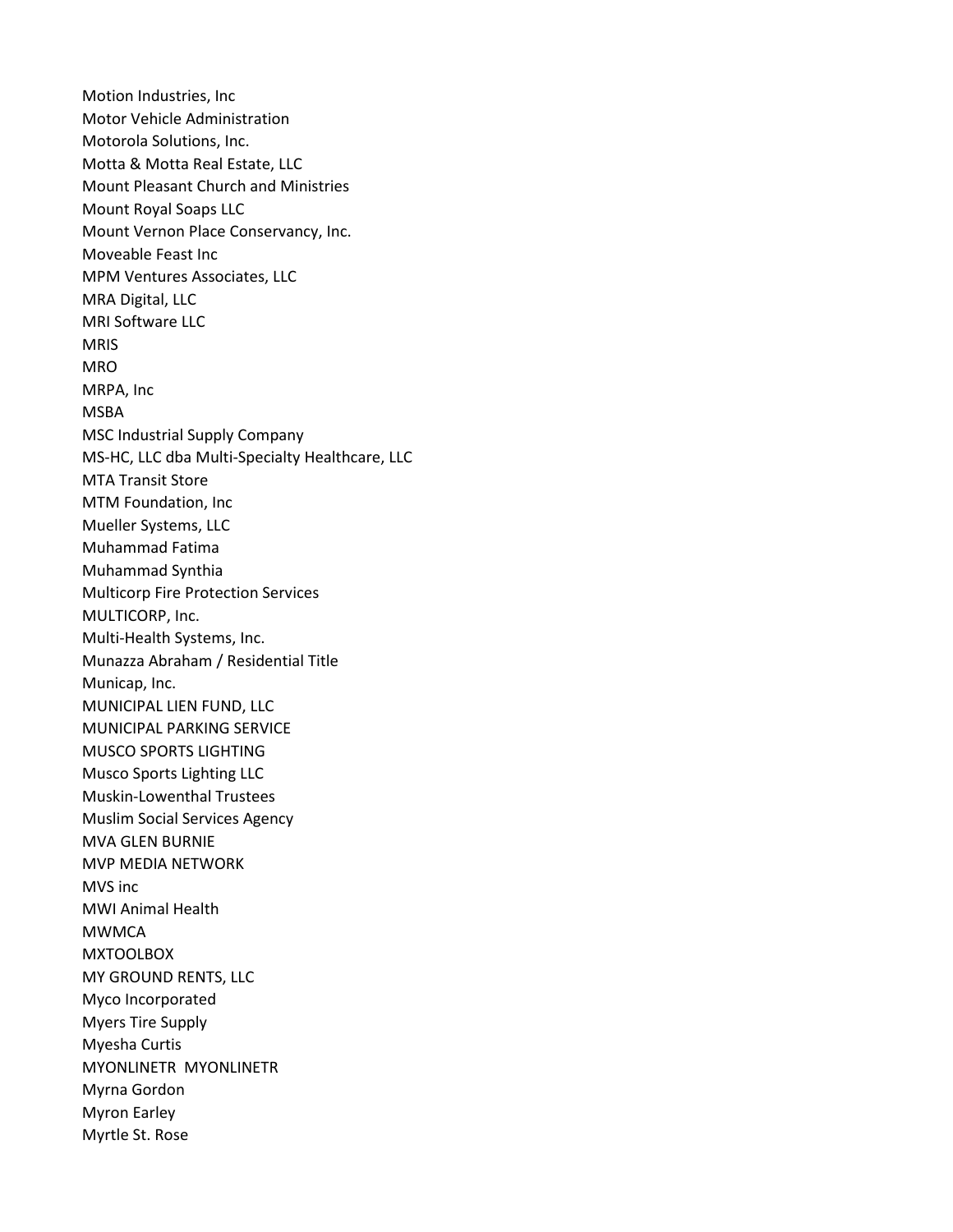Myrtle V. Matthews/Lawyers Trust Title Company Mythics, Inc. Mythics, Inc. N AMERICA RESCUE PRODUCT N L Property Management LLC N M Carroll Manor, Inc. N Scott Phillips Legal and Business Consulting Services LLC N&B Property Management LLC N&L Property Management, LLC N. Harris Corporation AKA System Innovators NAASCO Northeast Corp. Nabila Homes LLC **NACCHO** NACO / National Association of Counties NACOLE.ORG NaCorey Nichols NACPRO NACTO NACWA NADCP Annual Conference Nadine Lindsay Naeemah Tiafa Carter Staggs Naegeli Reporting Corporation NAEH NAFA FLEET MGMT ASSOC Nahshons Rooks Najee B. Randolph Nakia S. Hamilton/Key Title Inc. NAMI Maryland Nan McKay & Associates, Inc. Nancy & Ira Oring NANCY JENNINGS-MARSHALL Nancy Leitch NANCY MEDIN Nancy Raskin Nancy Ruth Nancy Steichen Nancy Trueheart Nancy Yob Naomi Bouchard-Gordon/R & P Settlement Group, LLC Naomi Jackson Haskins Natalie Amato / Cole Title & Escrow Inc. Natalie Bullock Gansop Natasha Winfield/Clear Title Nathalie Baptiste / CLA Title & Escrow Nathalie Baptiste / Pride Settlement NATHAN & KAMIONSKI, LLP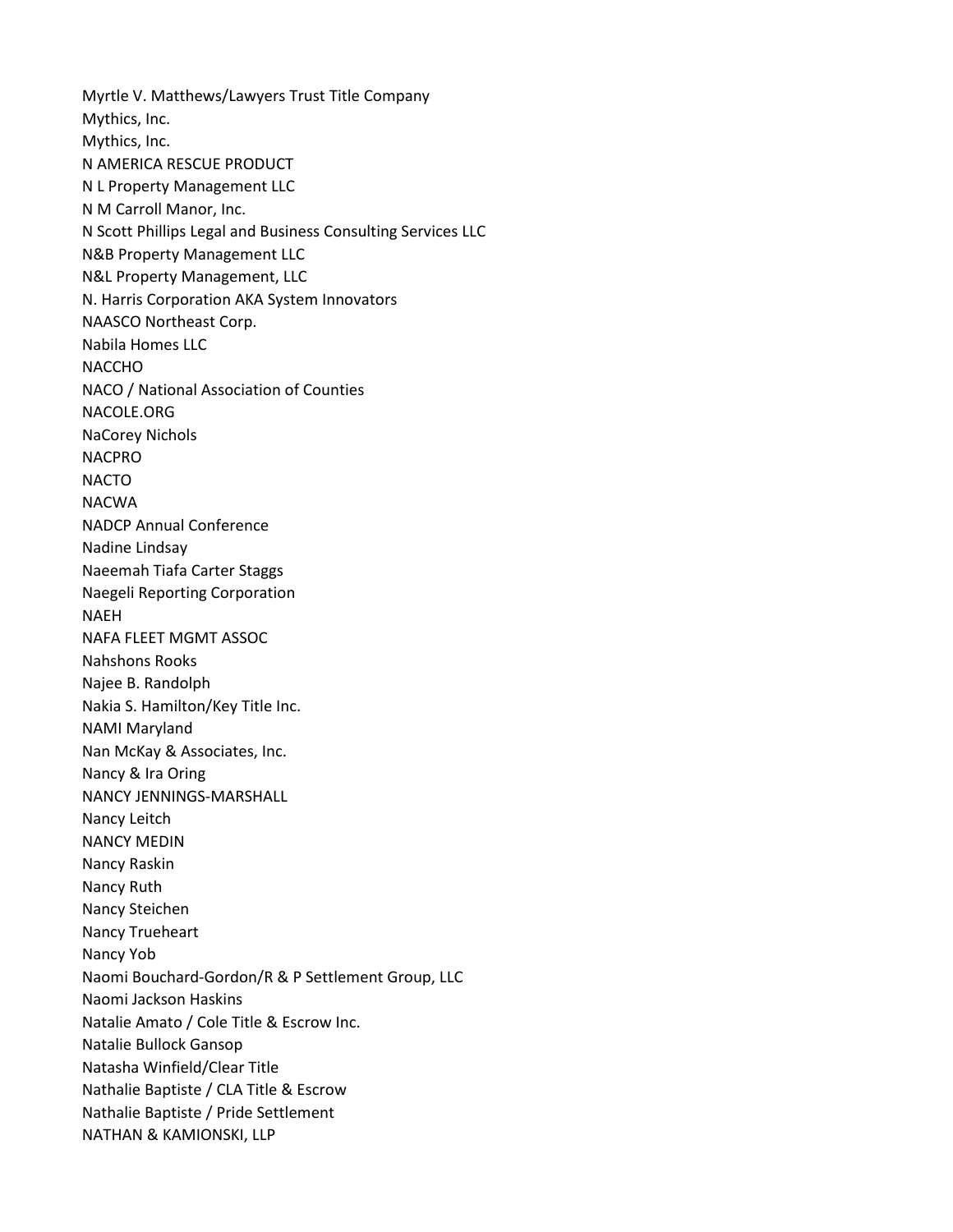Nathan Tarter / Definitive Title Nathaniel McGee National Airwall Systems National Allergy National Alliance for Youth Sports, Attn: Certification Staff National Alliance of State and Territorial AIDS Directors national Aquarium in Baltimore National Association of Area Agencies on Aging National Association of County & City Health Officials (NACCHO) National Association of Govt Defined Contribution Administrators National Capital Industries NATIONAL CAREER FAIRS National Coalition of STD Directors National Community Stabilization Trust, LLC and DASH LLC NATIONAL COUNCIL FOR THE NATIONAL EMERGENCY TRAIN National Environmental He National Family Planning & Reproductive Health Assoc dba NFPRHA NATIONAL FLUID POWER INSTITUTE National Gift Card NATIONAL GRANTS MANAGEMENT ASSOCIATION National Guardianship Association NATIONAL HEAD START ASSO National Head Start Association NATIONAL INSITUTE OF GOVE National League of Cities National Low Income Housing Coalition National Postal Forum National Property Management NATIONAL PROPERTY MANAGEMENT SERVICES LLC National Railroad Passenger Corp. National Recreation and Park Association, Inc. National Safety Council National Safety Supply, Inc. National Testing Network, Inc National Vision Administrators, L.L.C. Nationwide Mutual Insurance Company Nationwide Retirement Solutions Nationwide Source, Inc. Natl Aquarium In Baltimore Natl Bar Association Natl Conference on Pub Employee Retirement Systems dba NCPERS NATNATIONAL ASSOCIATI Natsnet Haileab/Universal Title Navy Federal Credit Union NAWDP.ORG NAYS EVENT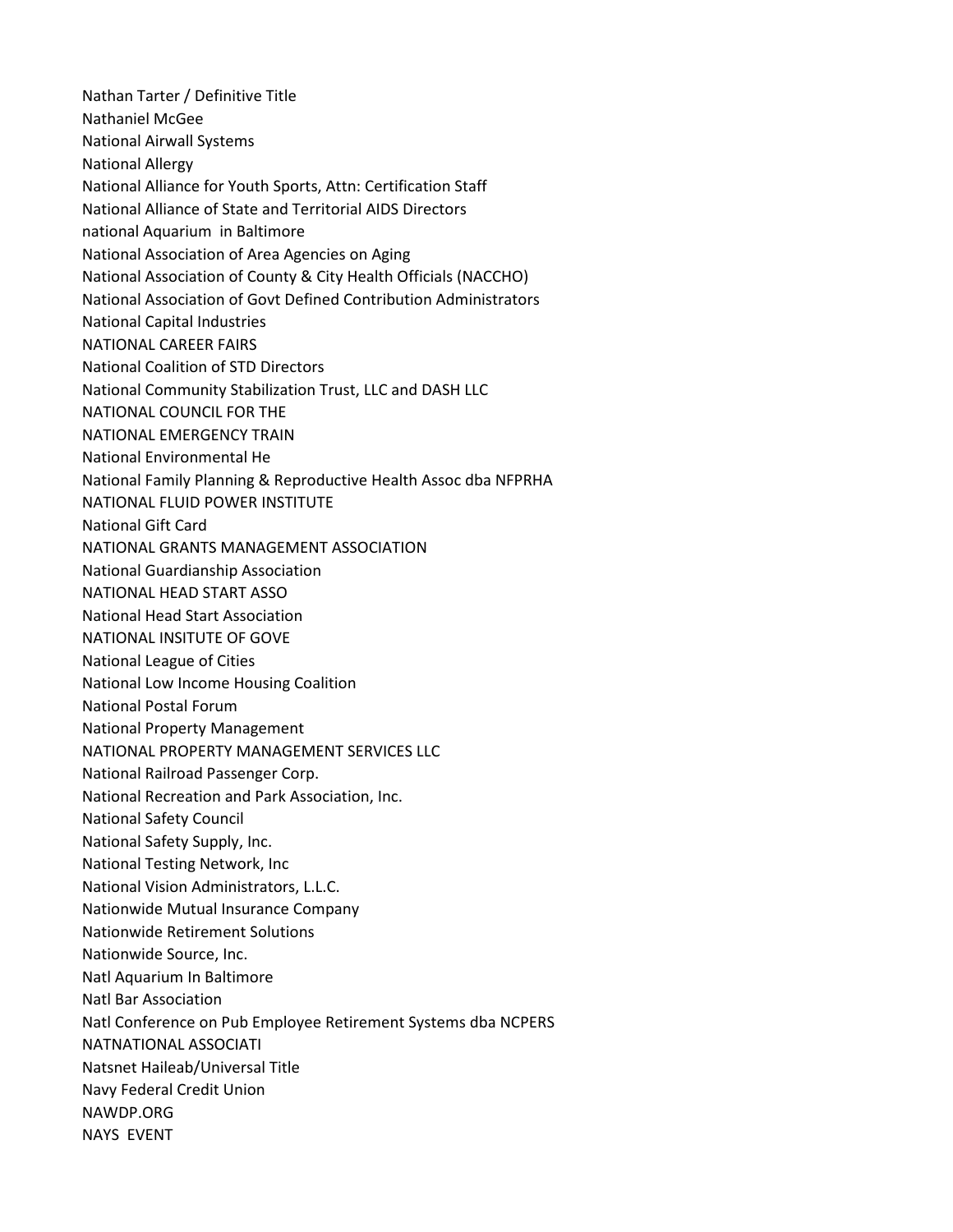NBCDI 50FORWARD VIRTUA Ncadd-Maryland NCEES.ORG NCH Corporation NCSC NATIONAL CUSTOMER NDAA Neel Lalchandani/Homesale Settlement Services Neighborhood Design Ctr Inc Neighborhood Housing Services of Baltimore Inc. Neighborhood Housing Services of Baltimore, Inc Neil Brown / Land Closings, LLC Nelam Bhola Nelson Emergency Vehicle Lighting Nelson Mullins Riley & Scarborough LLP Neo Technologies Inc NEOPOST Neopost USA Inc. NEPELRA Neptune Technology Group, Inc. Nestle Waters North America DBA ReadyRefresh NESTT SERVICES LLC Net Hospitality Management, LLC Netcon, Inc. NETHANIEL HOROWITZ NETHERLAND BULB CO. Neurobehavioral Associates Neville Namai New Baltimore Contractors LLC New Bolton Center New Broadway East Community Association New Flyer New Hamilton Park New Horizons CLC of Baltimore New Leaf Investments ,LLC New Shiloh Baptist Church New Song Community Learning Center New Vision House of Hope, Inc Newman, Gwendolyn Next Car NEXT PHAZE Next Phaze Cafe Next Phaze, LLC NFC Homes, LLC NFPA NATL FIRE PROTECT NGMA NHSDC SPRING 2020 CONF NHSDCSPRING2021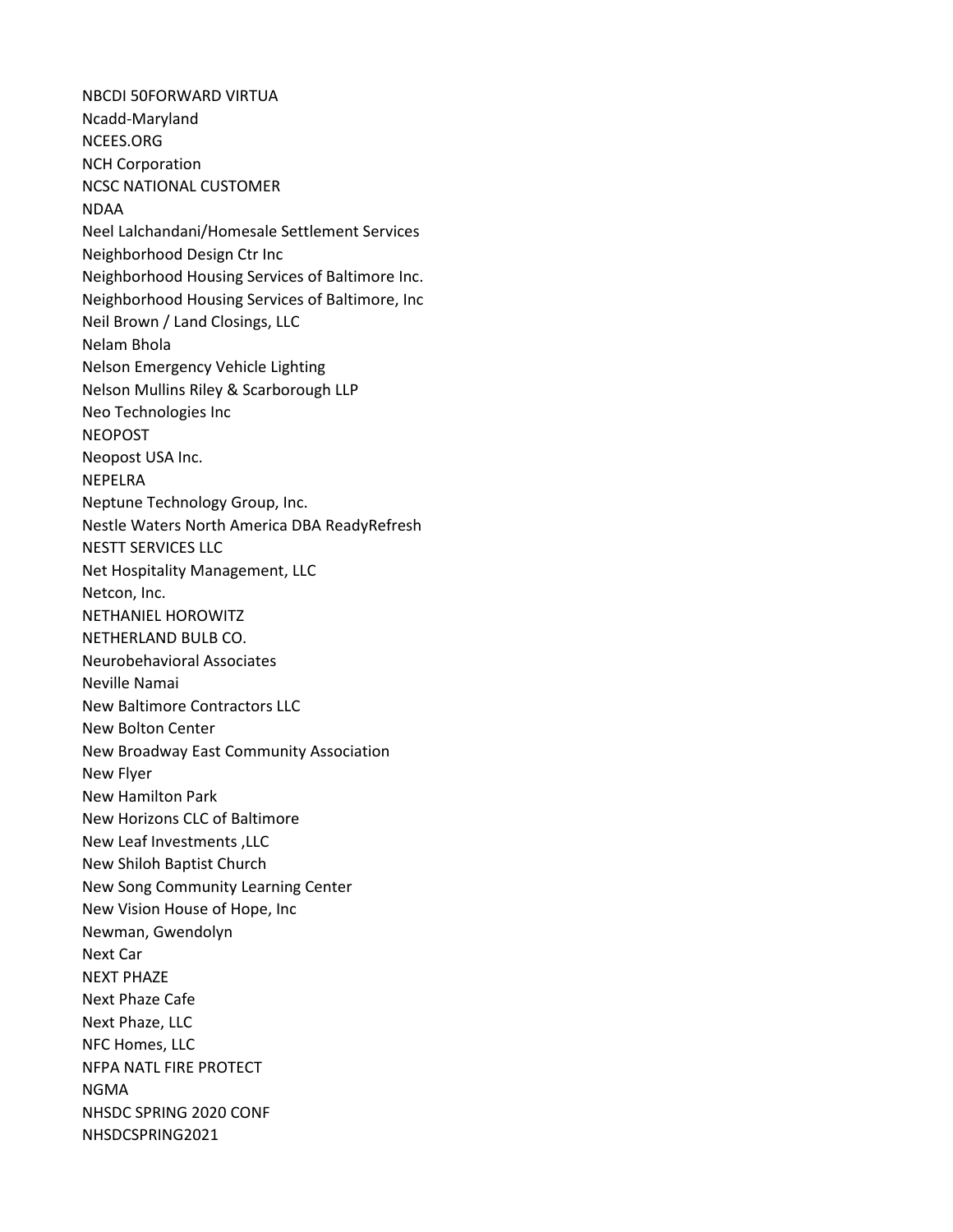NICHELLE BROWN Nicholas and Paula Zaremba / Lawyers Express Title Nicholas Edwards / Stewart Title Company Nicholas Pelekakis Nicholas Piscatelli, Surviving Director & Trustee Nicholas S. Sollon Nicholas Thomas/Definitive Title LLC Nicholas Vogt and Alec Chase/MiCasa Title Group, LLC Nicholas Wright/Law Office of Matthew Parr Nichole Quade NICHOLS CONTRACTING INC Nichols Contracting, Inc. Nicky Green/Sanctuary Title, LLC Nicole CherElle Shaw Nicole D. Webster Nicole Dunston/UniversalTitle Nicole Haskins and Gilman & Bedigian, LLC Nicole Jessup Nicole Jones Nicole Lee Nicole Lennon / Liberty Title & Escrow Nicole Licari / Endeavor Title Nicole M. Mings/True Title Nicole Mings / RESE Title & Escrow Nicole R Stanovsky Nicole Shepard Nicole Williams / Endeavor Title, LLC Nicole Williams and Ryan Risse/Endeavor Title, LLC NIGHTMARE GRAPHICS Nightmare Graphics Inc. Nightmare Graphics, Inc. NIGP - IWEB Nikia Sankofa Nikita Davis NIKKI JACKSON Nikki Jackson/Real Estate Settlements and Escrow Nikki Mourtzinos Niko Colbert NIKURD JENKINS Niles Barton & Wilmer, Llp Niles, Barton & Wilmer, LLP Ninah Bell / Liberty Title Nishant Shah Nitro Software, Inc. Nitsom Promotional Manufacturing Corp NITV Federal Services, LLC Nixon Uniform Service & Medical Wear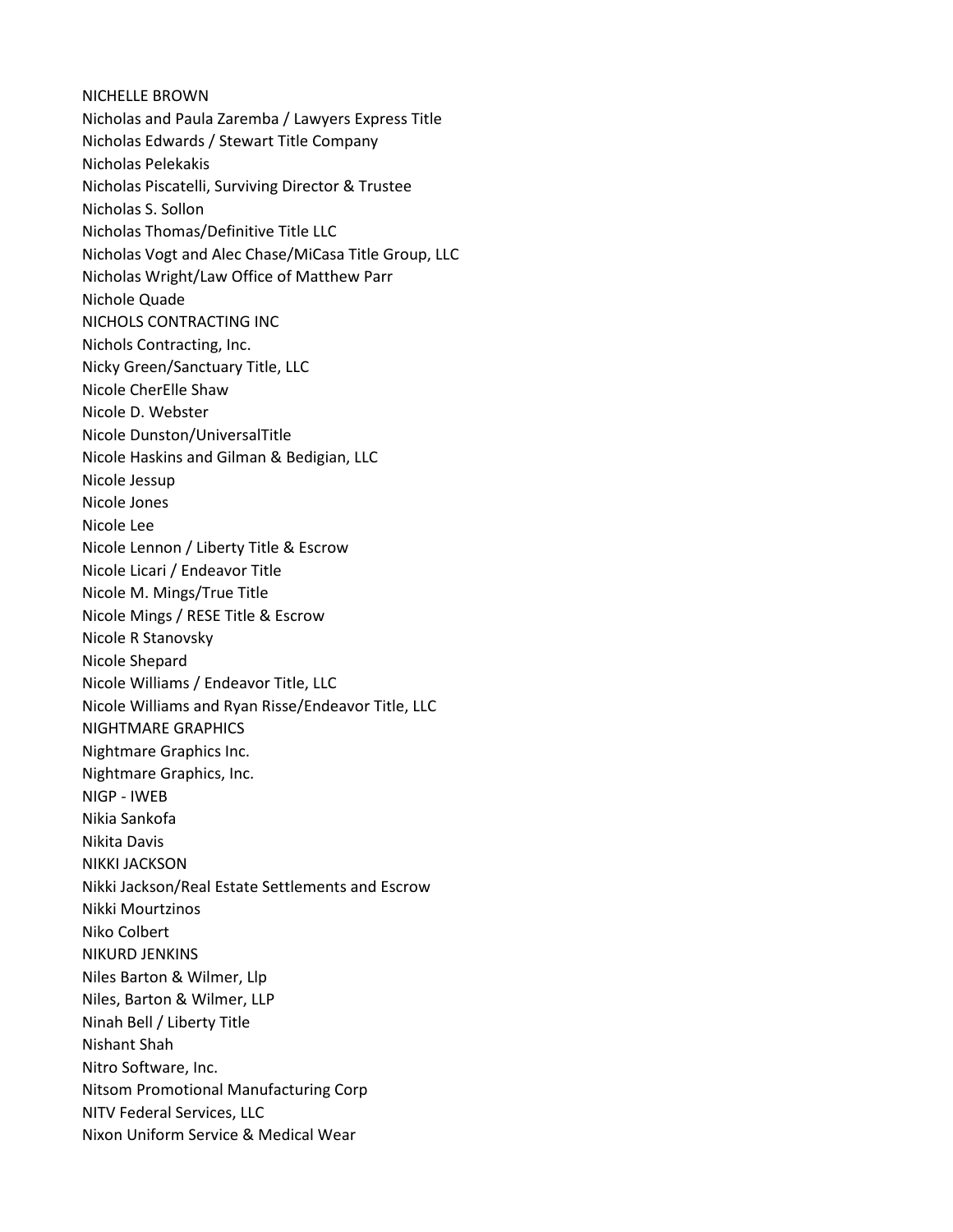NJ E-Z Pass Violations Processing Center NLC JOBS ONLINE Nneka Carter/Dulaney Title & Escrow No Admission LLC No One Left Unhelped Inc No One Left Unhelped Inc. No Opportunity Wasted Noah Landon & Ian Radke / Endeavor Title Noah's Ark Veterinary & Boarding School Noble W. Baier d/b/a CityWorks LLC Noemi Giron / Universal Title Nolan O'Dowd Nolan O'Dowd NOODLES & CO WEB 421 Noritsu America Corporation Norma E. Houch Norris Honda NORTH AMERICAN RESCUE, LLC North Barclay Green Limited Partnership dba N Barlcay Green 3 North East Technical Sales Northeast Energy Services LLC Northeast Remsco Construction, Inc. NORTHEAST RESOURCE REC NORTHEASTERN SUPPLY INC NORTHEASTERN SUPPLY INC B NORTHEASTERN SUPPLY INC G Northern Capital of New England LLC Northern Pharmacy & Medical Equipment Northrop Grumman Systems Corporation NORTHWEST REFUSE SERVICE, LLC Northwood S C, LLC NOVA BUS, A Division of Prevost Car (US) Inc. Nova Robinson / Castle Title nplh valuation services llc NPower Inc. NRPA CONFERENCE NRPA OPERATING NSI Lab Solutions, Inc. NuHarbor Security Nulinx International Inc NUTRIEN AG SOLUTION 1365 NVA Animal Dental Center , LLC Nyshika Eastman NYTIMES NYTimes NYTimes Oak Grove Builders Oaklee Village Baltimore LLC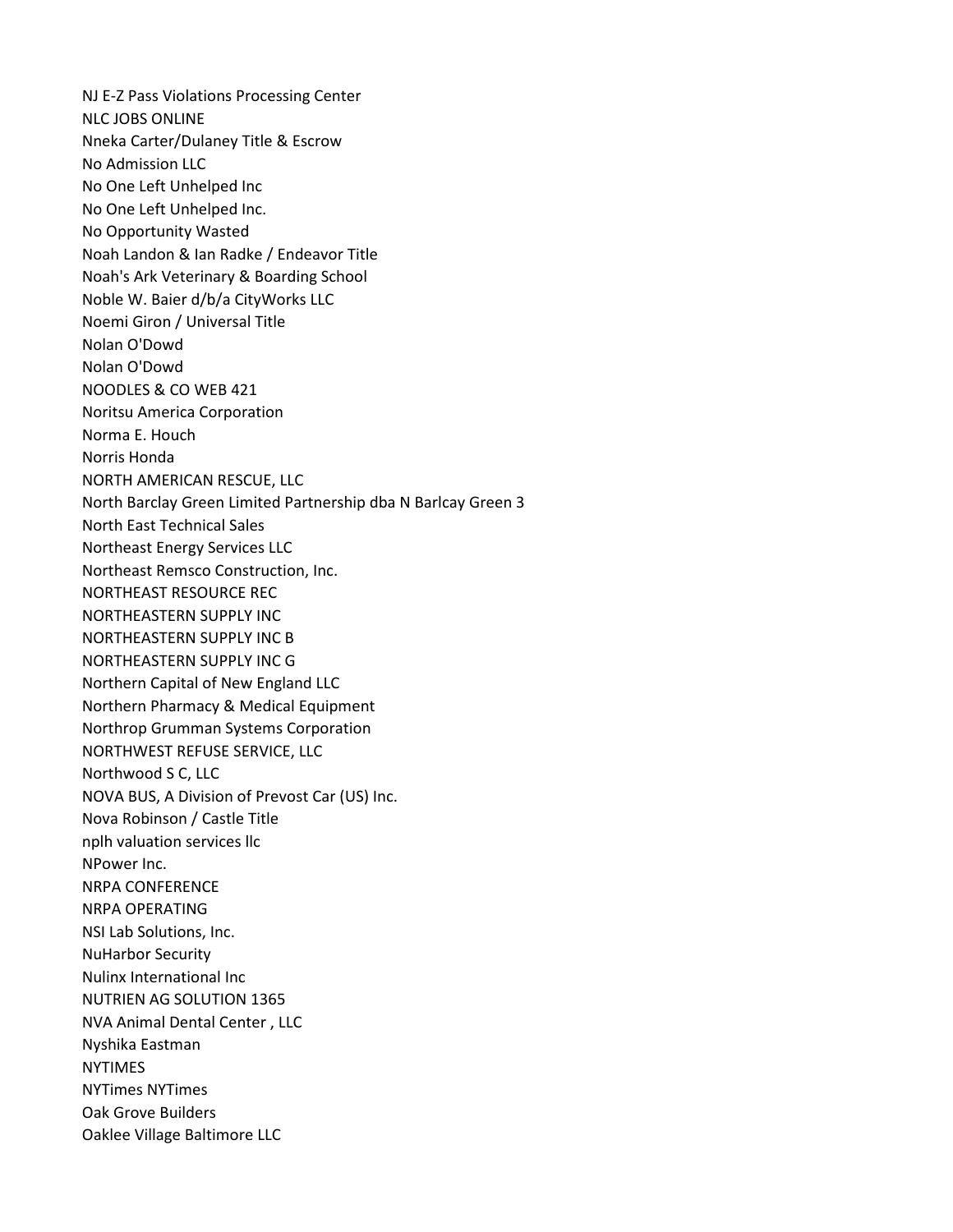Oaks at Liberty, LLC OASIS MARINAS AT CLINT OBBARIAL AND TYSEAN DONELSON Oceanid O'Connell & Lawrence, Inc. O'Connor & Verderaime, PC Octavia Anderson Octavia Andrea Brown/Charter Title Octavia Thompson and LaQuasha Jackson/Essential Title Service LL Odie Simmons Odoms Kevin O'Donnell Square Housing LP O'Donnell St. Business District Assoc ODORITE COMPANY OF BALTI Odorite Company of Baltimore OFFICE ALLY OFFICE DEPOT Office of the Attorney General Office Of The Public Defender Office of the State's Attorney for Baltimore City Offit Kurman, P.A. OHD, INC OIL PRICE INFO SERV Olatubosun O Famogun / Universal Title Old Town Mall Merchants Association, Inc. Oleo Samuels Olga Lopez Olga Zasztowt Olivia Lo & Joseph Mangino / Key Title Inc. Ollie Rumber Oluwamurewa A. Oguntimein Omar Charles Dorsey Jr. Omar Mitchell Omar Williams Omninet Capital LLC Omnis Health Life ONE BEAT CPR LEARNING One Beat CPR Learning Center, Inc. One Call Concepts Locating Services, inc. One Call Concepts, Inc. One Roof LLC One World Cafe OnePlus Systems dba Contelligent OneRain Incorporated Online Consulting, Inc dba ONLC Training Centers OnSolve Intermediate Holding Company Onyinye Alheri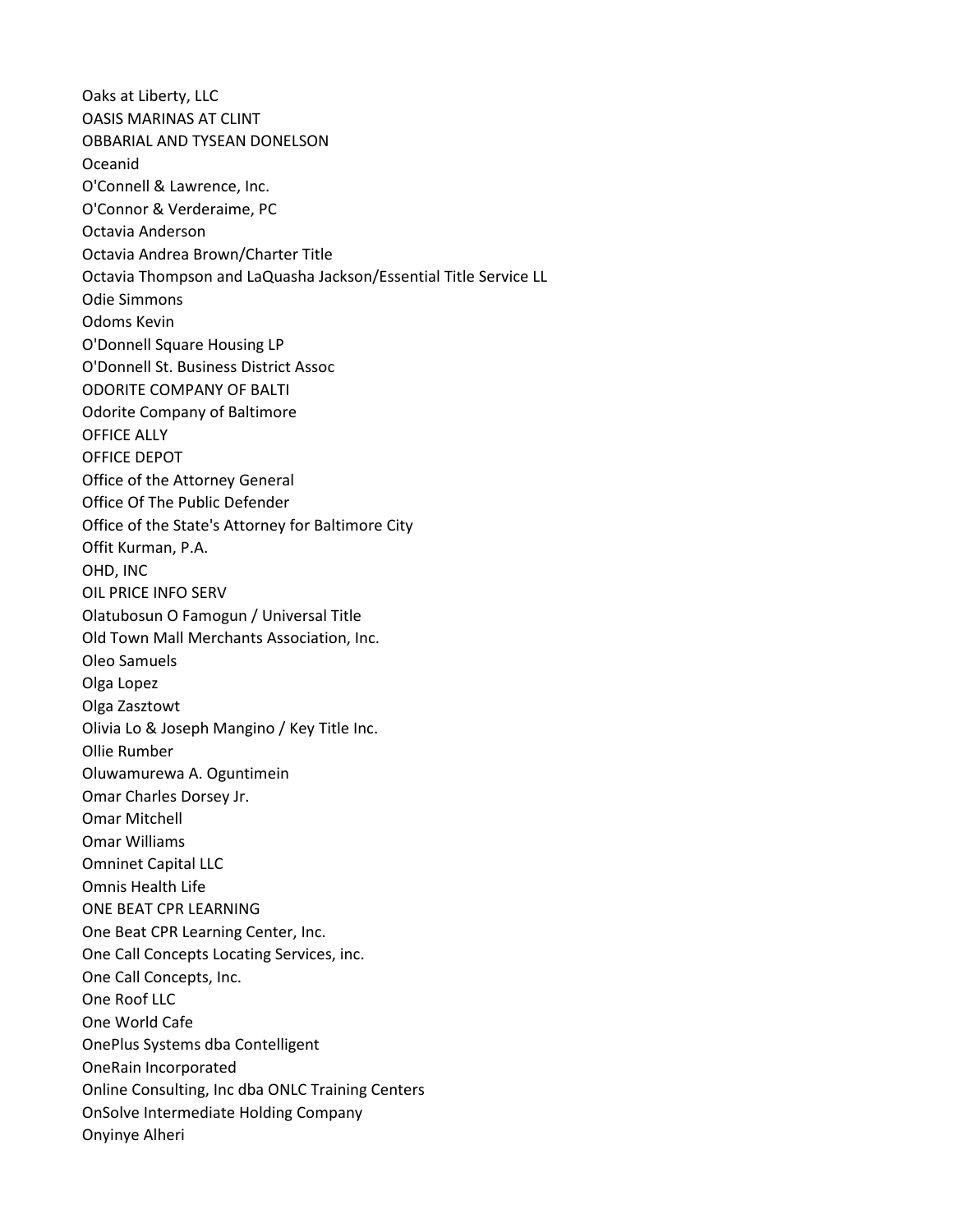Open Society Institute - Baltimore Open Text, Inc. OpenGov, Inc. OPIS OpportunitySpace Inc. d.b.a "Tolemi" Optimum Controls Corporation Oral Cancer Foundation Orasure Technologies, Inc. Orchard Gardens Associates Orchard Ridge Orchard Ridge Rental Li,LLC O'Rellly Media Inc Origin Baltimore Recycling LLC ORIVAL INC Orly Moving Systems, Inc. Ornstein Benjamin Orrin Nixon OrthoMaryland Orthopedic Specialty Center Osborne Anthony Osburn Associates, Inc. OSHA CARD PORTAL OSPInsight International Inc. OST Inc. OTC BRANDS INC OTIS ELEVATOR Otis Warren & Company, Inc. Ovando Thelwell/Universal Title Overhead Door Co of Baltimore, Inc. Owen Makell IV P & J Contracting Company, Inc. P H & S Products LLC P&K TUBULAR P&T Investment, LLC P. Flanigan & Sons, Incorporated P.A.M. Services P.E.L.A. Design P.O.I Installation Group LLC P2 Cleaning Services, LLC PA Southern LLC. PA-AWZSE INT PH ENF PABLO GARCIA, INDIVIDUAL Pacer Service Center PACER800-676-6856IR Pacific Enterprises LLC Pacific Enterprises, LLC PACIFICO FORD, INC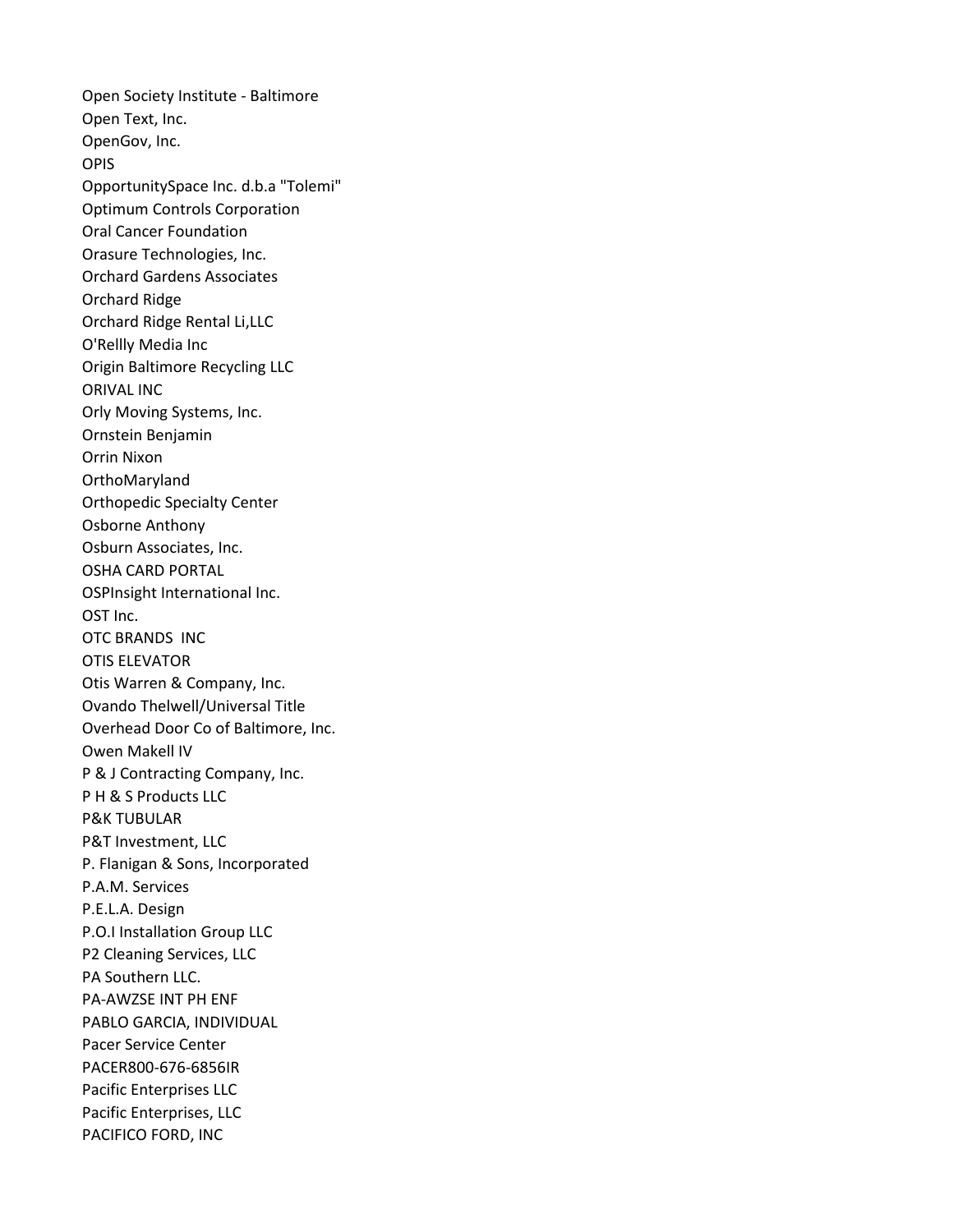Pacify Health LLC Paige Bourne/American Land Title Paige Colburn/American Land Title PAINTING WITH A TWIST - S PALOMINO MEDIA GROUP Llc Pamala Garland/Stewart Title Guaranty Company Pamela Flight Pamela Stephanie Pinto/Crown Title Pamela Wilson Pamela Y Hoffman PANERA BREAD Pangea Real Estate Holdings, LLC PAPA JOHN'S #3839 PAPCO, Inc. Paper Solutions, Inc. DBA Partek Solutions, Inc. ParaGard Direct Paragon Consulting Services, Inc. PARCHA MCFADDEN Park Heights Management LLC Park Heights Realty, LLC Park Heights Renaissance Inc. Park Heights Senior Housing LP Park Lane Associates PARK SQUARE HOMES, I LLC Parkeon Inc. Parking Authority Of Balto City Park-It of Maryland ParkOps Baltimore LLC Parks & People Foundation Parks and People Foundation Parks Jr., Norman A. & Parks, Janet L Parkson Corporation Parts Authority Southern, LLC. PARTY CITY Party Plus Pasadena Forklift LLC PASSPORT TITLE SERVICES, LLC Pate Regina Paternity Testing Corporation Path Forward Consulting, LLC Patrice Jennings and Gilman & Bedigian, LLC Patricia A. Brooks Patricia Alston Patricia Andrews Patricia Ann cirasole Patricia Ann Paluzzi Patricia Cirasole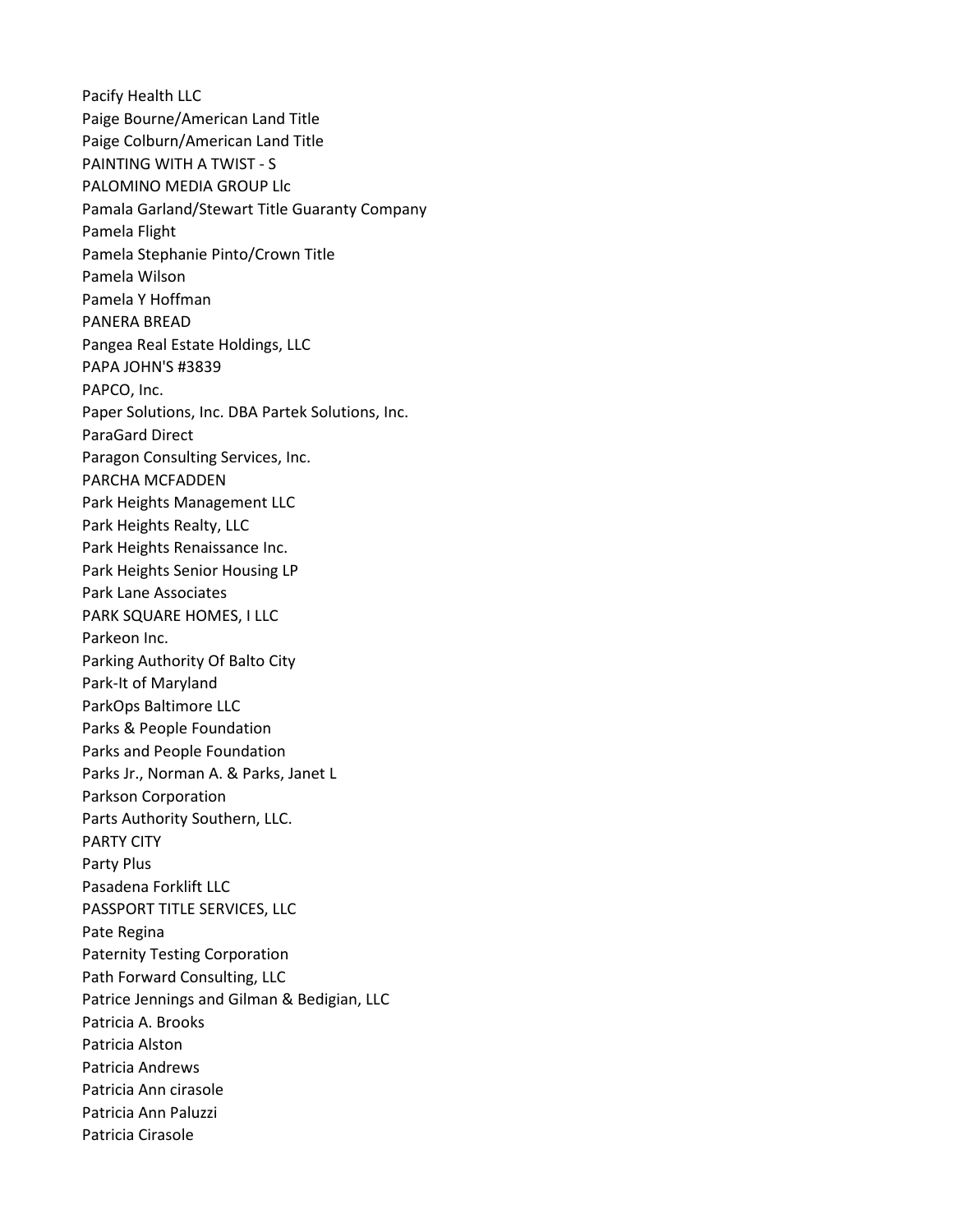Patricia D. Smith Patricia Deros Patricia Dockendorf Patricia Goode Patricia Jackson Patricia Jennings Patricia Stackler Patricia Stewart Patricia Yarborough Patrick Broadwick / American Land Title Patrick Hudson/MiCasa Title Group Patrick R. Ferguson Patrick Richard Patriot Pool Service LLC Patriot Technologies, Inc Patsy J. Daniello Pattamat LLC Patton Harris Rust & Associates/dba Pennoni Company Patuxent Materials, Incorporated Paul Alexander Paul Arenz Paul Benedict Martinez PAUL DABKOWSKI Paul Delnero Paul Hoffman Paula A. Carter Paula L. Smith/Residential Title & Escrow Paula Middleton Paula Reynolds Paula Smith Paula Williams PAULA YARBOROUGH Pauline Rollins Pavlina Ilieva Pavlos Anastasiadis / R&P Settlement Group, LLC PAYPAL AGABALTIMOR PAYPAL AJ.DEASE PAYPAL ALLIANCEBLA PAYPAL ANNAPOLISMU PAYPAL BALTIMORENE PAYPAL BLACKCHIEFO PAYPAL BLACKPROSEC PAYPAL BPARLATO-SSA PAYPAL BRANDONTOWN PAYPAL CANOEKAYAKC PAYPAL COUNTYENGMD PAYPAL CWYD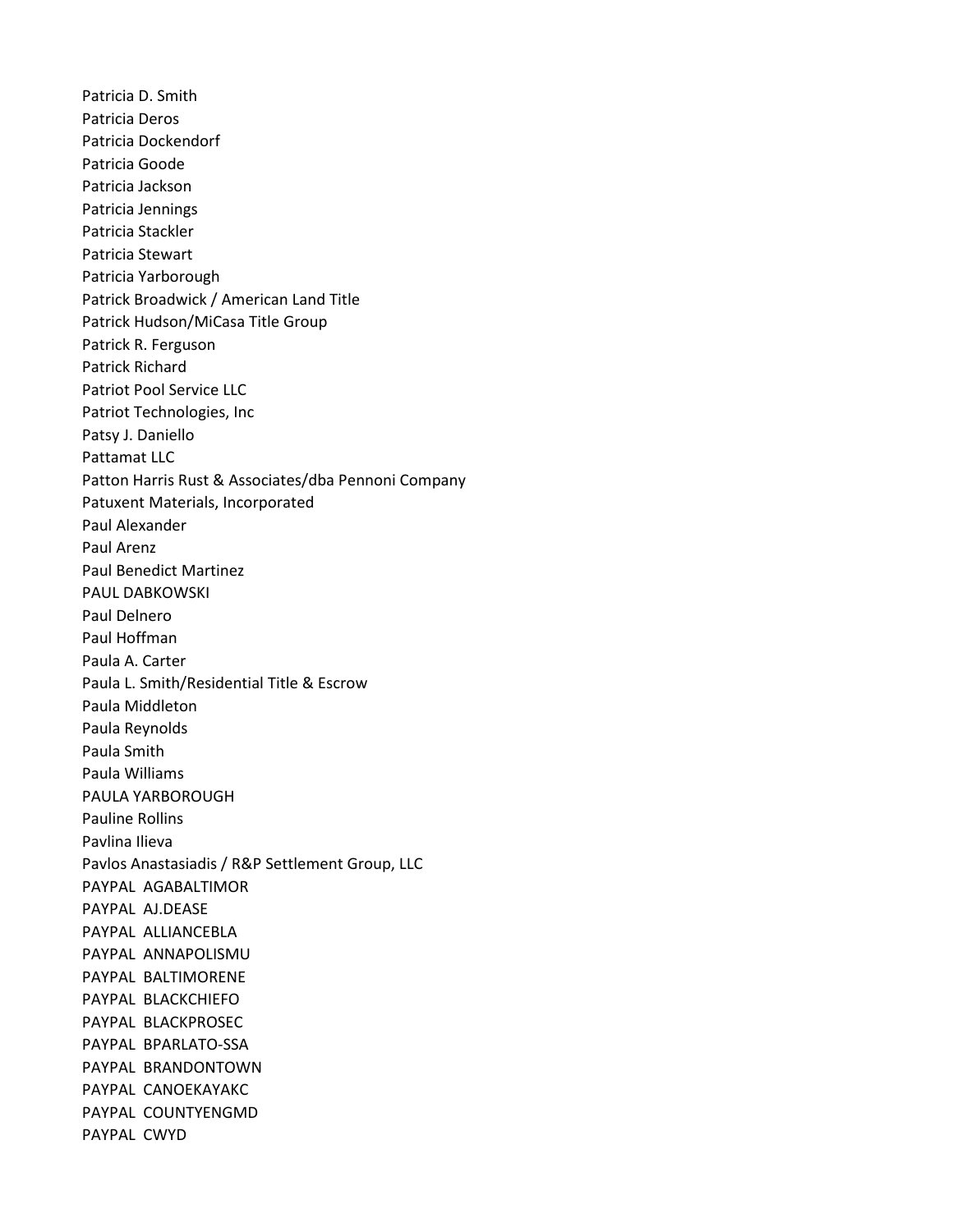PAYPAL DIGGITY PAYPAL DRCHRISTINE PAYPAL DRIVERRECOR PAYPAL ELITEEDITIN PAYPAL ESOTERICLLC PAYPAL EVLANDSCAPER PAYPAL FAITHNEAL63 PAYPAL FEDEX PAYPAL HOWREADYOUR PAYPAL IMMERSIVEIN PAYPAL ITSBLACKADE PAYPAL JCATLAW JCATLAW PAYPAL LEADERSHIP PAYPAL LIZETTEUBID PAYPAL MAAC MAAC PAYPAL MAHDC PAYPAL MAKE STUDIO PAYPAL MARYLANDBUR PAYPAL MARYLANDDIV PAYPAL MATGROUP2 PAYPAL MEDICALUNIV PAYPAL MSTREENAMOO PAYPAL NEIGHBORHOO PAYPAL NTOA PAYPAL POLOITONA PAYPAL RELIABLELAN PAYPAL RESULTSLEAD PAYPAL TENDERLY4YO PAYPAL TRANSCEN PAYPAL TRUEBEAMING PAYPAL WORKLIFEBH PAYPAL WORKLIFEBH WORKLI PAYPRO NEODYNAMIC PCBC Properties LLC PCMG, Inc. PDA Corporate Stores Division I, LLC Pda Inc Peak Scientific Peakon ApS Pearl Beard Pearl Gregg Pearlie G. Ewell Pearson Assessment Pearson VUE Pearson, Ashley Pecovic Properties Llc PeerSource Partners, LLC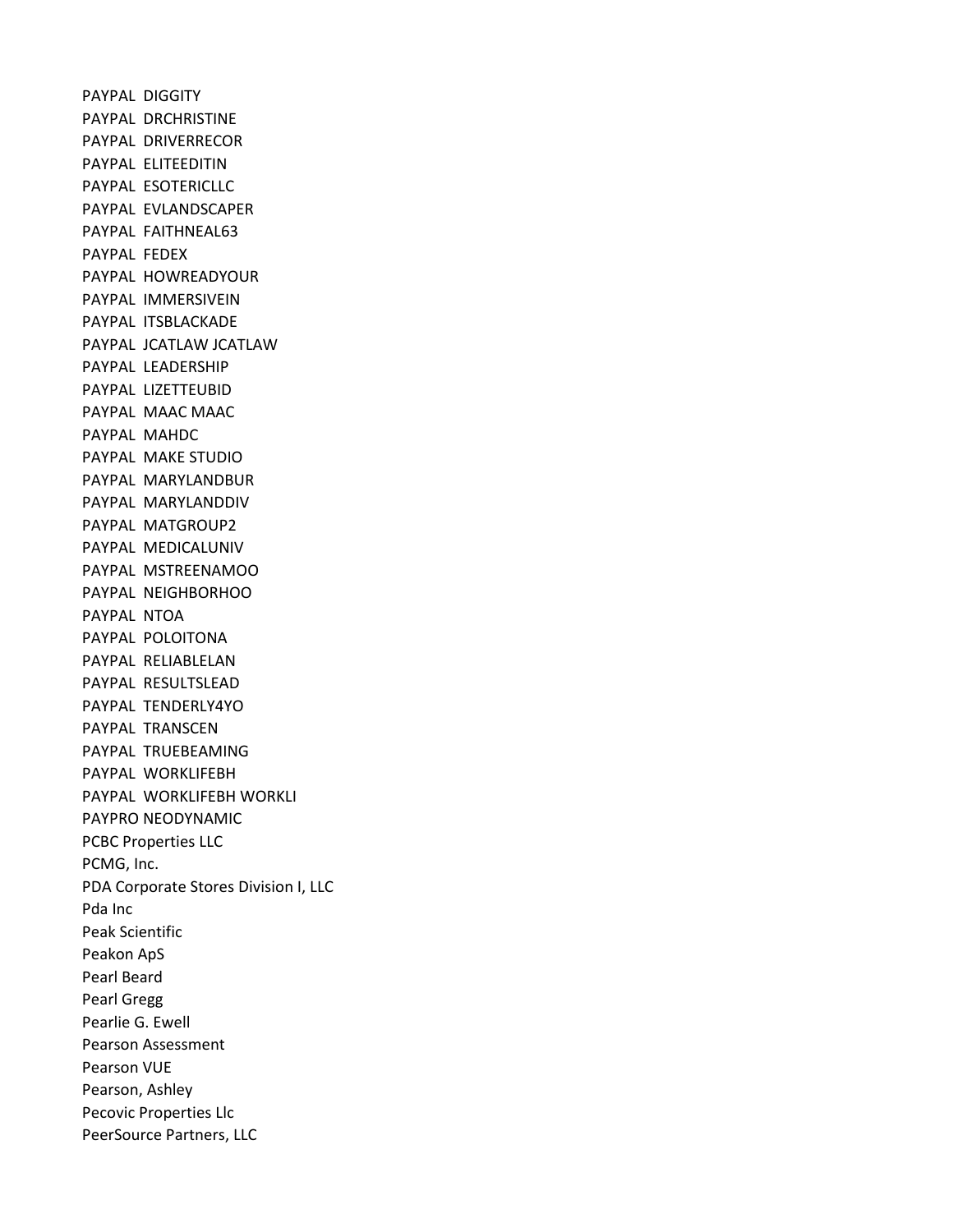Peggy Davis/Lakeside Title Company Pelican Fly LLC Pencco, Inc. PEN-LINK, LTD Penmar Investments LLC PENN CREDIT CORPORATION Penn Dutch Structures LLC Penn Square II Limited Partnership Pennrose Management Co Pennrose Properties, LLC Pennsylvania Animal Diagnostic Laboratory Pennsylvania Avenue / Lafayette Market Association Pennsylvania Turnpike Toll by Plate Pension Technology Group Pension Trustee Advisors, Inc Penske Truck Leasing People's Homesteading Group Inc Pepco Government Services Per Scholas, Inc. Perforce Software, Inc. Performance Custom Cabinets, LLC Periscope Holdings, Inc. Perma-Patch, Inc. Permastitches Permira Property Managment,LLC Perring Manor Owner LP Perry Petrosillo Personalized Classics, Inc PERSONNEL CONCEPTS Perspective Enterprises, Inc Pesi LLC PETER BEN EZRA AND JULIA BEN EZRA Peter Rodriquez Peterbilt of Baltimore Petro Home Services Petrochoice LLC PETSMART # 0367 Pfefferkorn's Coffee PFGR, LLC Phelps Industrial Products, LLC PHI Air Medical, L.L.C. Philadelphia Indemnity Insurance Co. Philip Maurice Gray Jr. Phillip Bernhardt Phillip F. Benton Phillip Kondelis Phillip Morrison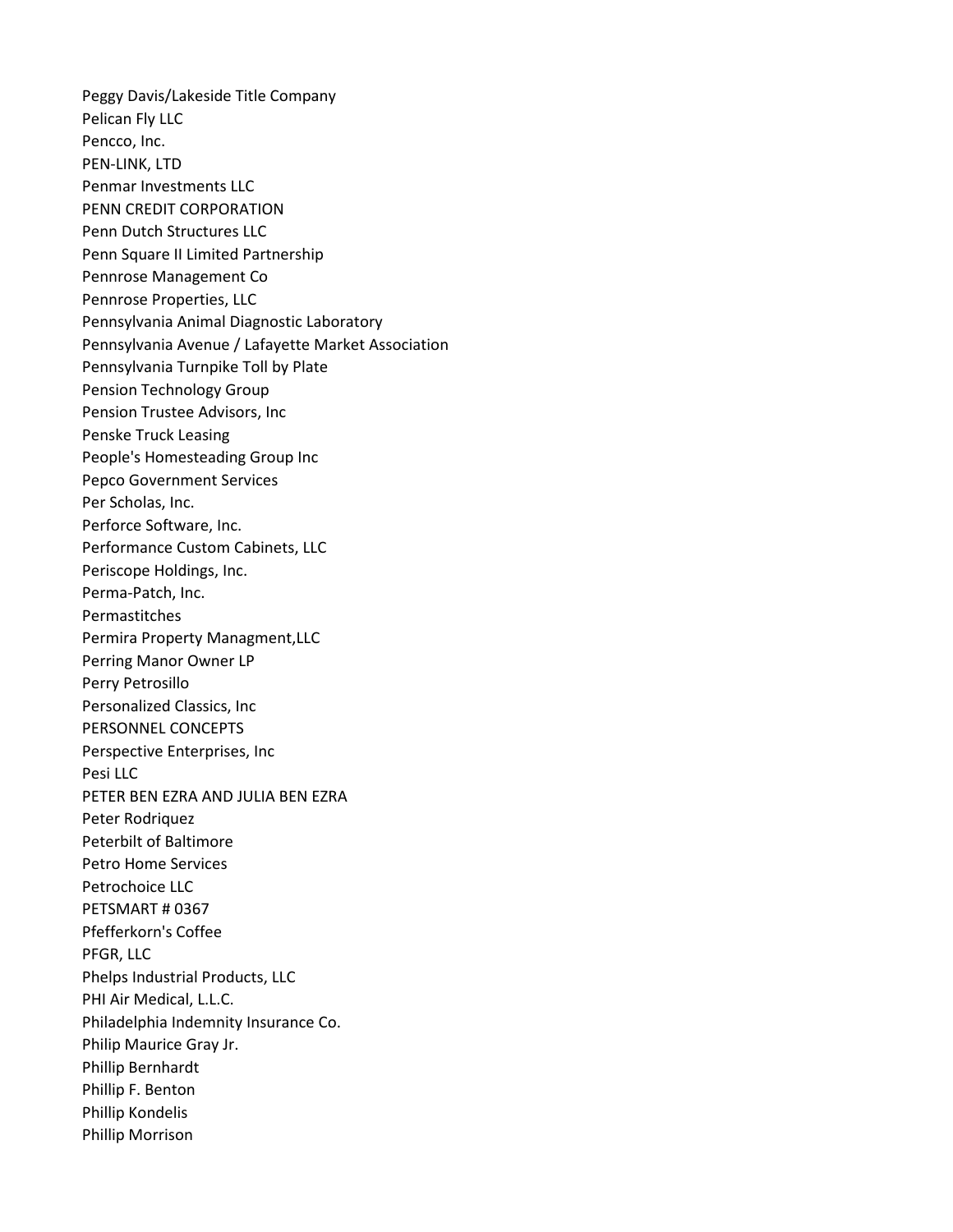Phoebe Kiruki / Broadview Title PHOENIX CONTRACTING SERVICES,INC Phyllis D. Toles Phyllis Fine Phyllis Gray Wonson PHYLLIS NELSON Physio-Control, Inc PICKLES PUB Pictometry International Corp. Pigtown Main Street, Inc. Pigtown Portfolio LLC Pikesville Houzz Pikesville Lumber Company Pikesville Tree Service Pillar Design Studios, LLC Pimlico Merchants Association, Inc PINE HEIGHTS COMMERCIAL KITCHEN SERVICE PINE VALLEY ONE REAL ESTATE Ping Yeh/Liberty Title Pinnacle Communications Resource Co., llc Pinnacle Heating & Air Conditioning Inc. Pioneer Enterprises, LLC PipeLogix Inc. Pitney Bowes Global Financial Services, LLC Pitney Bowes Inc PITNEY BOWES PBP PITNEY BOWES PI PITSCO INC Pitt Ohio Pittman's Tree & Landscaping, Inc. Pivot Occupational Health, LLC Pivotal Guidance Ina DBA PinPoint Labs. PIZZA BOLIS PIZZA HUT 035038 PL Specialist Plainview Financial Services, Planet Depos PLANET DEPOS, LLC Plano-Coudon Plantation Park Heights Urban Farm, Inc. Players Family Amusement playground specialists,inc PLAZA ARTIST MATERIALS OF THE MIDATLANTIC INC. PLE TOWING INC Pluck. LLC PMA ONLINE PMS Parking, Inc.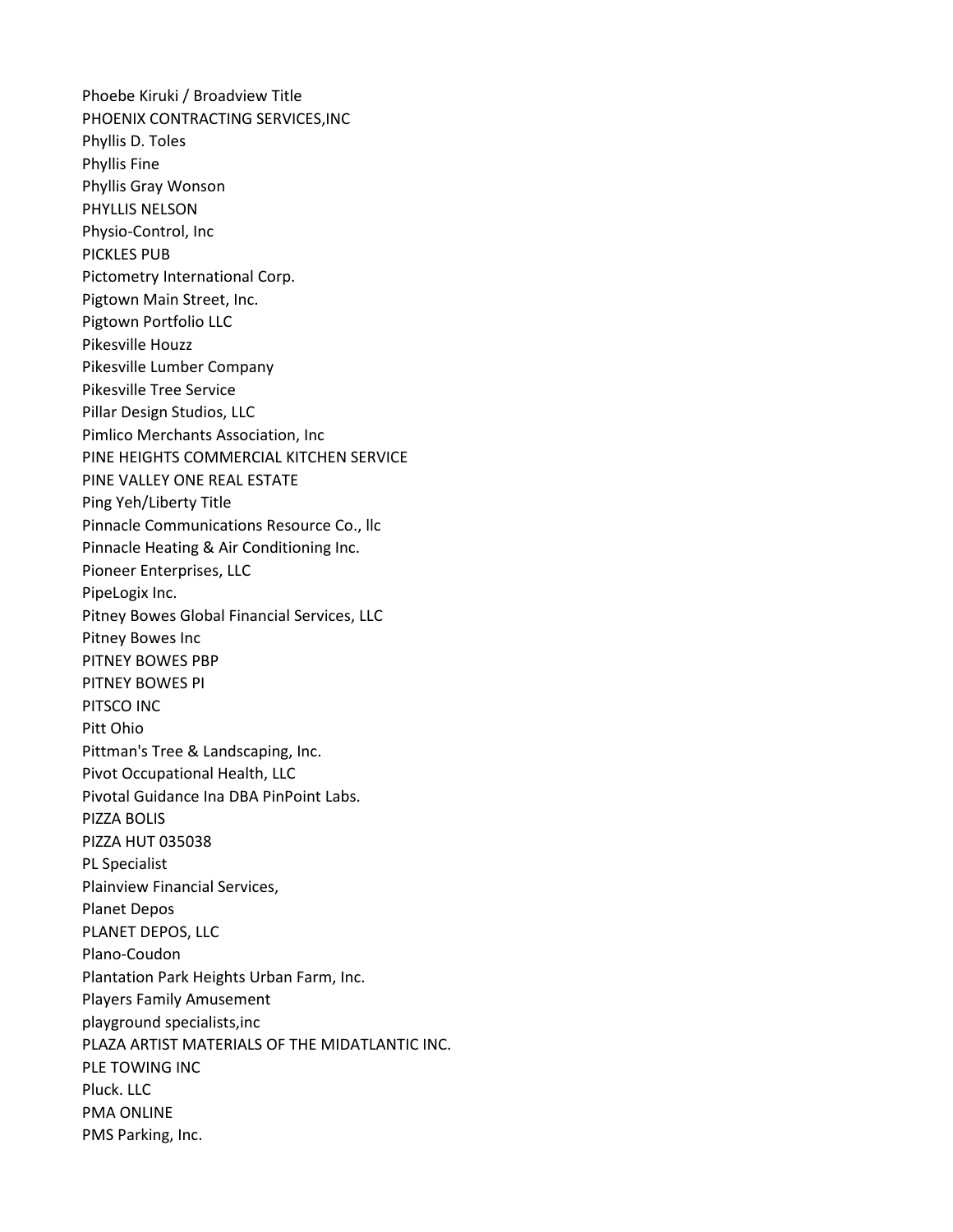PNS ARM SOLUTIONS PODBEAN.COM PODS OF BALTIMORE Point Defiance AIDS Project Points North Design Studio Poist Gas Company POJI RECORDS POLICE EXECUTIVE RESEARCH Police Executive Research Forum POLICE TECHNICAL PolicyMap, Inc. Pollock research and Design/Reading Crane Polydyne Inc. Pond5, Inc. Populus Technologies, Inc. Port City Equipment Co Port Discovery Port Networks Porters Supply Company Portia L Covington Posner & Cord, LLC POSTER COMPLIANCE CENT POSTERMYWA POSTERMYWA Postmaster Baltimore Potomac Testing Inc. Potter and Parsons, Inc. Potters industries, Inc. Potts & Callahan, Inc. Power & Telephone Supply PowerDMS PPC Lubricants, Inc. PPS Property Services LLC Prairie Street Holdings, LLC Pramukh Swami LLC dba Super 8 Essex Pratt Street Ale House Praxair, Inc Precellent Property Management, LLC Prechelle Shannon Precious Chase Precious Smith and Precious Williams/RESE Title & Escrow Precise Reporting Services PRECISION MACHINE & HYDRAULICS, INC. PREEMPT INC PREFERRED ELEVATOR Preferred Interpreting Service, LLC PREFERRED MOBILITY Preform LLC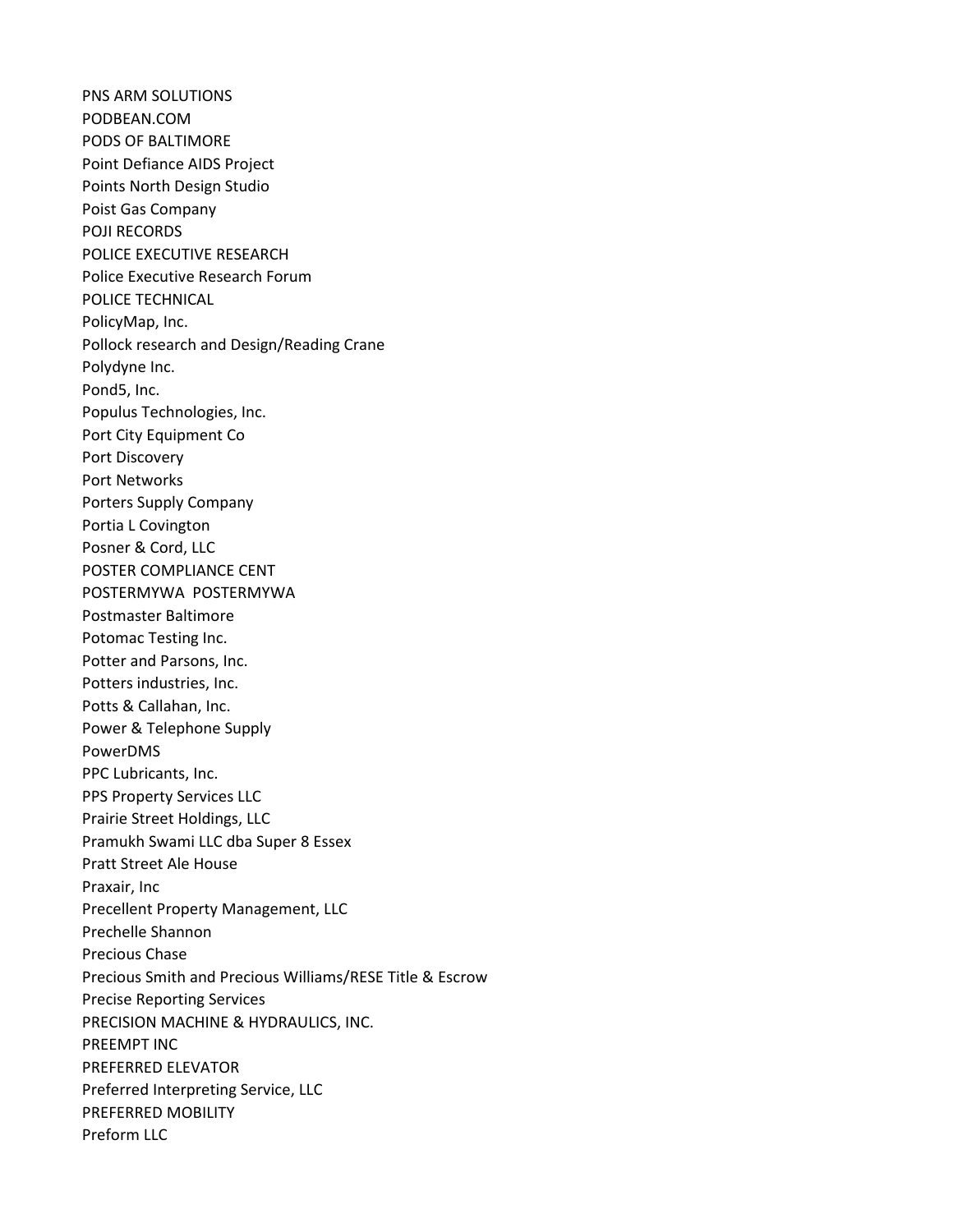Premier International Enterprises, Inc. Premier Magnesia, LLC Premier Orthopedics, PA Premier Property Management Investment LLC Premier Staffing Source, Inc. Prentice Bryant and Cohen & Dwin, P.A. Preshus Burton/Summit Title Company Presidio Networked Solution Pressley Ridge - MD Prevas and Prevas Prevent Blindness Prey Pride of Baltimore, Inc. Prime Safety LLC Prime Video 175B90TO3 PRINCE GEORGES COMM COLL Print-O-Stat, INC. Priority Construction Corporation Priority Dispatch Corp. Priority Healthcare Distribution, Inc dba CuraScript Specialty D Priority Install Priority Trust Llc PRISCILLA SMOTHERS Pristine Inc Priyanka Agrawal/Certified Title Co PRM CONSULTING GROUP Pro Acoustics, LLC Pro Comm Engineering and Locating Services, LLC Pro Flight Gear, LLC PRODUCT CERTIFICATION Production Club Of Baltimore Production Distribution co. PRO-ED, INC Professional Restorations PRO-FIX MEDICAL REPAIR AND SALES LLC Proforma Print Marketing Progressive a/s/o Dallas Cooper Progressive Ins. Co a/s/o Aryunna Glover Project Management Institute Project Mgmt Institute PROJECT MGMT TRAINING Projection Video Services, Inc ProjectManager.com, Inc. Pro-Line Industrial Products, Inc ProLogic ITS, LLC Promega Corporation Promium,LLC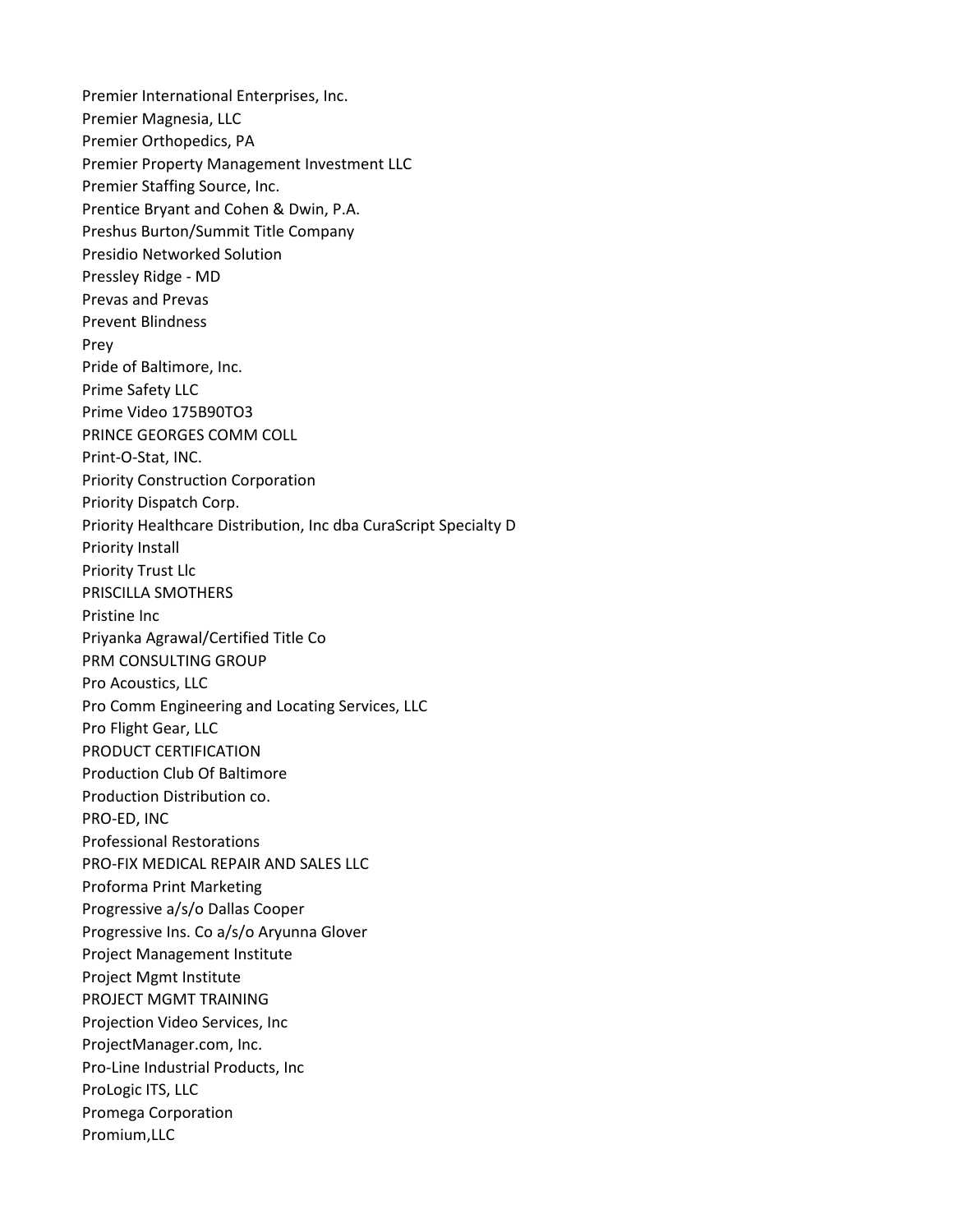PROMOTIONS UNLIMITED INC Promotions Unlimited,Inc. Property Insight Property Inspect PROPERTYINSPECT.COM PropertyWize LLC PROS Consulting INC PROSCI INC ProShred Security Prosperous Ventures PS Furniture Inc PTLF Process, LLC PTOUCHDIRECT.COM Public Health Accreditation Board Public Justice Center Inc PUBLIC PENSION FINANCIAL Public Results PUBLIC STORAGE 27112 Pulmonary Hypertension Association Pump & Power Equip. Corp PUMPS AND EQUIPMENT SALES dba Excel Fluid Group LLC Purchase Power Purgistics LLC PVG Townhome, LLC dba Pleasant View Gardens Townhomes PVS Chemical Solutions, Inc. PVS Technologies, Inc. PY Association of Inspec PYTHONANYWHERE Qiagen, Inc. QLess, Inc. QR-CODE-GENERATOR.COM QRF TRANSPORT, LLC Quacking, LLC Quadient Leasing USA, Inc. Quadient, Inc. Quality Automotive Whse Quality Calibrations Inc Quality Environmental Containers, Inc. Quality Walls & Windows, LLC Qualtrax Inc. Qualytics Inc QUANSHAY HENDERSON Quantum Engineering Quarles Petroleum, Inc Quatmann Consulting, LLC Queen's Quality Painting, LLC Quest Diagnostics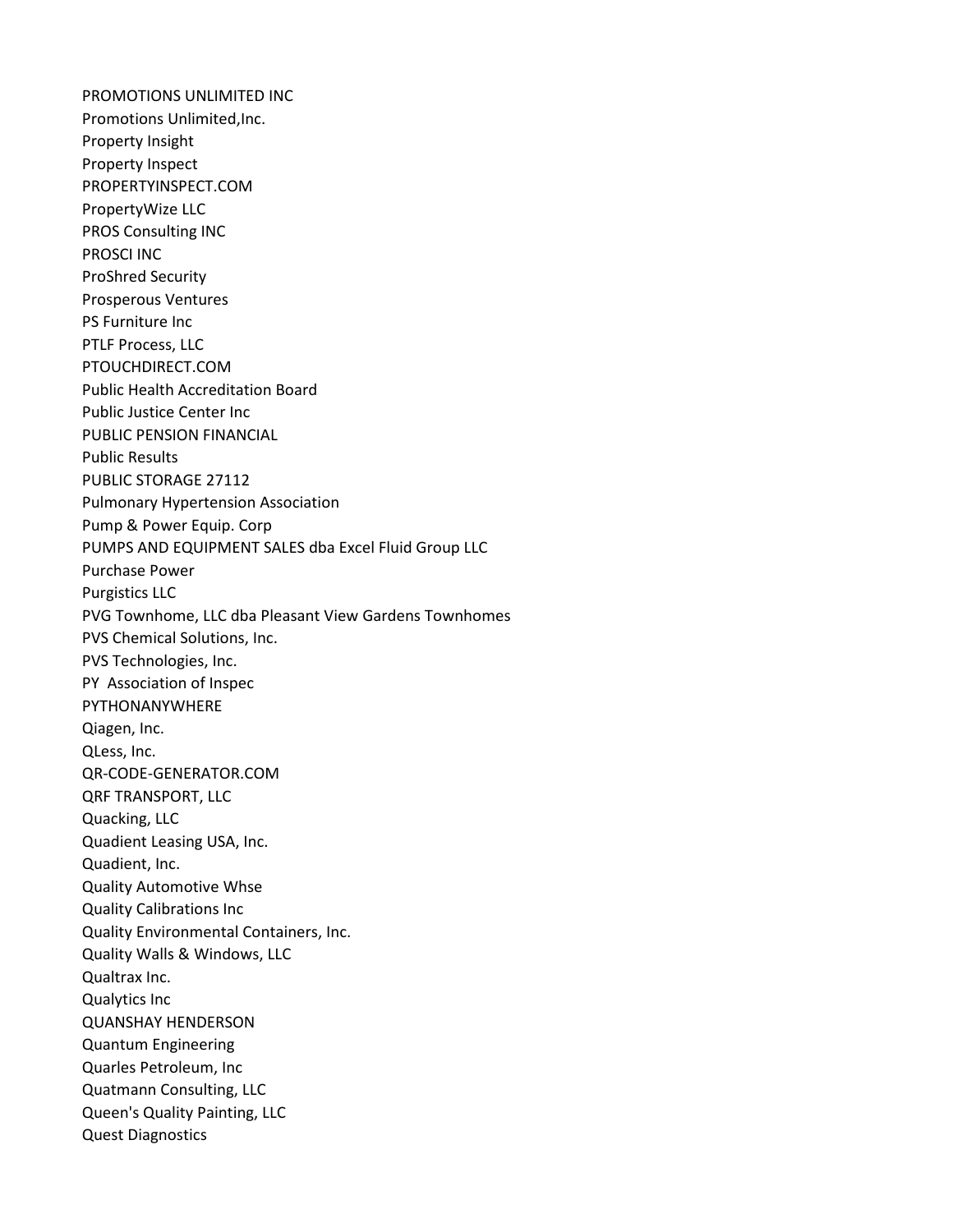Quigley, James Quinn M. Palmer/American Land Title Corp Quintina Felder Quinton Randall quirkygingeruniques Quytia Tamirra Mosby/Abode Settlement Group R E Harrington Plumbing and Heating, Inc. R& A Movers Inc. R&E body and paint inc/ DBA MAACO R&S Express Services LLC R&S Northeast LLC R&T LAYTON R.I.C. Corporation R.K. Tongue Co Inc r/w connections Race Pace Bicycles Rachael Scott / Broadview Title Rachel Coleman & Tyler Kranawetter / Main Street Title RACHEL ROBINSON RACKSPACE CLOUD Radames Cordero / Broadview Title Radha Rajan/Endeavor Title Radiation Detection Co Inc Radio One, Inc Radio Reading Network Of Md RADIUS DISPLAY PRODUCTS Raea Jean Leinster dba Yuck Old Paint Raekwon Smith / Cotton Duck Title Co. Raekwon Walker / Newline Title & Escrow Raftelis Financial Consultants, Inc. Railroad Historical District Corp dba Irish Railroad Workers Mus RAINA CRAWFORD Rajaniece Thompson/Sage Title Rajesh R. Dave Ralph Bowman Ralph E. Bowman Ralph Hubbell / Universal Title Ralph Royster/Clear Title RAM SUPPLY COMPANY Ramada Baltimore West Ramada Conference Center Ramos Tires & Services LLC Ramsay-Bliese Corp dba Leete Generators Rand Worldwide Subsidiary Inc. RANDOLPH FITZGERALD Randolph Smith RANDOLPH WILLIAMS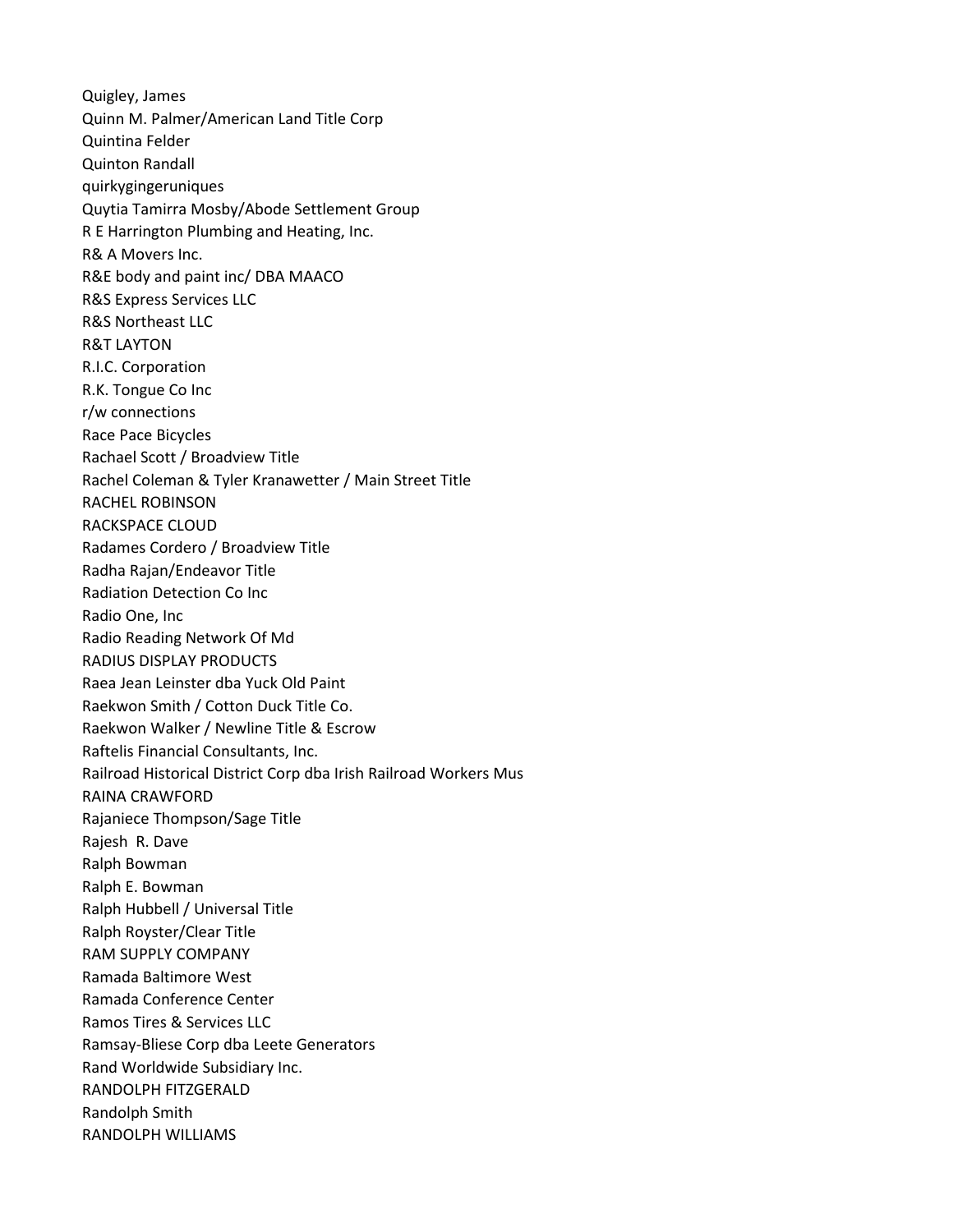Range Maintenance Inc. Range Systems Rashad Dykee Staton Rashana Conney / Black Oak Title LLC Rashaun Sellman RAVEN BATTLE Ray Elliott Raymond Chassevent II Raymond George Jr Raymond Jordan Campbell/Integrity Title and Escrow Raymond Lacher Raymond Lehr Raymond Moore Raymond T. Kaline RBC Captial Markets, LLC RBI, LLC RDM INVESTMENTS, LLC REACH Air Medical Services LLC Reading Partners Ready Refresh by Nestle ReadyClean Services Group Inc Realauction.com LLC Realistic Computing, Inc dba RCI Rebecca Campany Rebecca Ebaugh Rebecca Johnson Rebecca Schlesinger/Lakeside Title Rebecca Sheppard Rebecca Slogeris Rebecca Woods & Thomas Young / Goldstar Title Company Rebirth Tabernacles of Glory Rebquah M. Brooks/Liberty Title ReBuild Metro, Inc Rebuild Property Management , Inc. ReconRobotics,Inc. Red Hawk, a UTC Fire and Security company RedVector Redwood Exchange, LLC Reetta Johanna Gach/Madison Settlement Services Regina Dotson Reginald Cyntje Reginald F Lewis Museum Of Md Reginald Neverson Reginald Stewart Reginald Williams Regional Management Inc Regional Manufacturing Institute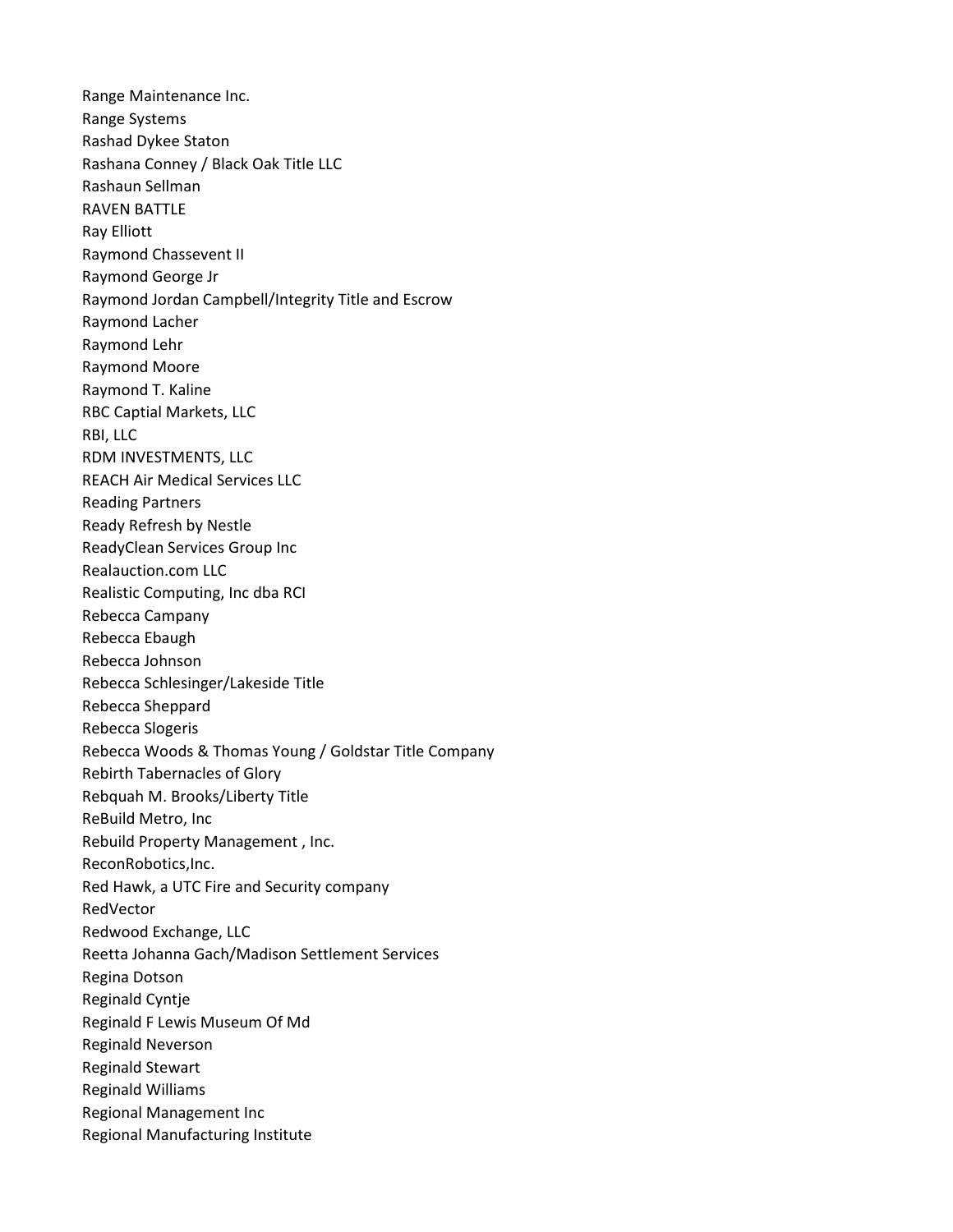Regional Mgmt Regional Pest Management REI ACCUITY INC. REI MATTHEW BENDER &CO Reia Tobias Reid, Loretta Reiner, Charles REinvest Lombard LLC Reis Demirkan Reliable Property Management Inc. reliable transportation Reliable-Cain Heating & Cooling LLC RELX Inc. d/b/a LexisNexis, a division of RELX, Inc. Remix Software, Inc. REMS Service Co. Ren Dodge / Key Title Renaissance Harborplace Renaissance Plaza 93 Assoc Lp RENAISSANCE ROW LLC Renaissance Sports Group Renata Allen Rene Rodriguez Renee Cox / Abode Settlement Group Renee Ferguson Renee Hopkins and Legum, Nikolao, Mannisi, P.A. RENEE JONES Renee Mercer Renee Neal /Abode Settlement Group Renee Ragin Renee Stainrod / Titan Title Renee Taylor Renee Terry Rent A Room USA Inc Repeat IT Services LLC Republic Parking System, Inc. Republic Services Rescue One Reserve Account Reservoir Hill Improvement Council Inc RESIDENCE INN BY MARRI Resilite Sports Products, Inc. Resistance Labs, LLC Resource Real Estate Services, LLC RESTAURANT DEPOT Restaurant Supply RESTAURANTSTORE.COM Restek Corporation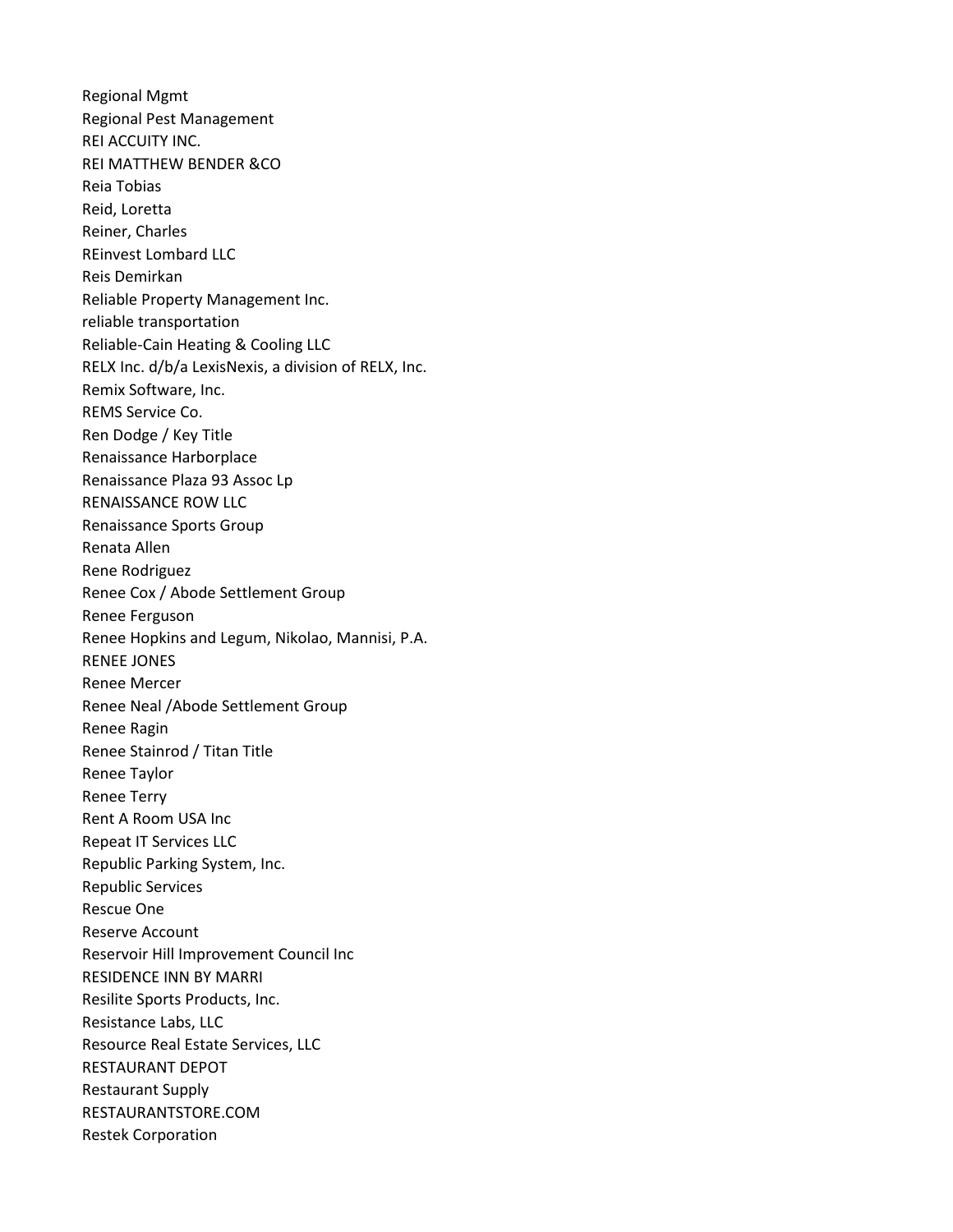Restore Baltimore1, LLC Restream, Inc. Resurfix Inc Reuter & Hanney, Inc. Reva Lyons Reveal Real Estate LLC Revel Solutions, LLC dba Revel Technology dba Revel Security Revenue Collections Revonda Sherrill Rexel Rexel USA,Inc RF COLDSPRING LIMITED PARTNERSHIP RFD Beaufort Rhesa Elynn McDowell / Adobe Settlement Group Rhinehart Railroad Construction, Inc. Rhonda Bell Rhonda Cole/Celebrate Settlements Rhonda Lynn Henderson/Land Closings, LLC Rhonda M. Pommells/Assurance Title Rhyanna Cleckley/Universal Title Rhythm Engineering, LLC RIB MANAGEMENT, LLC Ricardo A. Silveira Rice, Eric Rice, Erica W. Richard Anderson & The Law Offices of Steven H. Heisler Richard Bardos, Esq. / Joshua Johnson Richard Basile Richard Coleman Richard Connors Richard Davis Richard Gibbs Jr., and Collins Legal Group, LLC Richard Hooper Richard James / Integrity Title & Escrow Richard Kind Richard Knoepfler Richard O'Meara Richard P. Butcher Richard Price Richard Rohrs RICHARD TAYLOR Richburg Cynthia Richelle Taylor Rick Lomonico Designs Rick Tamno / Universal Title Rick Wennestrom's Property Management Ricoh USA, Inc.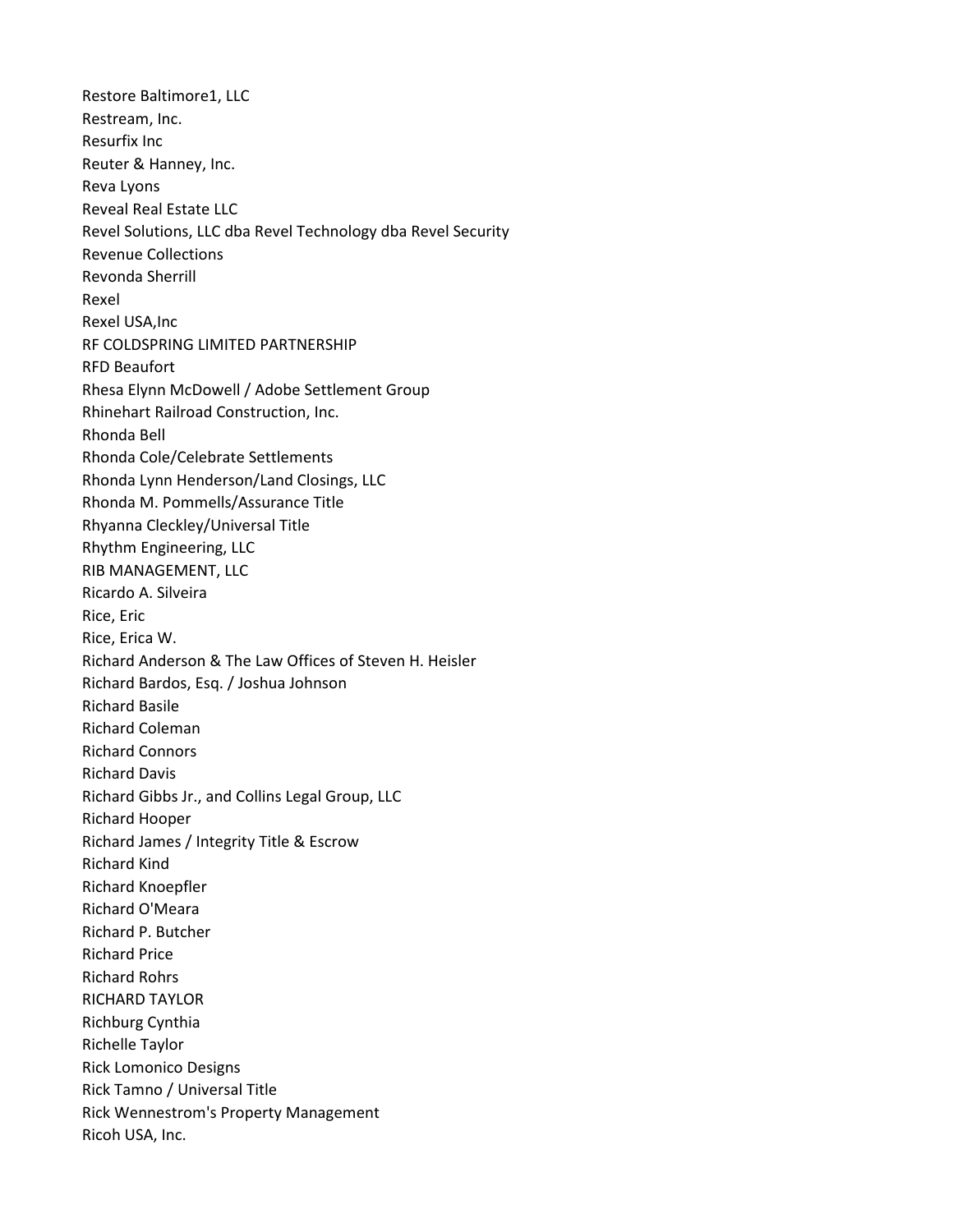Ride Systems Ridge Printing Ridley, Teniah Rigler & O'neill Court Reporters, Inc. Riley Brinkman/Liberty Title & Escrow of MD LLC Riley Youngki Hong Rimage Corporation RIMS Rims Holdings Llc RING'S MANUFACTURING, INC. Riquelle Donne Harris/Passport Title Services, LLC Rite Aid Corporation RITE AID STORE - 0356 Rivelis & Associates Riverside Insights RL Baltimore LLC RLH Telecom Solutions, LLC RMN Ground Rents LLC RMT HOLDINGS LLC Roane's Rigging & Transfer Robert & Debra Barnett Robert A Matha Robert A. Oros Robert Atlas ROBERT BOHLI Robert C. Raglin Robert Colaianni Robert Cole Jr., Esq. / Donte Lawson Robert D. Cole Jr., Esq. / Derrick Johnson Robert D. Cole Jr., Esq. / Michael Rumber Robert Decker Enterprises Inc. dba RMS Fitness Robert G. Wood Robert Gause jr Robert Gibson Robert Half International, Inc Robert Hansen/Sage Title Group Robert Holste Robert Howdyshell Robert Jackson ROBERT JOHNSON Robert Kocyan Robert L Burkett Robert L. Eder Robert Lichtenberg ROBERT MCCLINTOCK Robert Michael Silcox Robert Morton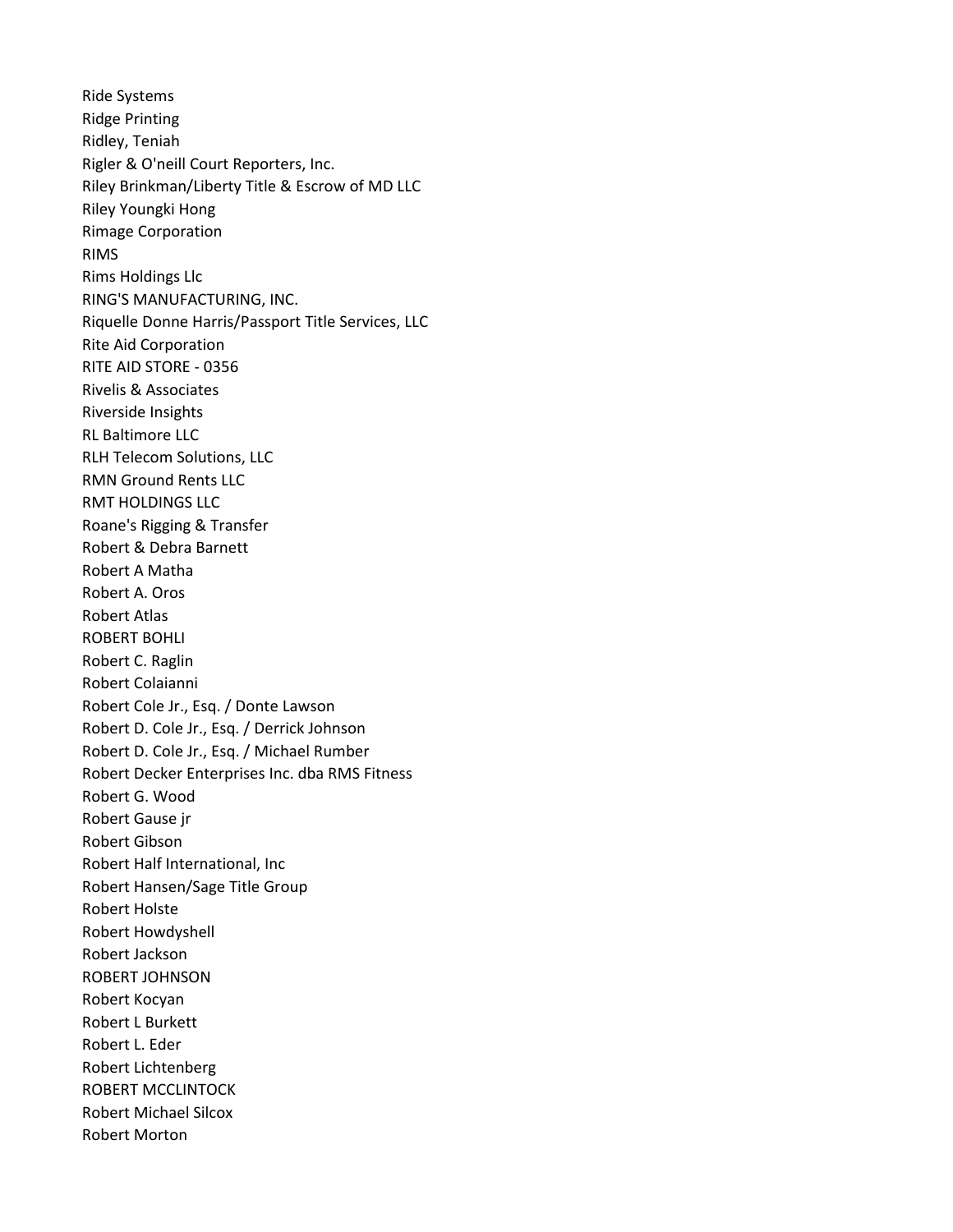Robert Ness Abstracting Robert Pietrowski Robert Redhead Robert Richardson Robert S. Scott Robert Simmons Robert T Simmelkjaer, Esq Robert Taylor Robert Thomas Buie Robert Whetstone Roberta Rhoads Roberta's House Roberto Polanco Roberts Company, Inc Roberts Key Service, Inc. ROBERTS OXYGEN CO BR 00 Roberts Water Technologies, Inc. Robin Davis and Mayoshi Tenaj Sanders/Land Settlements, LLC Robin Haskins Robin Reid Robin Schwartz/Mid-Atlantic Title LLC Robin Scott-Lyles Robin Stiles Parrott/Passport Title Services, LLC ROBNET, INC Robson Forensic, Inc. Robyn Christian Roca Baltimore LLC ROCHELLE DENNIS Rochelle Lucas Rochester Software Associates, Inc. Rock Gate Capital DBA 160 Driving Academy Rock Glen Apartments ROCKAT TAPER Rocket Software, Inc. Rockia R. Johnson/Abode Settlement Group ROCK-N-RESCUE Rockwell Zachary Rockwell Tactical Group, LLC Rocky Mountain Holdings, LLC Rocky O. Miller Rodeway Inn RODEWAY INN BALTIMORE Rodney E. Smith RODNEY MATTHEWS Rodney Preston and Cheryl Lynn Houston/Title Forward Rodney Smith Roger C. Melchior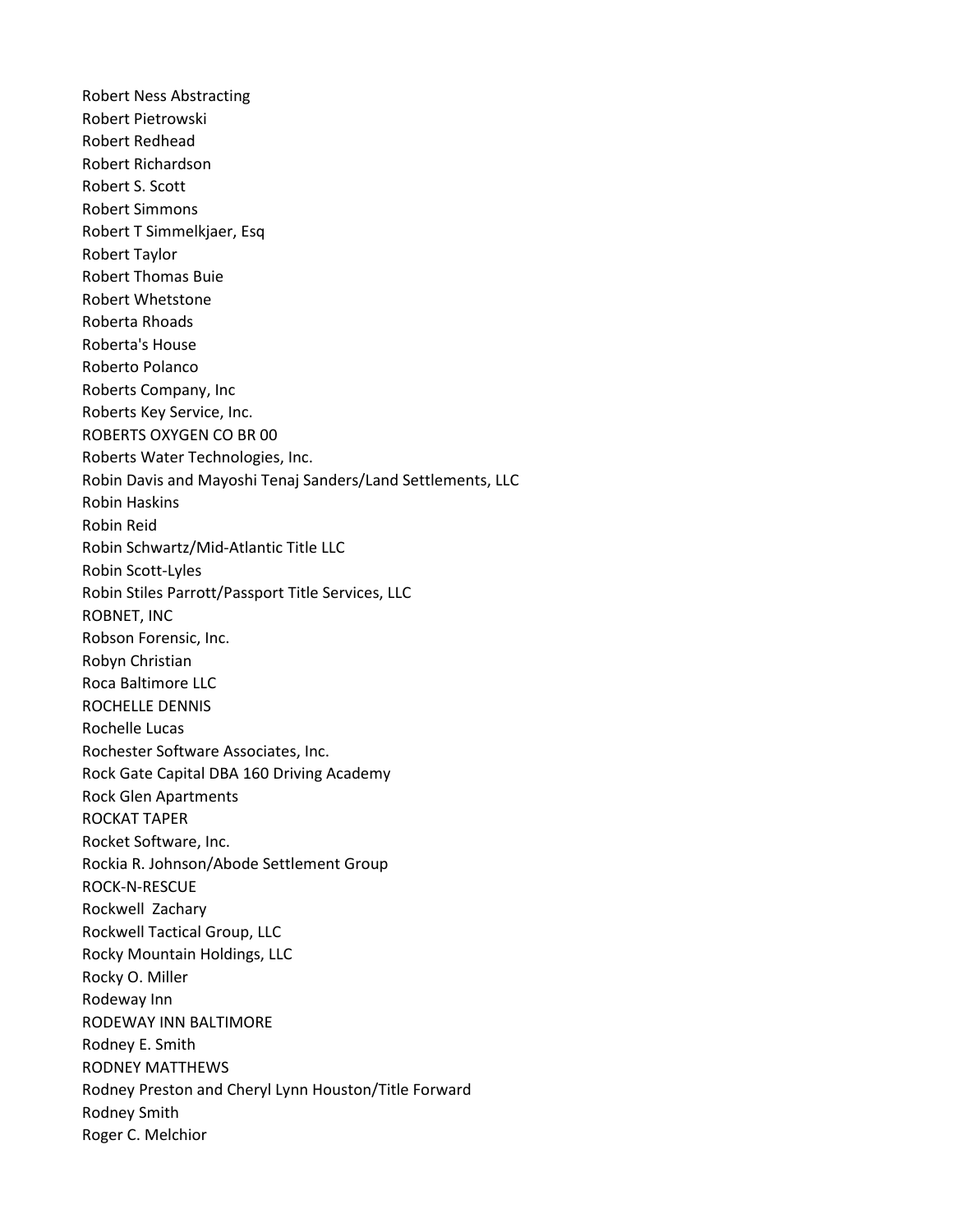Roger Ishmael dba RCJ Electrical Co. ROGER JONES & SAMANTHA BOARDLEY/MRC, LLC Roger S. Wooten Rogers Uniforms LLC ROK Brothers Inc. ROLAND F. SEIDEL, LIFE ESTATE FULL POWERS REMAINDER TO SEIDEL JR Roland Harris, Esq. c/o Barbara Littleton Roland Klages Roland Richardson Rolling Doors LLC Roman Glover Roman M. Glover/Sage Title Group Ron Downes Jr. RON SMITH & ASSOC Ronald & Marilyn Carr Ronald A. Harris Ronald A. Willis Ronald Becker RONALD BRADY, JR. Ronald I. Miller Ronald Johnson Ronald Katz Ronald Lee McCain Ronald Lookhong Ronald McDonald House Charities of Baltimore, Inc. Ronald Smith/SECU Title Services LLC Ronald Wilson Ronile J. Thomas/Real Estate Settlements & Escrow, LLC RONNIE FREE RONNIE GOLDBERG Roofersinc, a Tecta America Company, LLC Roofing Unlimited Inc Roosevelt Fortner Roosevelt Woodard Root Branch Productions, LLC Root Insurance a/s/o Diego Rodriguez Rosalind Swepson Rosalind Walters ROSALYN FUTRELL Rose Ann Catterton Rose M. Douglas Rose Price Rosemary Anderson Rosemary Davis Rosemary Morgan/Law Office of Kurt Mueller Rosemont Garden LLC Rosenberg Martin Greenberg, LLP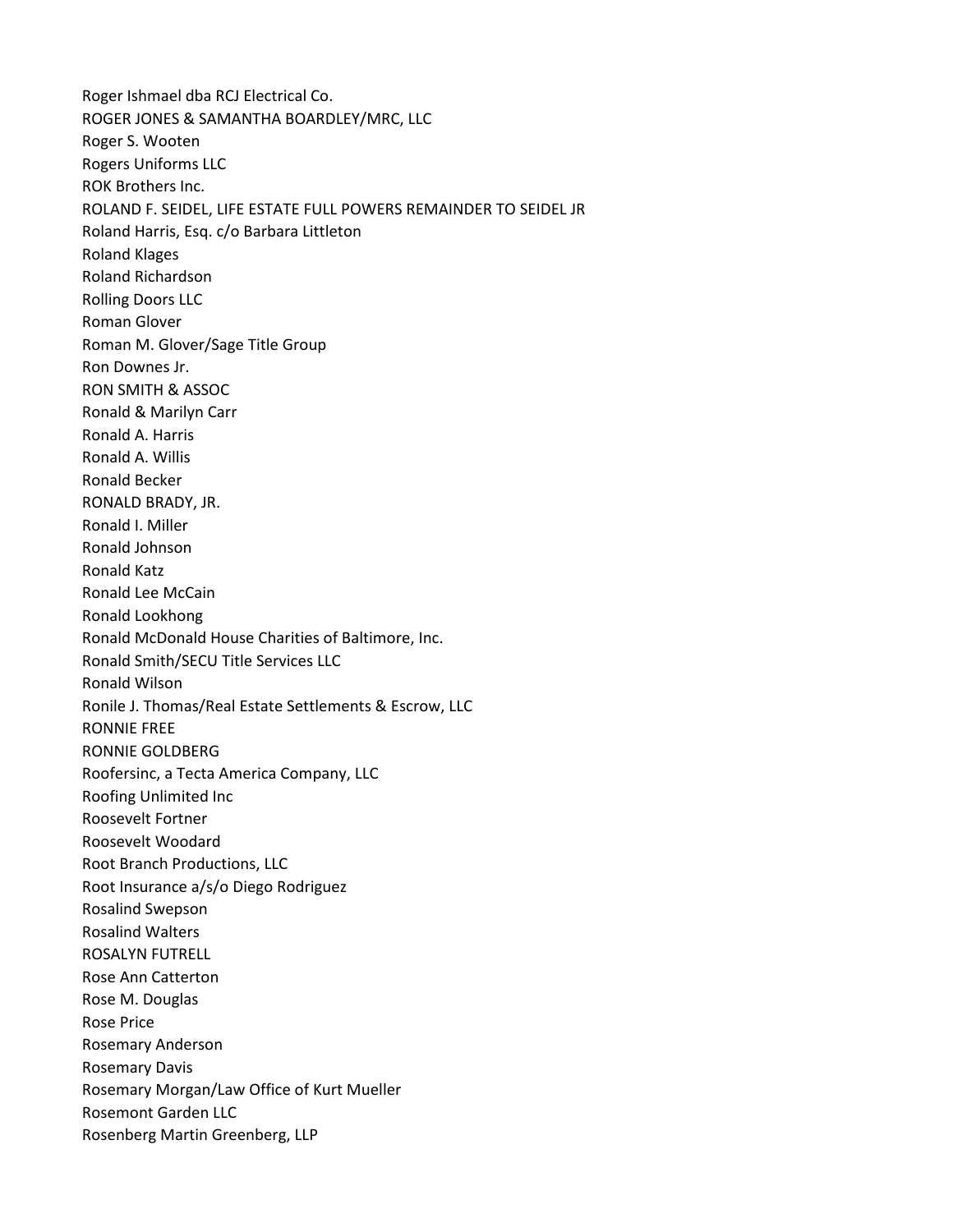Rosenberg, Martin, Greenberg, LLP Rosetta Miller ROSLYN BURTON-HALL Ross Medico/Golden Trust Title & Escrow Ross Medico/Omni Land Settlement Ross Technical Services, Inc Rosser LLC RouteSmart Technologies, Inc. Rowena Carolina ROY BRADSHAW Roy M. Jones Roya Tavakolian/Broadview title Royal Arc Welding Company Royal Events Royal Holley & Bryan Chant RP Management Group, LLC RR Donnelley RR Donnelley - H&N Printing RS Hughes RSMUS LLP RSO, Inc. RStudio, Inc. Rubicon Global, LLC Rubin McClain Rudolph Information Systems & Equipment Inc. Rudolph's Office & Computer Supply Inc. Rudow Law Group LLC Runners, Inc. Russell Eugene Russell Watson Ruth A. Bridgers Ruth Anne Litt Ruth Getachew/Endeavor Title RUTH REDDICKS Ruth Shpritz Ruth Zajdel, PhD RWN 200 E. Lexington St. LLC Ryan Gerner Ryan Kegan & Kathleen Strough / Endeavor Title Ryan Kristopher Bricker Ryan Laws/CLA Title & Escrow Ryan Michael Haase/Endeavor Title Company Ryan Strochinsky Ryan Walburn/Universal Title Ryan Whiteside / Cotton Duck Title Rydin Decal S&D O'SHEA'S LLC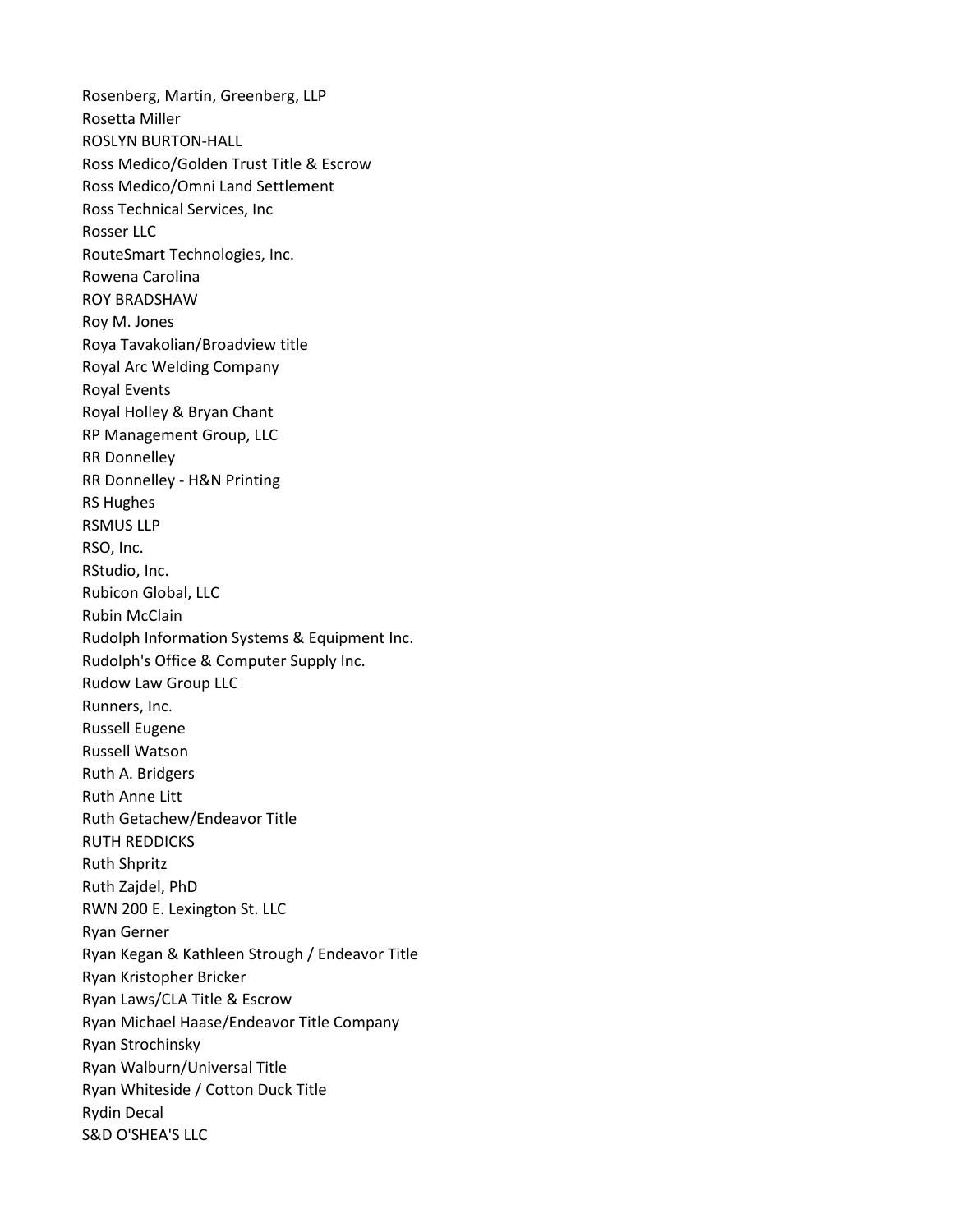S&S PARTNERSHIP S&S Worldwide S&S WORLDWIDE, INC. S. Freedman & Sons, Inc. S. GOLDBERG - CUSTODIAN, LLC S. Goldberg Properties LLC (R. Goldberg) S. Goldberg Properties, LLC S. Walter Packaging Corp. S.R. Schulte Contracting Saara McEachnie Saber Corporation Sabreen Balton / Legacy Settlement Services Sabrina Graves Sabrina Kogan Sabrina Paula / Universal Title SABRINA WILKES & ENGEL LAW GROUP Sachet Waters/Universal Title Sade Miller Sadegh Momayezi- Better Community & Better Future LLC Sadie Baker / Cotton Duck Sadora Lewis Saeed Cottle Safariland, LLC Safety League Inc, dba Atlantic Tactical Safety-Kleen Safeware, Inc Safeway, Inc Saffire LLC Saf-Gard Safety Shoe Co. Safran Helicopter Engines USA Sage Maple Glen, LLC Sage Policy Group, Inc. Sage Virginia, LLC Sail Baltimore SAK Construction, LLC Salima Johnson / Lakeside Title Sally Grissom Sally Nelson Sam McAfee Samantha Kiffer Samantha Litter & The Bonner Firm Inc. Samantha Lozano Samantha Mercer/Crown Title Samantha Watkins/Integrity Title & Escrow Samara Scott Sambor Investments Llc SAMS CLUB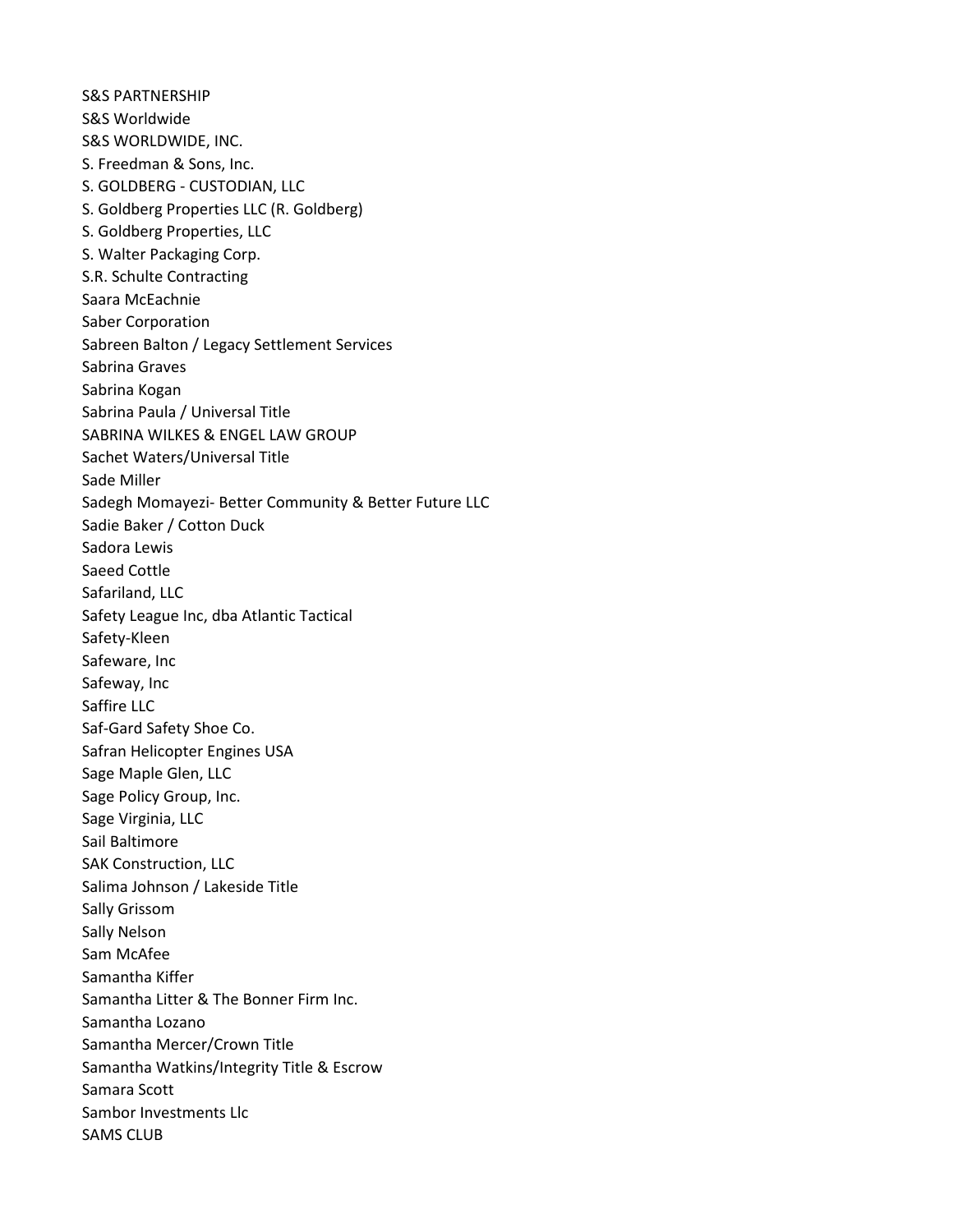Samuel B. Johnson dba EEA Mediation & Consulting LLC Samuel G. Battaglia Samuel Watkins San Luis Aviation, INc. Sandi Hicks Sandpiper White Marsh, LLC dba woodspring Suites White Marshr Sandra c. Stecker Sandra Dietzel Sandra Gall Sandra Lewis SANDRA P. GOHN & ELLEN G. POLITZER, TRUSTEES Sandra R. Johnson Sandtown Winchester Senior Center Inc Saneka Rice Sang W. Song Sanjay Kumar Santos Construction Co., Inc. Saowapak Chaladchalaem Saquoya L. McAllister/Mid-Atlantic Title, LLC Sara Porsia Sara Whaley / Universal Title Sara Yosua Sarah and Khadijah Investments Sarah Anderson / Endeavor, Title LLC Sarah Brown and Scott Bass/Cotton Duck Title Sarah Cullen/In House Title SARAH CUSACK Sarah Ficenec / American Land Title Sarah R. McMiller/Essential Title Services, LLC Sarah Stewart Sarah Wright/American Land Title Saranarda Gholston Satin Matthews / Emerald Bay Escrow Services, LLC Saul Ewing LLP Saundra Sharper Savage Range Systems, Inc. Saval Foodservice SAVE-A-LOT SB & Company, LLC SCD Information Technology, LLC Schaefer Systems Internationnal, Inc. Scheidt & Bachmann Usa, Inc Schindler Elevator Corporation Schlachman, Belsky & Weiner, PA Schlough Kim Schneider Electric Smart Grid Solutions, LLC Schneider Laboratories, Inc.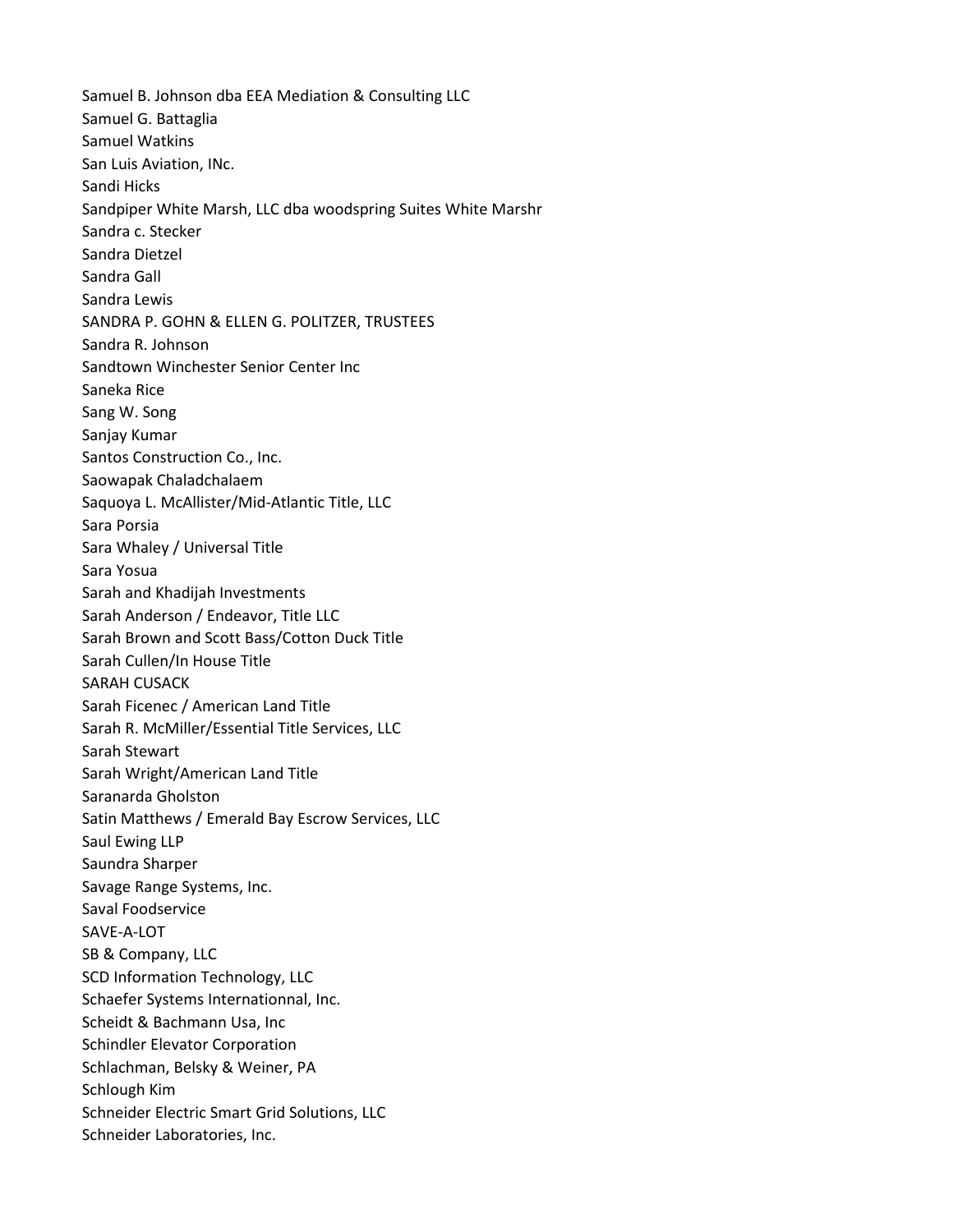SCHOOL HEALTH CORP School Health Corporation school nurse supply Schreiber Translations, Inc. Schroer Mfg Co Schuylar Denham SCI WDSFMS Services, LLC Scott Jeremy Fishkind Scott Machine Development Corp Scott Meadors and Associates, LLC Scott Parker / Universal Title Scott Robert Melamed Scott Spiewak dba PMA Conference Management SDAT SDS Mechanical Inc Seagrave Fire Apparatus LLC SEAL Analytical, Inc. Seam Social Labs, Inc. Sean R. Day, Esq. for Byron Marshall II Sean Toure Thames Second Chance, Inc. SecuLore Solutions, LLC SecureIt Tactical Inc. Security Detection, Inc. Security Equipment Co Sedgwick Claims Management Services, Inc. SEFAC USA Inc Segal Company Select Restaurants, Inc. Selectron Technologies. Inc. Selex ES Inc. D/B/A Elsag North America Selina Cherry/Granite Title Semantic AI Senora Kelley Sensory Interactive Inc Sepler & Associates Serigor Inc Serological Research Institute SERVER INTELLECT SERVER SUPPLY.COM INC Service Master of Baltimore SERVICE PHOTO SUPPLY Service Photo Supply, Inc. Service Photo, Inc. ServIT, Inc. Setcom Corporation Seton Hill Neighborhood Association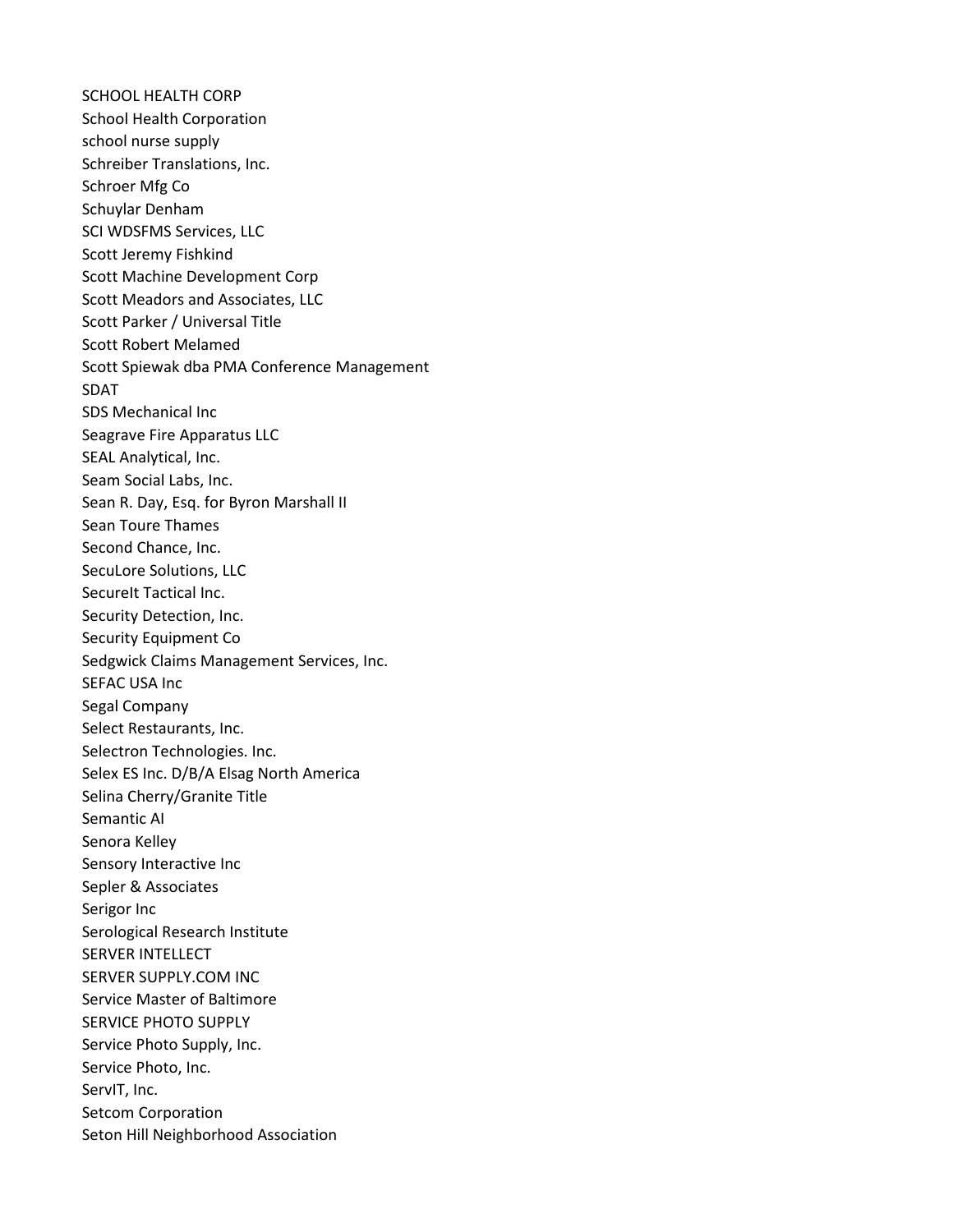Seungman Williams / Lawyers Express Title Severn Integrated Systems SEW LAB USA Sf&c Insurance Inc Shaaron Phillips Shabana Homes LLC Shabnam Salimi/Bay County Shafer, Troxell & Howe Inc d/b/a STH Inc Shainfiny Wooden Shakea Smith/Key Title, Inc. Shakeira Smith Shalley Kim Shallow Creek Kennels, Inc. SHAMROCK AWARDS & ENGRAVI Sha'Myra C. Tillman/Passport Title, LLC Shana Cummings/CLA Title Shandria Robertson/Summit Title Company Shaneak Allen Shaneane Swann Butler Shanell Haskins/Passport Title Services Shanell Hawks Shanell Smith Shanette D. Curtis/Sage Title Shani Austin Shanica Gibbs Shanika Cole / Passport Title Shanika Peterson/Integrity Title Shanita Vaughn and Carlos Brown/Sage Title Shanna Strahan / Charter Title Shannon Clifton Shannon Flint Shannon Hillery / Universal Title Shannon Kelley/Definitive Title Shannon Mary Darrow/American Land Title Corporation Shannon Price / Stewart Title SHANNON T COLE Shannon White Shannon-Baum Signs, Inc. Shanqeuse Howard Shantanece Latoya Harmon Shantell S. Bell/Residential Title and Escrow Shaquan Davis Shaquanna Dotson Sharai Nixon ShareBaby, Inc. Shareese M. Ross/Stewart Title & Escrow Sharlanda Crawford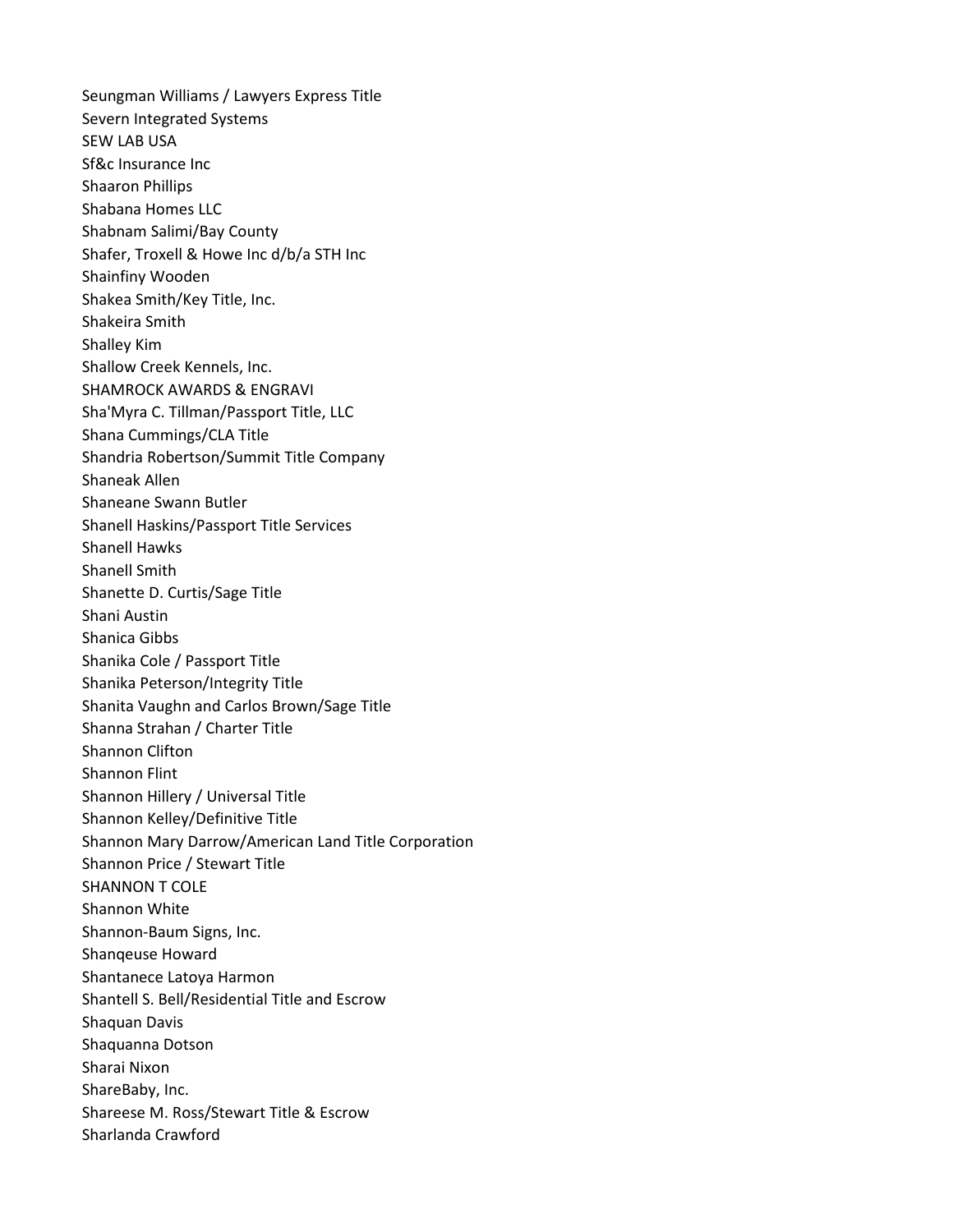Sharon & Carl Gholson / Lawyers Express Title Sharon A Dawson Sharon Atkin Wright Sharon Bradley SHARON CLARK Sharon D. Parker SHARON DESHIELDS Sharon Dotson Sharon George Sharon Gorenstein Sharon Green Sharon Holland Sharon James Sharon Klein Sharon Kulczynski Sharon Markov Sharon R. Gronewold, Esq. / Andre Gibbs SHARON TANNER Sharon Turner Sharonda Lang/Passport Title Services Sharp Flats Limited Partnership Shashawnda Campbell & Tanesha Davis / Donald Lockey & Associates Shasta Beverages Shatarah Askins Shaughn Williams/Universal Title Shaun Harris Shaun Wayne Rohweder Shauna K. SHAUNA K. HENSON Shavey Blackwell / Dulaney Title Shavon Ellerba / Sage Title Company Shawann Henderson Shawe & Rosenthal LLP Shawn Batten SHAWN PARKER Shawn Williams Jr. Shawnday Rozay Kelly/Passport Title Services Shawne Eastman Shawne Waddy Shawnell Nelson/Community Title Network Shea Svihra Sheehy Ford of Springfield Inc Sheila Brunson / Cummings & Co Title Company Sheila Phillips Sheila Scofield Sheila Stanley Sheila Tavakolian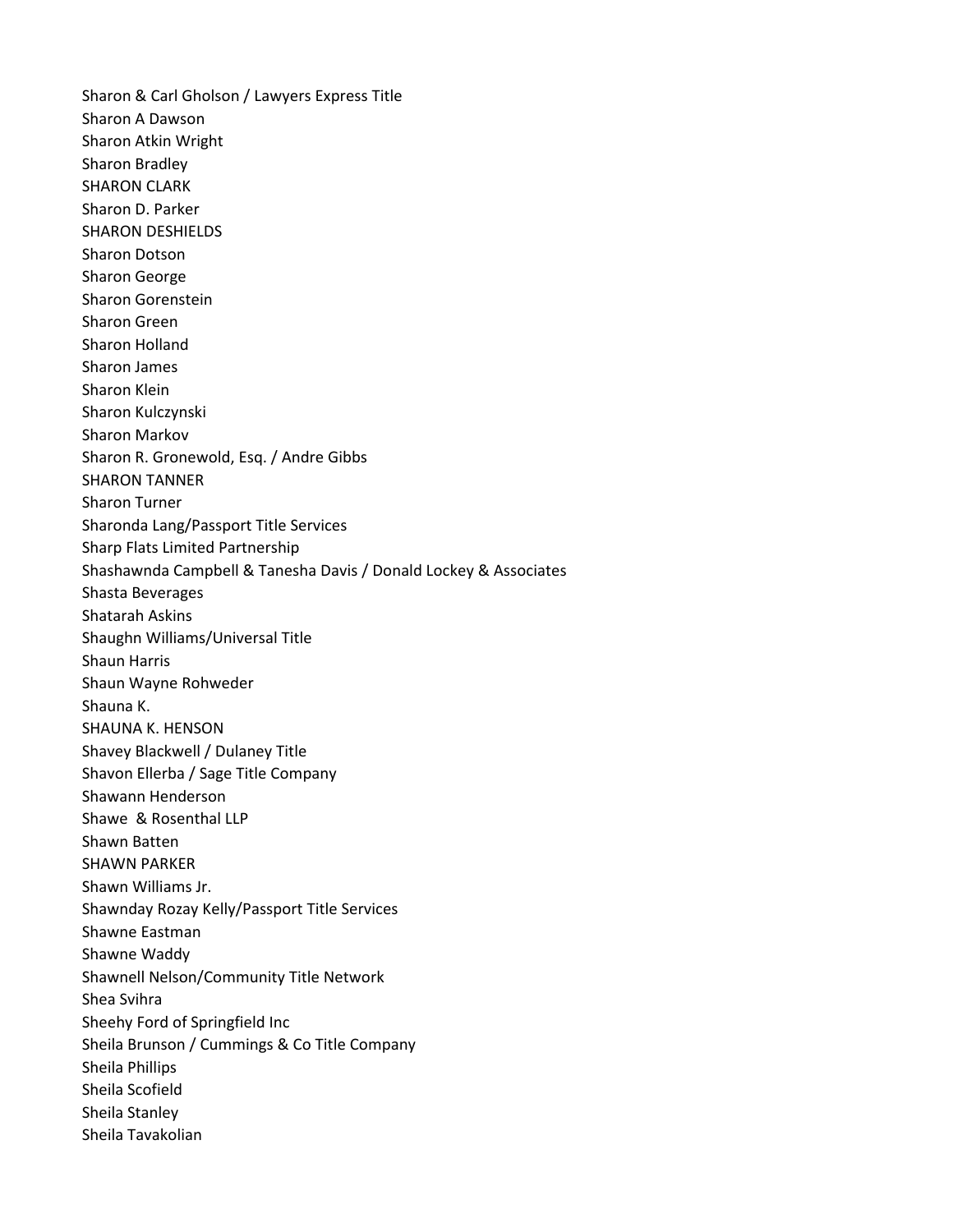Shelah Johnson Sheldon Lance Leslie Gibbs/Abode Settlements Shelia Davis / Stewart Title SHELLEY TREADWAY Shelly A. Scruggs Shelly Amoroso Shelonda Stokes Shemar Ali/Liberty Title & Escrow Shepard Exposition Services Shepherd Electric Supply Shepherd's Clinic Inc Sheri Ann Sturm Sherita H. Golden SHERLENE BRADFORD MCGILL & DONALD MCGILL Shermar, LLC Sherna Barksdale Sherone Fitzgerald Sherri Glazer / Maryland First Title, Ltd. Sherri Jackson Sherrie Prioleau / Real Estate Settlements and Escrow Sherry Hall / Cotton Duck Title Sherwin Williams Sherwood-Logan & Associates Sheyontay Henson / Integrity Title & Escrow Company LLC SHI International Corp. Shiloh Center LLC dba Annapolis Music Therapy Services Shimadzu Scientific Instruments, Inc Shira Bland / Legacy Settlement Services Shirl D. Parnell Shirl Jones Shirlena DeAnna Terressa Milam/Titan Title Group Shirley Brooks Shirley Chandler Shirley Conyers SHIRLEY FLEMING SHIRLEY FOWLKES SHIRLEY LEWIS Shirley Shelton Shonnell Todd / Homesale Settlement Services SHOPLET.COM SHOPPERS FOOD & PHA ShopRite of Howard Park SHORE FILM (1 OF 1 PA Shoshana Melita Pierce ShotSpotter, Inc. Shred Instead Shred-it usa llc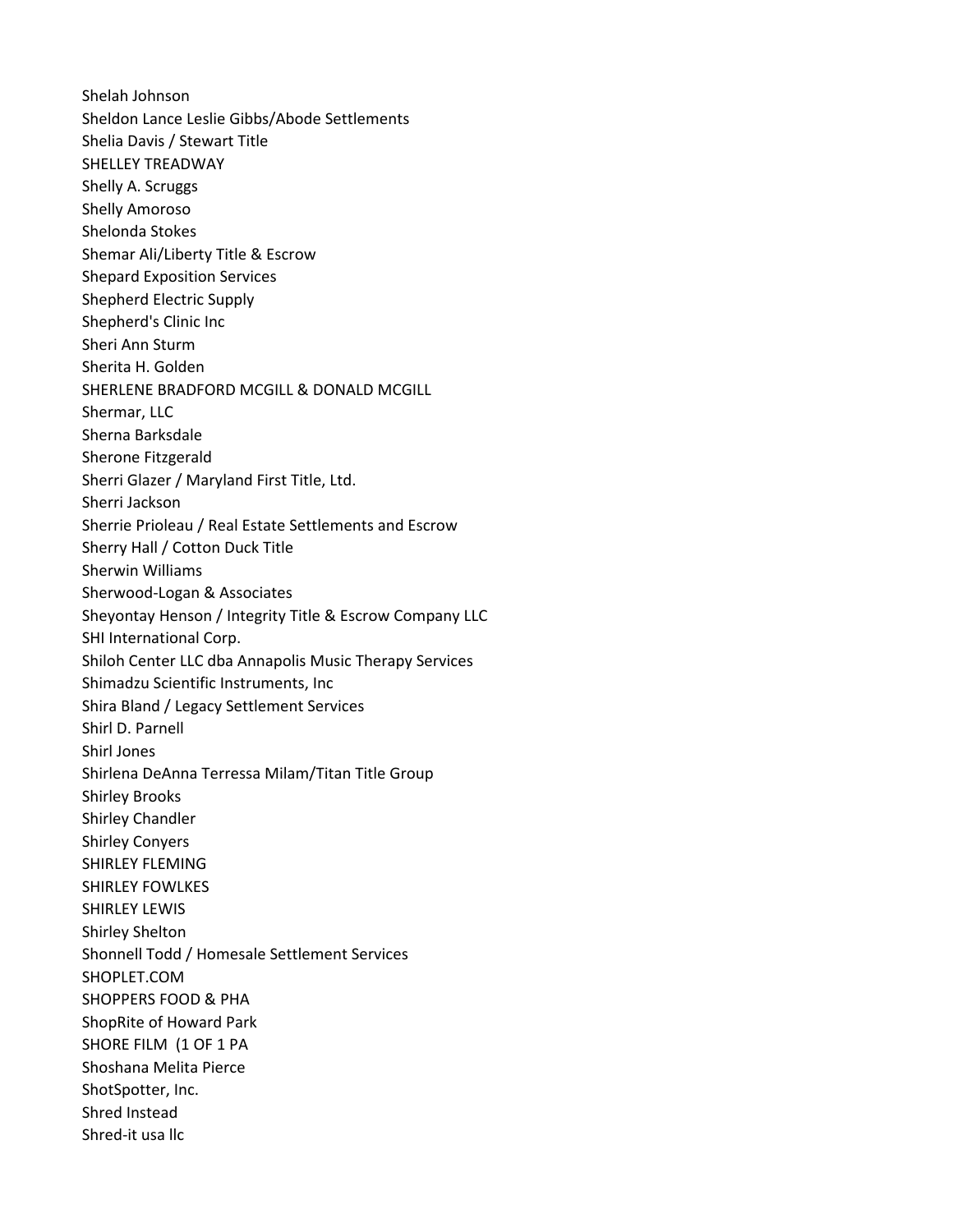Shree Sai Siddhi Baltimore, LLC SHRM Shulman,Rogers Shunane Washington Shurell Lawson Shur-Tite Products Sico America Inc. SIDUS GROUP, LLC Siemens Industry, Inc Sierra R. Railey/Junction Title Sierra-Cedar, Inc. Sigma-Aldrich Corporation Signal Perfection Ltd. dba SPL Integrated Solutions Signarama Catonsville SIGNATURE FLIGHT SUPPORT Signature RG Owner, LP dba Signature Rock Glen Signify North America Corporation Signs By Tomorrow SIGNS BY TOMORROW BALTIMO Silo Point Condominiums Silverlud, Inc. Silverman, Thompson, Slutkin & White Silvia R. Edward Simon Grant Simplifile LC Simpson of Maryland, Inc. SimulationDeck, LLC Sinai Hospital of Baltimore Sinai Ridge LLC Sinaquan Smith and Gilman & Bedigian, LLC Sinclair Pressley, Jr./Liberty Title & Escrow Sineta Banjo/Maryland First Title Ltd Siobhan Wroten/ATG Title Inc Sirchie Acquisition Company, LLC Sirocco Marine Sisson East, LLC Site Support Services, Inc. SiteOne Landscape Supply Holding, LLC SITEONE LANDSCAPE SUPPLY, SIVELS TRANSPORTATION I.N.C SketchCop Solutions Skillpath Seminars SkillSoft Corporation Sky Resources LLC Skyline 4, LLC SKYLINE NH RES 3, LLC Skyline NH RES 5 LP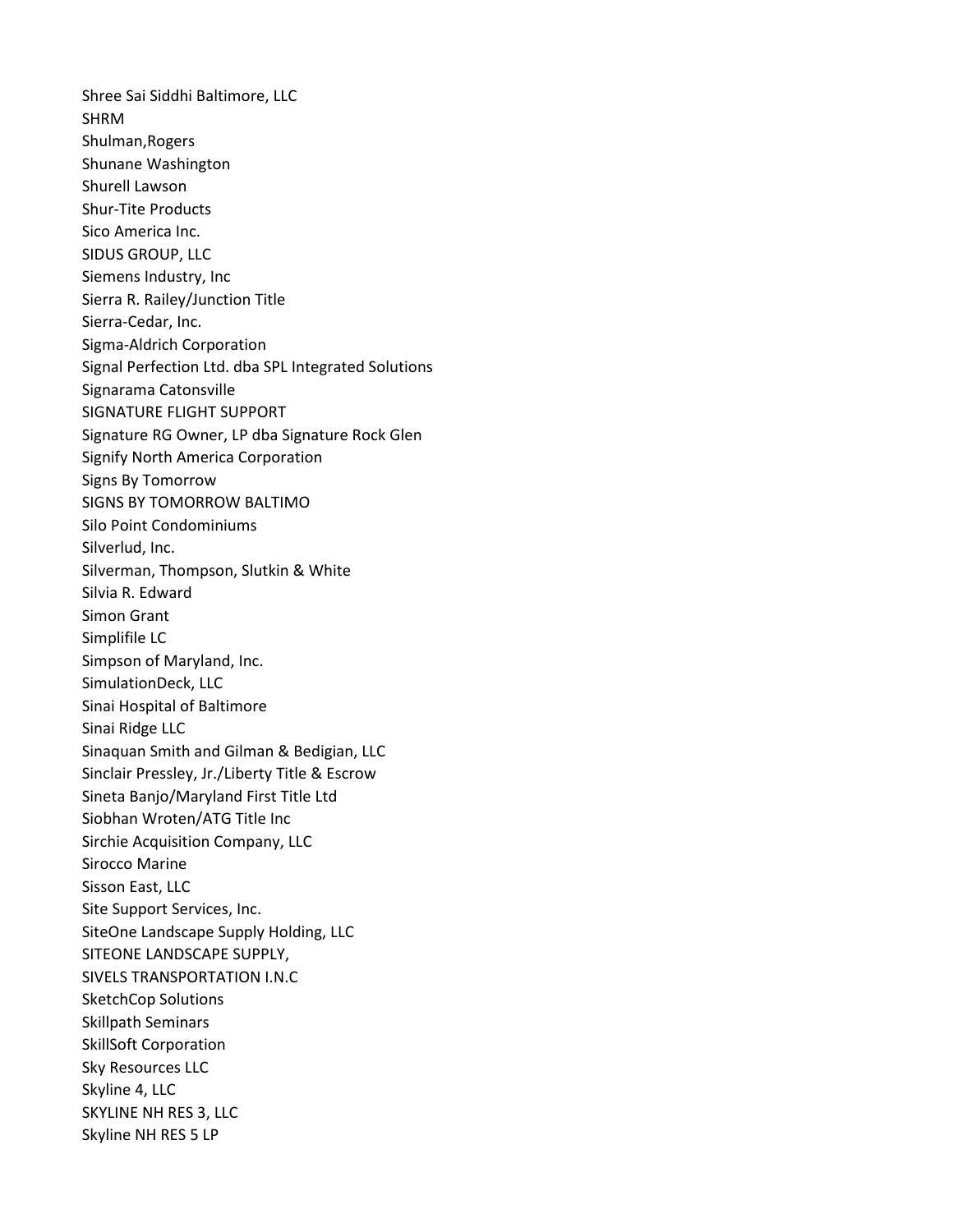SKYLINE NH RES BORROWER, LLC Skyline Technology Solutions, LLC Skytech, Inc. Slate House Group Property Management LLC Slava Zaslov SLB Ground Rent LLC SLEC, Inc. Sliders Bar and Grill Sloane Katlyn Prince/Eastern Title SmartDraw Software SmartLogic LLC SMARTVAULT Smith Auto Glass Smith-Blair Inc. SMK SURVEYMONKEY.COM SMK WUFOO.COM CHARGE SMUGMUG ONLINE PHOTOS SMUGMUG.COM Smythe Properties LLC Snap-on Industrial Division of IDSC Holdings Social Solutions Global, Inc SOCIETY OF FAMILY PLANNIN SOCIETYFORHUMANRESOURCE Socrata, Inc. SOJOURNER PL at PRESTON, LLC and SOUTHWAY BUILDERS, IMC SolarWinds.Net, Inc. SOLDIFOSSA LLC DBA THE CHASSEUR Solenis LLC SOLID WASTE ASSOCIA Solomon's Termite & Pest Control SOMERSET AISQUITH, LLC and BOZZUTO CONSTRUCTION Sonesta International Hotels Corporation Sonya Dillon / Jerome Shane Sonya S. Tsao Sophia Shea / Liberty Title & Escrow Sorenson Communications, LLC SOS Survival Products Source Media 1136 Source Technology LLC. South Broadway Baptist Church Southeast Community Development Corporation Southeast Professional Center Southern Design and Mechanical Southern Management Company SOUTHERN PRIDE PROCESS, LLC Southland Printing Co SOUTHWES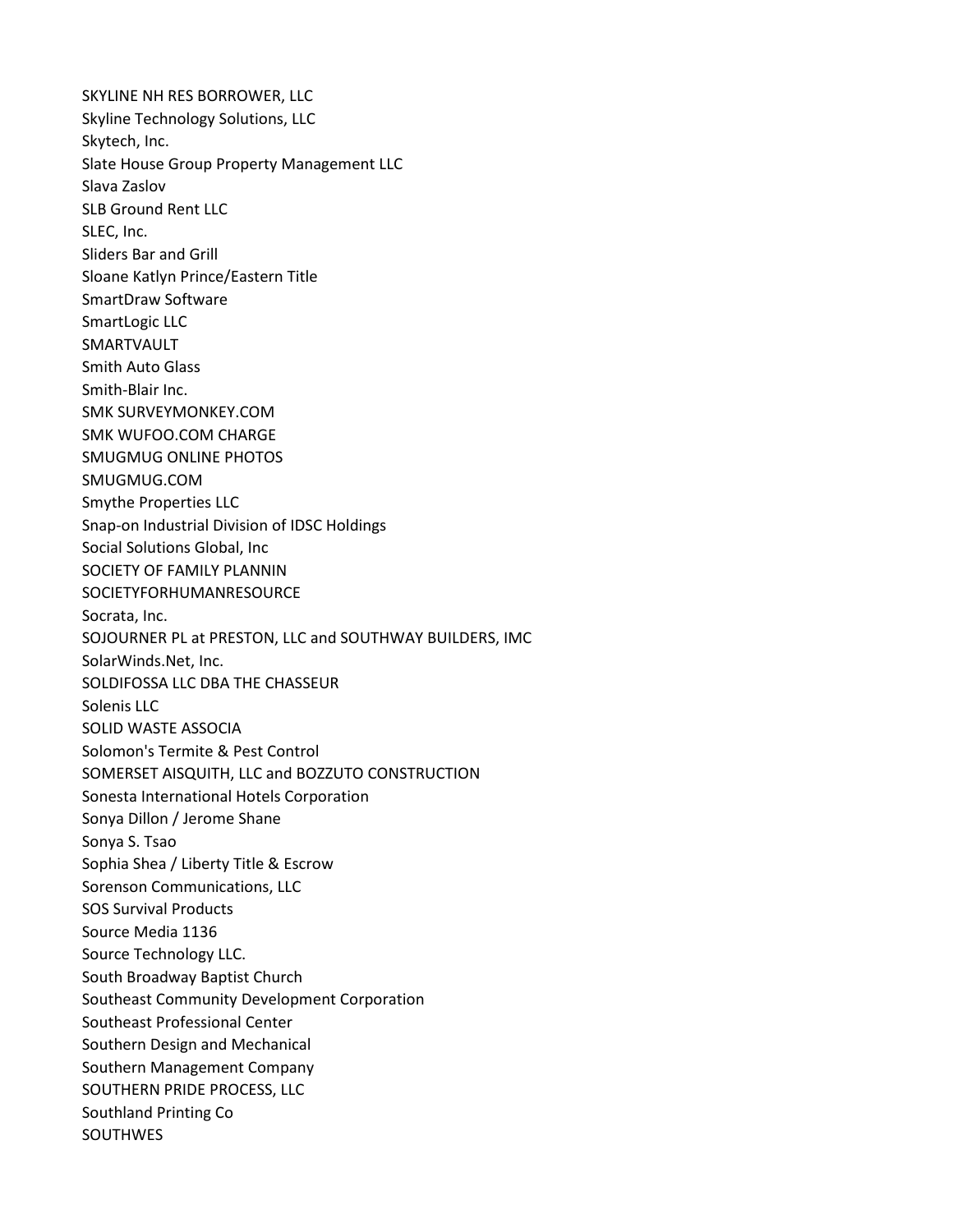Southwest Check Cashing Southwest Partnership Inc Southwest Sports and Fitness Alliance, Inc. SOUVLAKI SP BLUE HOUSE ENERGY SP DUBIAROACHES.COM SP FIREFIGHTERS BOOK SP IDEO U SP WORKRITE ERGONOMI SP Plus Corporation SPACE TELESCOPE SCIENCE INSTITUTE Sparks at Play, LLC Sparks Quality Fence Company Spath, Louis S Spec Personnel, LLC Specialized Loan Servicing LLC SPECIALTY MARKETING PRIN Specialty Marketing and Printing Services Speckin Forensics LLC Spectrolab, Inc. Speed Stacks 877-468-2877 Spencer Gonzaga/Marvel Title & Escrow LLC Spencer Sarah Spencer T. Vaughn Sperling Firm, LLC Spindler Refuse Service Inc Spiniello Companies Spiral Binding Company, Inc SPLASHTOP.COM SPOK, Inc. SPOREDATA, INC. Sports Heaven Brand SPORTS TURF MANAGERS Spring City Electrical Mfg. Co. Sprint SPROUT SOCIAL, INC SQ BALTIMORE TINT SQ BERG'S FARM SQ BLACKSTON LAWN CARE SQ CHARM CITY RUN EVENTS SQ CITYWIDE YOUTH DEVELO SQ CLARK'S ELIOAK SQ DISINFECT IT SQ DJ CO SERVICES SQ DRAMA MAMA BOOK SQ FOUND STUDIO SQ GOMARK SPORTS LLC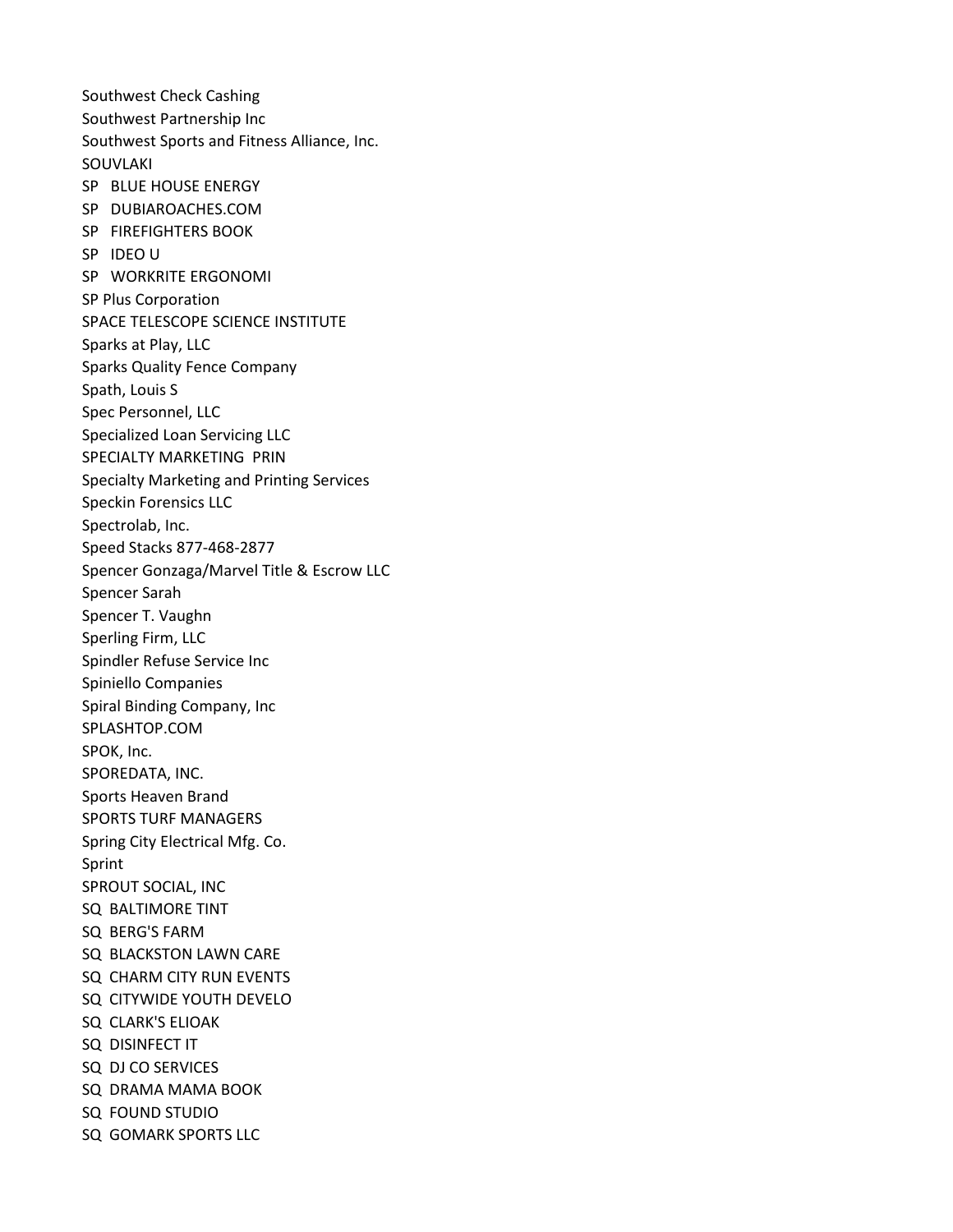SQ HELEN'S ANGELS BALLOO SQ J. CURTIS VARONE, ATT SQ MARYLAND ASSOC FOR EN SQ MID ATLANTIC IAFCI SQ MOTIVATION, INC. SQ NIGHTMARE GRAPHICS SQ PARKS AND PEOPLE FOUN SQ POLE POISED SQ SALOMONES LLC SQ SEEDY NUTTY, LLC SQ THE IVY BOOKSHO SQ TRI-STATE SOLUT SQ WORKSHOP SOLUTIONS, L SQUARESPACE INC. SRBC General Fund SRFAX SRG Inc SRG Properties #8 LLC SRN Systems, Inc St Ambrose Housing Aid Center St Charles at Olde Court Partnership LLP St Francis Neighborhood Ctr St Mary's Outreach Center St. Agnes Healthcare, Inc. St. Aubin Phillipe ST. FRANCIS NEIGHBORHOOD CENTER CORP and WHITING TURNER CO St. Marys Spiritual Center and Historic Site St. Patrick Celebrations, Inc. St. Paul Place Specialists, Inc. St. Vincent de Paul,Inc. STA CONSULTING STACEY BROOKS Stacey Jo Gappert Staci Griffin / Cotton Duck Title Stacie Denise Ambush/Terrain Title Stacie Eldridge Stacy Bernadette Campbell/Real Estate Settlement & Escrow, LLC Stacy Campbell / Real Estate Settlements & Escrow, LLC Stacy Quinter Stacye Cooper Staff Quest, Inc. Standard & Poor's Standard Fusee dba Orion Safety Products Standard Office Supply Stanley Access Technologies Stanley B. Noland Stanley Brandford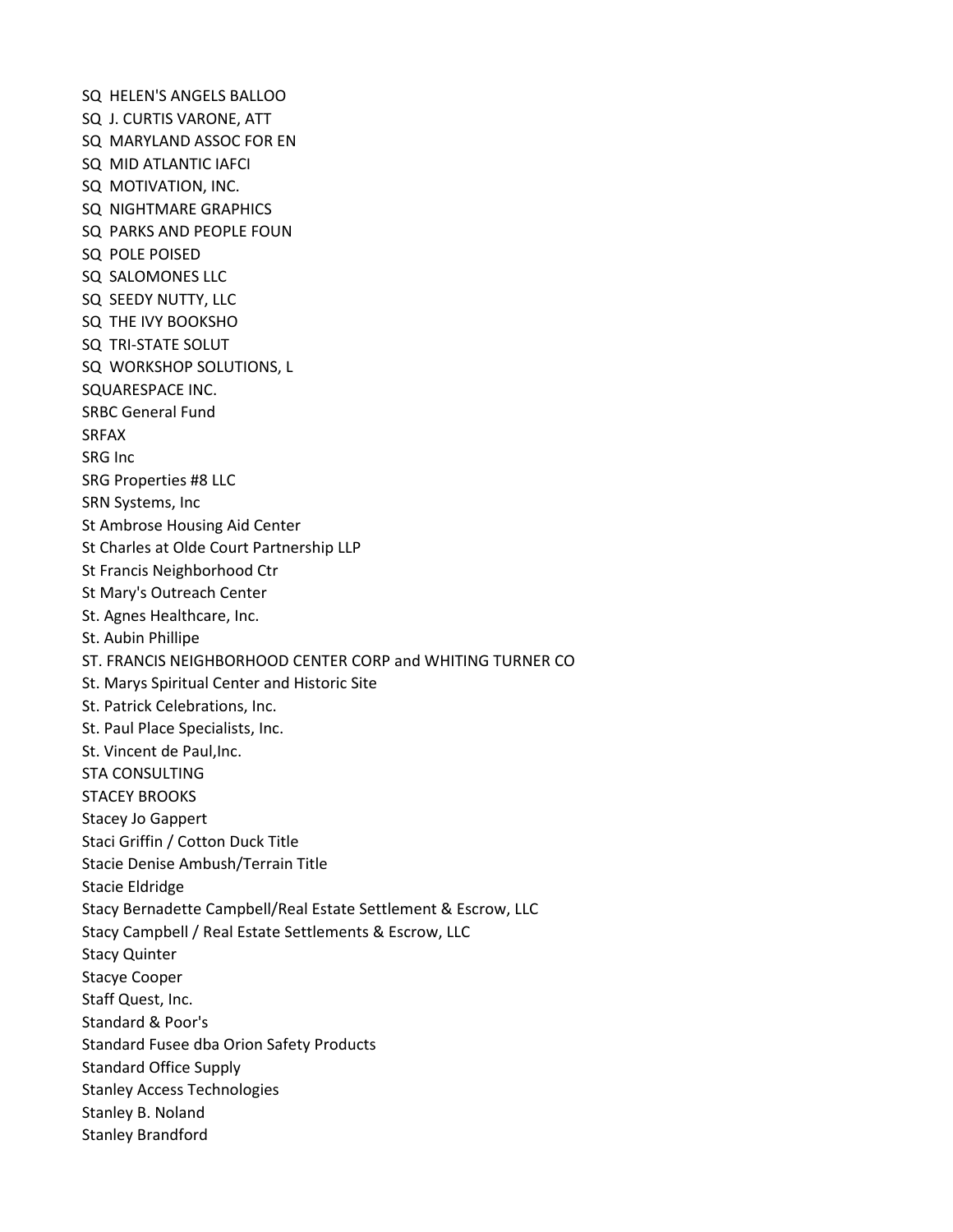STANLEY CONVERGENT SECURITY SOLUTION ,INC Stanley Convergent Security Solutions, Inc. STANLEY FOODS Stanley Friedler MD Stanley J Bomstein dba Loyola Ground Rents STANLEY ROCHKIND Stanley Rogosin STANLEY S. FINE AND ROBERT B. FINE, TRUSTEES Stanley Security Solutions Stanley West Stanley Williams Stanrho, LLC staples contract and commercial STAPLES DIRECT Staples The Office Superstore Star Computer Supply LLC (Stephen Albinak dba) Star Winstead-Turner Starlight Properties LLC STARLIMS Corporation StataCorp LLC State Board Of Elections State Department Of Education State Employees Credit Union of Maryland Inc. State Farm State Farm Mutual Automobile Ins Co. STATE HIGHWAY ADMIN State Highway Administration State Industrial Products Corp DBA Neutron Industries and State State of Maryland - GOCCP State of Maryland - Office of Administrative Hearings State of Maryland / DHMH State of Maryland / Maryland Safe Zones State of Maryland CJIS Criminal Repository State of Maryland dbaMorgan State University State of Maryland-University of Maryland College Park State of MD Dept of Health & Mental Hygiene Stauffer Glove & Safety Stauffer Manufacturing Company Steff Inc. Stein Eirik Langlie Stephan L. Green Trailers Stephanie A. Peterson Stephanie B. Rowe Stephanie Carroll Stephanie D. Walters Stephanie Hampton Racic Stephanie Johnson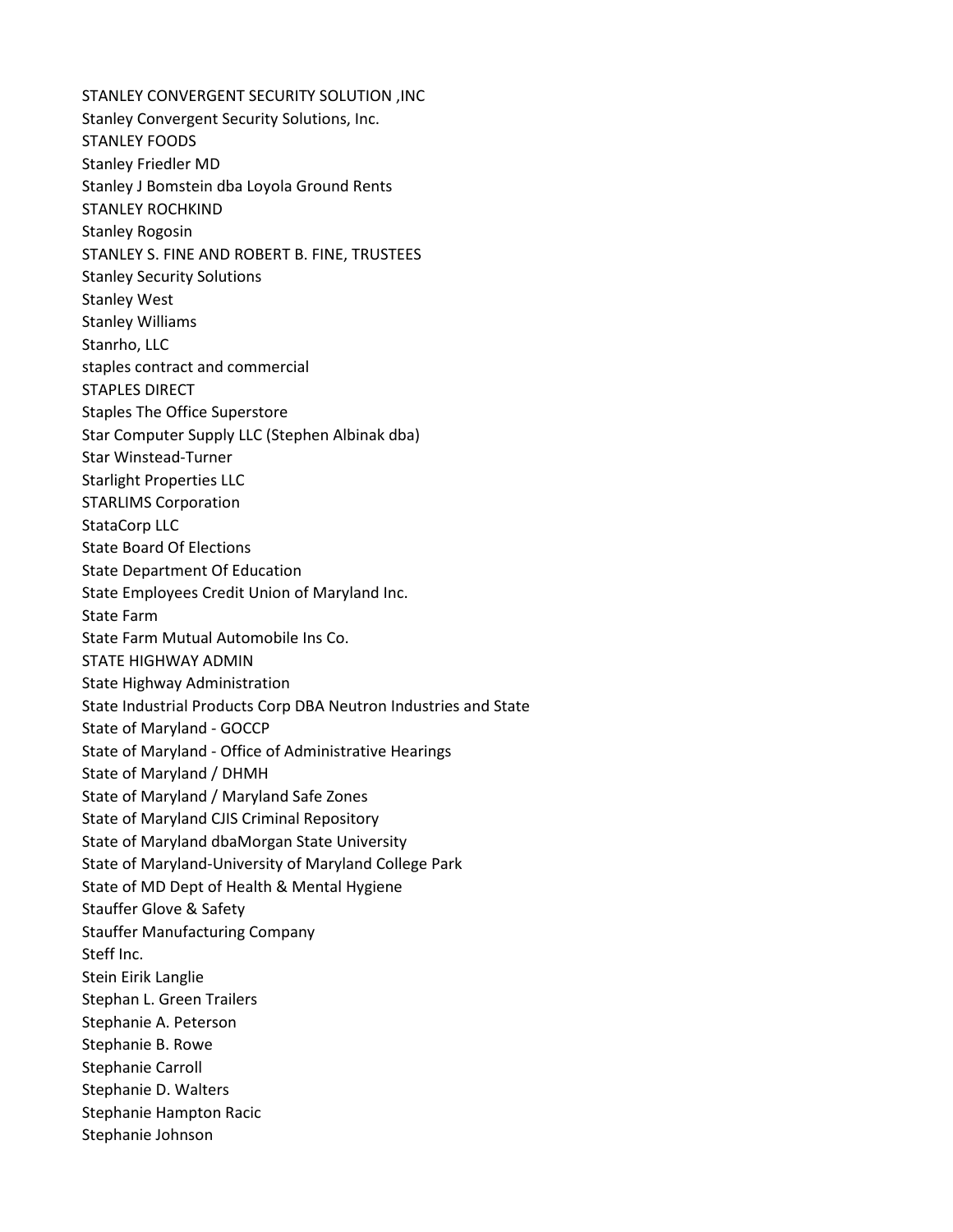Stephanie Rowe Stephanie Tucker/Goldstar Title Stephanie Welch / Sage Title Group Stephen D. Scott Stephen Driscoll Stephen Kraus Stephen W Siebert Md Mph Pa Stephon Boulware Steptoe & Johnson LLP Steven A. Crumrine Steven Alpern Steven Costell Steven Enterprises, Inc. Steven Fleet Steven J. Rozankowski Steven Jackson/Masters Title & Escrow Steven L. Dorn Steven Penczek Steven Smearman Steven Stewart Steven Thomas/Universal Title Steven Weires/Premier Title Steven Whalen/Golden Trust Title Stevie D. McCoury Stewart Neifert/MiCasa Title Group STK Shutterstock Stokes, Kelly Stonefield Investment Fund IV LLC Stones' Phones Stones Phones STORAGELogic of Maryland Inc. Stormwater Maintenance, LLC Strand Theater STRAT SECURITY SYSTEMS Strategic Cost Control inc. - dba - Corporate Cost Control Strategic Factory Strategic Focus LLC STREAMYARD.COM STREETS MARKET & CAFE Stricken Investment Group, LLC STROKESSLAN Strong City Baltimore Stryker Stuart Vosburg Stuart Walkee Rhinehart Stv Inc/pb Americas Inc Jv SUBSTAINABLE AGRICULTURAL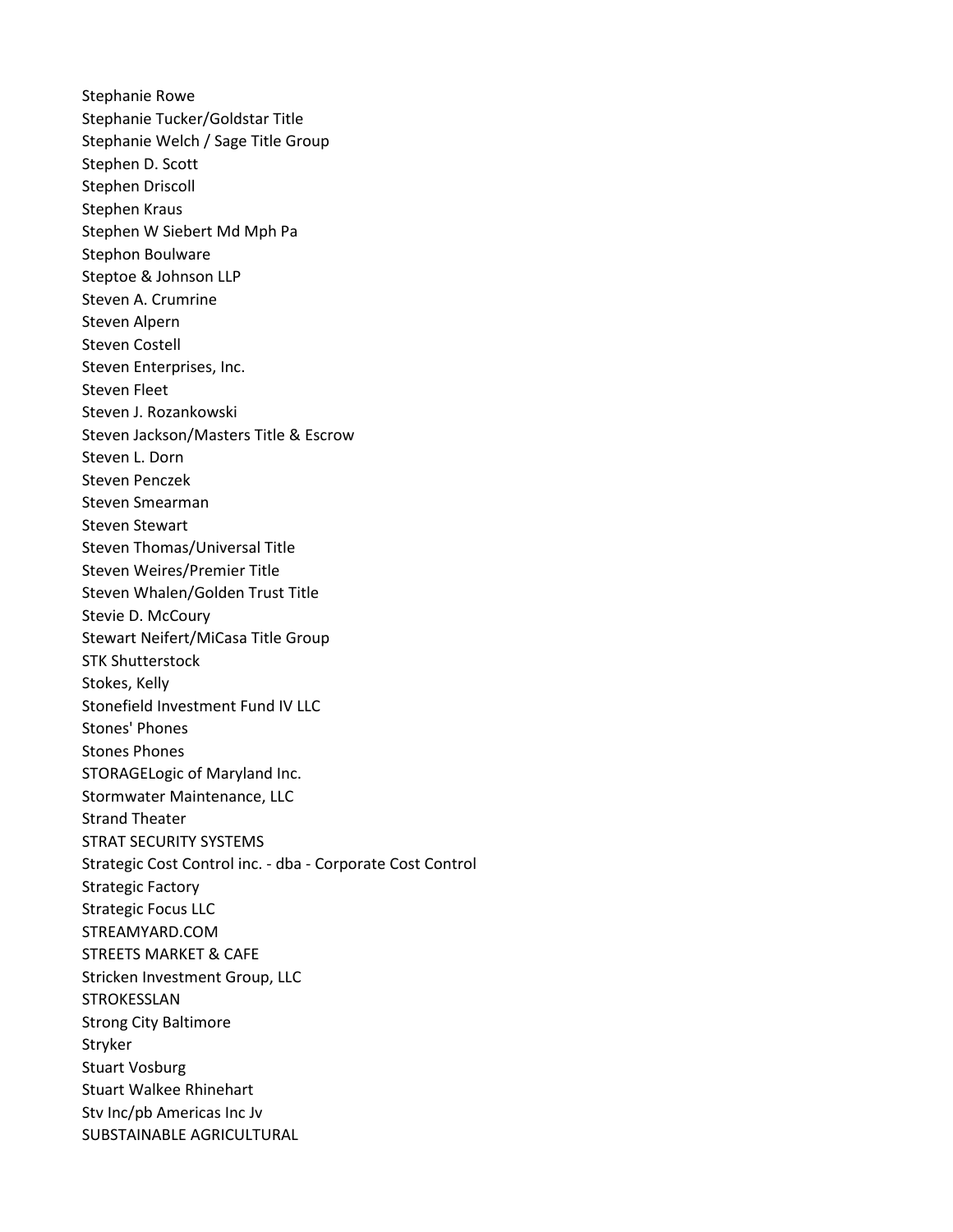Suburban Ace Hardware /Suburban Ace Commercial & Industrial Supp Suburban Propane Suburban Sales & Rental Center, Inc. Sue Akerman sullivans garage Summerfield Investment Group, LLC Summit Avondale Apartments Sun Surety Insurance Co. Sun Surveillance Sun Technical Services, Inc. Sunbelt Rentals SUNBELT RENTALS #180 Sung Sik Choi Sungate Property Management Sunoco Partners Marketing & Terminals L.P. SUNPASS ACC105639751 Sunstone Holdco 4 LLC Suntrail Energy, LLC Super Seer Corporation Super Star Inn Superior Business Solutions SUPERIOR CATERING BY MAND Superior Designs Superior Wear Products & Equipment LLC SurveyMonkey Inc. SurveyMonkey.com Susan Allenback Susan Branson Wilkinson Susan G. Roche Susan Moriarty / Definitive Title SUSAN PERLSTEIN TRUST Suyi Park, MD Suzanne Santos SVM, LP SWAGDOG SwagDog Apparel & Promotional Products Swank Motion Pictures, Inc Swann Leslie Sydne Sylvia Shaw-Bedford/Abode Settlement Group Sydnee Singletary Sydnor Hydro, Inc. Sylvia Coates Sylvia F. Brice Sylvia Jordan Sylvonnia Stokes Symbolarts Synagro - Baltimore, LLC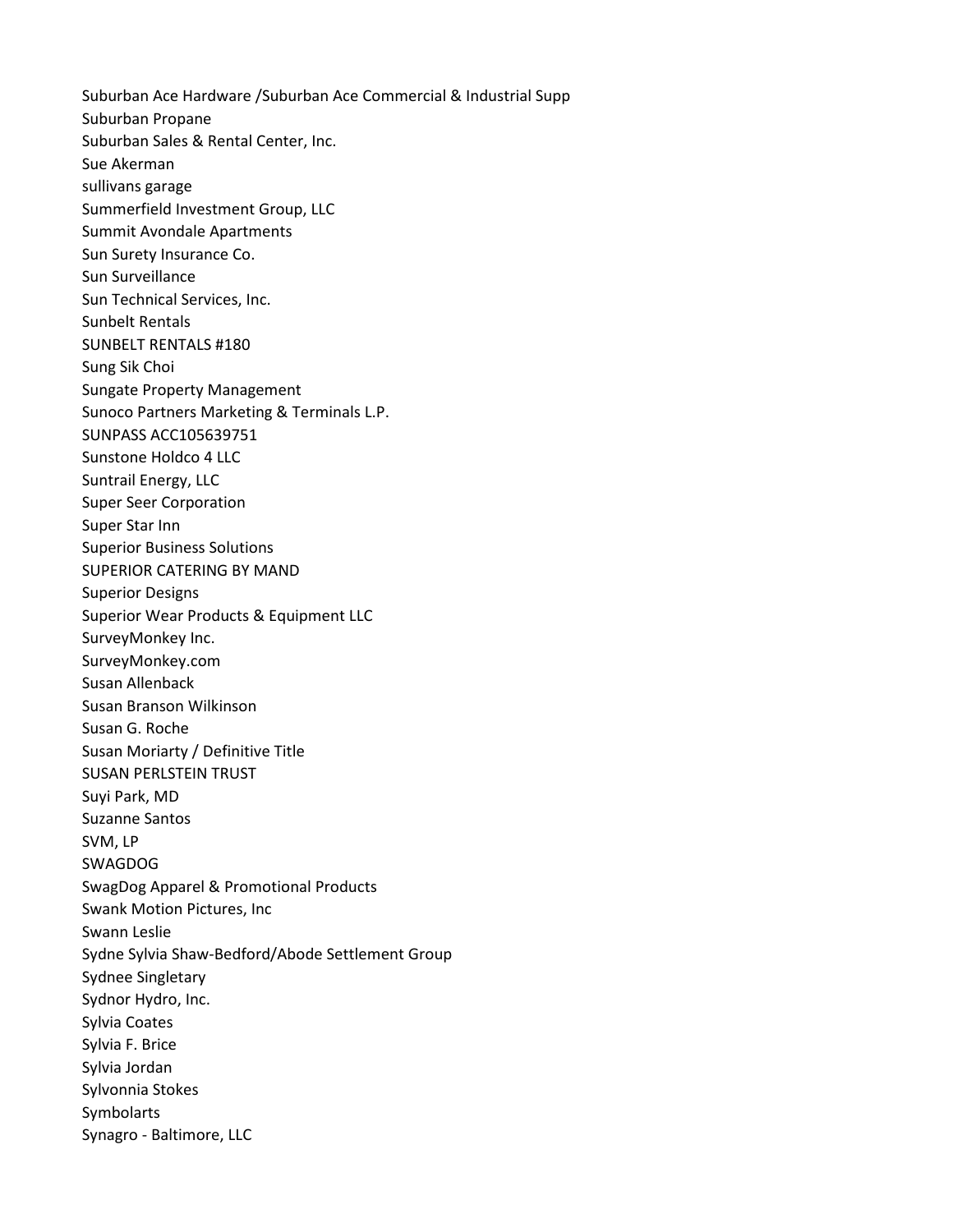Synagro Central, LLC SYNTER RESOURCE GROUP Syreese Wallace Systcom Inc. SyTech Corporation SyTech, Inc. Szybist Mark T & T New Life Roofing Co T and T New Life Roofing T J Distributors Inc T Mobile USA, Inc. T.E.K. Equipment Repair Tabitha Y. Richardson/Integrity Title and Escrow Tabor April Tae Joon Park/Universal Title Taharka Brothers Homemade Taja Queen/Integrity Title & Escrow, LLC TAKIYAH RAGIN TAKURA INTERNATIONAL Talayah Booze TALBOT HUMANE Tamara Harvey Tamara McDonald/Liberty Title & Escrow Company Tamara Purnell TAMARA WILSON TAMEKA BAKER Tameka Branch / Stewart Title of Maryland, Inc. Tameka Danielle Walker/Liberty Title & Escrow Tamika Debose/Integrity Title & Escrow Tamika Kornegan Tamika Thomas / Lawrence S London Trading As Clear Title Group Tammy Bailey Tanaysia Summers Tanera Harvey / Lucid Title & Escrow LLC Tango Health Tania Jackson Tanika Chantea Fonce/Universal Title Tanya Booker Tanya Ellis / MiCasa Title Group Tanya Griffin TANYA HAGANS Tanya R. Ellis / Realty Title Services Tanya Rucker TANYA TERRY Tanya Therese Khan/Simply Title, LLC Tara Dukes/Certified Title Corporation Tara Harris/Turnkey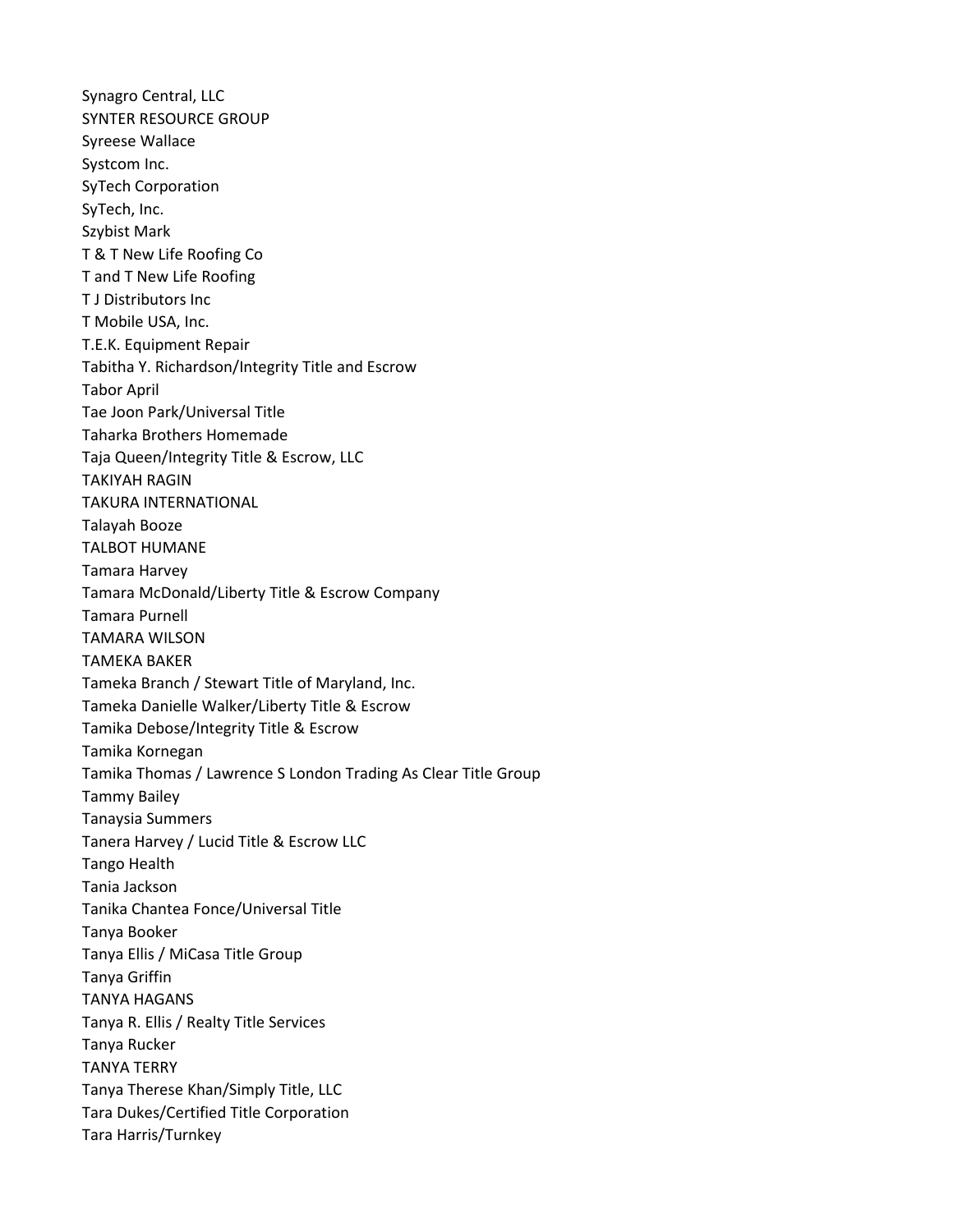Tara Mitchell/Charter Title TARGET Target City Associates TARGET MARKETING GROUP Target Marketing LLC Tarheel Canine Training,Inc. Tarrell Martin TASC Tasha Karmin Woodberry TaShaya S. Davis/Real Estate Settlements & Escrow Tashea R. Hawkins/Universal Title Tashenia A. Norris/Armour Settlement Services, LLC Tashiana Minor/Guaranteed Trust Title LLC Tate Engineering Systems, Inc. Tatjana Savoy Tax Sale Holdings LLC Tayjah Brown Taylor Hopkins/Samuel I. White, PC Taylor Made Transportation Services Inc Taylor Park Apartments Taylor Richter / MidAtlantic Title Taylor Technologies, Inc. Tayonna Jackson-Jennings dba Flawless Impressions & Gifts LLC Tayvon Holbrook Kennerly TC Entertainment and Saller, Lord, Ernstberger & Insley TC Realty Group LLC TCARE Inc. TD Development, llc Teaching Strategies Teaching Strategies, LLC Teachstone, Inc. Teague, Josephine W TEAM Service Corporation Tecan, Inc. Techmark Corporation Technical Specialties, Inc Technical Specialties, Inc. TECHNICAL.LY Technimount System Technopref Industries, Inc TECHREPUBLIC PREMIUM TED NIRANJAN TEDS TOWING SERVICE INC Ted's Towing Service Inc. Teknimedia **TEKsystems** Teledyne Instruments Inc dba Teledyne Isco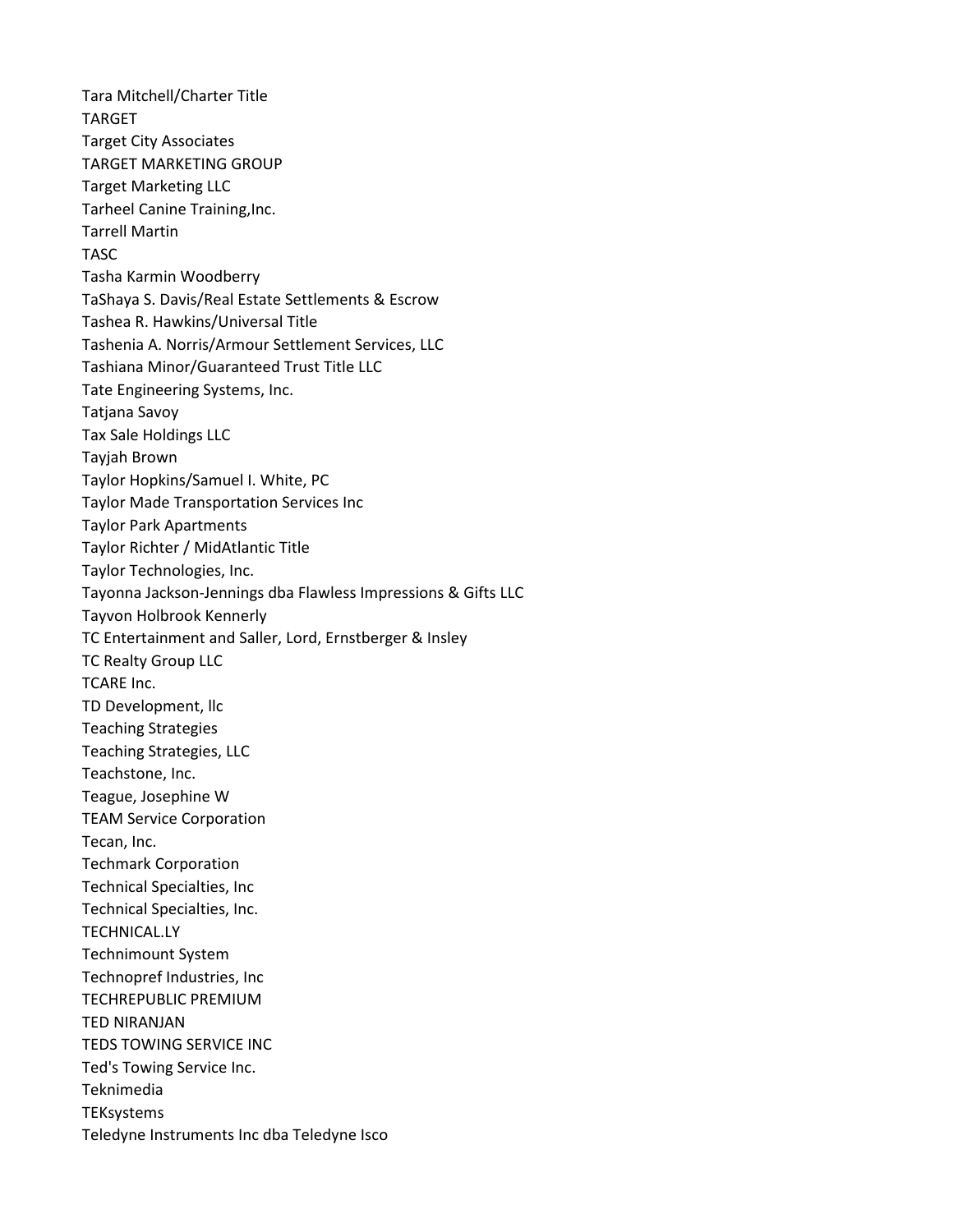Teledyne Tekmar TELEFLEX LLC TeleManagement Technologies, Inc. Teletrac Navman US ltd. Televere Systems Telog Instruments, Inc. Telogic Ip Business Solutions, LLC Tembo Properties, LLC Ten 10 Exchange, LLC Tenant Solutions of Maryland Tenier Sims Tennant Sales and Service Company TERENCE DWYANE FRANCIS Terence St. Germain TERESA BOONE Teresa Foster TERESA LYNN ROBERTSON TERESE MARFO Terlisa Williams Terrance P. Sheehan, MD Terrance Patterson-Scott/Abode Settlement Group Terrell Brown Terrell D. Anderson TERRELL MCALILY Terri Bolowa Terri Downey-Holton Terri Fulp Terry McClinton Terry Ryan Terry Ryer Terry V. Jackson Tershell Jackson Tesla Industries Inc Tess Owen / Definitive Title Company Tevona Reid Tewelde, Blossom Abrehet Zerab TEXTLINE.COM TFS FISHERSCI-COG Thales DIS USA, Inc. Thapia Craig / MidAtlantic Settlement Services, LLC The Alameda Apartments 36 LLC The American Asphalt Paving Co., LLC The Arc Of Baltimore Inc The Associated: Jewish Community Federation of Baltimore The Auto Barn Inc. The Back Yard X, LLC The Baltimore Auto Supply Company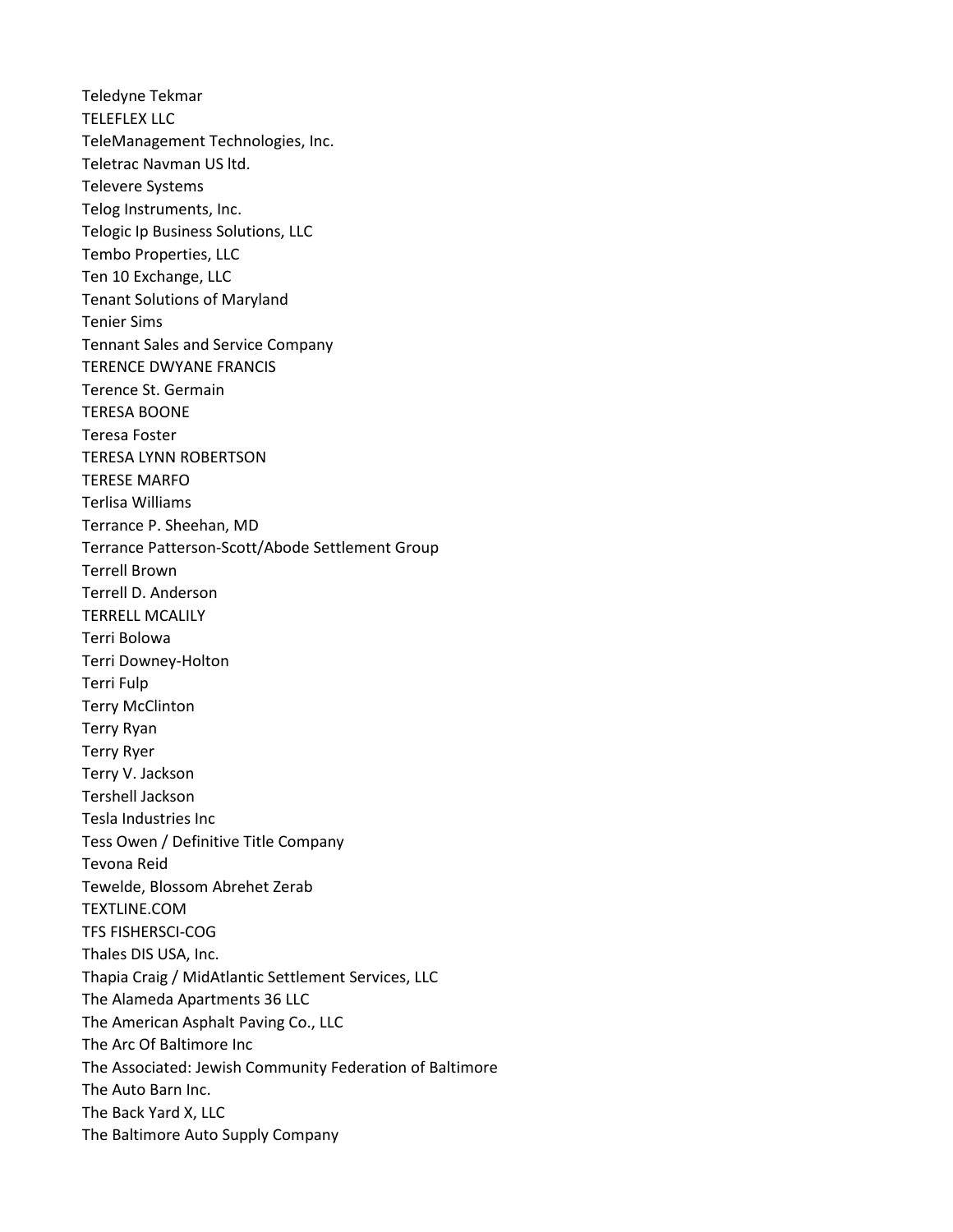The Baltimore Sun THE BALTIMORE SUN MG2 The Beacon Newspapers, Inc. The Bigelow Companies, Inc. The Bode Technology Group, Inc. The Bullpen THE BUSINESS JOURNALS The Canton Group THE CENTER FOR ADR The Charlene C Wells Trust THE CHINATOWN COLLECTIVE The Circuit Court Of Baltimore City The Classic Catering People THE CLERK OF THE CIRCUIT COURT (Clerk, Circuit Court of Maryland The Common Market THE COMPOSTING WAREHOUSE The Cosmo Company THE DAILY RECORD COMPANY The Daily Record Maryland The Durable Slate Company The Emblem Authority The Energy Conservatory, Inc. The Estate of Nicholas Samaroo The Everyman Theater, Inc The Fair Housing Institute, Inc. The Fairfield Inn The Family League Of Baltimore City Inc The Family Recovery Program, Inc. The Family Tree, Inc The Furst Brothers Company The Garrison Company The Genevieve Strategy Group The Goodyear Tire & Rubber Company The Gun Shop The Hartford The Hartford a/s/o Priority 1 Collective, LLC THE HOME DEPOT The Housing Authority of Baltimore City The Irvin H. Hahn Co., Inc. The JKF Group Inc The Johns Hopkins University Central Lockbox The Johnson Leadership Group LLC THE LATINO ALLIANCE GROUP The Latino Providers Network Inc The Law Office Of Eileen A. Carpenter The Law Office of Eileen Carpenter The Law Office of Henry I. Louis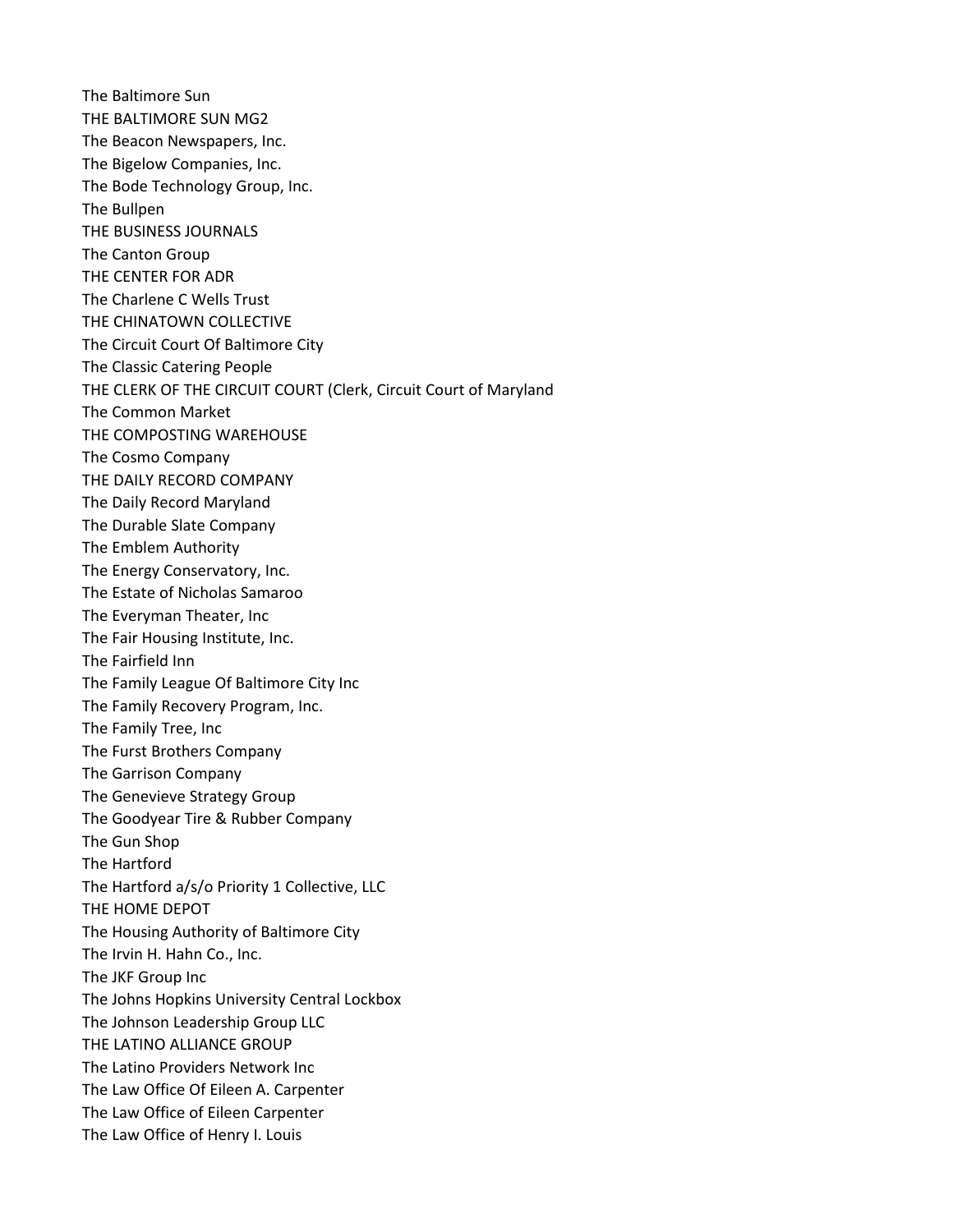The Law Offices of Minda F. Goldberg The Lazarus Rite Inc The Leadership Association The Leithman Group LLC The Library Of The Balto Bar The Lodges at Naylor MIll The Lunchbox Lady The Maintenance Connection Inc. The Marion I. & Henry J. Knott Foundation, Inc. The Marksmen Co. THE MARYLAND RURAL WATER THE MARYLAND ZOO The Maryland Zoo In Baltimore The Mill of Bel Air The Moreland Group The Mount Washington Group, LLC The Mr. Mack Lewis Foundation, LLC The Mt Royal Printing Company The Mt Washington Group LLC The National Great Blacks in Wax Museum, Inc. The National Youth Employment Coalition THE NEW YORK TIMES The Nolita Project Inc. THE NRPA CAREER CENTER The Peale Center for Balto. History & Arch Inc The Plumber Man, LLC The Prestwick Group LLC The Pride Center of Maryland The Producers Club of MD The Project Resource Group, LLC The Remi Group, LLC The Remnant of Christ, LLC The Robert Packer Center of ALS Research The Robinson Group The Salvation Army The Scale People Inc. The Scale People, Inc. dba The Lab People The Sherman Engineering Company The Sherwin-Williams Company d/ba Duron Paints and Wallcoverings The Shriver Peaceworker Program The Sixth Branch, Inc. The Spanish Group LLC The Sperling Firm, LLC and Chene Chambers The State Department of Assessments and Taxation The Sun Products Corporation The Supply Room Companies The Target Shop, LLC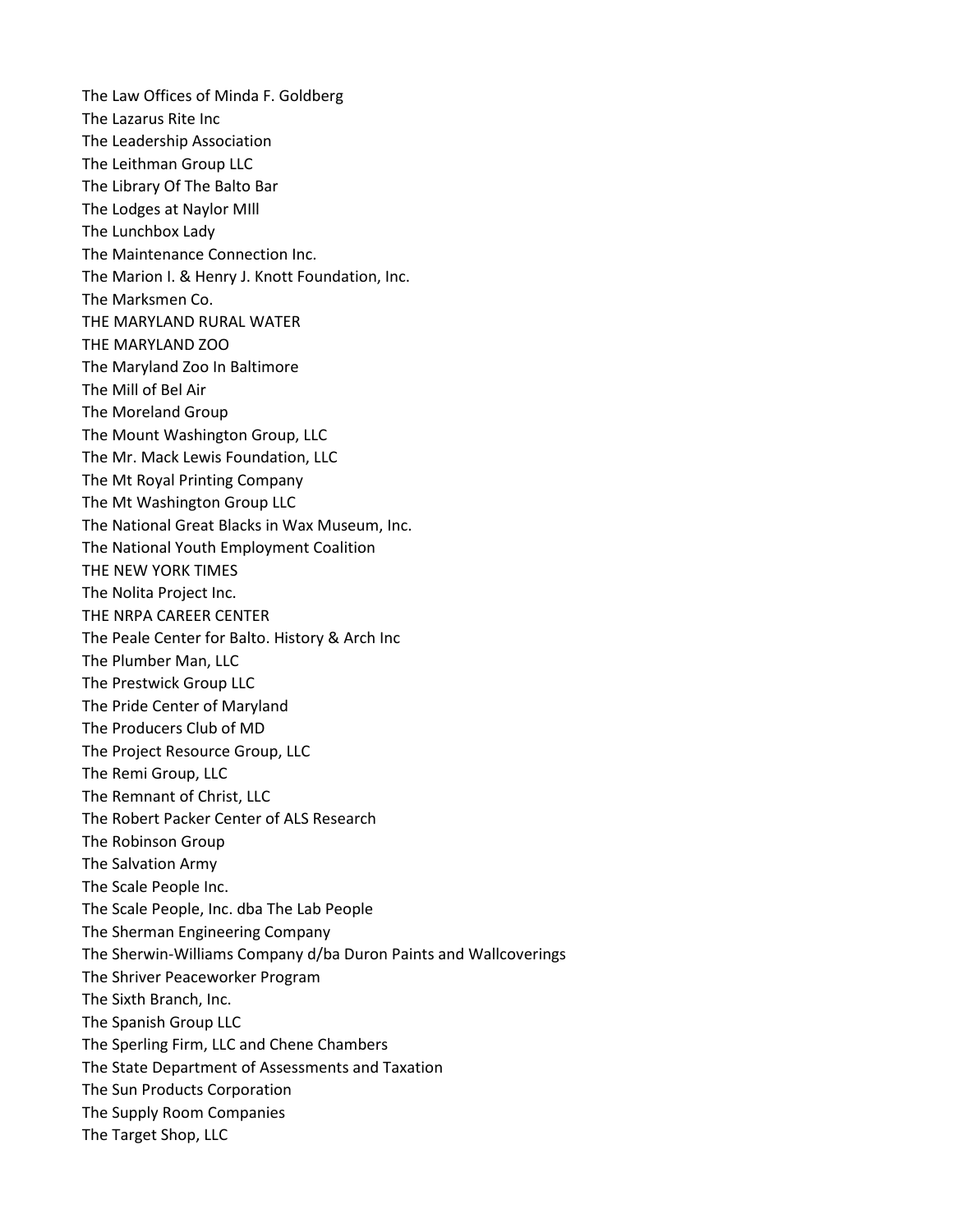The TEAM Approach Inc The Tilted Row The Towers at Harbor Court Condominium THE TRANSFORMATION CENTER The Tree House Project, Inc. The United States Conference of Mayors THE UPS STORE #5167 THE UPS STORE 1162 The VPI Firm, LLC THE WAKEFIELD COMPANY The Walters Art Museum The Watkins Group THE WESTIN BEACH RESORT A The Working World Inc. Theadora Westlake-Stearns / SECU Title Services **Thelion Allen** Thelma McBride Themis Solutions Inc. (Clio) Theo C Rodgers, p/r estate of William L Adams Theo Fleet Theodore Turner III THERAPYNOTES, LLC Theresa E. Cason/Universal Title THERESA KEARNEY Thermo Electron North America LLC Thermo Scientific Portable Analytical Instruments Inc. ThermoWorks, Inc Thielsch Engineering, Inc. Thierry Chaney Thirty-Four Marketplace This House Is A Home Thlinette N. Gilliam/Real Estate Settlements & Escrow, LLC Thomas B Corey Thomas Construction Group LLC Thomas Dahlberg Thomas E. Curtis/Integrity Title & Escrow Company Thomas L. Geisler Thomas Marr Jr Thomas McLhinney Thomas Nosek Thomas Sullivan THOMAS WINKEL Thomasina Carey Thomas-Wright, Belinda Thompson Gas & Electric Service Inc. Thompson Information Services Thomson Reuters - West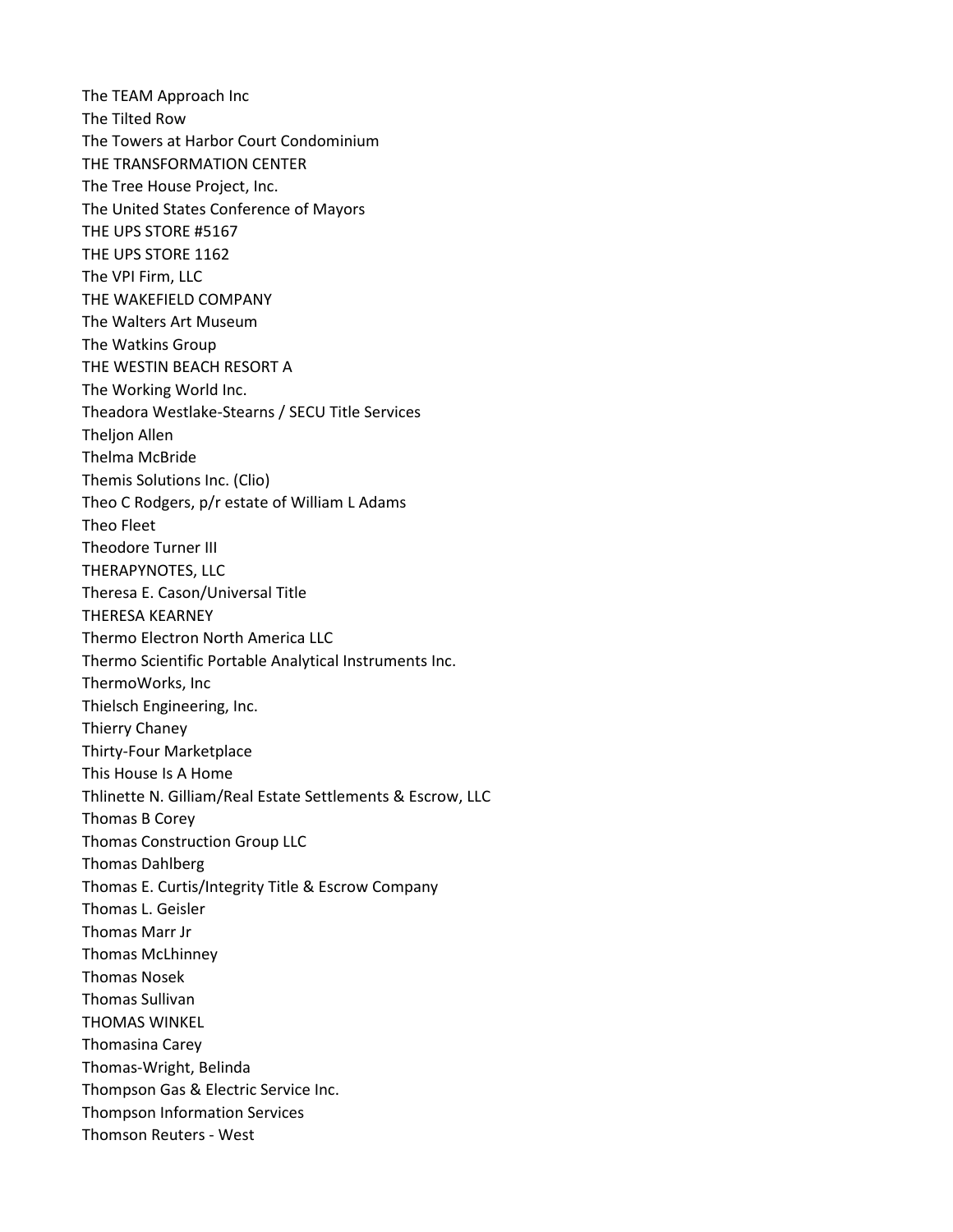Thornton Armstead Thorpe Jennifer Threshold Inc. Tia D. Reed Tia Peaks Brown / Universal Title (Lutherville) Tiaira Robinson / Real Estate Settlements & Escrow TiaQuana Barksdale / Crown Title Company Tiara Evans Tiara Sims/Abode Settlement Group, LLC Tiarra Antoinette Murphy/Lakeside Title Tiburon, Inc. Ticolucky, LLC Tidewater Tactical Tiera Haley/Mid-Atlantic Settlement Services, LLC TierPoint Maryland LLC f/k/a Baltimore Technology Park Tierra Jackson Tiffany Bell/Residential Title & Escrow Co Tiffany Dukes / RESE Tiffany Henson/Lakeside Title Tiffany Nance Tiffany Portera Tigerpaw Software, Inc. Tilley Chemical Co Inc Tilley Lubricants, LLC Time Out for Sports Time Printers, Inc. TimeClock Plus, LLC TIMECLOCKEXPERTS Timeka M. Robinson/ATG Title Timeka Thomas/Law Office of Matthew J Parr TimeKeeping Systems, Inc. Timika Pitts / Certified Title Corporation Timothy Berryman Timothy Betz / Lakeside Title Timothy Moore Timothy Sharma/Key Title Inc Timothy Washington Williams Timothy Wilson/Stewart Title & Escrow timothy yancey Tina Pierce Tinina O. Cade Foundation Tinisha Brown TINYURL.COM TIPCO TECHNOLOGIES Tipco Technologies, Inc. TIPTON AIRPORT TIRRANY THURMOND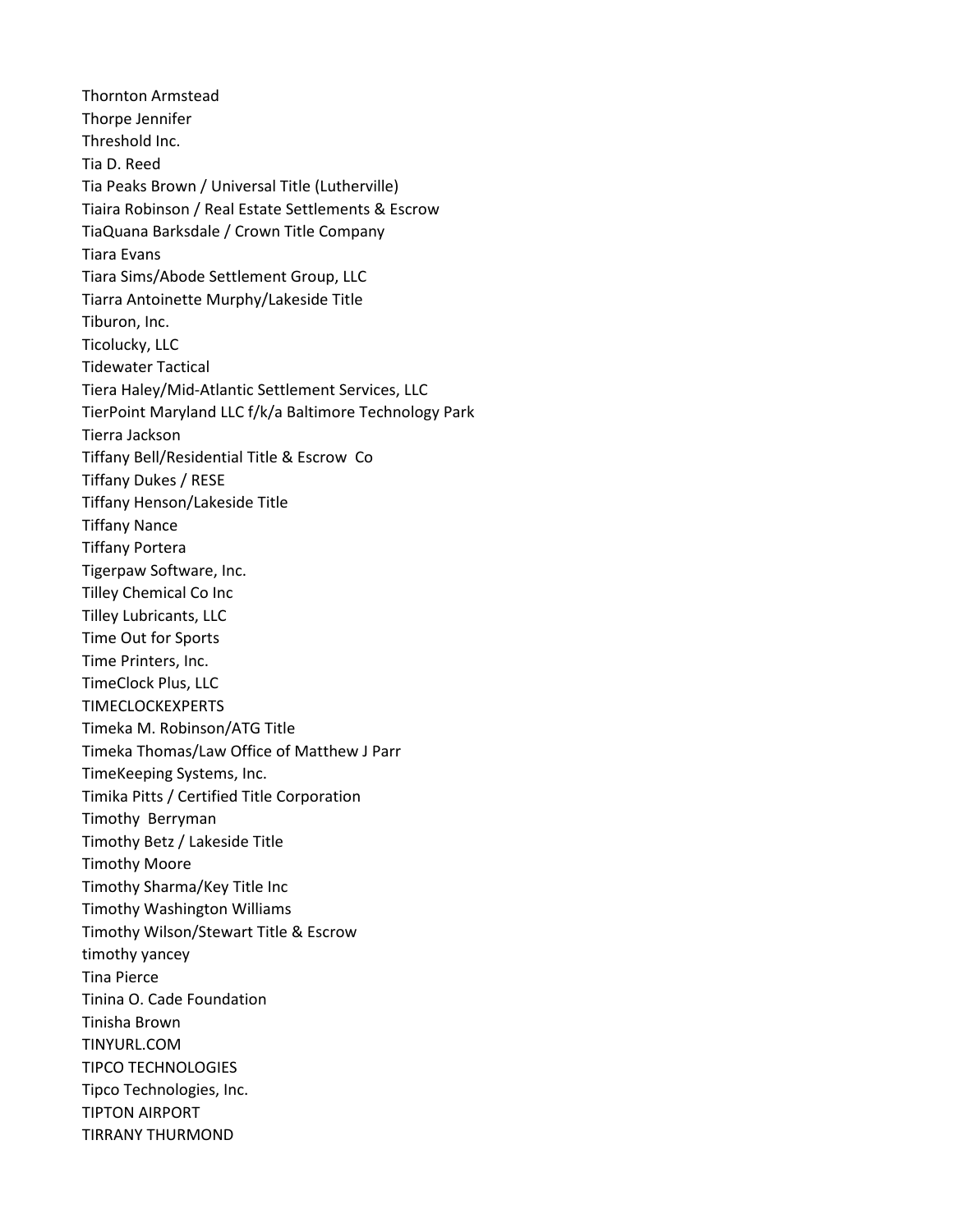Tirrell Evans and Law Office of Robert M. Johnson, Jr. Tishae' Lee Tishae Lee / Abode Settlements TITLE Boxing LLC TLF PEACE AND BLESSINGS F TMOBILE LAW RELATION Tobias Allen Today's Care & Family Inc Today's Care and Family Inc. Together We Can Youth and Community Initiative Tolls by Mail The Port Authority of NY & NJ Tomasa Ushry Tomeka Givens Toms Professional Group, LLC Tongwa Akanji Aka TONI BREWER Tony C. Restivo Tony Jones, Jr Tony N. Garcia, Esq. / Marcellus McCloud TONYA BULLOCK Tonya Burns Tonya Moore TOOL TESTING LAB, INC. TORBIN GREEN Torian Davis/Community Title Network Torri D. Yancey Total Access Group, Inc. Total Environmental Concepts, Inc. TOTAL MEDICAL COMPLIANCE Total Plastics, Inc **ToucanEd** TOURSLOCALS Towanda Grant Cunningham Town of Bel Air Town of Riverdale Park Towner Management Co Inc Towson Crossing Apartments Towson Owners, LLC Towson University Towson University Foundation TRA Preventive Maintenance, LLC. Tracey Latawsha Roberts Traci Herrington Traci Lambert / Heritage Title, Ltd. Tracie Jiggets Tracker Products, LLC. TRACS,Inc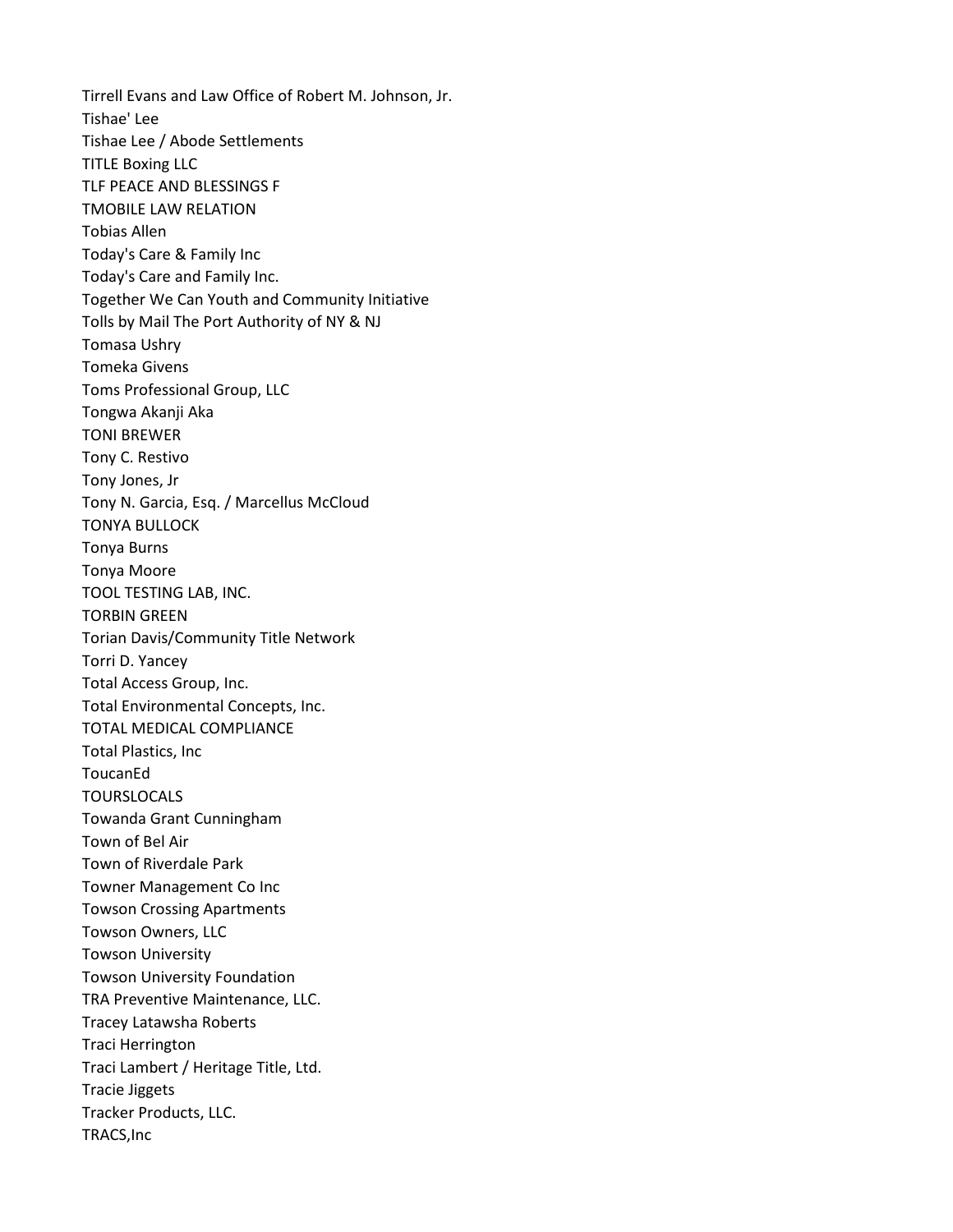Traction Guest Inc. Tracy Anderson Tracy Watson Tradepoint Atlantic LLC Tradepoint Atlantic, LLC TRAFFIC SENSOR CORP. Traffic Systems, LLC DBA Traffic Systems and Technology **TrafficWare** Trane U.S. Inc. transaxle,llc TRANSCEN INC TransCen, Inc. Transportation Association of Maryland dba TAM Travis L. Cook Jr. Travis Robinson TrayPML Traypml, Inc Tredline Properties LLC Tree Authority LLC Treetop Products Consolidated Treffer Appraisal Group TRELLO.COM, ATLASSIAN Tres Ladson Tresa T. Tuttle TRI CTY COUNCL LOWEAST MD Triangle Sign & Service LLC Tri-County Council Foundation Inc. Tridack, LLC TRIFLOW CORPORATION Trigyn Technologies, Inc. Trillium Pumps USA SLC LLC Trina Miller TRINACRIA FOODS Tripwire Operations Group, LLC Tristar Property Management tristate solutions of maryland LLC TriTech Software Systems Triton Training Group, LLC TRTA-RESEARCH&CPE TrueCare Medical Group Trumbull MFG Trusted Surety Services LLC Trustworthy Staffing Solutions TSG Holly Lane LLC TSI Incorporated TST AMANO TACO TST BODHI CORNER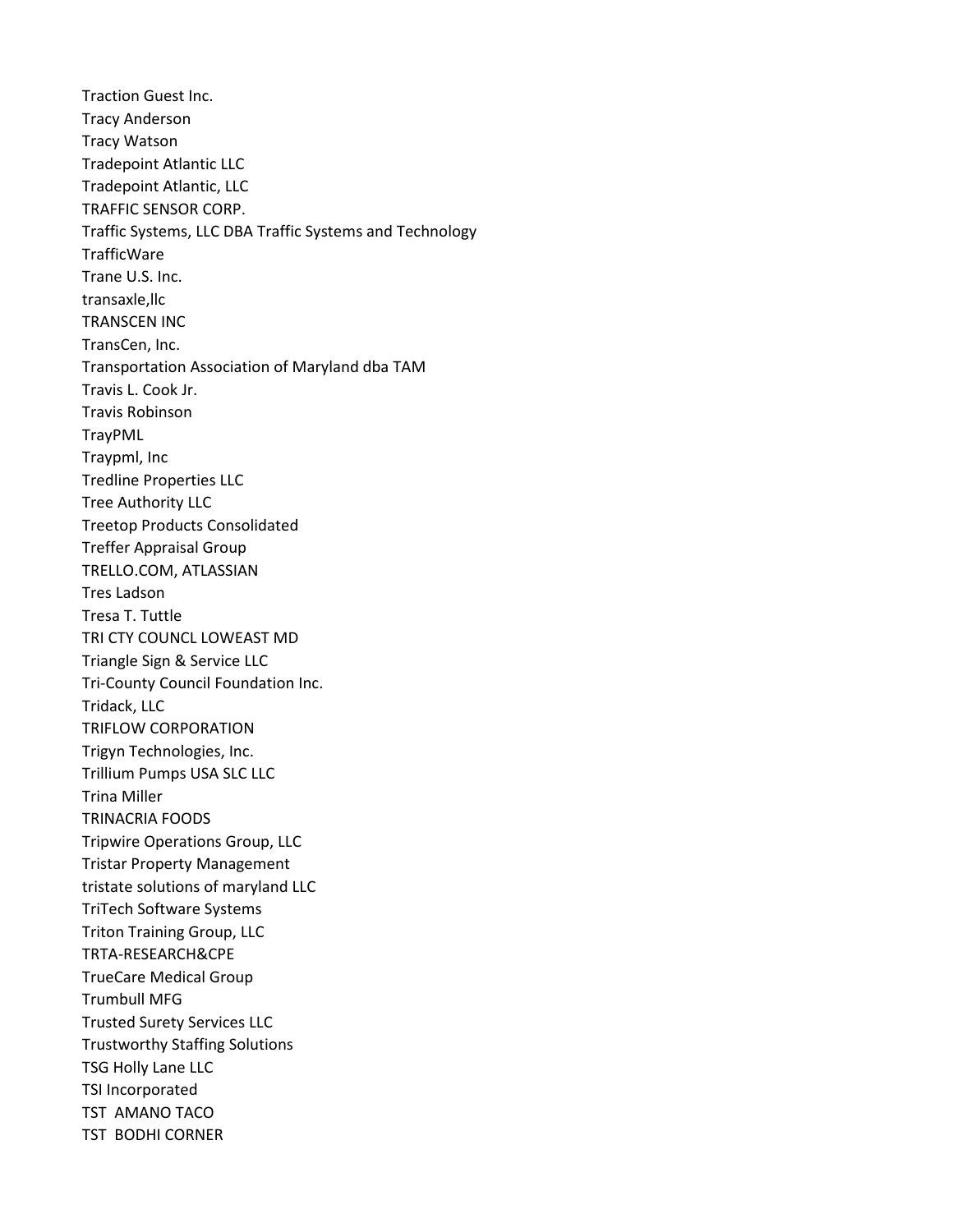TST BRD TST CALL YOUR MOTHER - C TST HOMESLYCE - MT. VERN TST JIMMY S FAMOUS SEAFO TST REGIONALE - BALTIMOR TT FASTER LLC dba FASTER Asset Solutions TTITLECONNECT, LLC TTV WICOMICO LLC TUCK IT AWAY BALT LLC DBA CUBESMART Turf Equipment & Supply Co Inc. TURF TIME EQUIPMENT Turf, LLC TurfTime Equipment Turnaround, Inc. Tushina Washington/In-House Title Tutor Perini Corporation TVEYES INC Twenty Three Sac Self -Storage Corp. Twilio Inc Twitter Online Ads TWP SUB9021940 Tyese Mason-Chambers / Heritage Title Tyfynie Byers Tykeisha Ronea Ray/Passport Title Services, LLC TyKeyahra Mack/Key Title Tyler & Elizabeth Pruitt / Lakeside Title Tyler Mann, Esq. / Cephus Powell TYLER RICKARDS Tyler Technologies, Inc Tynae Quince/Sanctuary Title TYPEFORM S.L Tyra Horsey Tyra M. Mason/Madison Settlement Services, LLC Tyra Wilson Tyrant SportsGear, Inc. Tyrina Jones/Abode Settlement Group TYRONE LINDSEY Tyrone Price dba Baltimore Rentals LLC TyrrellTech U Empower of Maryland U.S. LEGAL SUPPORT, INC. U.S. Postal Service / Postmaster UB FOUNDATION UBER PENDING UBER TRIP UBER TRIP HELP.UBER.COM UBERCONFERENCE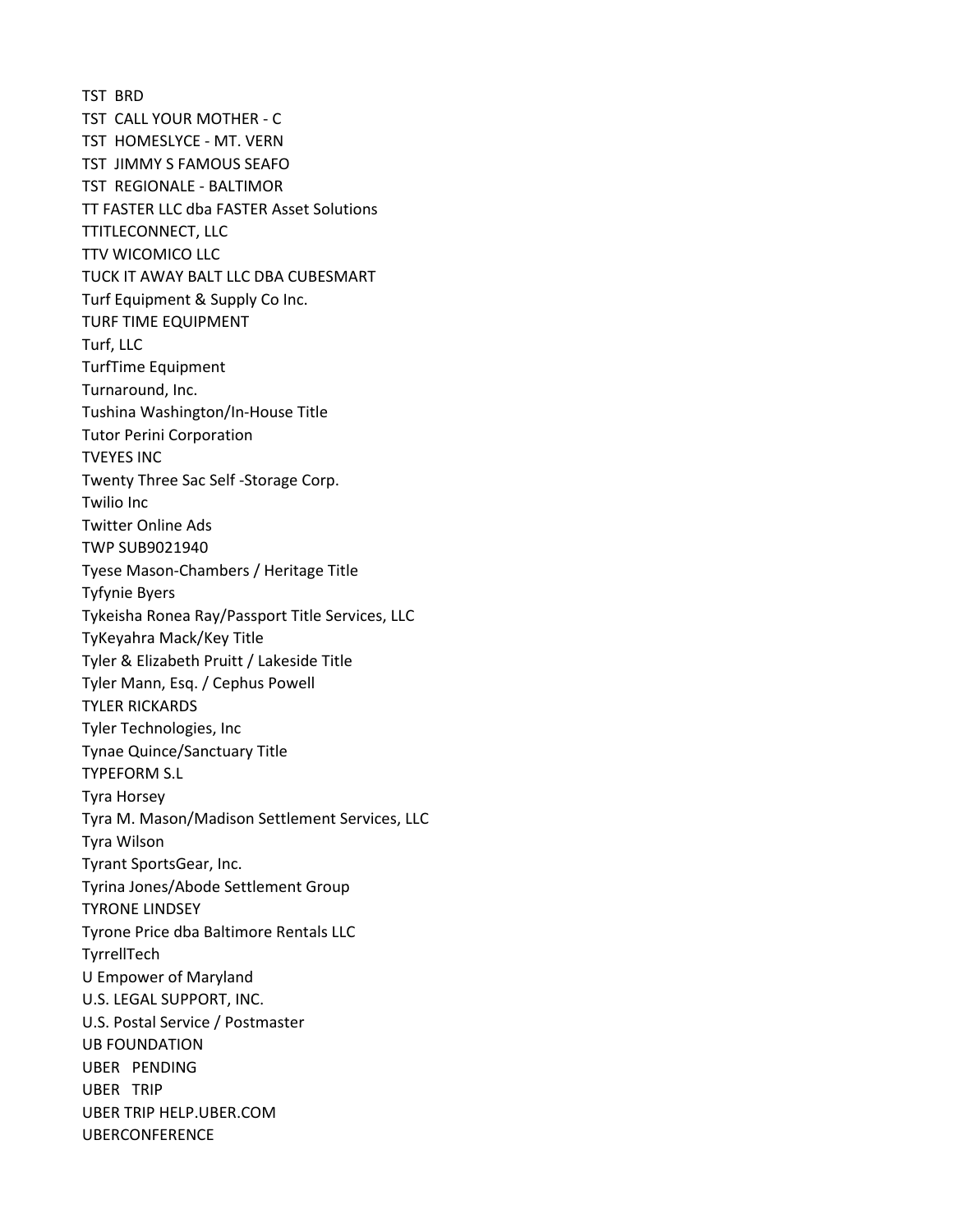Uberphysicians LLC dba FiveMedicine Uchenna M Udeh UDEMY ONLINE COURSES Udemy, Inc. UDIO Edge, Inc UDR Rodgers Forge LLC Ugochukwu N. Udogwu/Law Offices of Matthew J. Parr Ulanda Stewart ULINE SHIP SUPPLIES ULINE Shipping Supply Specialties Uline, Inc. Ulrica C. Crawley/Aspen Real Estate & Title Umar Burley & STSW,LLC UMBC Training Centers UMMS Unicorn and Woodsman LLC Union Avenue, LLC Unite Us UNITED United Concordia Companies, Inc. United Management Pro, Inc. UNITED MEDCO INC united rentals north america, inc United Security Agency, LLC. United States Marshalls Service United States Postmaster United Teacher Associates Ins United Way of Central Maryland United Way of Central MD - Combined Charity Campaign united-states-flag.com Univar Solutions USA Inc. Univar USA Inc. Universal Blower Pac, Inc. Universal Towing University of Baltimore University of Baltimore Foundation, Inc University of Colorado University of Florida of PTR/DPL University of Louisville University of Maryland University of Maryland - Capwin University of Maryland / Outreach Lab University of Maryland Baltimore Foundation, Inc. University of Maryland Emergency Medicine Associates, PA University of Maryland Foundation Inc. University of Maryland Medical Center University of Maryland School of Social Work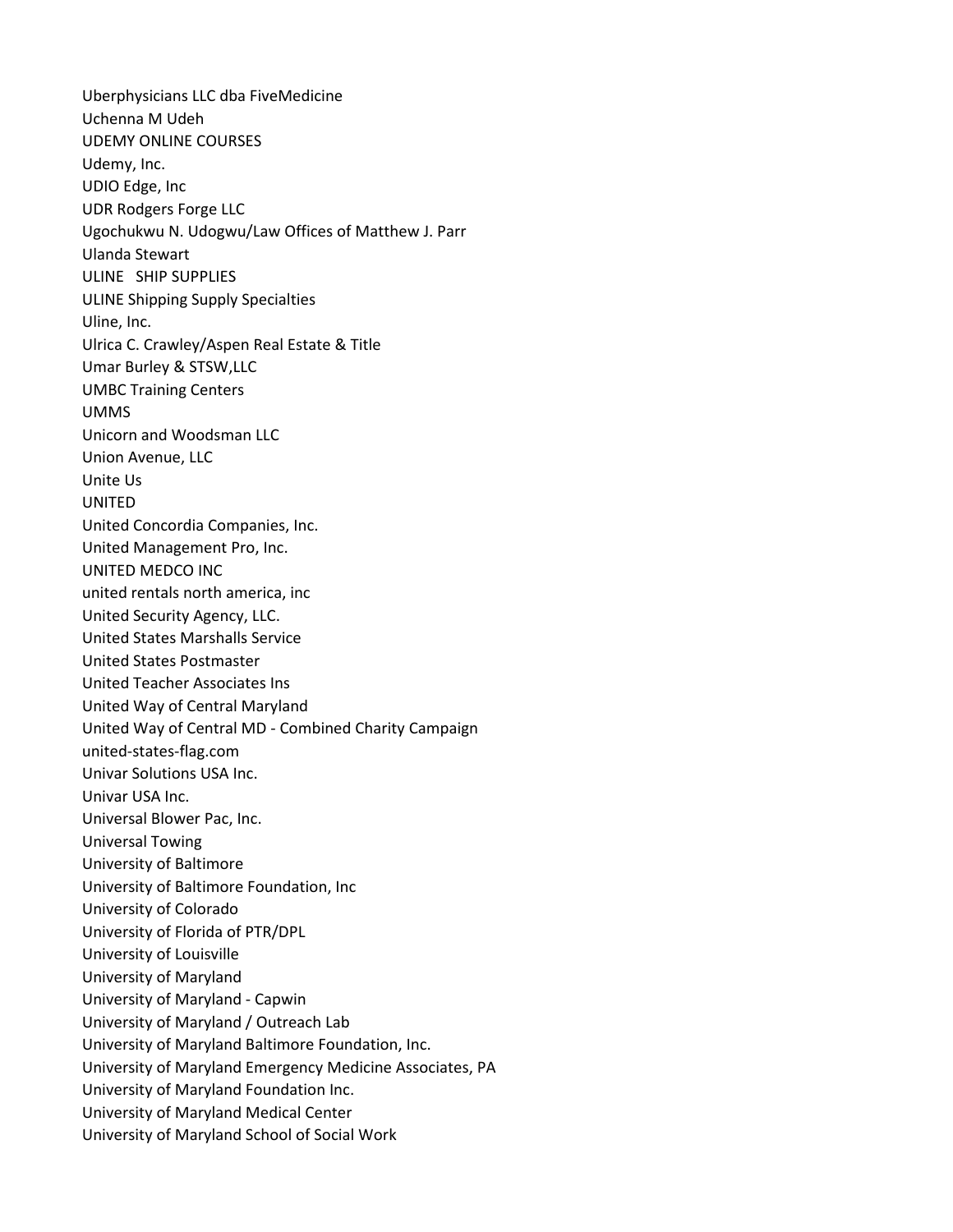University of Maryland/Midtown Campus University of Maryland/UMSSW University of Maryland-Glenn L. Martin Institute University of Missouri - HBRRC Unlimited Home Buyers, LLP UPD Consulting Upland Visionaries, LLC / Pennrose Management Company UPPCC UPS UpToDate, Inc. Upton Planning Committee Uptown Homes, LLC UPTOWN PRESS Uptown Press, Inc. Urban Alliance Urban Axes Baltimore, LLC URBAN LAND INSTITUTE URBAN ONE INC Urban One, Inc. URISA Ursula Kahric Ursula Nogic / Community Title Network US Bank Custodian for TLCF 2012 A, LLC US CONF OF MAYORS US Geological Survey US PATENT TRADEMARK US Postal Service US Water Alliance US21 Inc. USA BOXING usa energy USABLUEBOOK USAC USAging USALCO, LLC USC Canterbury Corp. USCMF Mallory Square LLC USDN USIQ, Inc. USPS USPS.COM POSTAL STORE UT PIKESVILLE Utility Associates, Inc. UVS InfoTech LLC. V. Motosaka Va Farm Bureau Ins. a/s/o April Blevins Vaccine Valet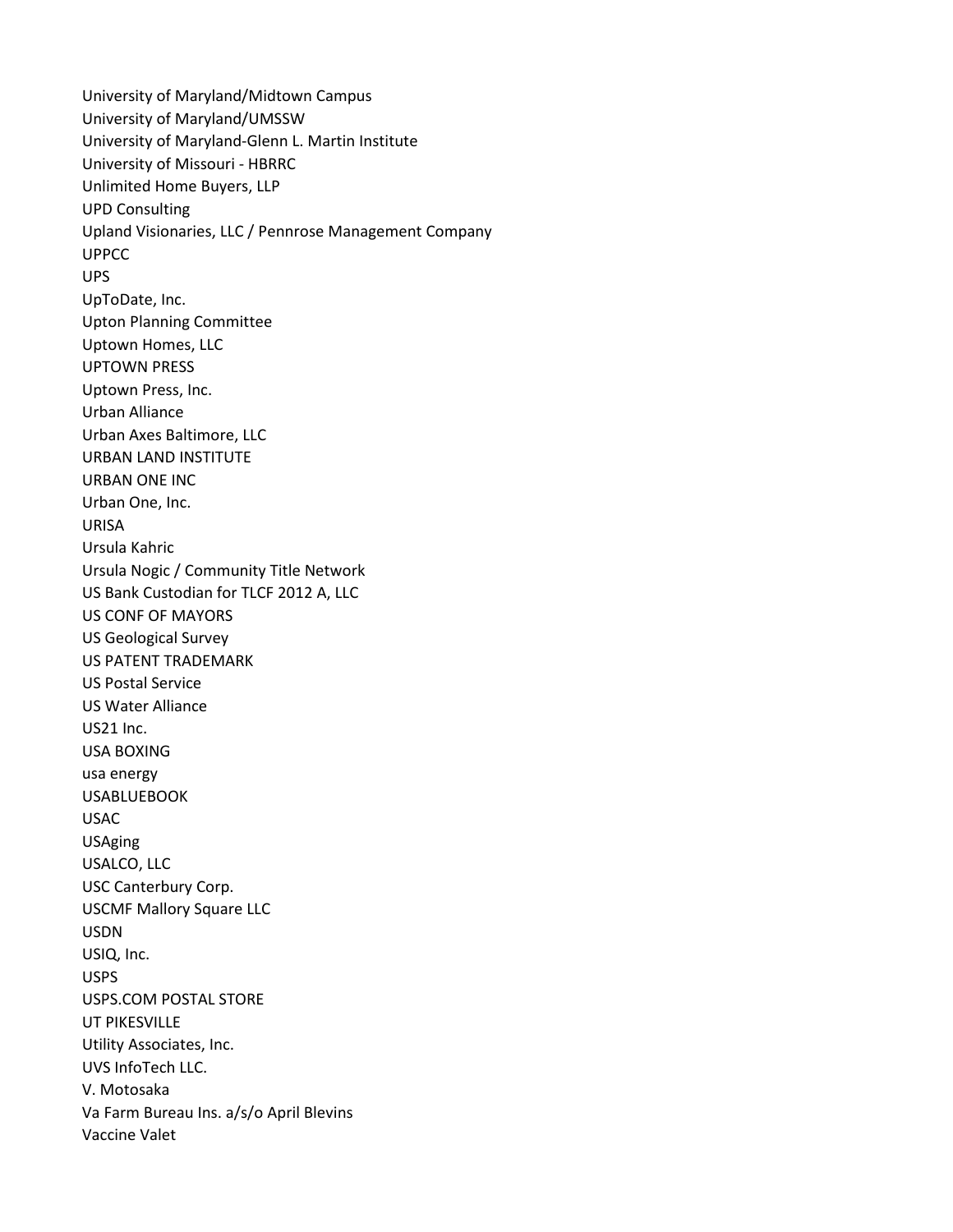Vacuum Sealers Unlimited VAE Industries Corp Vaisala Inc Valerie Brown VALERIE DOWNS Valerie Glee Valerie Hawkins Valerie Lewis / Integrity Title & Escrow Valerie M. Smith Valerie Patete Valerie Piper Valerie Reed and Ledyard Law, LLC Valerie Zemanek Valley Pet Memorial Services, LLC Valley Supply and Equipment Co., Inc. Valsoft Corp/BBRS Van Dyke And Bacon VAN DYKE AND BACON SHOES Vane Brothers Marine Safety & Services Vaneeka Sutton / Passport Title Vanessa Brown VANESSA MCBRIDE AND JAMAAL GRIFFIN Vanessa Pugh VANESSA SUMMERVILLE Vanessa Thompson VANESSA WILLIAMS Vanguard Justice Society Inc Vanguard Utility Service Vantagen LLC Vantiff, LLC Variable Annuity Life Ins Co VCN CLIENTPROTECTINFUNDMD VCN CT DEPT PUBLIC HEA VCN D.C. VITAL RECORDS VCN DELAWAREVITALS VCN FULTONCOVITALS VCN KYVITALRECORDS VCN MARYLAND VITAL REC VCN NY CITY VITAL REC VCN PENNSYLVANIA VITAL VCN SCAROLINAVITALS VCN VIRGINIAVITALREC VDA Vector media Holding Corp Vedlev Management LLC Vehicle Maintenance vend central inc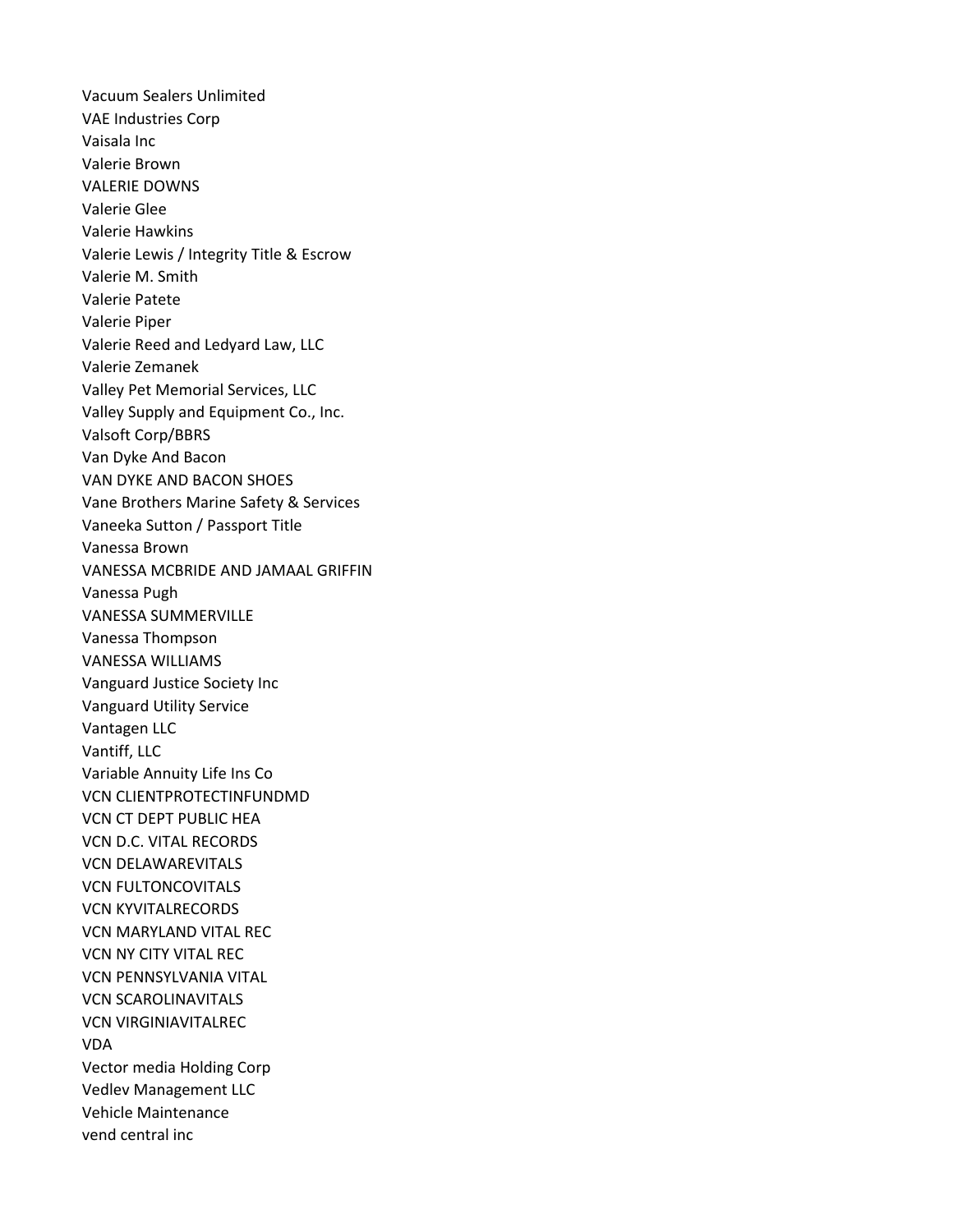VENTURE SUBROGATION, INC VERA INSTITUTE OF JUSTICE, INC. Vercilla A. Brown/Real Estate Settlements & Escrow, LLC Veritext Veritiv Operating Company Verizon Verizon Business Services Verizon Communications, Inc. Verizon Wireless Verizon Wireless - VSAT vermeer mid atlantic inc. Vermeer Mid-Atlantic LLC. Verna Severin Vitalise Photography Vernal Mundell/Title Forward Vernetta M. Hale VERNIER SOFTWARE & TECHNO VERONICA SMITH VIASAT VIBRANCY 21 VICINITY ENERGY BALTIMORE COOLING, LLP Vicinity Energy Baltimore Heating, LLP Victor & Serena Onabolu / Lakeside Title VICTOR FRANCIS Victor Gearhart Victor Stanley, Inc. Victoria Countryman Victoria Forbes Victoria Klingensmith/Lakeside Title Co Victoria Nichole Davis/Cotton Duck Title Company VIDEORAY LLC viking chemicals inc VIKING JANITOR SUPPLIE Village Learning Place Inc Villatoro, Yasmin Vimeo, Inc. dba Livestream Vincent A. Portee Vincent Cerniglia Jr Vincent Karen Vincent M. Notarangelo, MD Vincent Mastroianni Vincent Previti Vincenza Galiano Violanchea Jenkins Violation Processing Center Virgin Ann Virginia Ames Visionations,LLC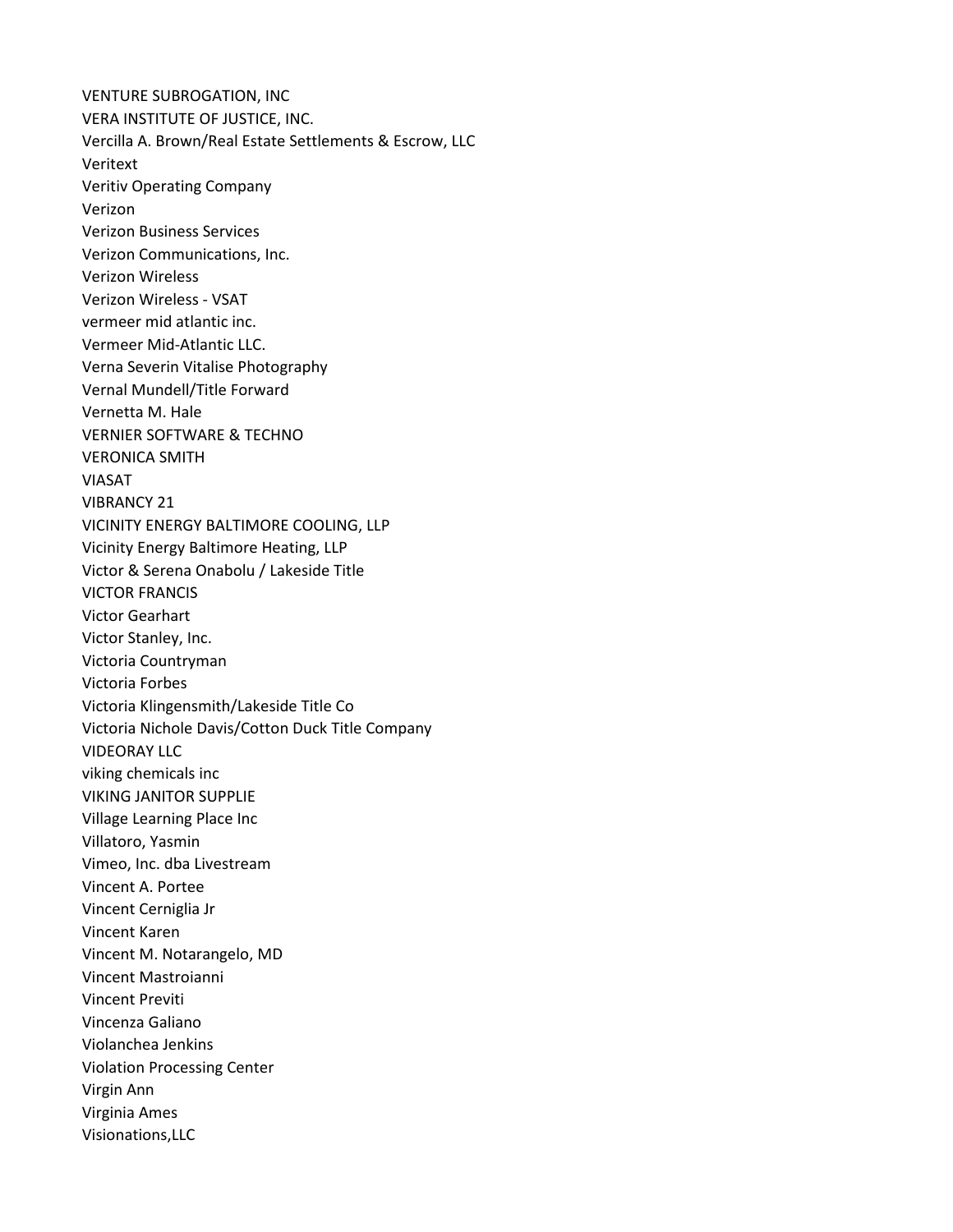Visit Baltimore, Inc VISTAPR VistaPrint.com Vistaprint Corporate Solu Vitalis Healthcare Services LLC Vitalk Health LLC Vivian A. Davis Vivian E. Kinney-Milian / Law Office of David M. Lutz Vivian U. Davis VMA Properties LLC Volleyball House Apartments LLLC Volunteer Software Inc. Voxyl, LLC vTech Solution Inc Vulcan Blazers Inc Vulcan Construction Materials, LP Vulcan Industries, Inc. Vulcan Signs VWR International, LLC W&g Investments Llc W&I GREENSPRING CLEANERS W. W. Grainger, Inc. Waddell Consulting Group, LLC Waddell Customs WageWorks, Inc. Wagman Heavy Civil Inc. Wais, Vogelstein, Forman & Offutt LLC Attorney Escrow Account WALBROOK MILL APARTMENTS LLC WALDORF ROOSEVELT HOTL Walgreen Co WALGREENS Walker, Donna Michelle Walkins Rhonda Wall Street Properties LLC WAL-MART WALMART.COM AV WALMART.COM AZ Walnut Grove Townhomes Walter Burks Walter Wagner Walters Relocations, Inc. Wampler Village LLLP Wanda Anderson Wanda Hall Wanda Shelton and Antoine Shelton/RESE Title Wanda Trusty Wanda West Warren Ashbrook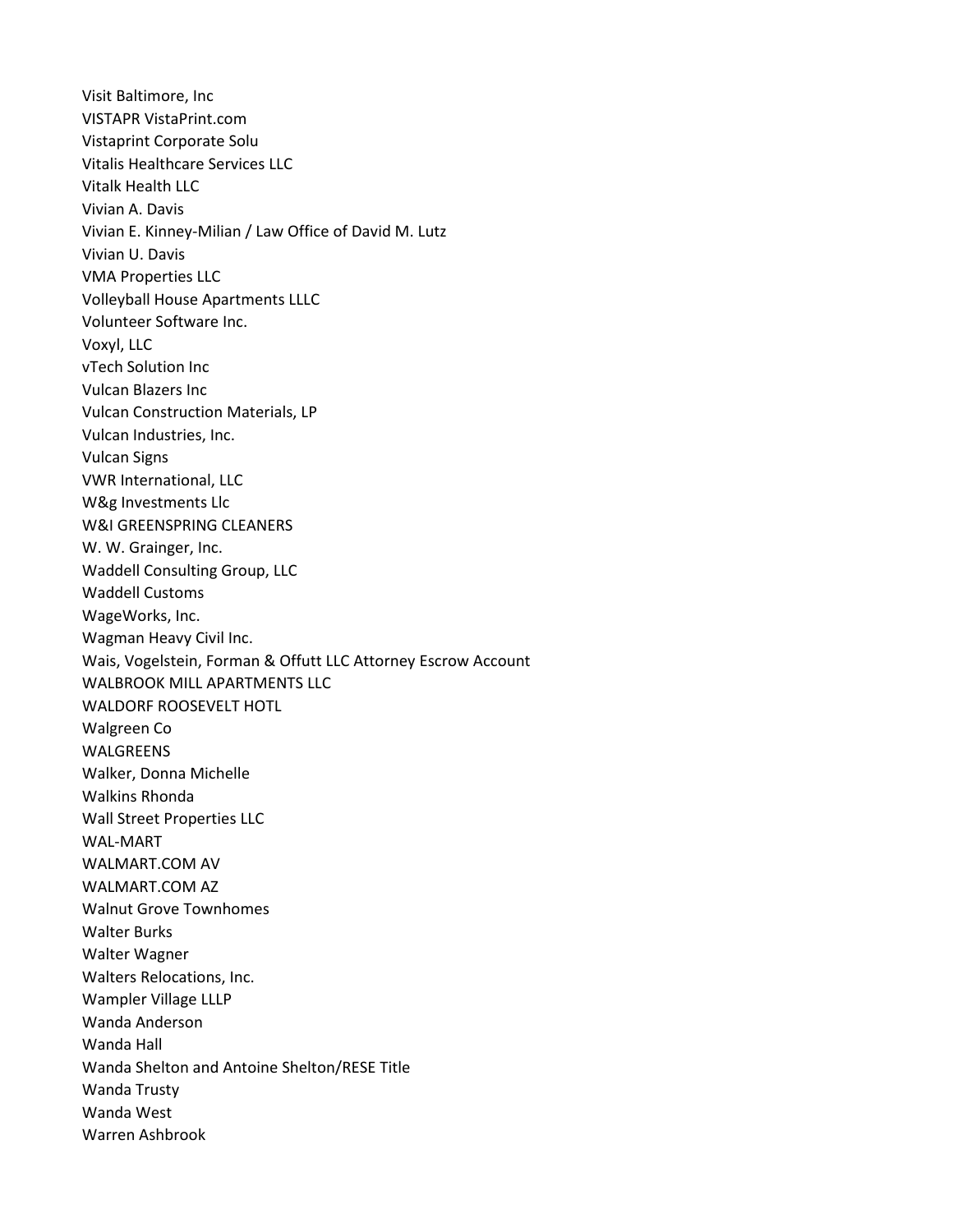Warren Epstein Warren Spencer Jr WASH POST SUBSCRIPTION Washington Gas Energy Svcs, Inc. Washington Hospital Center Corp. DBA Midatlantic Air Transport S WASHINGTON MAGAZINE Washington National Insurance Company Washington Real Estate WashTech Waste Equipment Sales & Service, LLC Waste Management of MD, Inc. Wastequip Manufacturing Company LLC WATCH SYSTEMS LLC WATE EQUIPMENT AND SALES Water Research Foundation WateReuse Association Waterfront Partnership of Baltimore, Inc Waterfront Patnership of Baltimore Waterlogic Americas LLC Watkins Security Agency, Inc. Watson Properties Waun'Shae Blount / American Land Title Corporation Wayne A. Thompson Wayne Nathaniel Rhea/Key Title Wayne Taylor / Integrity Title & Escrow Wayne Thompson Wayne Wilson WAZ Management, LLC WB Mason Co. WBC Community Development Corporation Weather Seal Home Services LLC Web Co WEB NETWORKSOLUTIONS Webb Jamila Webster, L. Kay **WEF** Weinberg Manhattan Park Apartments Weingart Design Weissco Power LLC WelchAllyn Inc. Welcoming America Welford L. Johnson Welford Monroe Wende Smith Wendi Henry Wendy Ballard Wendy Bozel/R & P Settlement Group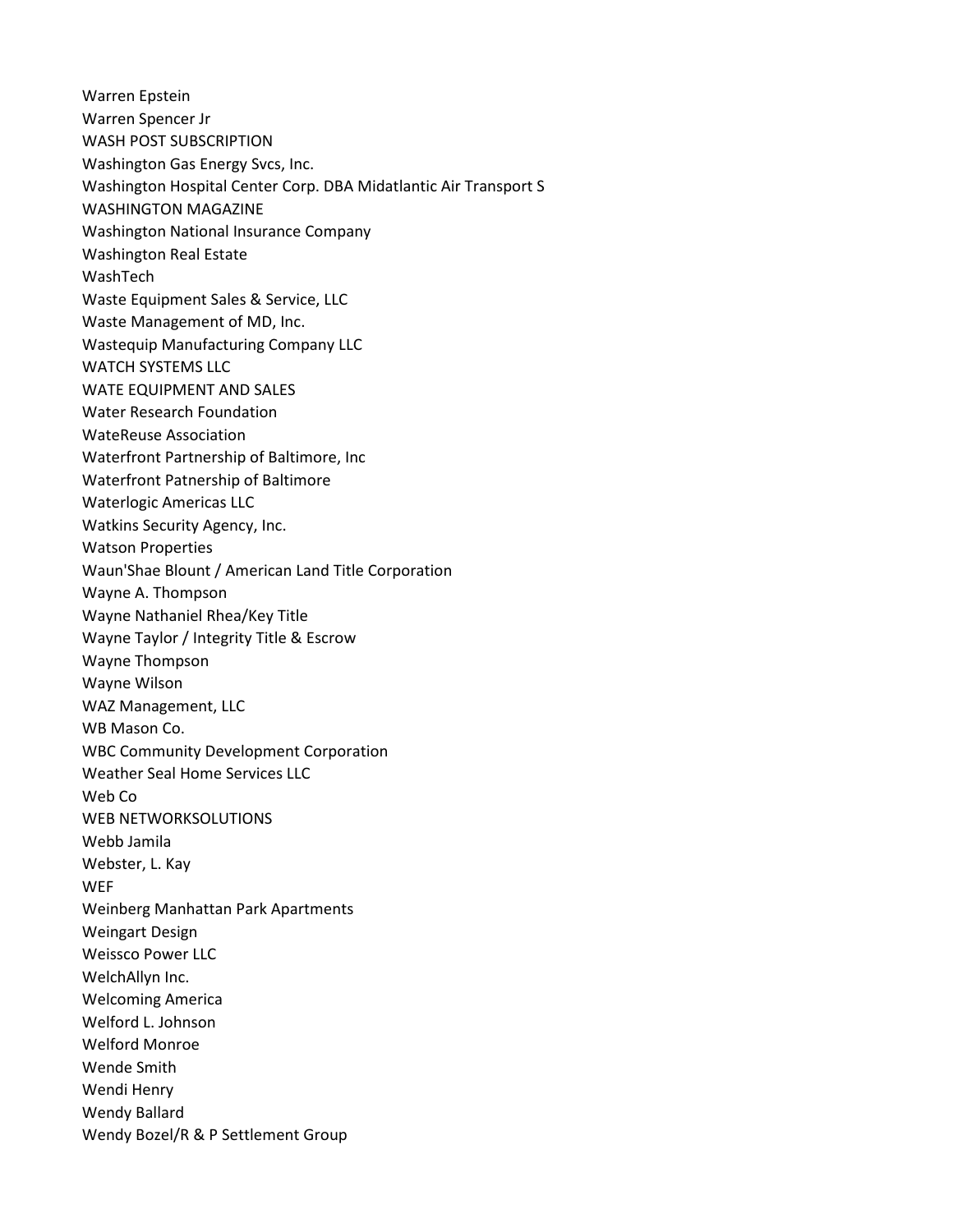Wendy Paige Werres Corporation Wert Bookbinding Wescam Inc Wesley Redfearn, Jr/Maryland Title Works Unlimited West 8 Urban Design & Landscape Architecture PC West Payment Center West Publishing Corporation West Technology Forensics Inc Western Garages Inc. Western Kentucky University Research Foundation WESTERN RESERVE DISTRIBUTING DBA CHILD SOURCE Westfield Insurance a/s/o Civil Utility Construction Company Westminster Development Partners, LP Westmor Industries WestPrime Healthcare WHC MD, LLC Wheelabrator Baltimore, L.P. Whel-Tech Inc Whispering Woods 250, LLC Whitaker Brothers White & Rosata LLC Real Estate Valuation White, Paulette Whiteford,Taylor & Preston, LLP Whitehead Enterprises, LLC Whiting-Turner Contracting Co. Whitney, Bailey,Cox & Magnani WHOLEFDS IHBH#10638 WIC Association of Maryland (WAM) Wicked Sisters WICKLANDER ZULAWSKI ASSO Wicks, Christy Wide Angle Youth Media Wikoff Color Corp WILBER & ASSOCIATES Wilkens, Alicia Willette Arrington Goudy/Home 1st Title William A. Anderson William Barry Evans William Baumgarten William Blake William C. Freeman William Corey Freeman WILLIAM F.R. GILROY William Ford William Gibson William Howard Anderson, III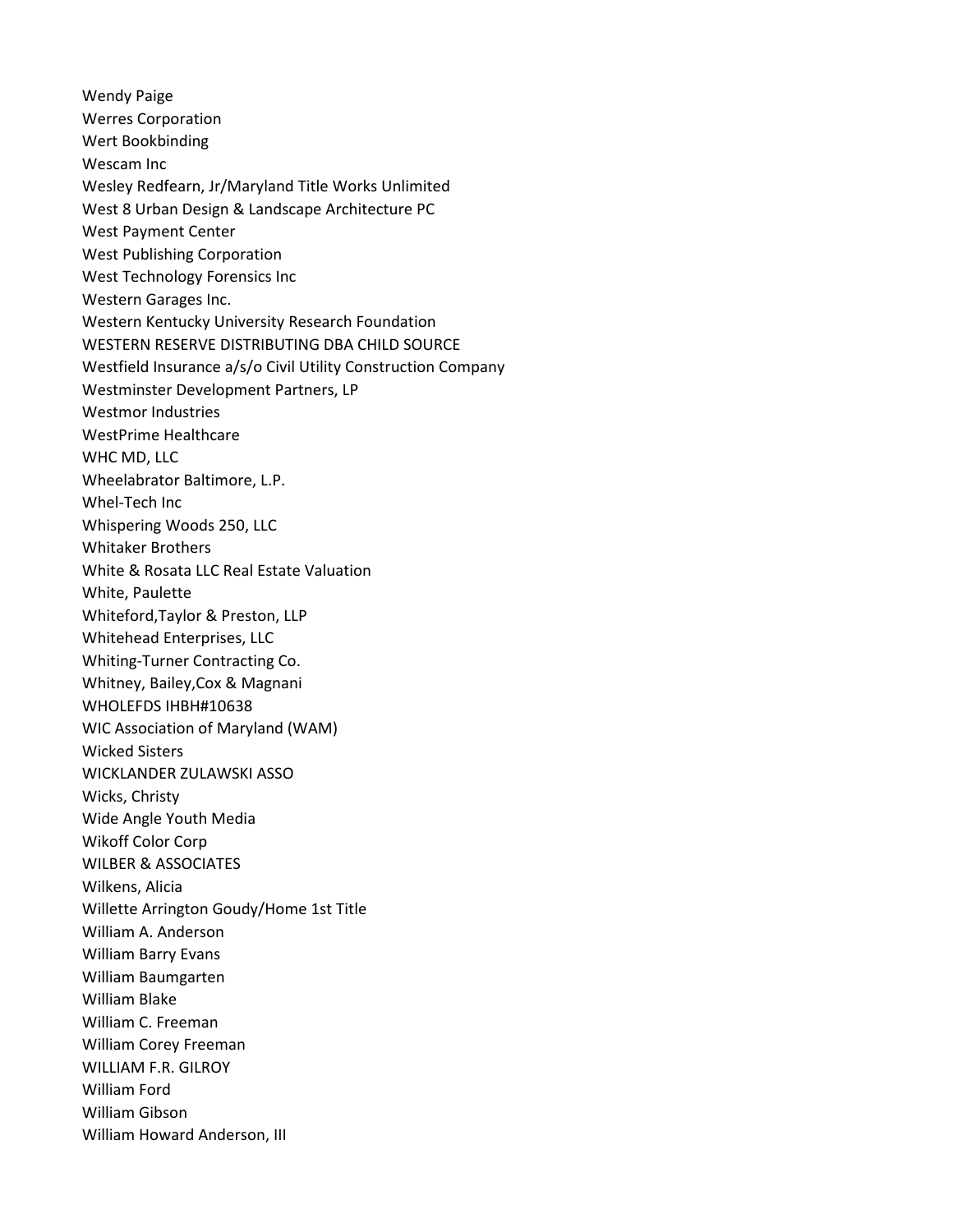William Jeffery Holbrook William L. Hermann William L. Stevens William Lippincott William Rosenblum/Masters Title & Escrow William S Braverman William S. Baer School Partnership Board William S. Braverman and Ethel Braverman William S. Gibson Jr. William Sheehy William W. Holland Williams Real Properties Baltimore 3, LLC Williams Scotsman Williams, Kawanjii Willie Butler WILLIE CARMON, JR Willie Lee Diggs, Jr. / Stewart Title WILLIS of MARYLAND Willis Towers Watson Southeast, Inc. Willreiun Williams Wilmington Trust Co Wilmot Modular Structures Wilson - Epes Printing Co. Inc Wilson Antoinette Wilson Dacia Wilson Home Group LLC WILSON INDUSTRIES, LLC Wilson Michelle Wilson Vivian Windborne Properties WINDROOT CORP Wineco, LLC WING AERO PRODUCTS INC WingSwept, Inc. WINPURE Wintier Jones Witmer Public Safety Group,Inc dba Mason-Dixon Fire Equipment Wittenbach Business Systems LLC WIX Wix.Com, Inc. WIX.COM 891664251 WIX.COM baltimoreplanning WIX.COM PREMIUM-PLAN WM RECYCLE AMERICA WM SUPERCENTER Wolfe, Christian James Women's Home Preservation LLC Women's Housing Coalition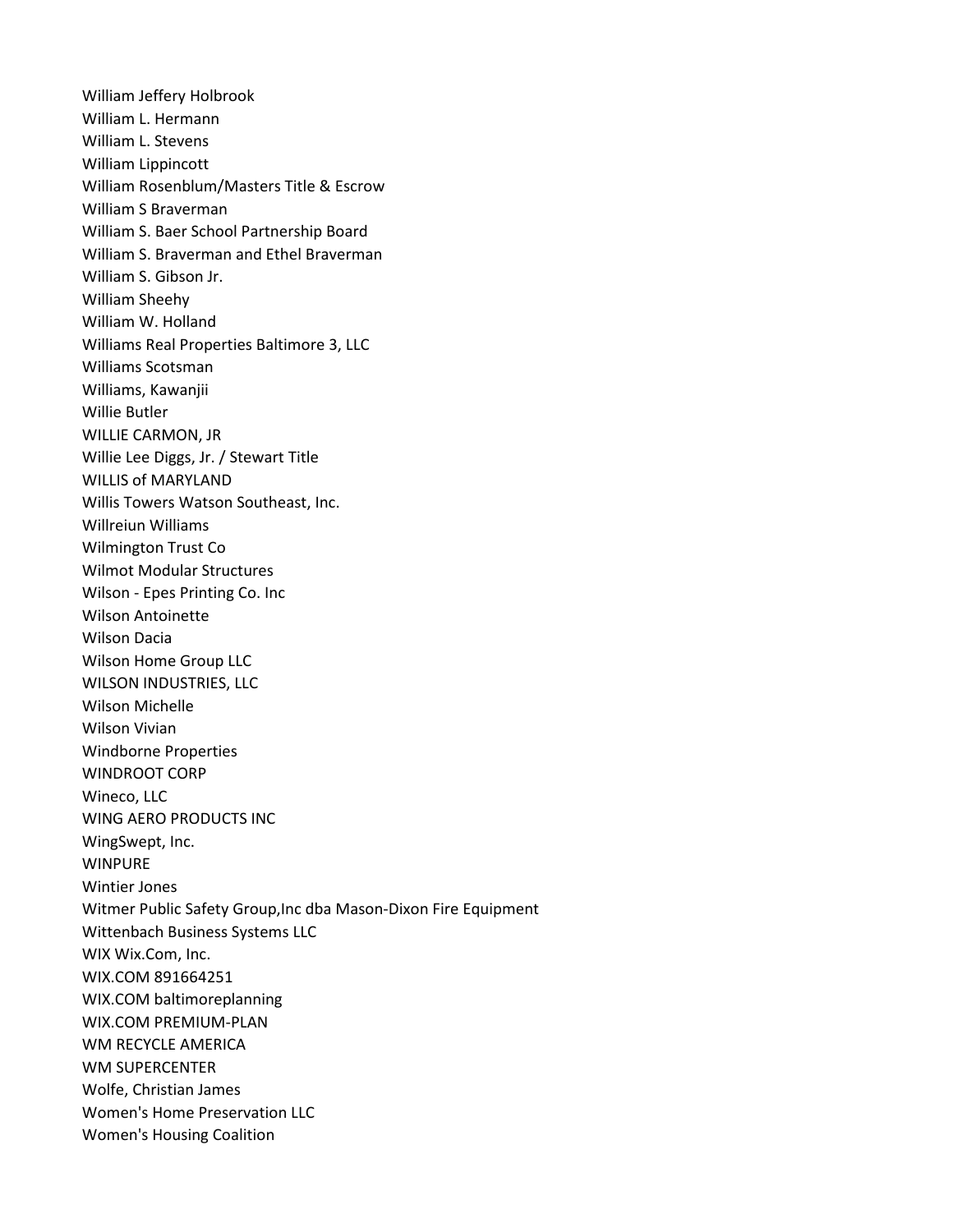Wondoor Corporation Wonzell Lawrence Woodington Gardens Apartments WOODLAWN MOTOR COACH INC Woodley Appraisal Group Inc Woodspring Suites - Baltimore White Marsh Workday, Inc. Workers' Compensation Comm Workforce Excellence Group, LLC World Central Kitchen Inc World Recycling WORLD WIDE TECHNOLOGY LLC Worthington Ridge Realty WP MD PropCO I, LLC WPY Maryland Workforce As WPY WWO Short Courses Wright Express Wright National Flood Insurance Company, A Stock Company Wright Real Estate LLC Wrike Inc WRIST-BAND CUSTOMLANY WRIST-BAND.COM Wurth Wood Group Baltimore WWW.HRJETPACK.COM WWW.KAB.ORG WWW.NCARB. NCARB APPL WWW.NCARB. NCARB RENE WWW.PREEMPTCORP.COM WWW.RELIANTHIRING.COM WWW.WHOVA.COM Wylie Funeral Homes, PA Wyman Jones Jr. Xenia Arechar & Christopher I. Cannon/Legacy Settlement Services Xerox Corporation Xpressmyself.com LLC Xquisite Catering LLC Xylem Dewatering Solutions, Inc. dba Godwin Pumps of America, Inc. Xylem Water Solutions Y of Central Maryland Yannik Cudjoe-Virgil / Crown Title Company Yashica Gray/Cardinal Title Group, LLC Yashica Haynes-Temple Yashodadevi R. Dave Yasmin Carter Yehuda Chaim and Naema Tenenbaum/Talbot Settlement and Escrow Yehuda Tenenbaum / Talbot Settlement & Escrow, LLC Yellow Transportation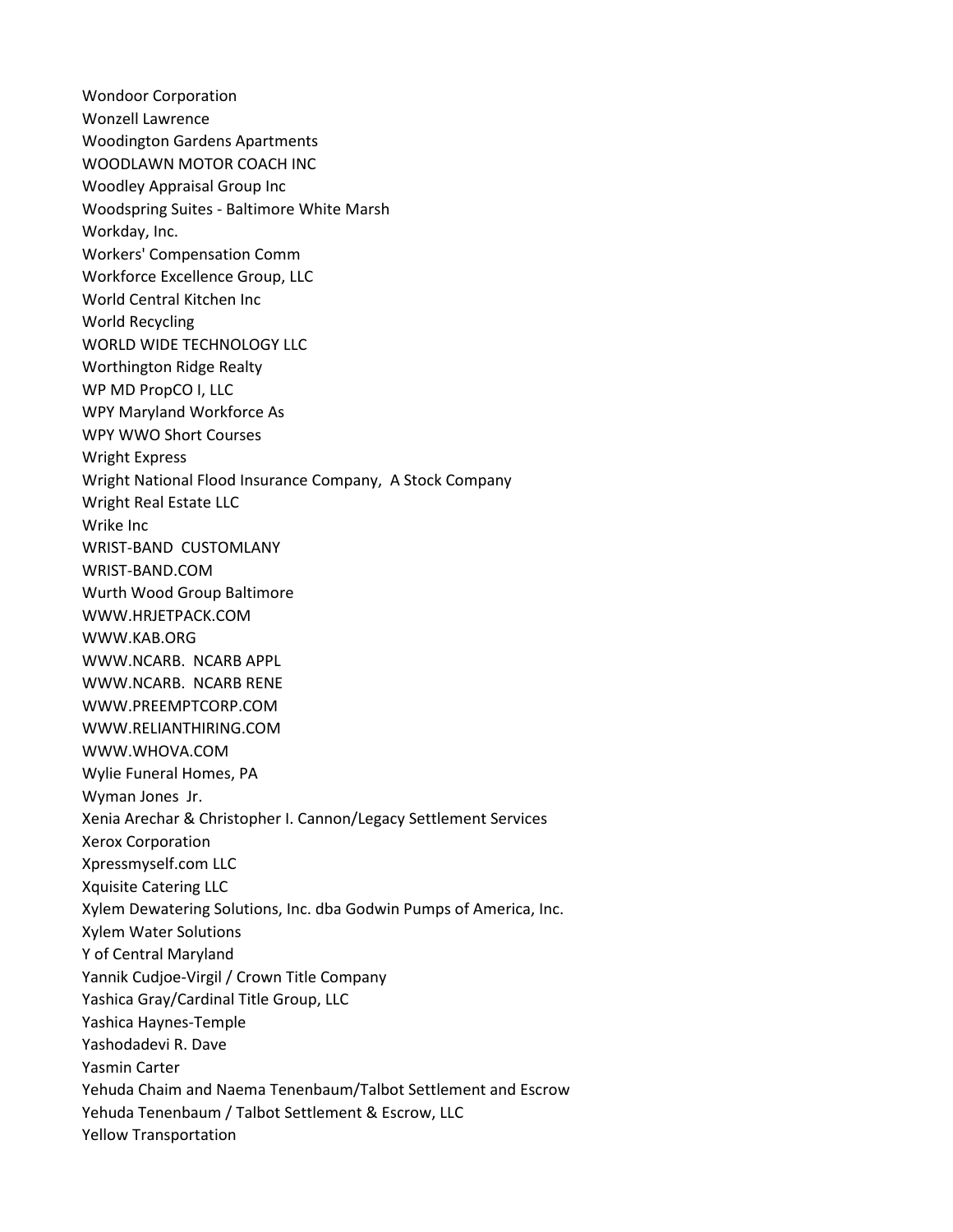Yetunde Reeves / Community Title Network Ying Qiang Liu Yitzchak Raphaeli Ymca Of Central Maryland Yolanda Beckett/Sage Title Group Yolanda Cooper Yolanda Johnson Yolanda Rudison York Associates Young Audiences of Maryland Young PS Acquisitions Young, Anthony Young's Floor & Remodeling Co Inc Youngs Floor Service & Remodeling Co., Inc. YOURMEMBER-CAREERS Yourmembership.com, Inc. Youth Advocate Programs, Inc. Youth As Resources Youthworks YSI, Inc. Yusuf Smith & STSW, LLC YVETTE BROWN Yvonne Barron / R & P Settlement Group Yvonne E Grandison & Robert A Grandson Yvonne Loftin-Woodard Yvonne Maria Hodge Yvonne Miles Zachary Brown & Marissa Lenoce / Legacy Settlement Service Zaire Goldsmith Zaneni Amukele / Community Title Network Zayo Group, LLC Zeco Systems, Inc. DBA Greenlots Zed Tura Zendesk ZENMAR POWER TOOL & HOIST SYSTEMS Zerflin ZERO TO THREE Zerodraft Maryland ZEUS Scientific, Inc. ZHRC/dba Park Heights Mgmt, LLC Zion Powell ZIPRECRUITER, INC. Zoho Corporation Zokir Kodirov ZONES INC Zoom Video Communications, Inc. ZOOM.US